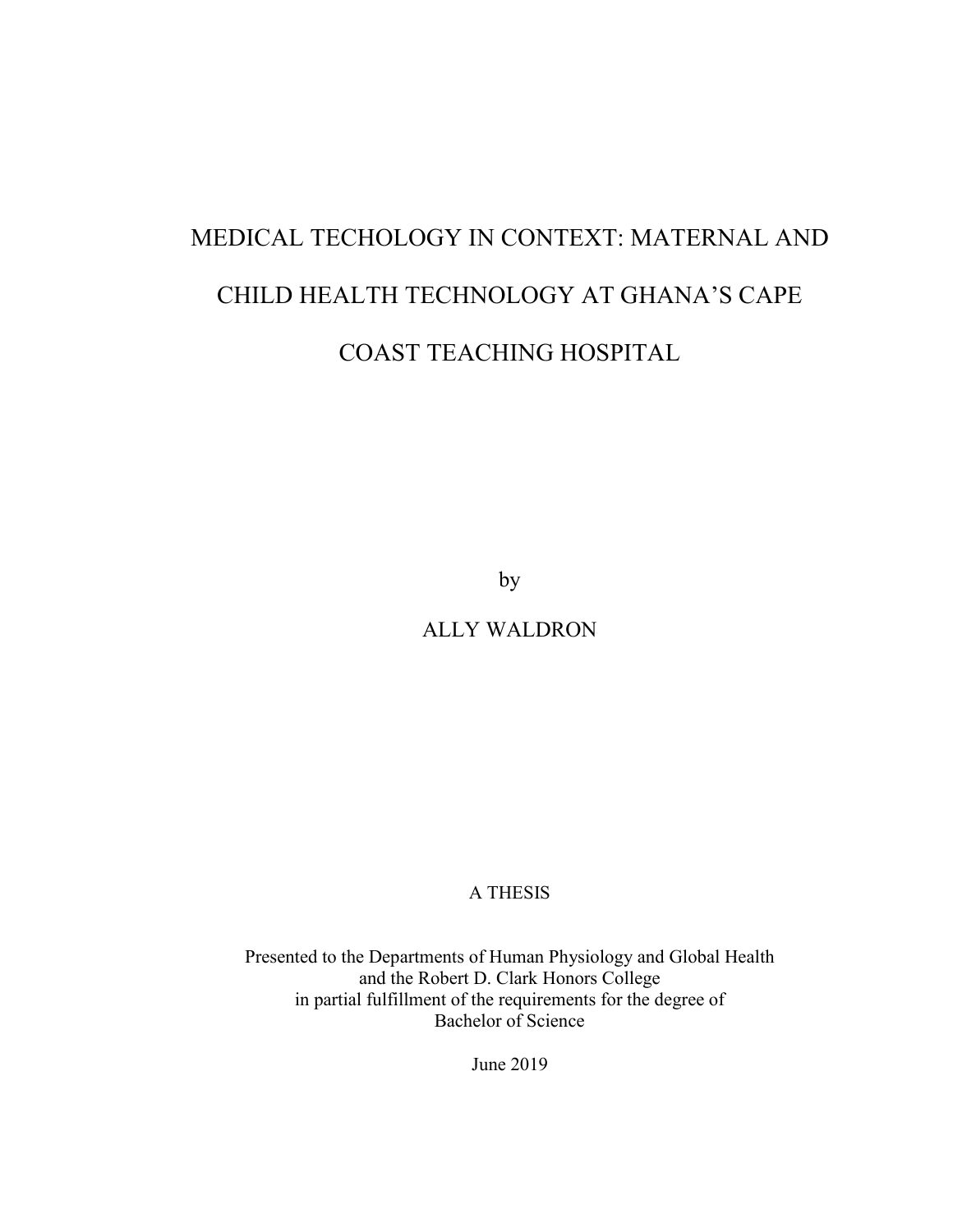## **An Abstract of the Thesis of**

Ally Waldron for the degree of Bachelor of Science in the Department of Human Physiology to be taken June 2019

Title: Medical Technology in Context: Maternal and Child Health Technology at Ghana's Cape Coast Teaching Hospital

Approved:

#### Dr. Melissa Graboyes

This thesis draws on ethnography and science and technology studies to consider the use of medical technology within the context of Cape Coast Teaching Hospital in southern Ghana. All too often the transfer and integration of medical technologies to the global south are based on the simplistic assumption that the advantages of foreign technology are self-evident and universal. However, this thesis presents evidence against the idea that medical technology remains static as it travels to different healthcare contexts. Through ethnographic observation and analysis, I explore how medical technology in Cape Coast Teaching Hospital (CCTH) has the capacity to change the dynamics of the clinical space while also being changed by the health staff, patients, and families with which they interact. To demonstrate this phenomenon, I investigate three medical technologies involved in maternal and newborn health at CCTH. I show how the ultrasound machine, pulse oximeter, and neonatal incubator, change in this context to fit the needs of health professionals and patients while also working to change the way people relate to each other and their illnesses. Through exploration of these three concrete examples of medical technology within maternal and child health, this thesis shows that context matters in how medical technology operates and is operated within the clinical space. This awareness of medical technology in context pushes for a change in international politics and ideologies surrounding global health.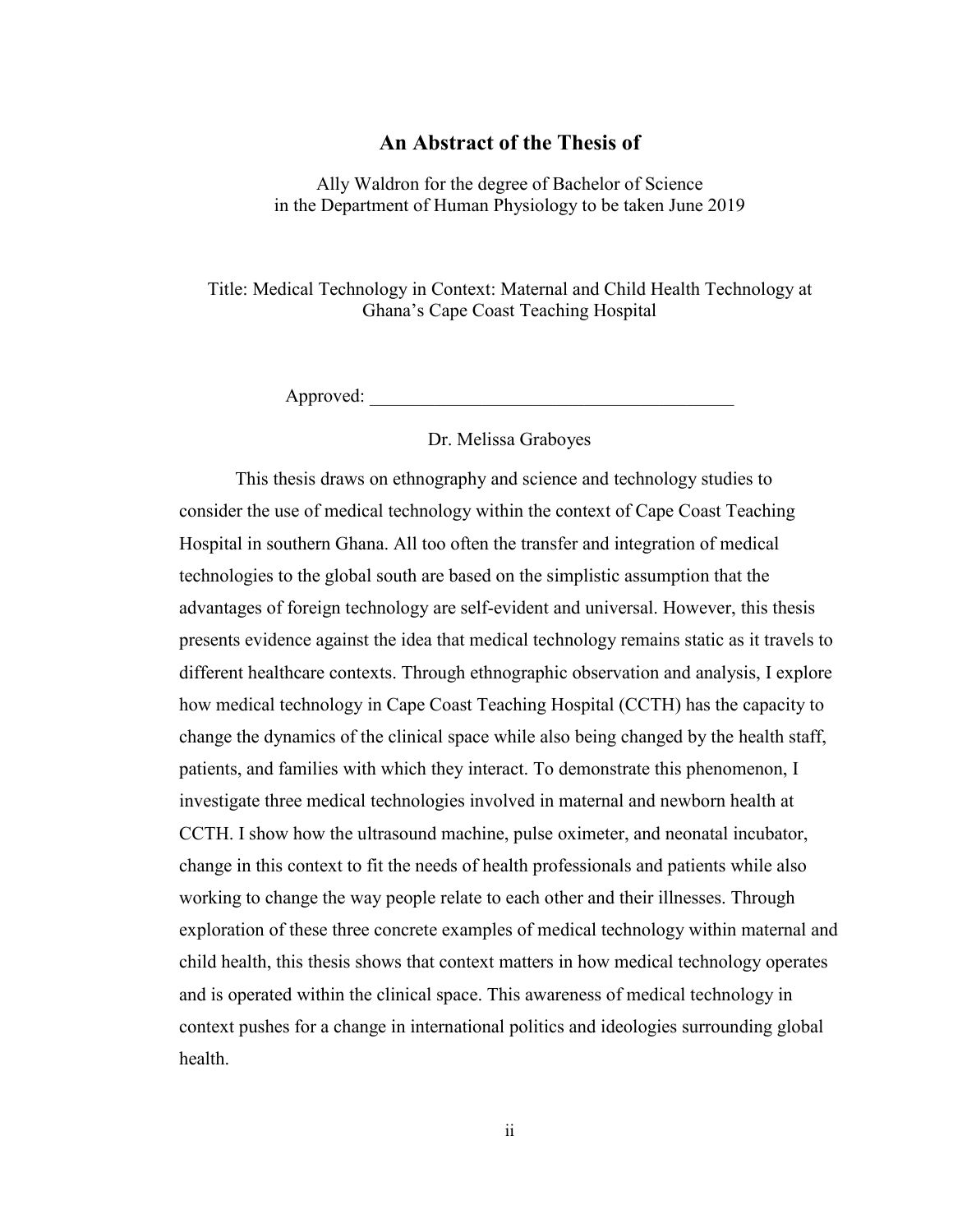#### **Acknowledgements**

I would like to thank my thesis committee for their support and expertise throughout this process. Thank you to my primary advisor, Dr. Melissa Graboyes for sharing her knowledge and pushing me to engage with my research on a deeper level. Dr. Graboyes' guidance was vital and her dedication to her field is an inspiration to me. Thank you to Dr. Clare Evans, my second reader, for her kind words of support and comprehensive critiques that helped me situate the purpose of my research within the broader picture of global health. Thank you to Dr. Jeffery Measelle, my third reader, for his thought provoking insights and engaging questions.

I would like to express my gratitude to the staff, students, and patients at Cape Coast Teaching Hospital. Medaase for the privilege to learn about medicine, empathy, and ingenuity in your community. My time spent at CCTH pushed me to reconsider the characterization of medicine as a neutral institution, a perspective I will continue to challenge as I pursue a career in the field. For this, I'm forever indebted to the people I met in Cape Coast.

I would also like to take this opportunity to thank my family for their unwavering support and interest in my writing. Thank you to my sister for listening to me complain and dragging me away from my writing when I needed a break. Thank you to my parents for fostering my curiosities and pushing me to pursue my passions. My family was my safe harbor when I felt overwhelmed. It meant so much to me when they asked to read my drafts. I was so excited to share my writing with them; their comments lifted my confidence in my work.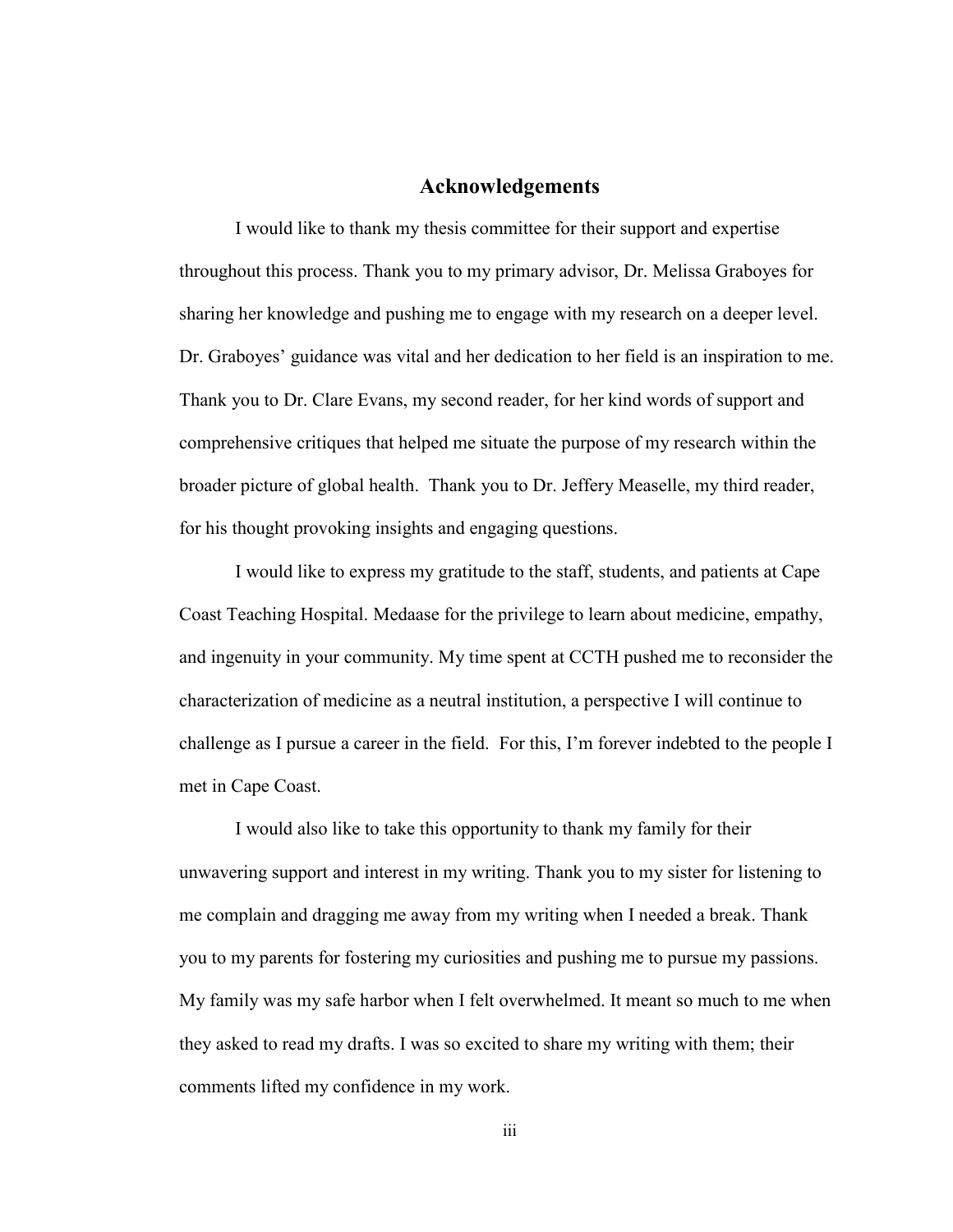# **Table of Contents**

| Introduction: Akwaaba and the Hum of the Hospital                | $\mathbf{1}$   |
|------------------------------------------------------------------|----------------|
| Preface                                                          | $\mathbf{1}$   |
| Cape Coast, Ghana                                                | $\overline{2}$ |
| Chapter 1: Background                                            | 5              |
| The Impossibility of Neutral Health Science                      | 5              |
| <b>Medical Technology Travels</b>                                | 6              |
| "Appropriate Technology" for Developing Nations                  | 9              |
| Medical technology's path to Cape Coast, Ghana                   | 12             |
| Chapter 2: Methods                                               | 18             |
| Chapter 3: The Fetal Ultrasound                                  | 25             |
| Oregon, United States                                            | 25             |
| Cape Coast, Ghana                                                | 25             |
| <b>Technology Overview</b>                                       | 26             |
| Ultrasound Mediates Interactions Between Clinicians and Patients | 30             |
| Ultrasound Affects Perceptions of Illness and Treatment          | 31             |
| Context Attributes Ultrasound with New Meaning and Purpose       | 33             |
| Ultrasound as Broken and Limited Technology                      | 40             |
| Chapter 4: The Pulse Oximeter                                    | 44             |
| Oregon, United States                                            | 44             |
| Cape Coast, Ghana                                                | 44             |
| <b>Technology Overview</b>                                       | 45             |
| <b>Pulse Oximetry Mediates Clinical Interactions</b>             | 48             |
| The Pulse Oximeter Affects Perceptions of Illness and Treatment  | 49             |
| Pulse Oximeter Gained New Meaning and Purpose                    | 51             |
| Pulse Oximetry as a Broken and Limited Tool                      | 52             |
| Chapter 5: The Neonatal Incubator                                | 55             |
| Oregon, United States                                            | 55             |
| Cape Coast, Ghana                                                | 56             |
| Technology Overview                                              | 56             |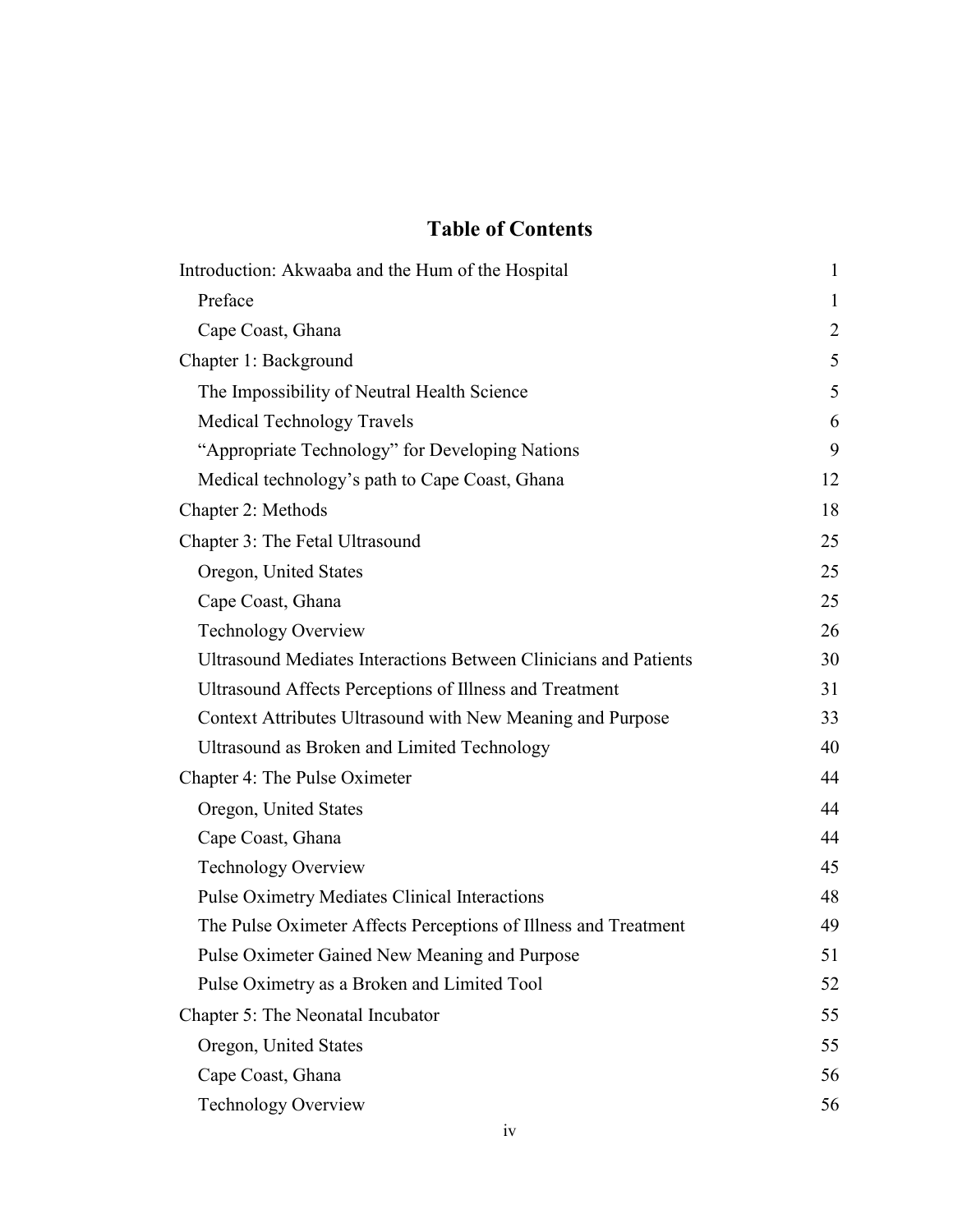| Incubator Mediates Clinical Interactions               | 61 |
|--------------------------------------------------------|----|
| Incubator Affects Perceptions of Illness and Treatment | 65 |
| Incubators Gain New Meaning and Purpose                | 66 |
| The Incubator as a Broken and Limited Technology       | 68 |
| Chapter 6: Discussion                                  | 73 |
| <b>Context Matters</b>                                 | 73 |
| Brokenness and Ingenuity                               | 76 |
| <b>Clinical Distance</b>                               | 77 |
| Limitations                                            | 79 |
| Chapter 7: Conclusion and Nante yiye                   | 80 |
| Bibliography                                           | 82 |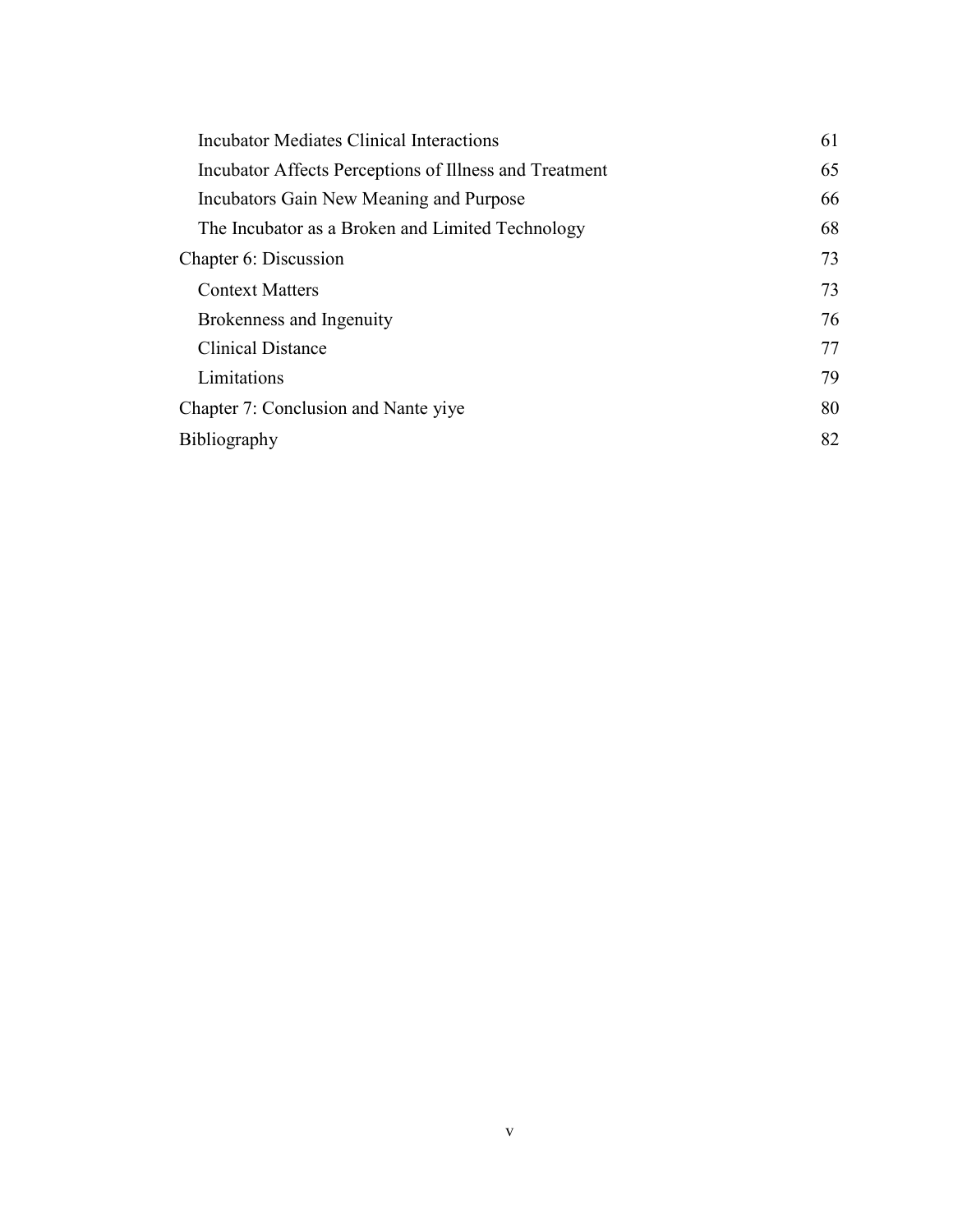# **List of Accompanying Materials**

1. Undergraduate Research Symposium Poster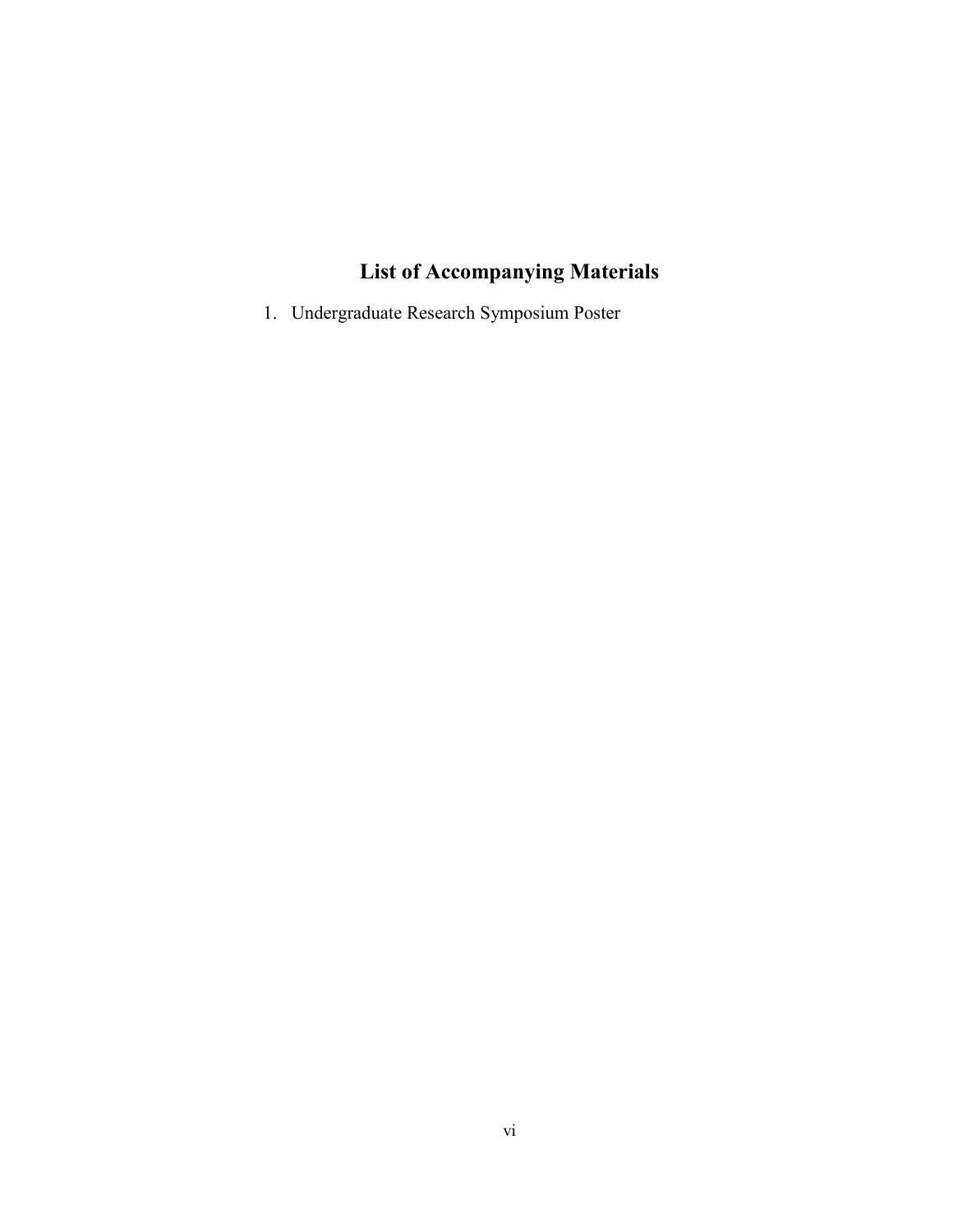#### **Introduction: Akwaaba and the Hum of the Hospital**

#### **Preface**

Transfer of technology in all spaces, but especially of biomedical equipment, is often indiscriminately characterized as a positive product of globalization and international aid. Inserting foreign medical technologies into the clinical spaces of the global south is expected to lead directly to health equity. The export of medical technologies to the global south is based on the simplistic assumption that the advantages of foreign technology are self-evident and universal. Medical technology granted this power is presumed to be fit for all, a universal lifesaver, a product of advanced scientific knowledge with the ability to transcend cultures to improve health and wellbeing around the world. This comes with the assumption that medical technology remains static as it transverses borders, that it retains its original purpose and meaning as it moves through cultures.

However, this thesis interrogates the idea of the global movement of technology as an unalloyed good. This thesis considers the ideologies, assumptions, and expectations that travel with the medical equipment in order to question the characterization of medical technology as a static source of health care. Exploration of foreign medical devices in a unique clinical context reveals that medical technology can have influence beyond the expected clinical effects. Awareness of the way context matters for the way medical technology is experienced by doctors, nurses, students, and patients calls for the reconsideration of the current methods of technology transfer as global health aid.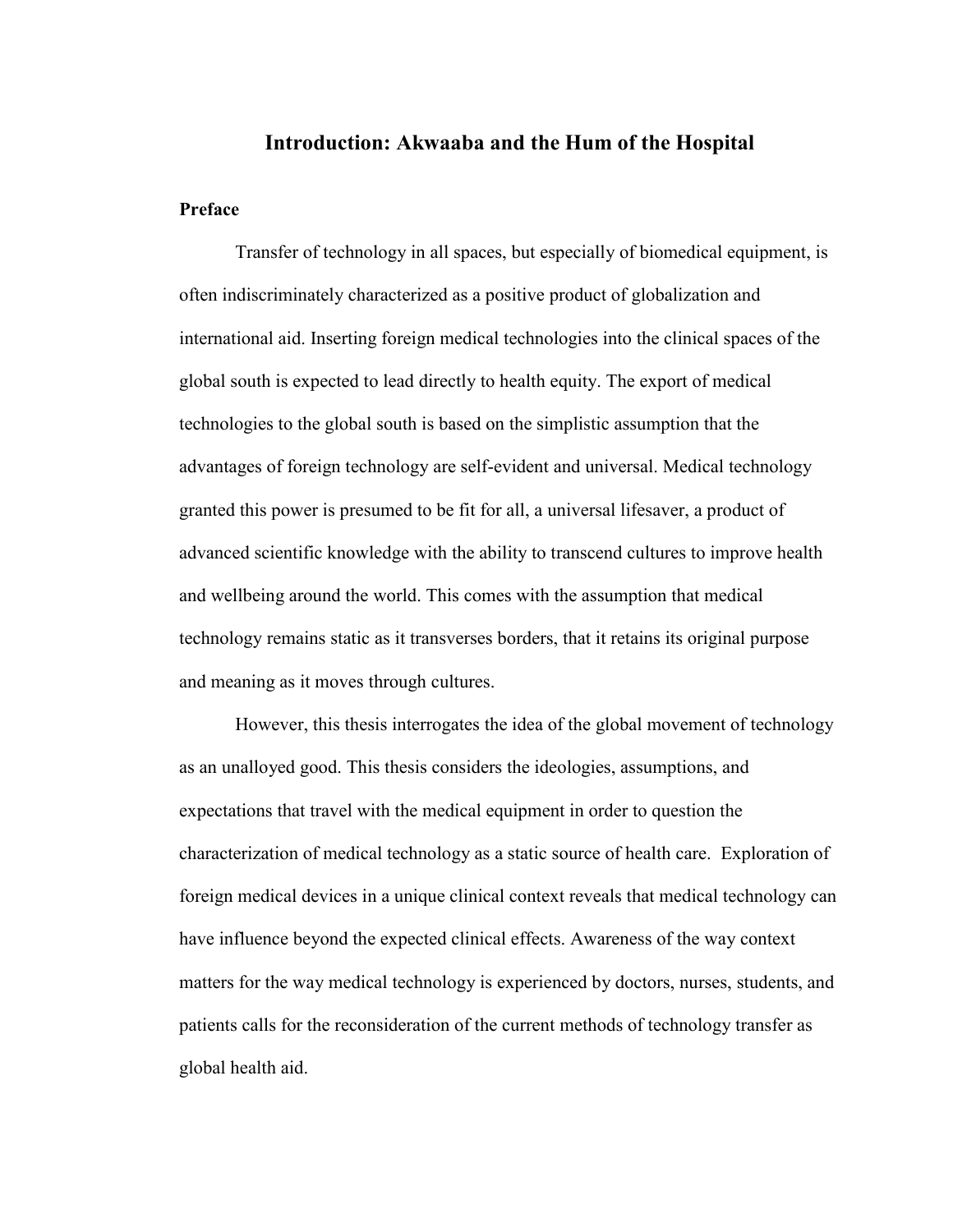#### **Cape Coast, Ghana**

The rain falls heavy and slow as if the drops are getting stuck in the inky black of the night. It sounds like thunder and smells like home. When the sun rises, the morning is cast in scorching heat that dries the red dirt roads into frozen rivers. I step in footprints of dried mud as I walk alongside the busy main road towards Cape Coast Teaching Hospital. Children in matching school uniforms chase a chicken out from its shady spot under a car frame. The music that drifts out of open taxi windows seems to get caught up in the wind to rustle the palm fronds above me. A woman crosses the street with a full bucket of water balanced on her head and a sleeping baby on her back. I turn at the corner by the roasted corn stand, and the sprawling, green trimmed buildings of the Cape Coast Teaching Hospital come into view. As I walk up the graveled driveway toward the entrance, I can almost feel the building humming. It hums a tune so different than the reprise of street noises behind me.

The one-story hospital wards are linked by a breezeway with a floor worn so smooth it reflects the sun. Outside each ward, families gather in the grass under bold red signs for Female Surgery, Maternity, Labor and Delivery, Paediatrics. The people sitting in the plastic chairs and leaning against the wall of the open-air waiting room are there six hours later when I leave for the day. Hospital gowns and sheets are washed in tubs by the patients' families and laid out in the sun to dry. The breeze funnels down the hallway, blowing the noise of the waiting area across the rainbow of baby clothes hung on a clothesline. A group of young medical students, white coats gleaming, walk out of the Paediatrics ward. I hold the door to the ward open as a man carries a toddler with a full leg cast inside. I let the door swing closed behind me and it takes a second for my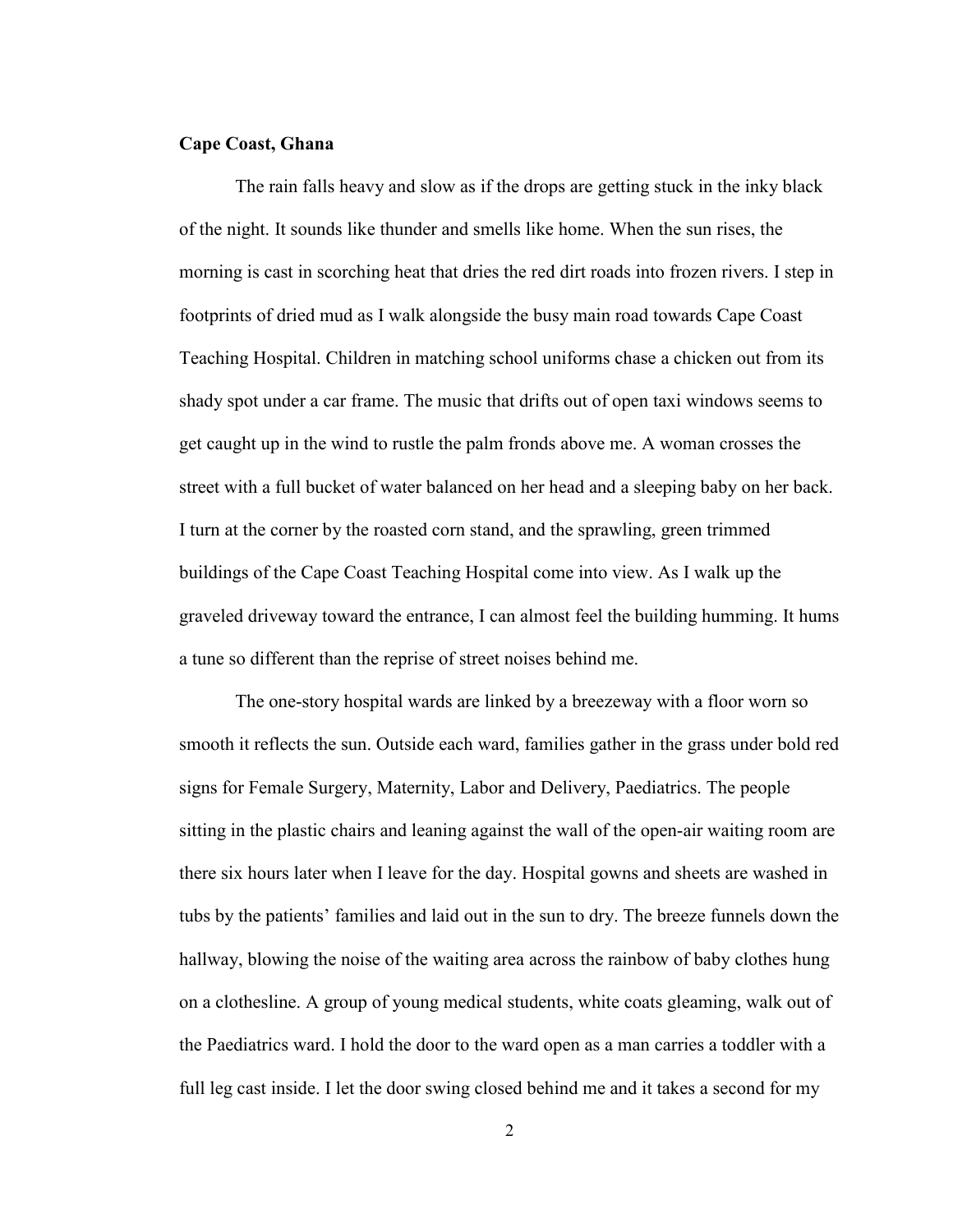eyes to adjust to the sudden lack of sunlight. Hope, a medical student I met on my first day here greets me, "akwaaba, eti sen [welcome, how are you]", before shaking my hand. Our handshake is broken in the typical Ghanaian way as our thumbs and middle fingers snap together.

I spent the summer of 2017 in Cape Coast, Ghana, shadowing doctors, medical students and nurses in the Female Surgery, Labor and Delivery, and Paediatrics wards of Cape Coast Teaching Hospital (CCTH). I had the privilege to learn about what it means to care for patients and their families in the face of scarce resources and understaffing. I had the opportunity to see medicine operate in a context strikingly different from that which I was familiar. I was welcomed into a group of medical and nursing students learning to be healthcare providers in an environment that was constantly pushing back at them. I witnessed medicine working in a way that made me realize biomedical science is not a neutral body of knowledge. Compared to my experiences clinically shadowing in Oregon, I saw that the role of medical knowledge and technology is not universal; it does not remain static as it travels the world.

In Oregon, I was used to seeing medical technology at the center of every doctor-patient interaction: the pediatrician squinting at the electronic patient chart, the heart-lung machine spinning in the middle of the operating room, the neonatal incubators with their spider webs of wires. In Oregon, these devices always functioned flawlessly as expected pieces of the clinical landscape. I always found myself fascinated by these innovative medical devices, only seeing their ability to improve the productivity and availability of healthcare. But my experience in Ghana made me consider how these medical devices function within the global health framework. What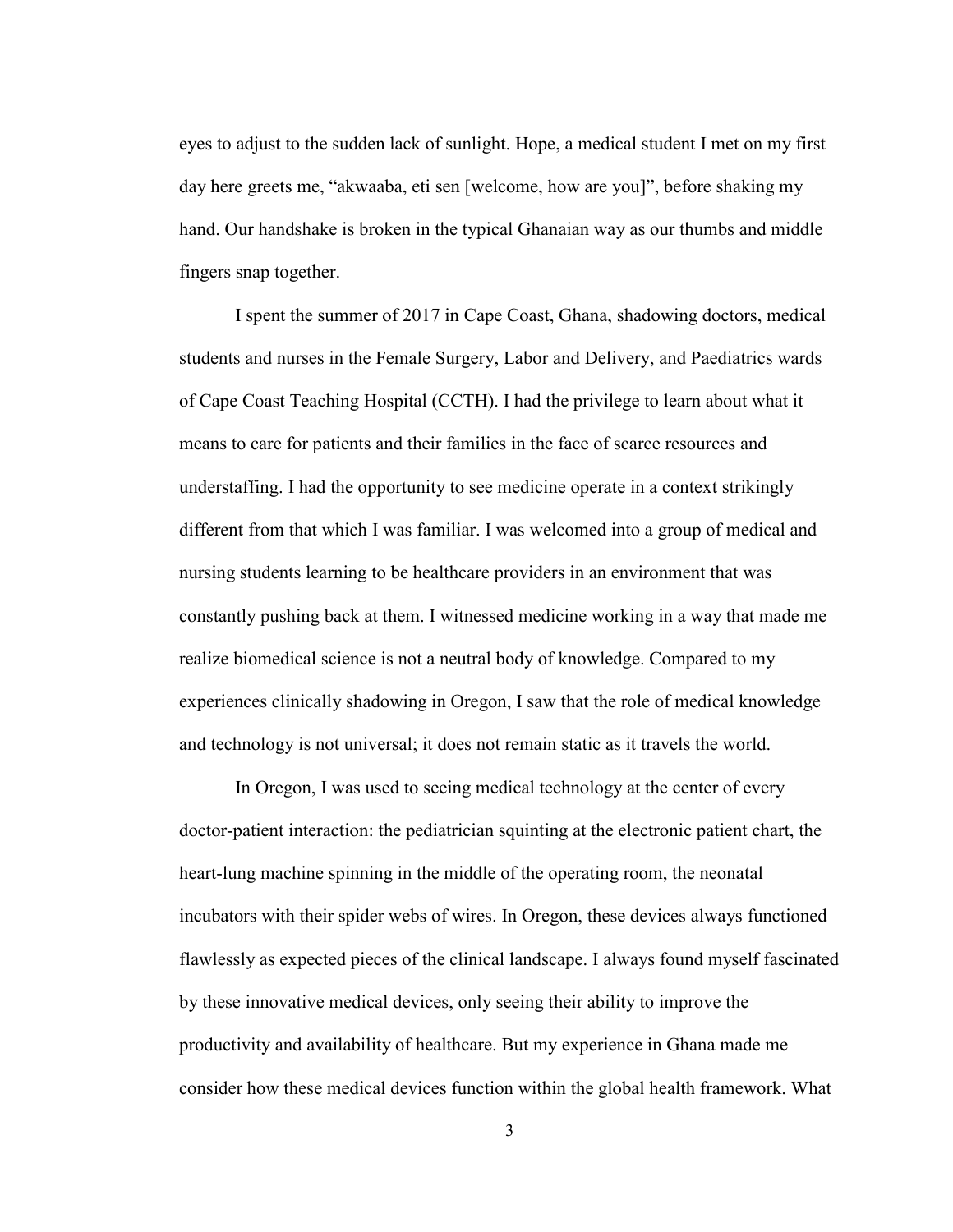happens when medical technology designed and first used in the global north is transferred internationally to different healthcare systems? How does medical technology affect existing health care arrangements and relationships and in turn how is it affected by them? How is this medical technology adapted and appropriated within this new context? What does this process say about global health aid and the relationship between the global north and south?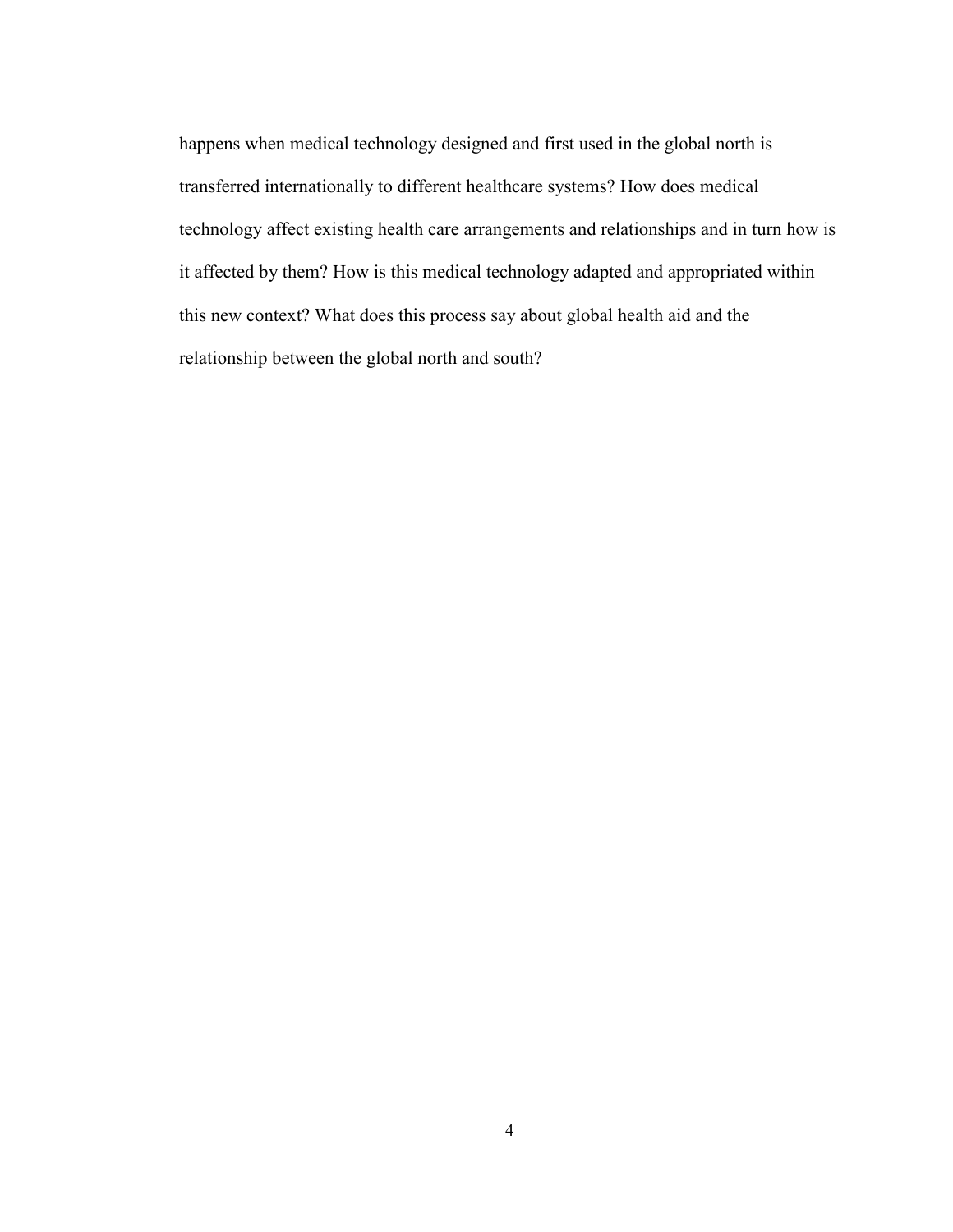# **Chapter 1: Background**

#### **The Impossibility of Neutral Health Science**

Biomedical knowledge is translated into different languages and guided across borders to be shared, but the translation is expected to be transparent, the information communicated is assumed to be universal. This idea of neutral science pervades all aspects of the healthcare field. Medical competence is understood as the ability to see past the individual patient's subjectivity to get at the underlying physiological problems that will lead to diagnoses and treatment. Health professions students are instructed to take on an objective view of medicine, to not let their patient interactions be affected by social class, race, sexuality, or gender. In this vein, many claim medical technology is "scientific and beyond culture, and is thus eminently portable."[1](#page-10-0) Medical technology is expected to be transferable, to be placed in a foreign healthcare system to carry out the diagnostic or therapeutic actions for which it was designed. Cultural barriers may require altering of a given machine or technique, but the technology itself is neutral, its purpose, methods and effects are expected to be static in all locations.

However, this portrayal of medical technology as a neutral force is not widely accepted with the fields of medical anthropology or STS. Biomedicine in anthropology is understood "in terms of experience and perception, performance and practice, power relations and local biologies."<sup>[2](#page-10-1)</sup> Joseph Rouse, a philosopher of science and society,

<span id="page-10-0"></span><sup>&</sup>lt;sup>1</sup> Claire Wendland, *A Heart for the Work: Journeys Through an African Medical School* (Chicago: University of Chicago Press, 2010), 7.

<span id="page-10-1"></span><sup>2</sup> Bernhard Hadolt, Viola Hörbst, and Babette Müller-Rockstroh, "Biomedical Techniques in Context: On the Appropriation of Biomedical Procedures and Artifacts" *Medical Anthropology*, 31:3 (2012): 180, DOI: 10.1080/01459740.2011.636410.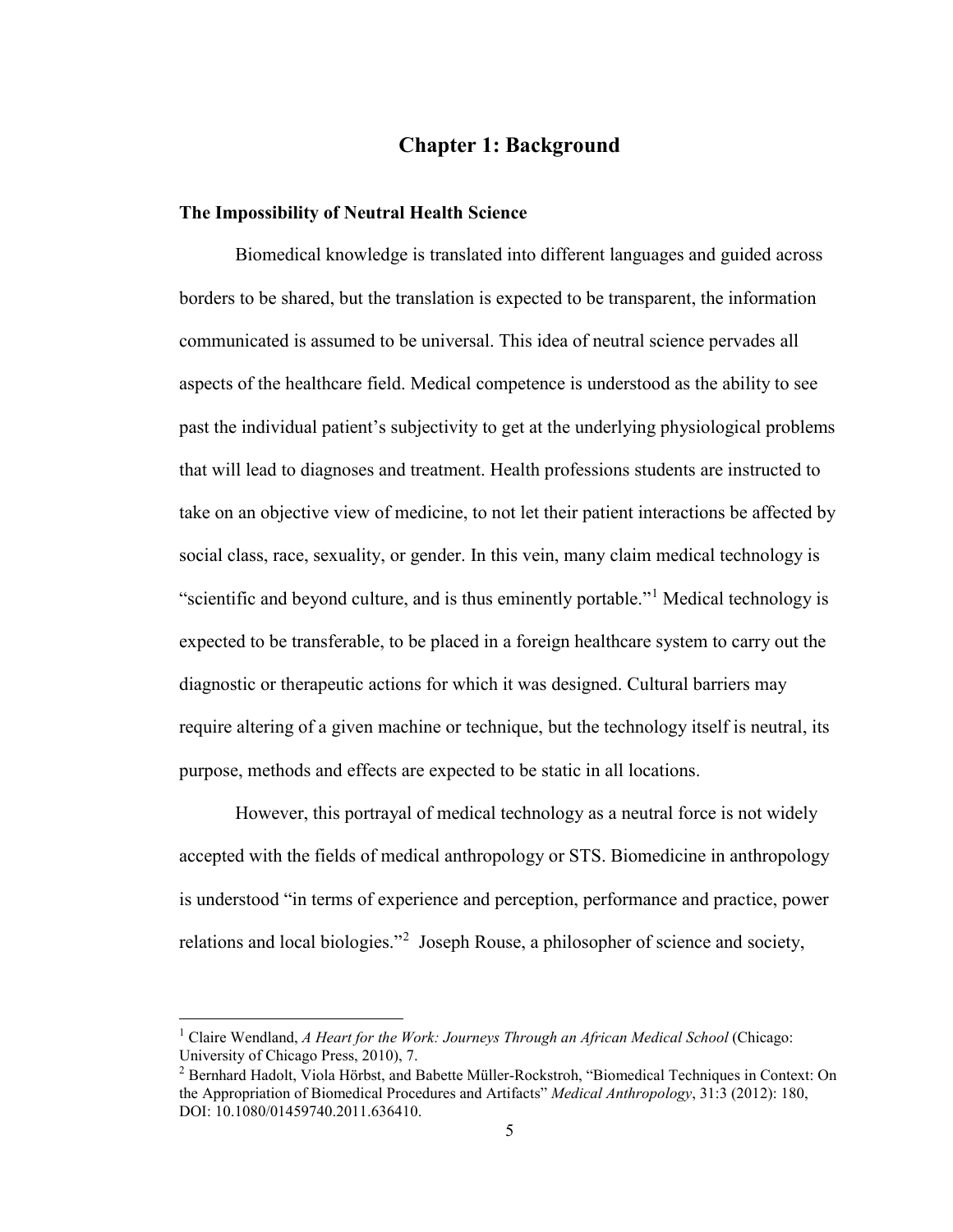argues for an analysis of science that acknowledges that "the traffic across the boundaries erected between science and society is always two-way."[3](#page-11-0) The questions we ask in science, how we apply them, who applies them, which results are circulated, are all questions that require exchanges between science and society. In health science, this inseparable tie between knowledge and culture becomes even more evident. As medical anthropologist Claire Wendland explains, "because medical science is so thoroughly embodied, learned, and practiced on the real bodies of real people, it has been more difficult to maintain the illusion that biomedical knowledge is culture free and disembodied."[4](#page-11-1) In the clinical setting, science is charged with the values, theories, practices and social institutions of its Western origin.<sup>[5](#page-11-2)</sup> As health science travels, it comes into contact with contextual aspects of other cultures to cause effects beyond the expected clinical outcomes.

#### **Medical Technology Travels**

In this increasingly globalized world, one of the most observable ways biomedicine is transferred is through the movement of medical technology. The WHO summarizes medical technology as "an instrument, apparatus or machine that is used in the prevention, diagnosis or treatment of illness or disease, or for detecting, measuring, restoring, correcting or modifying the structure or function of the body for some health

<span id="page-11-0"></span><sup>3</sup> Joseph Rouse, "What Are Cultural Studies of Scientific Knowledge?" *Configurations* 1, no 1 (1993): 4, doi:10.1353/con.1993.0006.

<span id="page-11-1"></span><sup>4</sup> Wendland, *A Heart for the Work,* 8.

<span id="page-11-2"></span><sup>5</sup> Andrew Cunningham and Birdie Andrews, *Western Medicine as Contested Knowledge* ( New York: Manchester University Press, 1997), 11.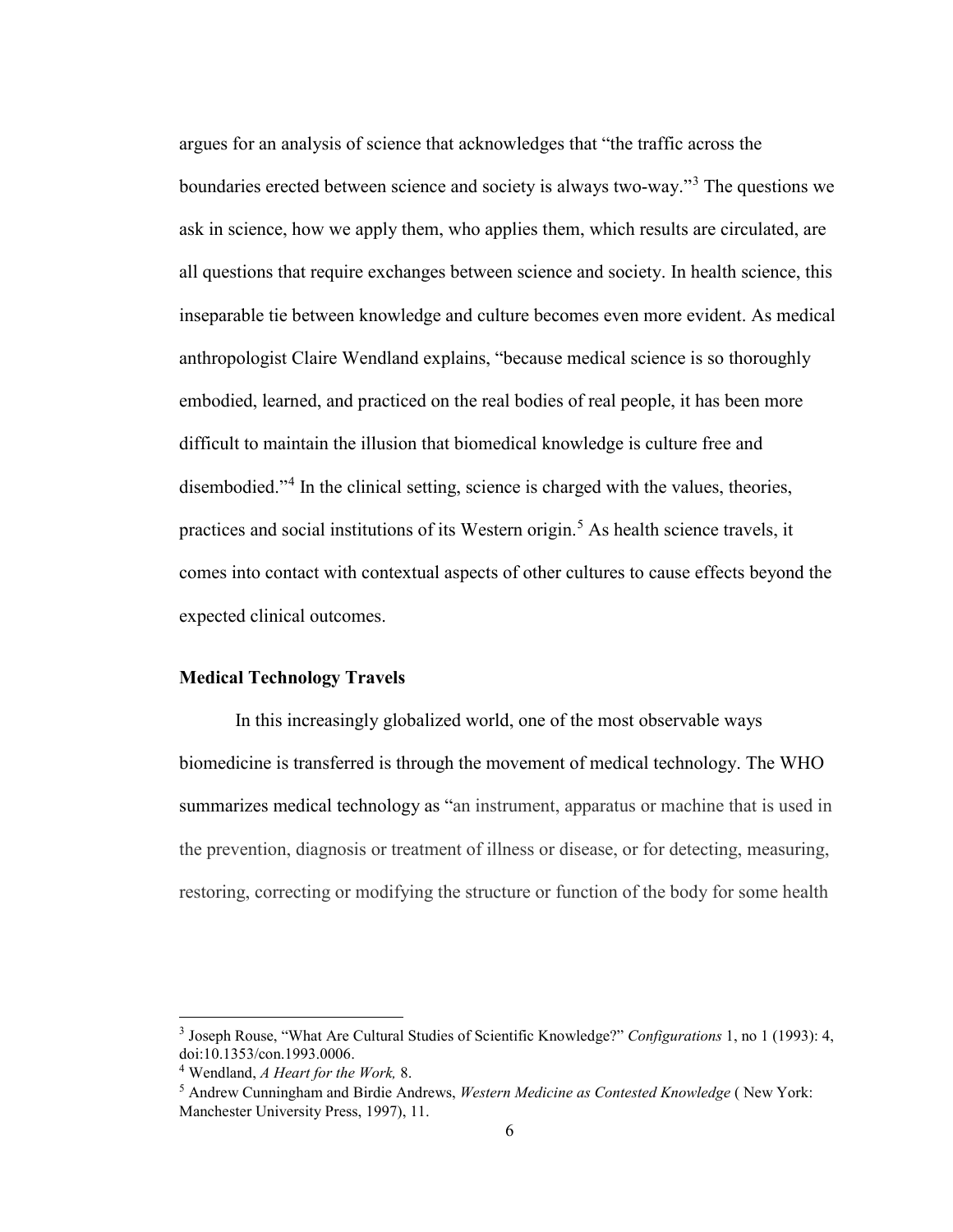purpose."[6](#page-12-0) However, in anthropological terms, medical technologies are "fundamental elements of individual and collective attempts to order lives and bodies in health and sickness."<sup>[7](#page-12-1)</sup> In a clinical setting, medical technology is embedded with the ways we see the human body, express and evaluate illnesses, and interact with patients and health professionals. With this understanding, the transfer of medical technology also means the transfer of social institutions and foreign perceptions of disease. Along with medical equipment's physical pieces and instruction manuals comes the western idea that all diseases are manageable with modern medical solutions and that reasonableness can only be established through scientific means.<sup>[8](#page-12-2)</sup> With the transfer of medical technology consideration is overwhelmingly given to the receiving facility's infrastructure, maintenance, and management. Little consideration is given as to how the purpose of the technology, who uses it, and how it is used changes from location to location and how this might affect the local healthcare system.

The export of medical equipment to the global south has the power to act on the public healthcare sector on a grand scheme. Infiltration of foreign biomedical technology into nations of the global south has been argued as a source of cultural imperialism as the market of the global north works to extend dominant power positions. Biomedicine has also been shown to aggravate socioeconomic inequalities, diminish primary care infrastructure, and overshadow the role of structural violence and

<span id="page-12-0"></span><sup>6</sup> World Health Organization, *Medical Devices : Managing the Mismatch* (Geneva, World Health Organization, 2010), 2.

<span id="page-12-1"></span><sup>7</sup> Hadolt, Biomedical Techniques in Context, 179.

<span id="page-12-2"></span><sup>8</sup> Siegrid Tautz et al, "Between Fear and Relief: How Rural Pregnant Women Experience Foetal Ultrasound in a Botswana District Hospital," Social Science and Medicine 50 (2000): 692.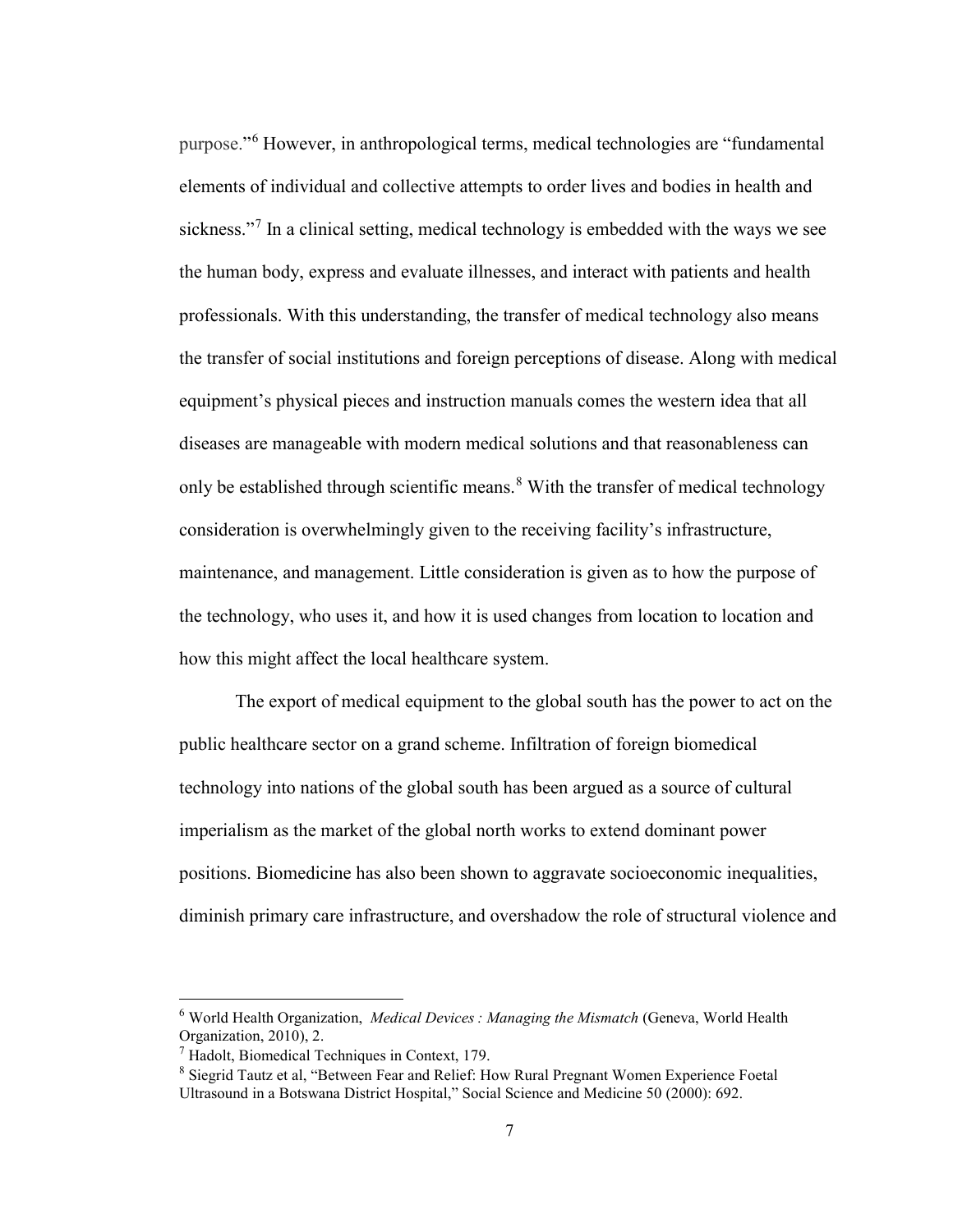vulnerabilities in health. Fabricating medical technology as culturally neutral allows markets of the global north to more readily trade, sell, and export their products. It is critical to highlight that whether viewed as neutral or culturally charged, medical technologies are always seen as products in export, artifacts of scientific knowledge that must travel over both physical and ideological distances to reach countries of the global south.

Medical technology in export to the global south also has a critical influence on a more focused scale within the healthcare context. Studies in STS and medical anthropology have explored how medical technology can be and do different things in different clinical contexts. Medical anthropologists argue that medical technology "should be studied as subject to and part of the processes of sociocultural adaptation and appropriation in different societal settings."*[9](#page-13-0)* Medical technology is invented and built to help health professionals diagnose and treat patients with more efficiency and accuracy. It is designed to show off the most recent scientific achievements in protecting and sustaining the human body. Medical technology is exported to improve health statistics, to turn a profit, to save lives and stop the spread of disease.<sup>[10](#page-13-1)</sup> However in clinical settings of the global south, where conditions are harsh, resources limited, and culture dynamic, medical equipment can play a variety of roles as science and society constantly intersect. In this process, neither medical technology nor its new context remain unaffected. As technologies are exported to diverse locations, they alter

<span id="page-13-0"></span><sup>9</sup> Hadolt, Biomedical Techniques in Context, 181.

<span id="page-13-1"></span><sup>&</sup>lt;sup>10</sup> Babette Müller-Rockstroh, "Appropriate and Appropriated Technology: Lessons Learned from Ultrasound in Tanzania," Medical Anthropology 31, no. 3 (May 2012): 198. doi:10.1080/01459740.2011.639105.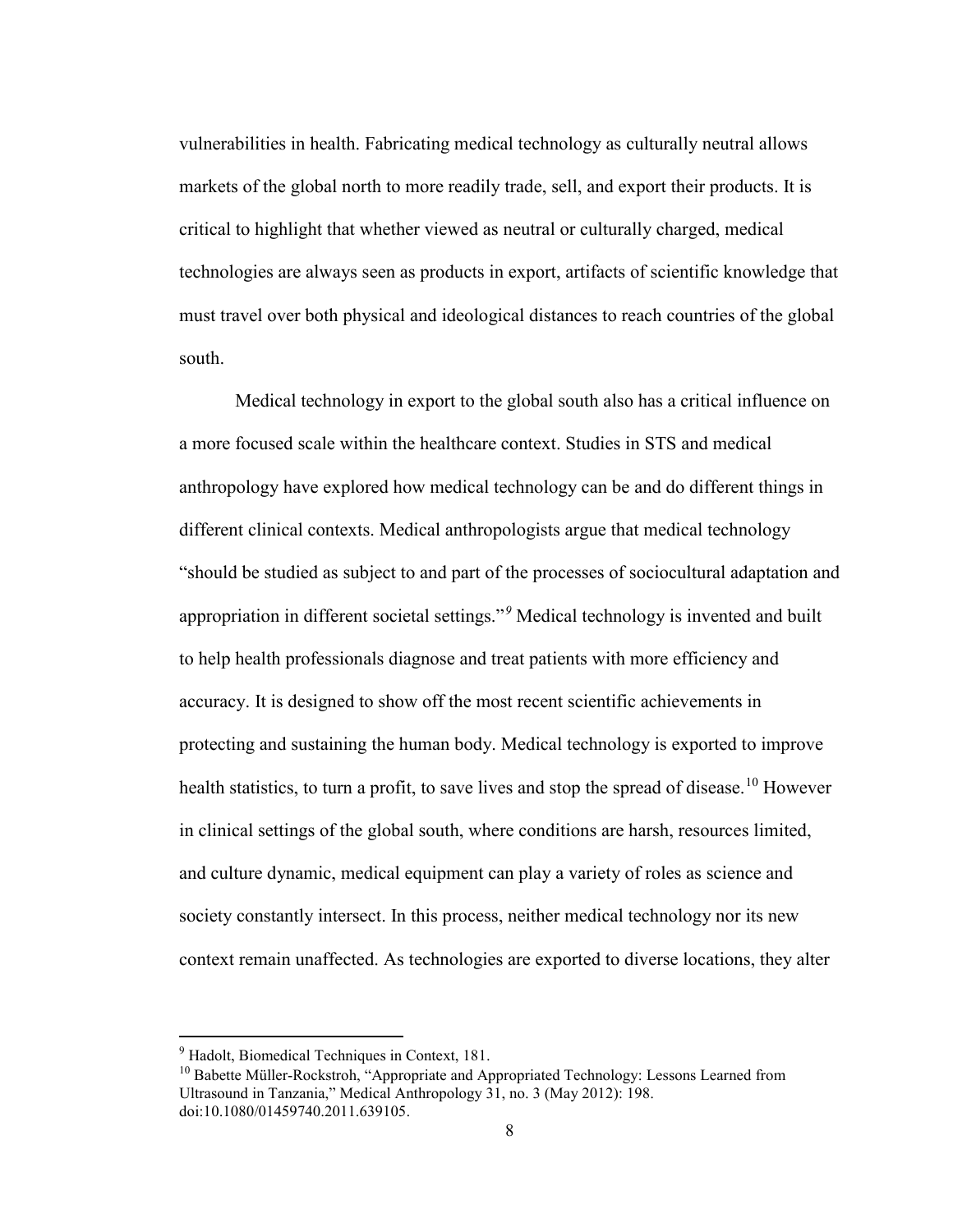existing practices, identities, and institutional structures. At the same time, these technologies are shaped by the political, economic, and sociocultural forces of the local context.[11](#page-14-0) This process of mutual shaping that comes with the movement of medical technology is a critical element that is often overlooked in global health policy. More research is needed regarding the underlying social, cultural, and institutional context of where the technology originated and where it will operate after export.

# **"Appropriate Technology" for Developing Nations**

In discussing the dynamic role of medical technologies, it is critical to consider how these technologies arrive in Ghana and other countries of the global south alongside the idea of "appropriate technology for developing nations".[12](#page-14-1) Appropriate technology can be used as a term that portrays the global south as underdeveloped, inferior, and in need of low tech, less complex devices. The "appropriate" medical technology that travels from the global north to Ghana is often determined by conceptualizations that portray the country as impoverished, uneducated, and in desperate need of outside expertise. As a result, aid agencies and medical technology manufacturers often promote the transfer of technology that is inexpensive, less advanced, outdated, and basic.

According to the WHO, "appropriate technology" for developing countries includes equipment that is, "inexpensive, portable, and solidly constructed."[13](#page-14-2) In 2015,

<span id="page-14-0"></span><sup>&</sup>lt;sup>11</sup> Hadolt, Biomedical Techniques in Context, 180.

<span id="page-14-1"></span><sup>12</sup> World Health Organization, *Medical Devices: Managing the Mismatch* (Geneva, World Health Organization, 2010), 11.

<span id="page-14-2"></span> $13$  Ibid., 11.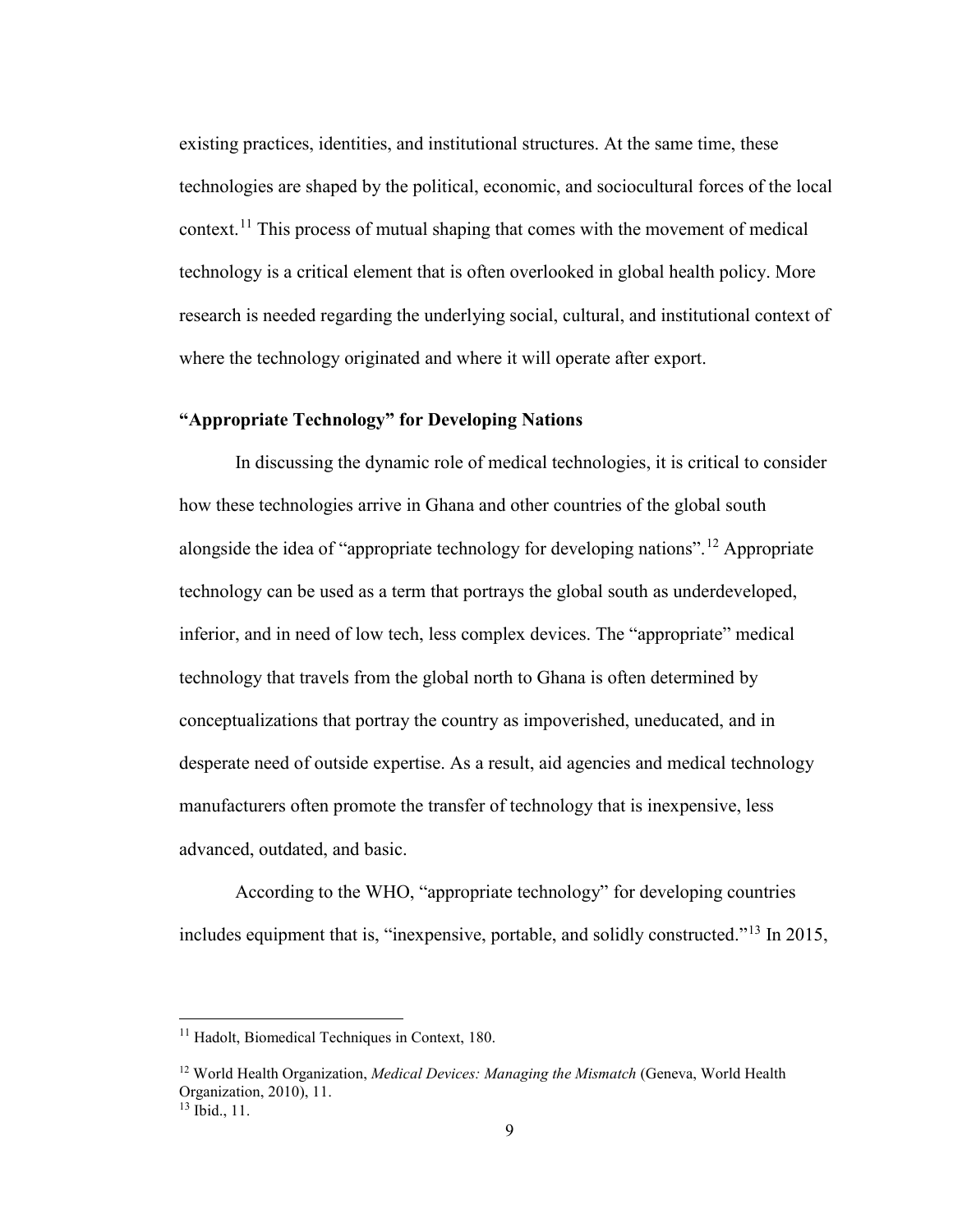the WHO along with UNFPA, UNICEF, and the World Bank updated their collaborative working publication "Interagency List of Priority Medical Devices for Essential Interventions for Reproductive, Maternal, Newborn and Child Health."[14](#page-15-0) This document was developed in Denmark and Switzerland by the heads of these four aid agencies based on review of their own previous publications. In one of these publications reviewed, titled "Medical Devices: Managing the Mismatch", the WHO outlined the medical device agenda with the "crucial 4 As: Availability, Accessibility, Appropriateness, and Affordability."[15](#page-15-1) Consistent with the common perspective of Africa's condition, international experts see the solution as one of a technological embrace that comes with globalization and leads to improved measurable health outcomes. This push for a global embrace of medical technology comes with the idea that medical technology is "fit for all", that medical technology is the universal solution. $16$ 

With the WHO definition of appropriate technology, medical technology in export becomes an object of aid; an object that carries with it the idea that African countries need a helping hand from the West. Müller-Rockstroh notes this dynamic, aptly writing, "Africa's rebirth, international reports imply, now requires donors as midwives and Africa to do the labor."[17](#page-15-3) Underlying this perspective of the power of medical technology is a goal toward further globalization that will come when African

<span id="page-15-0"></span><sup>14</sup> World Health Organization, "Interagency List of Medical Devices for Essential Interventions for Reproductive, Maternal, Newborn and Child Health," (Geneva, World Health Organization, 2015). <sup>15</sup> World Health Organization, *Medical Devices: Managing the Mismatch*, 23.

<span id="page-15-2"></span><span id="page-15-1"></span><sup>16</sup> Ibid., 15.

<span id="page-15-3"></span><sup>&</sup>lt;sup>17</sup> Babette Müller-Rockstroh, "Appropriate and Appropriated Technology: Lessons Learned from Ultrasound in Tanzania," *Medical Anthropology* 31, no. 3 (May 2012): 201. doi:10.1080/01459740.2011.639105.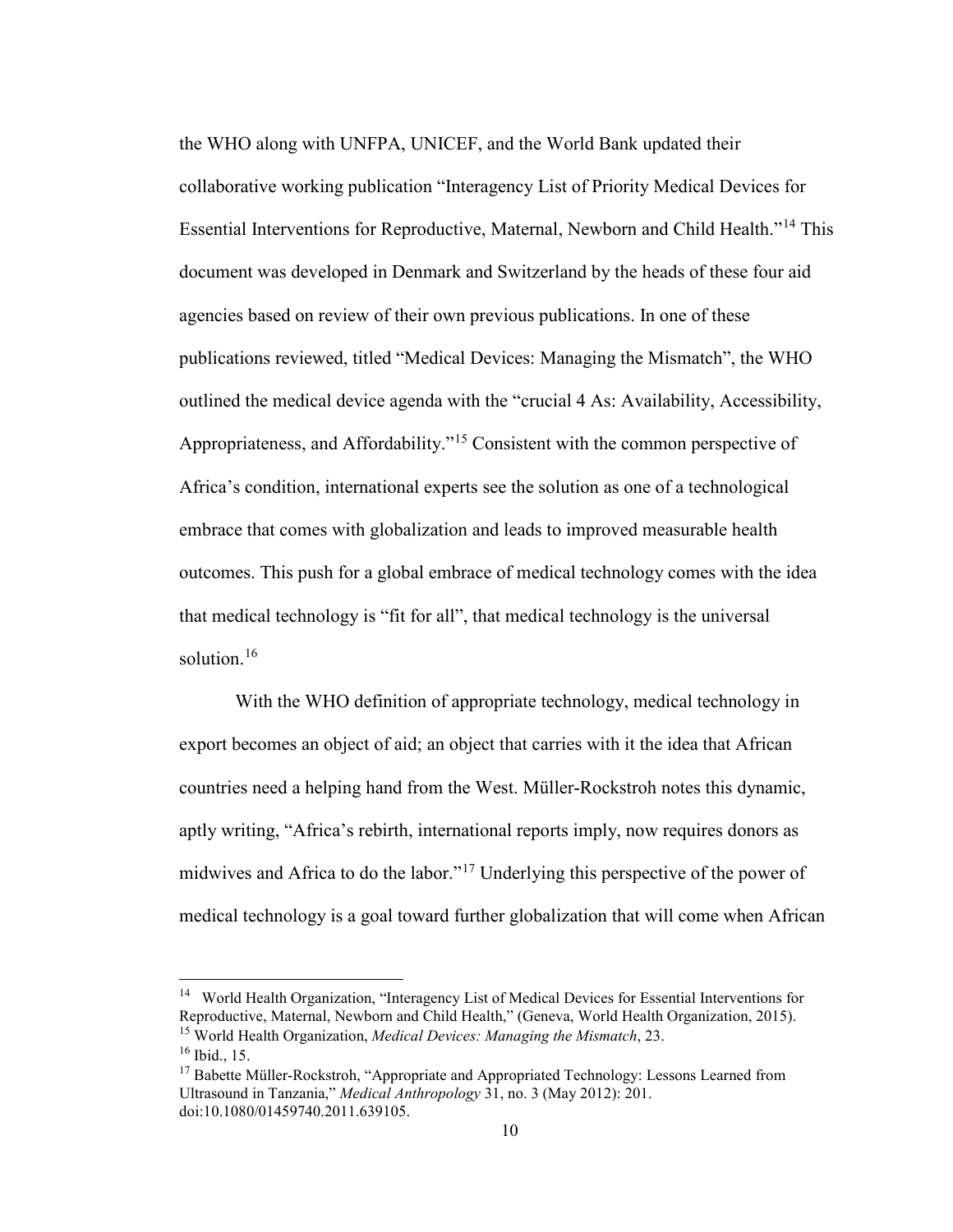countries follow the path laid out for them by wealthier nations. This form of development seems to require the packaging of Africa and its people into neat images and statistics to be placed in front of biotechnical researchers, international policy makers, and technology companies.

However, the term appropriate technology can also be a phrase used when the local context and underlying determinants of health are thoughtfully considered before integrating a device as suitable. For medical anthropologist Paul Famer, a model of appropriate technology is one that is founded on understandings of local history, culture and social institutions, and community desires. For Farmer, appropriate technology should be used as a term that empowers the local community by considering underlying determinants of health as well as serving the already sick. With this perspective of appropriate technology, the global south should have medical technology that best addresses the causes of morbidity and mortality, not technology that is the cheapest or most cost effective. Many models advanced in the global development field are founded on the idea that there are only limited funds available so that projects must choose between high technology interventions or preventative services. And in Famer's view, the term appropriate technology used by large global development institutions is a "means of justifying the unfair partition of the world's wealth."<sup>[18](#page-16-0)</sup>

<span id="page-16-0"></span><sup>18</sup> Farmer, Paul. *Infections and Inequalities: The Modern Plagues*. Berkeley : University of California Press, 1999.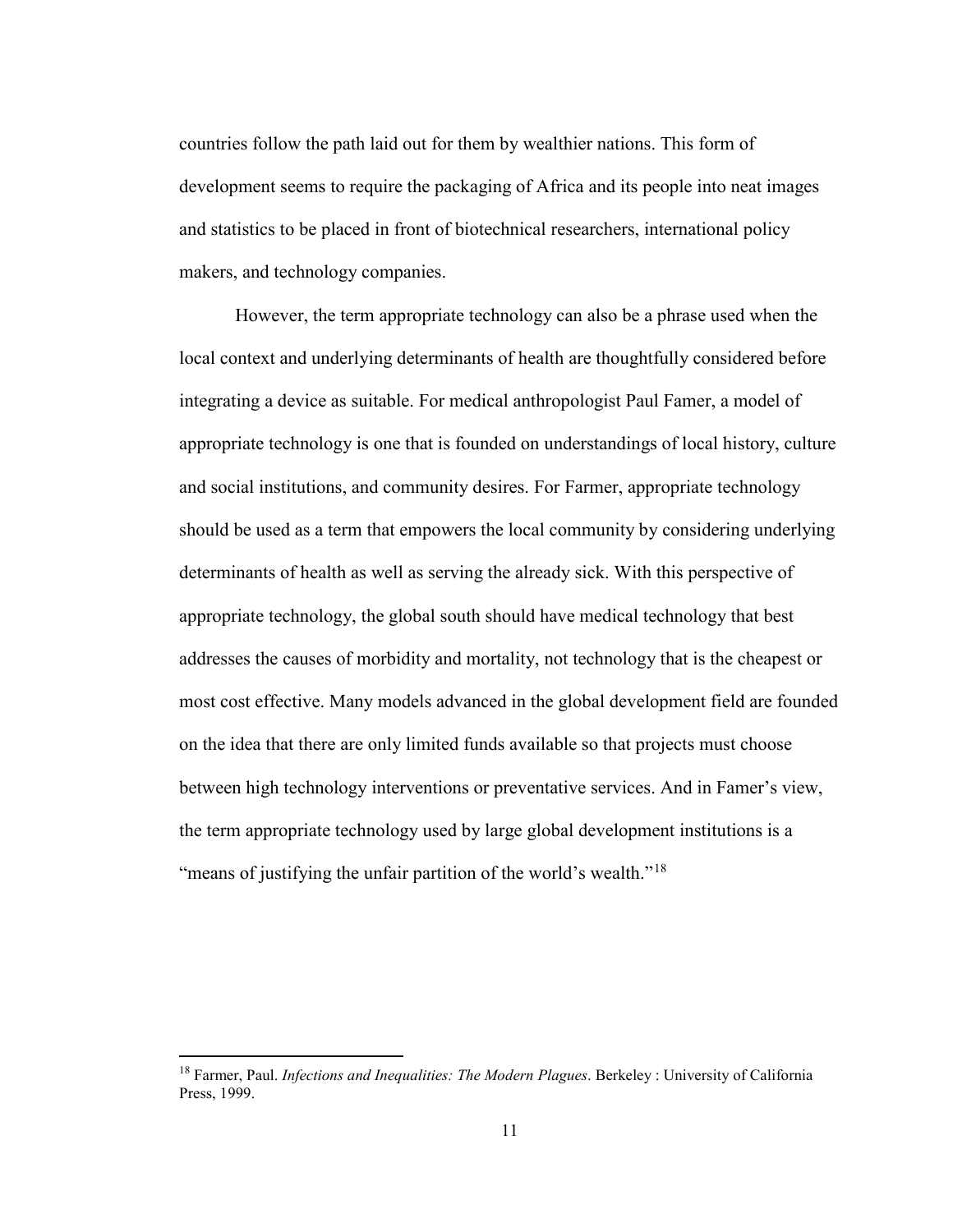#### **Medical technology's path to Cape Coast, Ghana**

Ghana has become a major market for and recipient of foreign medical technologies. The perception that technology is the only right avenue towards better public health and therefore toward further development is not only readily accepted by the public, but attractive to international donors, technology companies, and national governments. As a public government owned referral and teaching facility, Cape Coast Teaching hospital is financed and supplied through the Ghana Ministry of Health, internally generated funds, and donations. Placed within clinical settings, medical equipment is expected to work toward quick, visible improvements in the public health sector, which is appealing to the Ministry of Health (MOH). Medical equipment's path to the ward floors of Cape Coast Teaching Hospital can be considered across three main categories: internally generated funds used for purchase by the state, international donor funding for specific programs, and private physical donations of perceived needed equipment.

### *Ghana Ministry of Health Technology Purchase*

The Ghanaian national health budget for medical technology is made up of state funds as well international aid. For health technology companies, Ghana can be seen as a paradoxical market. Ghana can be considered risky for business in regards to maintenance, communication, payments, and operating skill. But at the same time, Ghana is a vastly open market with huge potential due to the massive need for improved health services. The globalized view of medical technology as the modern element of public health has influenced how countries allocate health sector funds.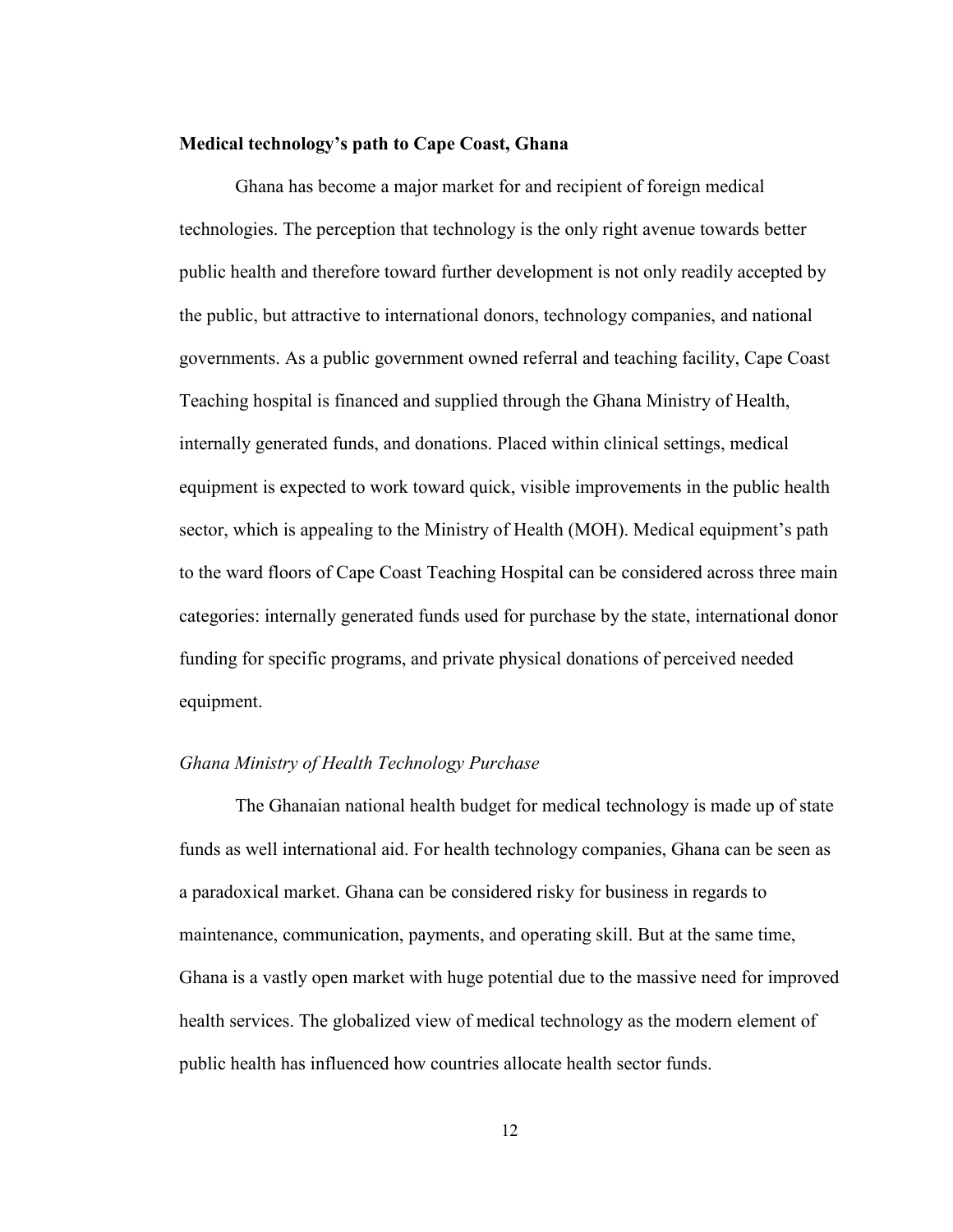Just after I arrived in Cape Coast, the Ministry of Health had finished a national campaign centered on maternal and child health. For CCTH, this involved developing and equipping an Obstetrics and Gynecology Emergency block. A ceremony was held to commemorate the opening of this section of the Accident and Emergency ward. Green and yellow ribbons were stretched across a newly purchased ultrasound machine that was nestled between two hospital beds. The ribbons were cut after a speech about how the ultrasound machine will encourage more mothers to come to the hospital to give birth and allow emergency personnel to better direct expectant mothers to other wards of the hospital.

Over the past 10 years, Ghana Health Service (GHS) annual reports show that increasing amount of health budget funds have been allocated towards the purchase and maintenance of medical equipment. And in 2014, the GHS developed the Equipment Maintenance Fund for "maintenance and replacement of medical equipment."<sup>[19](#page-18-0)</sup> Before I began shadowing, I met with the deputy director of administration to discuss in which wards I would like to shadow. With every other description of a ward, the deputy director proudly announced different types of equipment the hospital had purchased: the hemodialysis machines in the dialysis unit, the new infant incubator in the pediatrics ward. The attractiveness of each ward seemed to be based partly on the equipment operating on the floor.

This increased purchase of medical equipment does not come without disadvantages and barriers. The MOH does not always closely consider individual hospital needs when allocating the health budget and using international aid often

<span id="page-18-0"></span><sup>19</sup> Ghana Health Service, "Ghana Health Service 2014 Annual Report." *GHANA 1*, 2015, 42.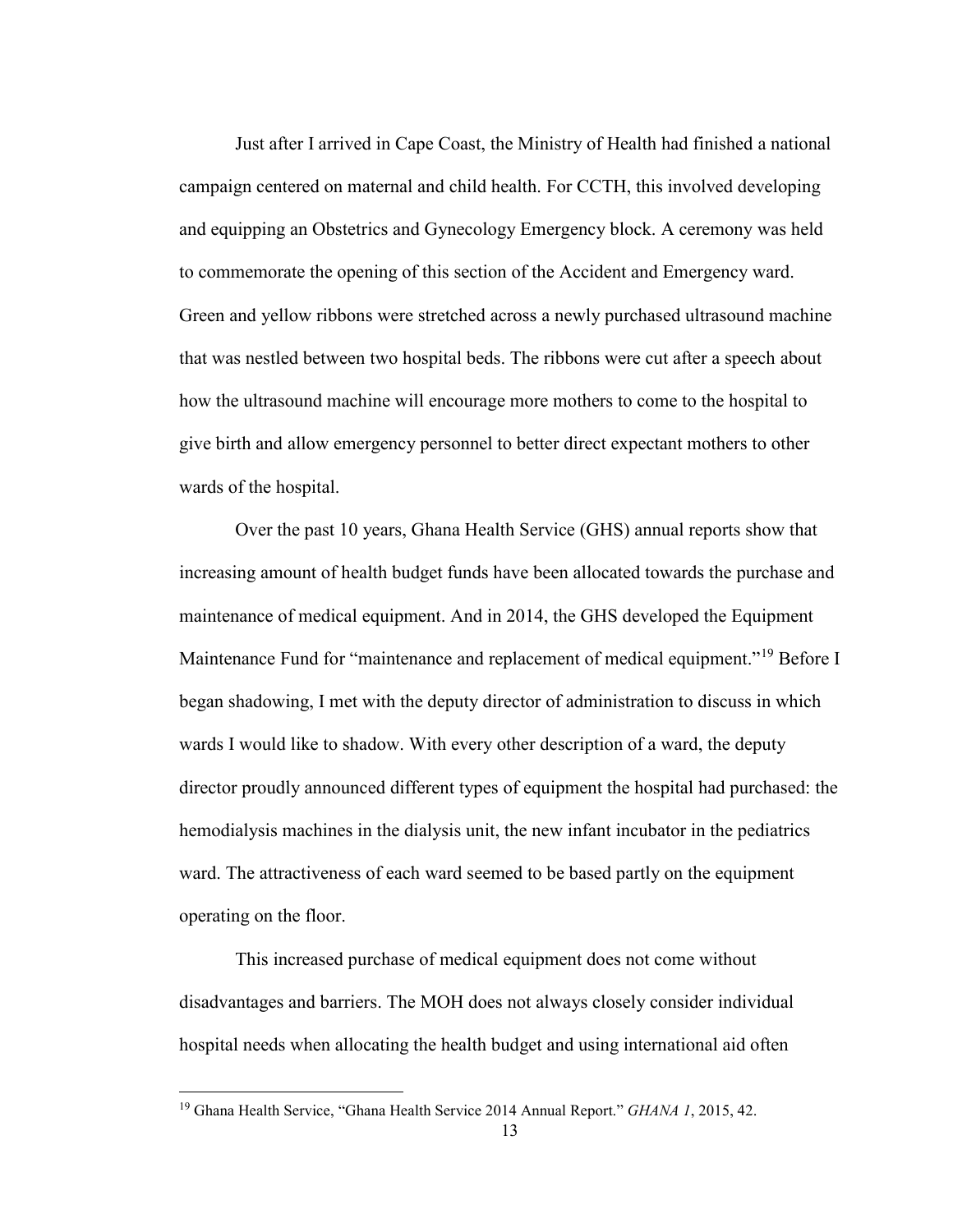comes with predetermined conditions. The purchase of medical equipment from wealthy countries by countries of the global south often requires loans tied to structural adjustment programs or other outlined conditions that can further promote the imperialistic relationship between donor and receiving country. In an introductory address of a 2016 annual report, the GHS writes, "the inability to address issues of inadequate financing and the pattern of erratic fund flow over successive years is hampering service delivery efforts [....] the majority of donated funds were earmarked for implementing only particular programmes."<sup>[20](#page-19-0)</sup> In this way, health and development becomes dependent on material conditions that amplify relations of power and production.

#### *Donations from Health Technology Companies*

In addition to the national monetary budget for medical technology, large physical donations come from outside sources*.* These sources include NGO's, international aid agencies, and medical equipment companies. While well intentioned, these international donations of equipment can siphon authority away from the national health systems. When medical equipment is donated, the local authorities often have little say over where the equipment goes and who operates it. This often means there is less of a foundation, such as trained operators and maintenance strategies, to support the equipment. Another idea to consider is that these physical donations are often restricted by specific conditions the local health system is expected to follow.

<span id="page-19-0"></span><sup>20</sup> Ghana Health Service, "Ghana Health Service 2016 Annual Report," 2017.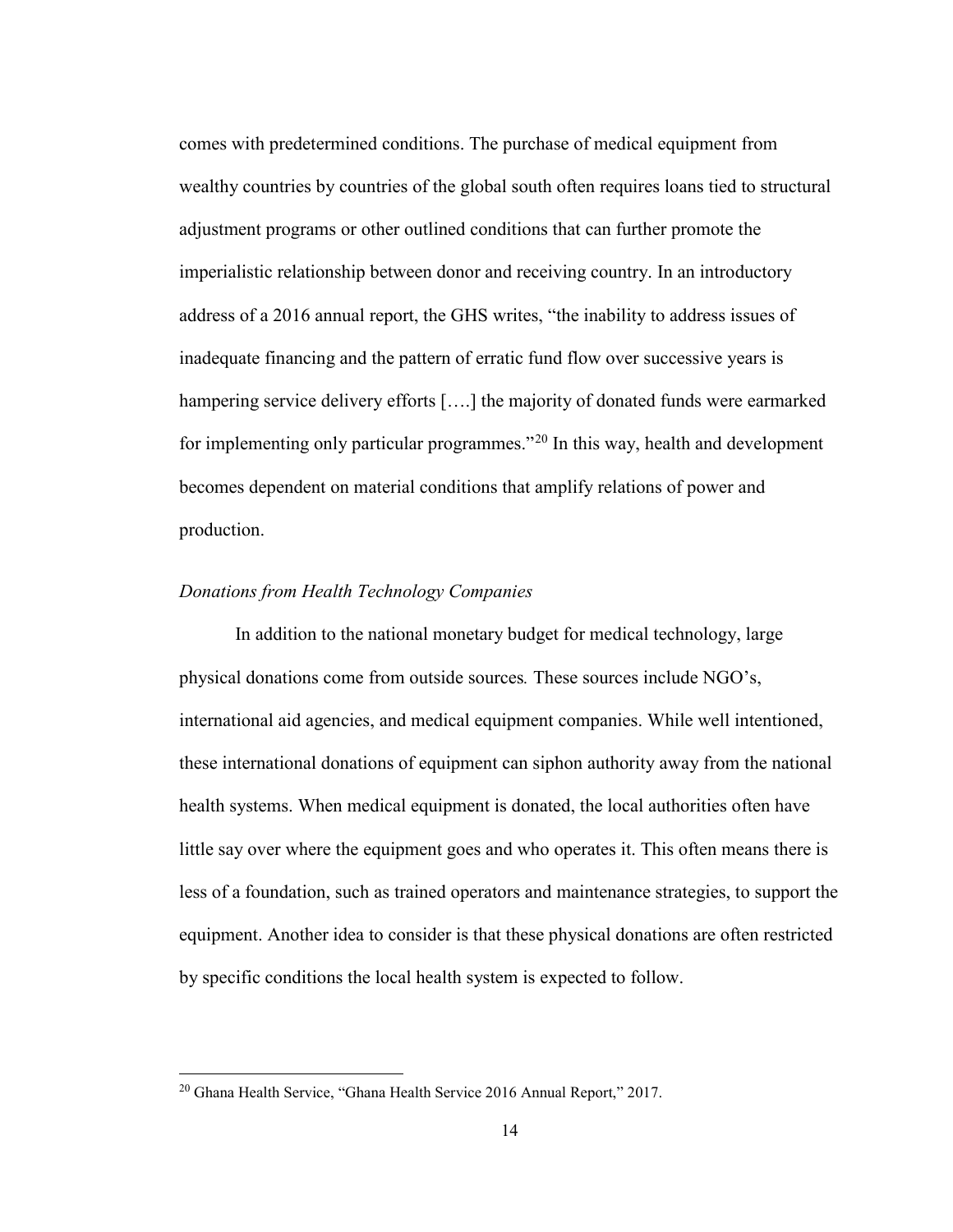For example, in a few months before my arrival in Cape Coast, Midwex, a communication and medical technology company based in the United Arab Emirates, donated CCTH's first digital X-ray machine. In an article published by a Ghana news source, the hospital's board director is seen smiling next to the Midwex Managing Director, a poster in the background advertising Midwex as "Your technology partner in Africa". In an article published by Midwex regarding this donation, it is mentioned that the X-ray was donated on the condition that CCTH purchase "a certain quantity of consumables" from Midwex.  $^{21}$  $^{21}$  $^{21}$  By the time I arrived in Cape Coast in July, the machine was out of service due to inadequate replacement parts.

Additionally, the location and type of equipment donation from large companies is constricted by loan and insurance agreements that make the donation possible. An example of this can be outlined in the ultrasound transfer project Philips Medical Systems started with Ghana in 1996. Due to the large market potential, but high risk in terms of secure payment, Philips Medical Systems enrolled in a financing program with the Dutch Investment Bank. The Bank granted the necessary budget and helped develop an insured loan to protect the company if payment was delayed or could not be made. However, conditions existed within this agreement that limited the designs of medical technology and type of health facility to which these technologies could be placed. Philips Medical Systems' has maintained a presence in Ghana and other African counties today with the company's annual flagship "Cairo to Cape Town Roadshow", of which Accra, Ghana is the sixth stop. In an advertisement published in *The Herald Ghana* the event focuses on two key challenges facing Africa today, one of which is

<span id="page-20-0"></span><sup>21</sup> Amiroune, Khalil. "Our First X-Ray Project in Ghana." *Midwex*, 2018.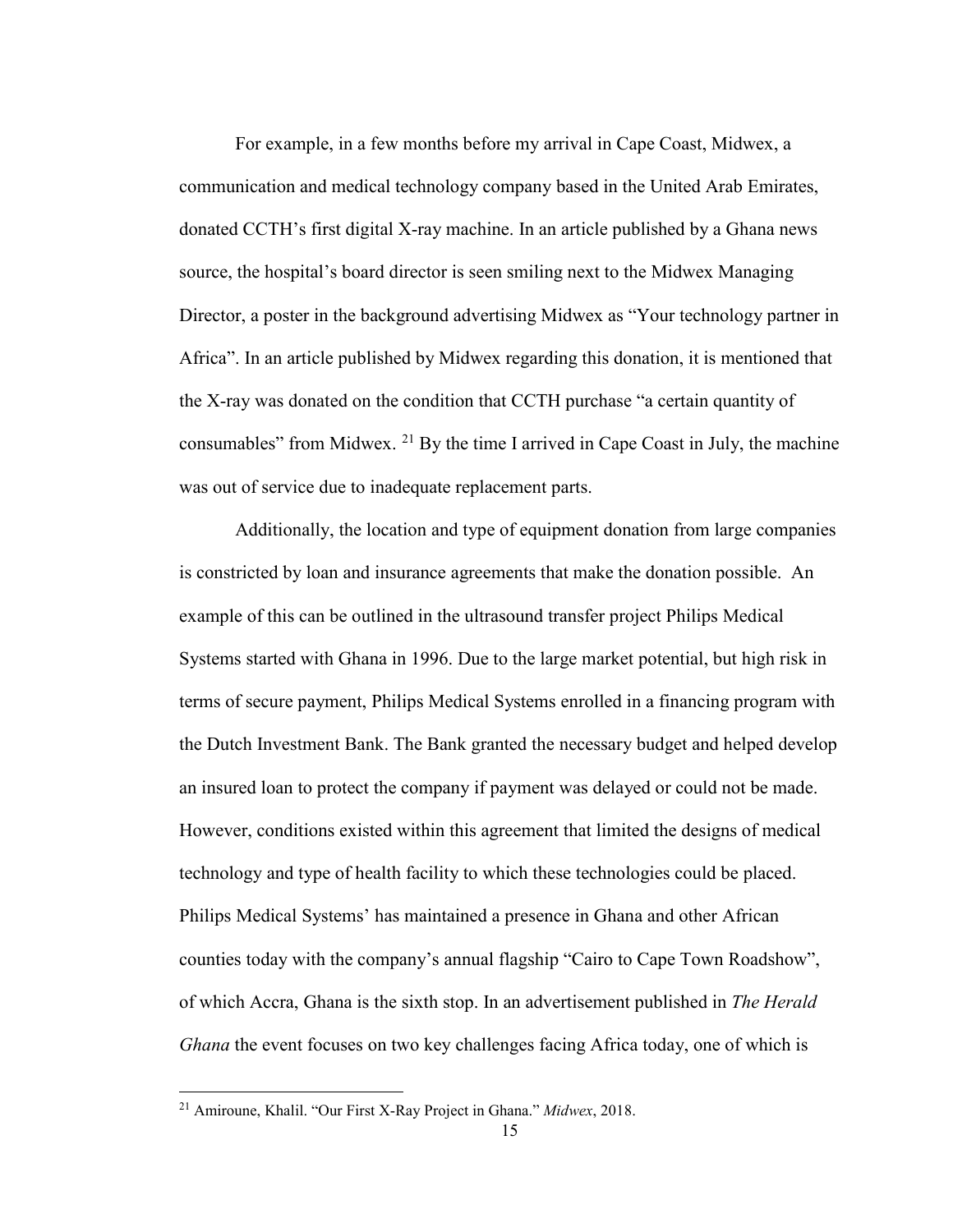"the revitalization of African healthcare infrastructure" which Philips contributed to with their brand new VISIQ ultra-mobile ultrasound device that plugs into tablets, a device not very common in public hospitals.<sup>22</sup> Overall, donations from large companies and international aid organizations can prevent the local health administrations from having authority over what and how medical technology is implemented.

#### *Equipment donations from local and international health organizations*

Medical technology also ends up on the ward floors of CCTH through private philanthropic donation. In the Labor and Delivery, and Paediatrics wards, donations received in the past few years included neonatal incubators, rapid diagnostic tests, a defibrillator, and an oxygen concentrator. Sources of these donations to CCTH include local philanthropies, US medical schools, individual traveling doctors and foreign volunteers. Despite well-intentions, the context within which the medical technology operates is often overlooked in this donation process. These donations of medical devices often come without service contracts for maintenance and repair. The device might have certain operating requirements such as a specific electricity voltage or continuous source of oxygen that cannot be supplied with the hospital. As a result, many private equipment donations break down or never come to function as prescribed in the clinical setting. The presence of broken or out of service technology, even though it cannot function as prescribed, is still involved in the mutual shaping between health technology and clinical context.

<span id="page-21-0"></span><sup>22</sup> "PHILIPS Advances Quality Healthcare in Ghana." *The Herald Ghana*. July 2014.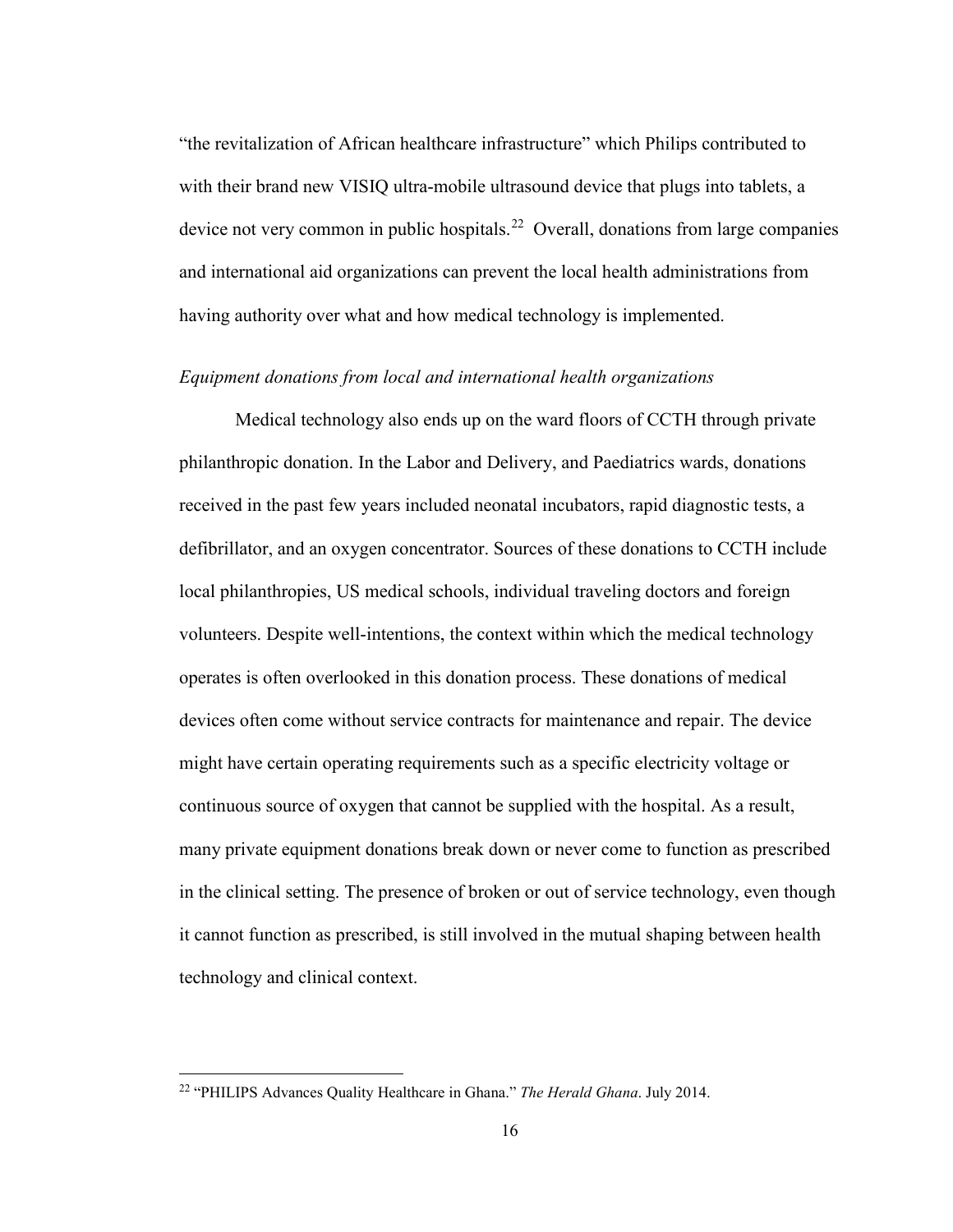For example, the University of Utah donated two neonatal incubators to CCTH, a seemingly fitting donation for a hospital working to expand its newborn ICU services. However, the incubators had voltage requirements above what the hospital's power grid ever reached. These incubators were never powered on within the walls of CCTH. Instead, they were pushed into the corner of the NICU, their plastic covers removed to be used as linen storage and spare parts for other incubators.

While medical equipment and monetary donations are given with the intent to strengthen the local health system, the local context of the receiving setting is often left unconsidered. The majority of medical technology is designed to operate where there is stable electricity, and amenities such as purified water and pressured gas, which are not always available at CCTH. The majority of medical technology is also designed to operate within the cultural and social institutions of the global north. But what happens when the medical technology is placed in a drastically different context?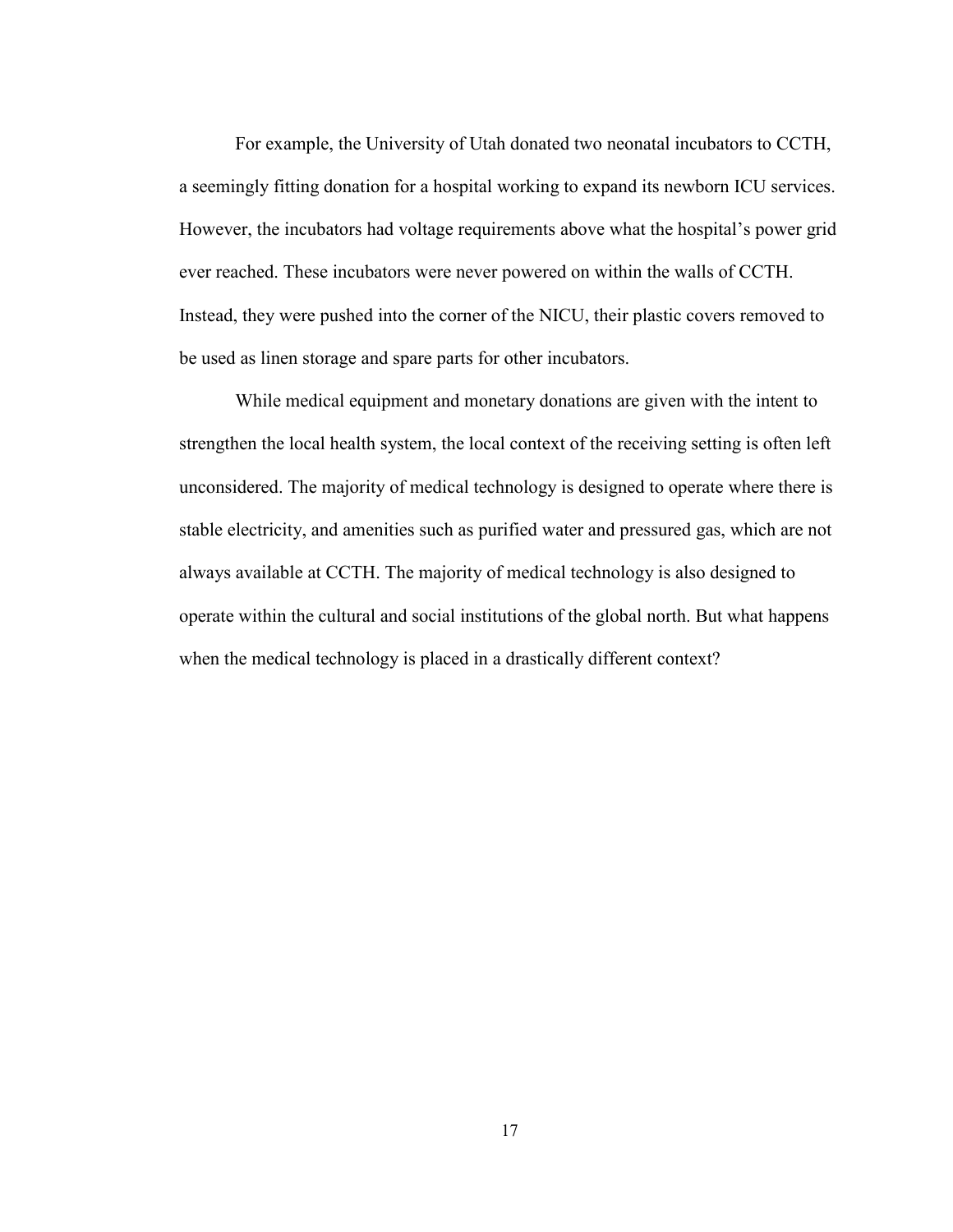## **Chapter 2: Methods**

In this research, this new context is Cape Coast Teaching Hospital in Ghana. This thesis is based on ethnographic field notes recorded while clinical shadowing at Cape Coast Teaching Hospital paired with years of shadowing experience in Oregon. Cape Coast Teaching Hospital (CCTH) is a 400 bed capacity referral hospital serving the Central region and bordering parts of the neighboring regions. The hospital was established by the Ministry of Health in 1998 and was transformed into a teaching hospital in 2013. CCTH is a teaching facility for medical students from the University of Cape Coast as well as a large population of nursing students. CCTH provides a comprehensive range of services including general inpatient and outpatient services within each ward, a pharmacy, physical therapy clinic, dialysis center, imaging center, laboratory, and public health outreach program.

While in Cape Coast, I shadowed health professionals and students in the Female Surgery, Paediatrics, and Maternity wards four days a week for a month. I was at the hospital for 5 or 6 hours during the day and also shadowed during two night shifts. As an undergraduate student, I did not perform any medical procedures or offer patient instructions; my presence on the ward floor was purely observational. However, it is critical to point out that as a foreign student on the ward floor, I affected the clinical space. Just as medical technology cannot be neutral, nor can another person's presence, something that will be discussed later.

Shadowing in my case meant accompanying doctors, nurses, and students as they went about their daily job tasks. I wore hospital scrubs and introduced myself as a university student from the United States. I followed doctors during bedside morning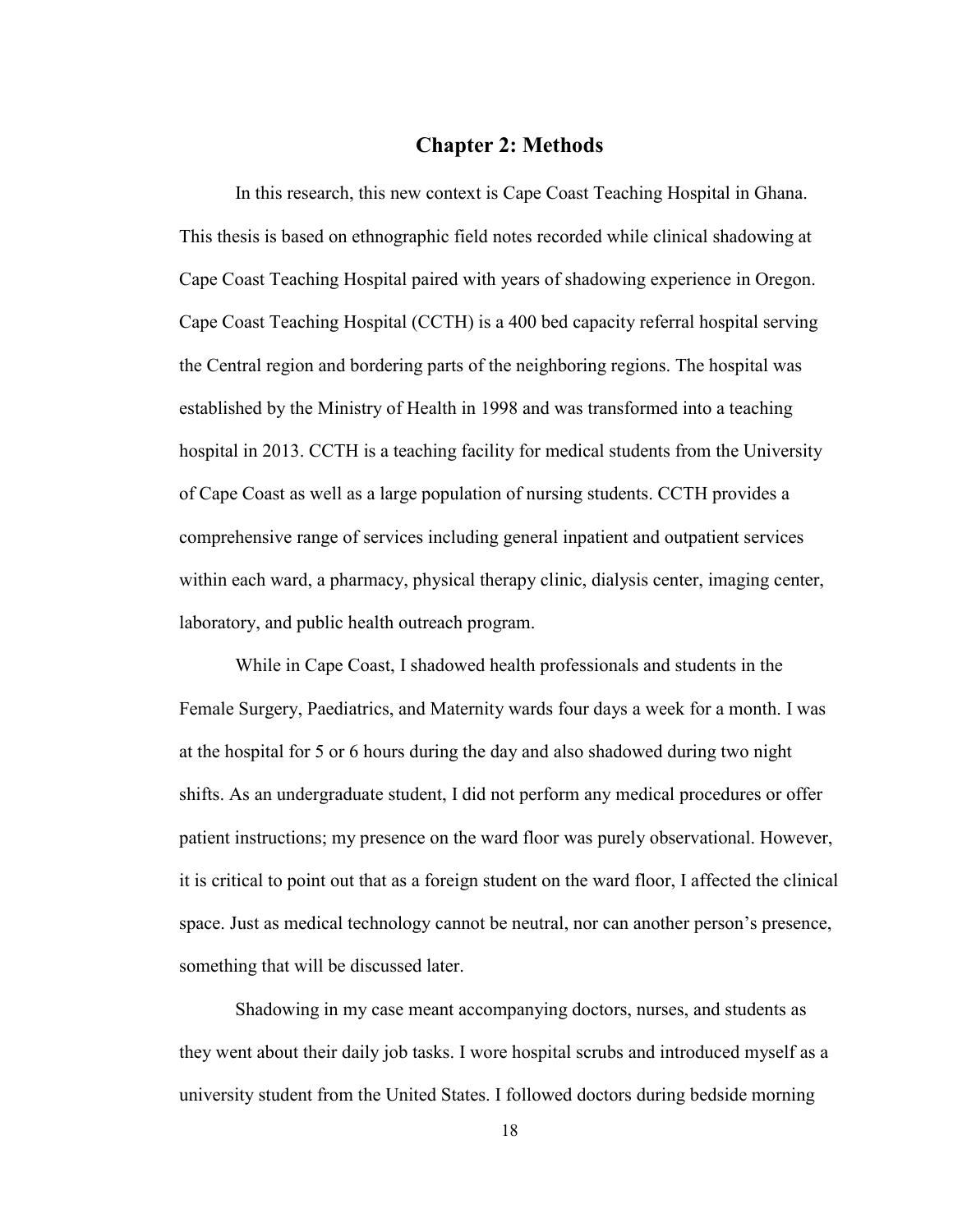rounds, during which doctors would present a patient and ask questions of the small group of medical students accompanying him (I did not shadow or meet any female doctors during my time in Ghana). In the afternoons, I spent most of my time with Ghanaian nursing and medical students, the only health care staff, besides one charge nurse, left to care for patients on the ward floor after the doctors left. During this time, the nursing and medical students graciously welcomed me into their daily activities. The medical students were mostly third and fourth year students from Cape Coast University at the hospital for their clinical training. The nursing students I interacted with ranged from 1 year to 3 years of training and were preparing for their yearly exams. I watched these students adeptly adjust what they had learned in the classroom and in training to the clinical world to essentially run the ward on their own. They improvised with insufficient resources, using plastic water bottles full of honey as antibiotic solution and cutting open intravenous saline bags to have sterile liquid to clean wounds. They timed each other's patient history checklists and tested each other on protocol. They took vitals by hand every few hours and never panicked when the power cut out.

I did not travel to Ghana with humanitarian intentions. As an undergraduate student who has taken global health classes and experienced volunteering abroad in other countries, I understood that at my level of education, I was not traveling to Cape Coast to volunteer any services in the clinical setting. However, I do acknowledge that the conversation surrounding suggested clinical experience for medical school admissions contributed to my desire to travel abroad. I was also curious to see medicine when it was stripped to its core, when it could not hide behind electronic patient charts,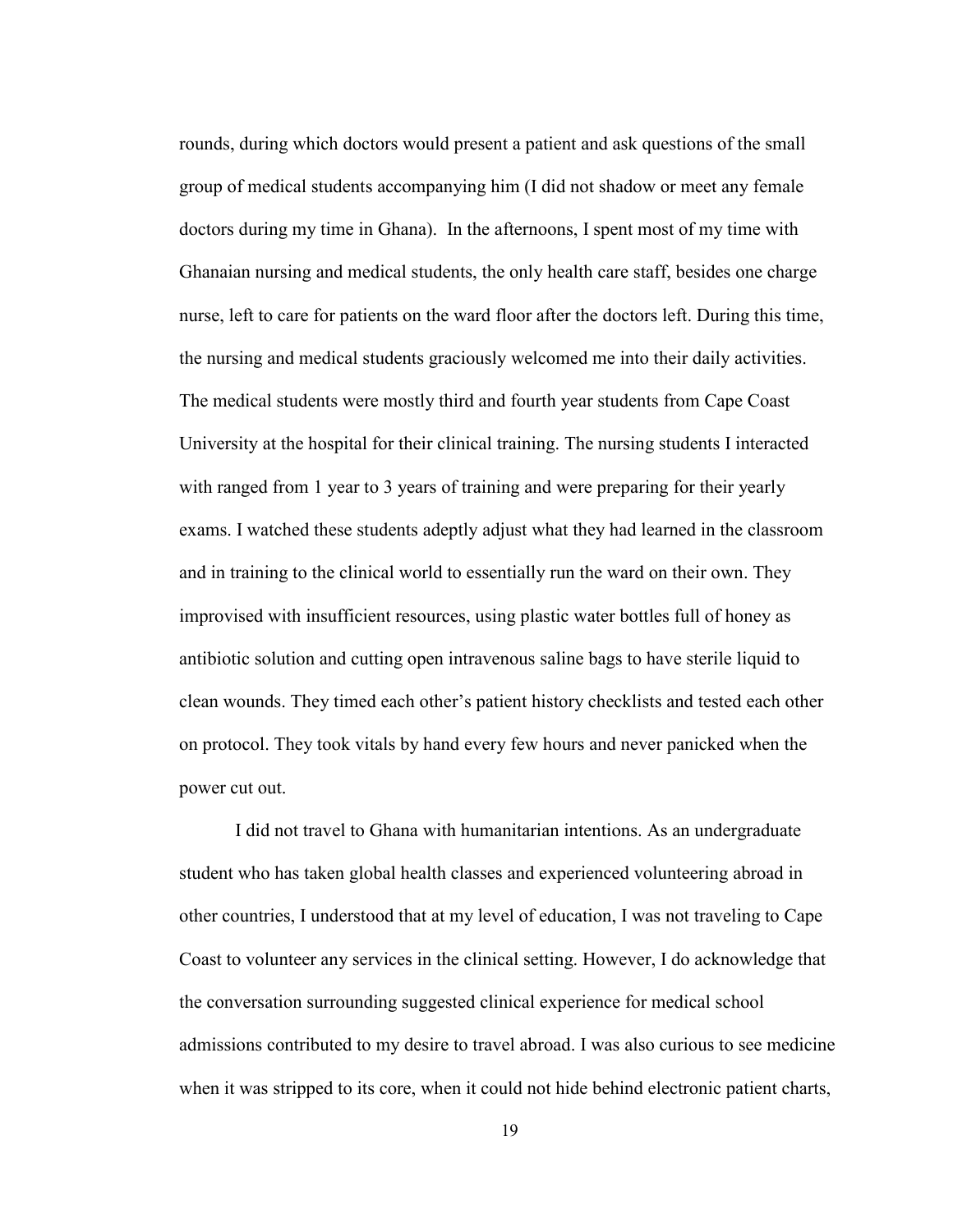beeping technology, and sterile white walls. I wanted to see medical knowledge and patient care in a different context. I felt ignorant only knowing one side, one story of how scientific knowledge translates into patient care and wellbeing. How did the topics I learned about in my global health and human physiology classes apply somewhere else?

It is also important to point out that I did not travel to Ghana with the intention of collecting fieldnotes for my thesis. I kept a detailed journal to record my experience, but at the time, it was purely for personal reasons. Shadowing domestically in Oregon sparked my interest in medical technology and the clinical observations I recorded in my journal during my time in Cape Coast emphasized medical technology in this new space. After I returned home and returned to my global health classes, I wanted to further explore medical technology in the Ghana, something I had naively thought would be unremarkable in this setting.

Originally, I planned to perform a more quantitative analysis of medical technology in Ghana, its unequal national distribution and its effects on maternal and child health statistics. However, in discussion with my advisor and with further immersion in my global health classes, I came to understand that my field notes could tell a different story. My field notes contained ethnographies of teaching, ingenuity, care, and loss within the clinical space. I recorded stories of doctors, students, patients, and caregivers interacting with each other and technology, cases when the absence of a technology changed these relationships, when the presence of the technology mediated the meaning of medicine.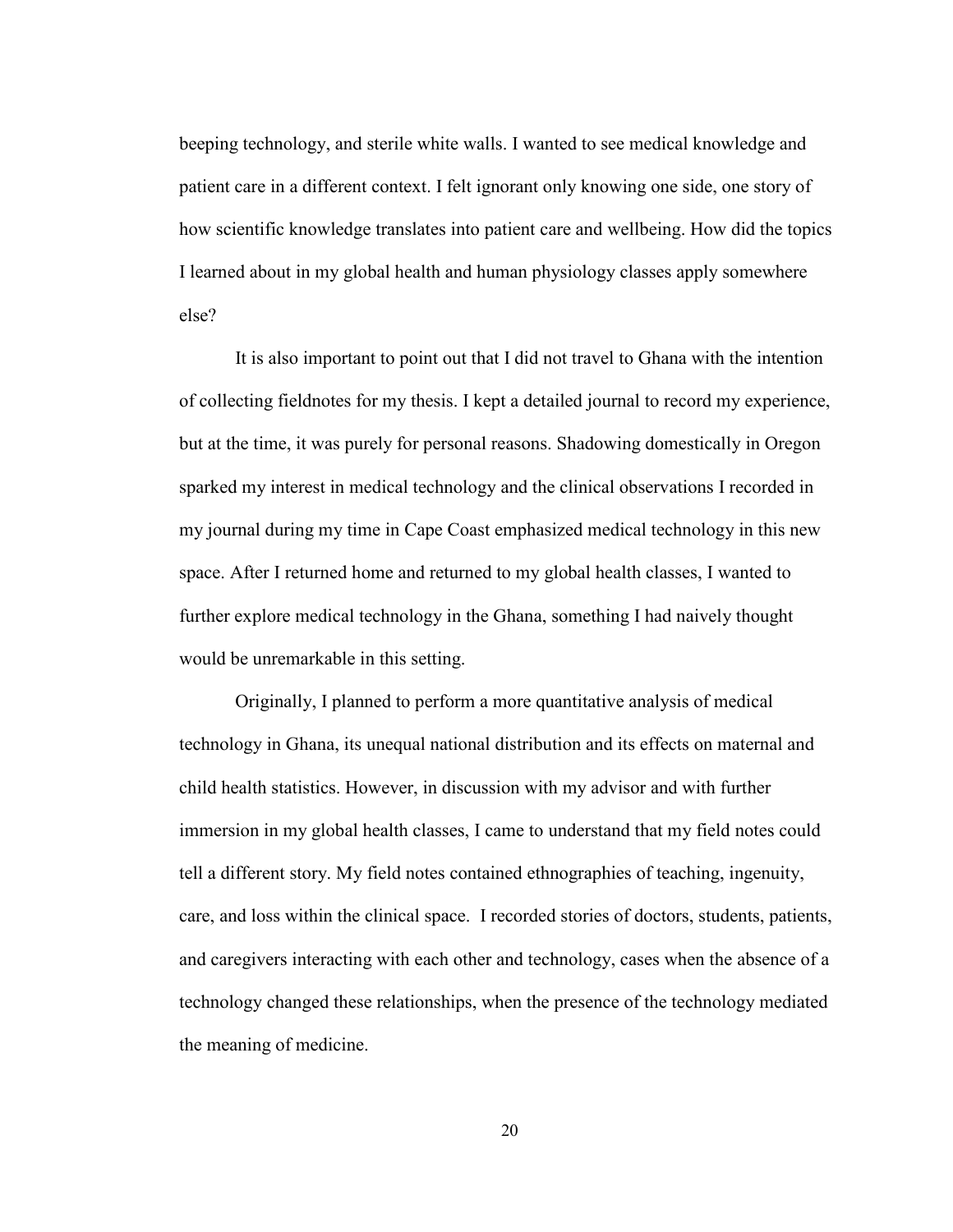In my global health courses, we had explored how biomedical science is something that comes tied to the ideology and culture of the west and assumes its power to be universal. Looking back on my shadowing experiences in Oregon and field notes from Cape Coast, I was able to tie this idea of medicine as a charged force to how I observed medical technology operating in Cape Coast compared to Oregon. My journal entries from Ghana became the materials on which I performed a content analysis, supplemented with my own recollections. I returned to my field notes regularly throughout the writing process, re-reading and analyzing the manner in which I chose to write my observations. While I did not have physical field notes from my shadowing experiences in Oregon, I was able to use my years of experience in this context to outline how medical technology functioned in this setting of the global north.

I chose to discuss the fetal ultrasound, pulse oximeter, and infant incubator in particular in this paper because they are the technologies I observed the clinical staff and patients interacting with the most on a daily basis. These three technologies were the technologies I was most able to see gain alternative meaning and purpose within this context. My familiarity with the manner in which these technologies function in the hospitals and clinics in Oregon also contributed to my decision to focus on them. Observing these technologies I thought I was so familiar with in this new context of Cape Coast pushed me to reconsider the power of medical technology within the clinical world as well as in social and political spheres. I chose these technologies for the way I observed them not only playing direct roles in diagnoses and treatment, but also affecting the way health professionals interacted with their patients and people of the community and how patients came to view their conditions.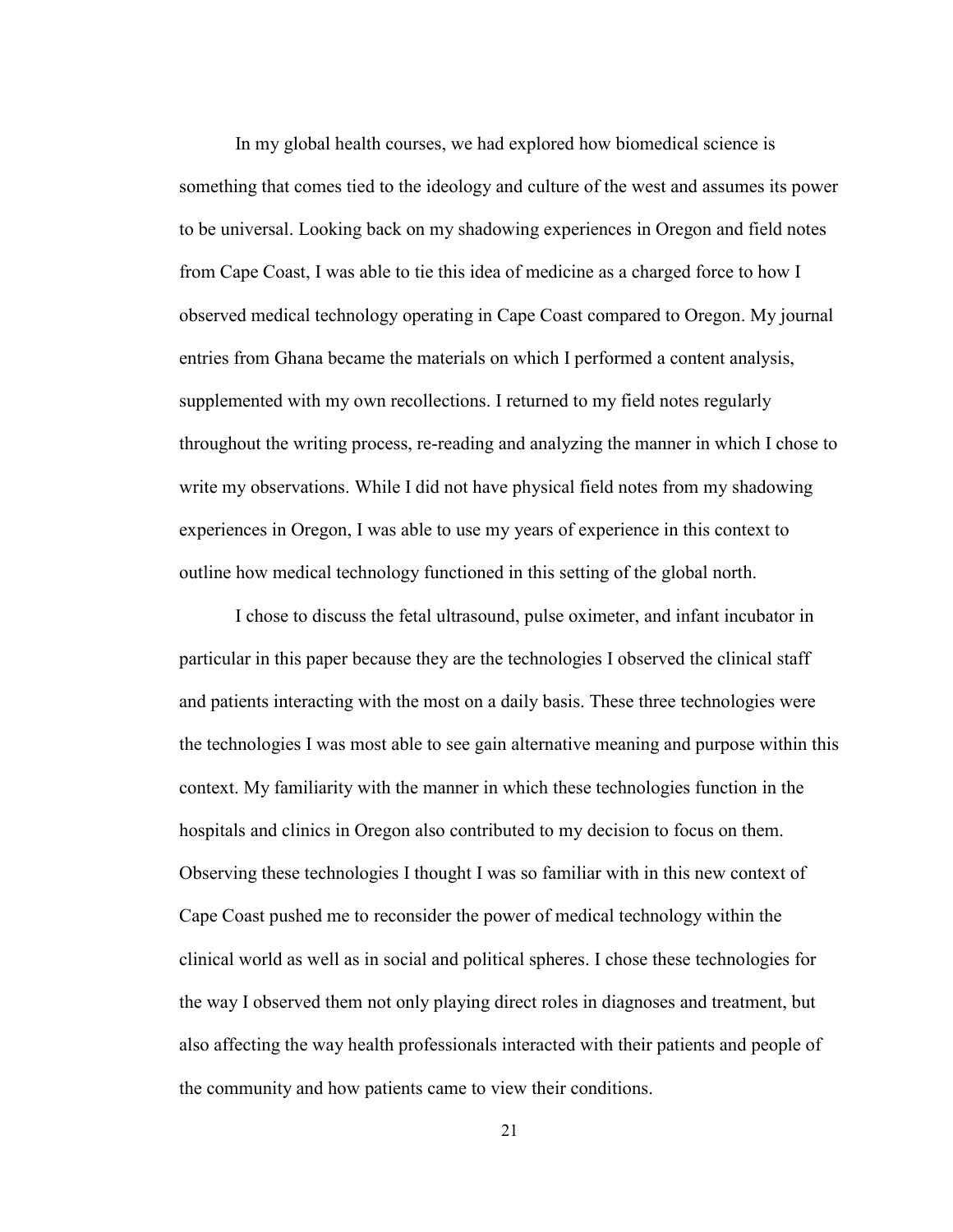In discussing research methods, it is important to consider to what degree my presence as a clinical shadow was observational. With my white skin, lack of local language, and blonde hair, it was obvious that I could never be just a "shadow" in the hospital. My presence in the examination room and on the ward floor altered the way clinicians treated their patients and each other as well as the way patients interacted with clinicians in ways I observed and ways I could only imagine. My presence on the ward floor might have disrupted communication between health workers, local students, and patients. I could tell doctors and patients were distracted by me, asking questions about me as someone that did not belong. Sometimes during rounds, doctors ignored local Ghanaian students to turn to me or another foreign student to answer a question. Patients might have felt their privacy had been invaded or that they did not have the authority to question my presence.

This topic of the danger of medical voluntourism and shadowing abroad is beyond the scope of this paper, but I am aware of its need to be addressed. Medical voluntourism has become increasingly popular in the United States as medical schools look for clinical experience from their applicants. But why are these students driven to travel to the global south? Students who participate in international clinical experiences report a broadened global perspective, an appreciation for cultural influences on health and a growing awareness of the social determinants of health, alongside their misguided sense of helping others.<sup>[23](#page-27-0)</sup> Although US Department of Justice's guidelines limit undergraduate patient interaction abroad to the same level of interaction they would

<span id="page-27-0"></span><sup>&</sup>lt;sup>23</sup> Irmgard Bauer, "More Harm than Good? The Questionable Ethics of Medical Volunteering and International Student Placements," *Tropical Diseases, Travel Medicine and Vaccines* 3 (2017): 5. doi:10.1186/s40794-017-0048-y.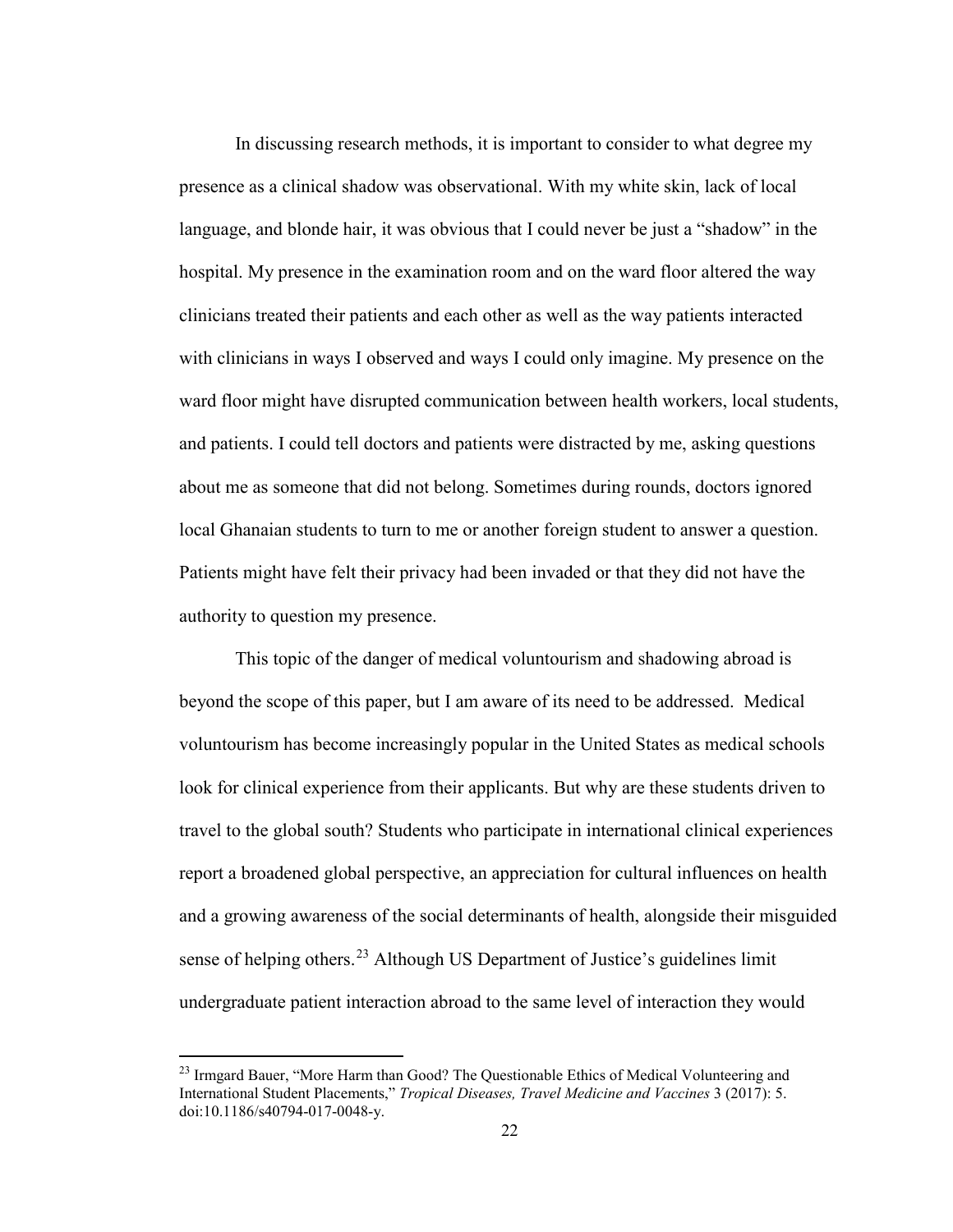have as volunteers in the US, many students share the common story of performing clinical tasks that would never be allowed in domestic settings. As director of Child Family Health International, Jessica Evert writes, "in the name of 'helping' and 'learning', students are undertaking activities that put patients, the student, as well as sending and receiving organizations, in jeopardy."<sup>[24](#page-28-0)</sup>

Many untrained students are driven by the idea that in poor countries, any level of medical care is better than nothing. This perspective is dangerous, disruptive, and imperialistic. Students traveling abroad for hands on patient care is "unprofessional and goes against the very social justice principles that concerned students and enabling organizations purportedly aim to address."<sup>[25](#page-28-1)</sup> Allowing unqualified volunteers or even culturally ignorant medical professionals to practice medical procedures on vulnerable populations can lead to physical harm and the need for further treatment after complications. This type of volunteering is a product of structural constraints, vulnerabilities, and relationships between nations that are "overlaid by notions of superiority and inferiority, of developed and undeveloped."<sup>[26](#page-28-2)</sup> The idea that even unqualified, short-term help is desirable in the current situation further promotes the idea that countries of the global south are always in need of aid, that they are recipients, not generators of health and technology expertise. Students are most often motivated by a type of naive compassion, but their very presence and the work they carry out has

<span id="page-28-0"></span><sup>24</sup> Evert, Jessica, Tricia Todd, and Peggy Zitek,"Do You GASP ? How Pre-Health Students Delivering Babies in Africa Is Quickly Becoming Consequentially Unacceptable," *The Advisor*, no. December (2015): 61.

<span id="page-28-1"></span><sup>&</sup>lt;sup>25</sup> Jessica Evert et al., "Do You GASP ? How Pre-Health Students Delivering Babies in Africa Is Quickly Becoming Consequentially Unacceptable," 61.

<span id="page-28-2"></span><sup>26</sup> H.L Perold et al, "The Colonial Legacy of International Voluntary Service," *Community Development Journal* 48, no. 2 (April 2013): 182. doi:10.1093/cdj/bss037.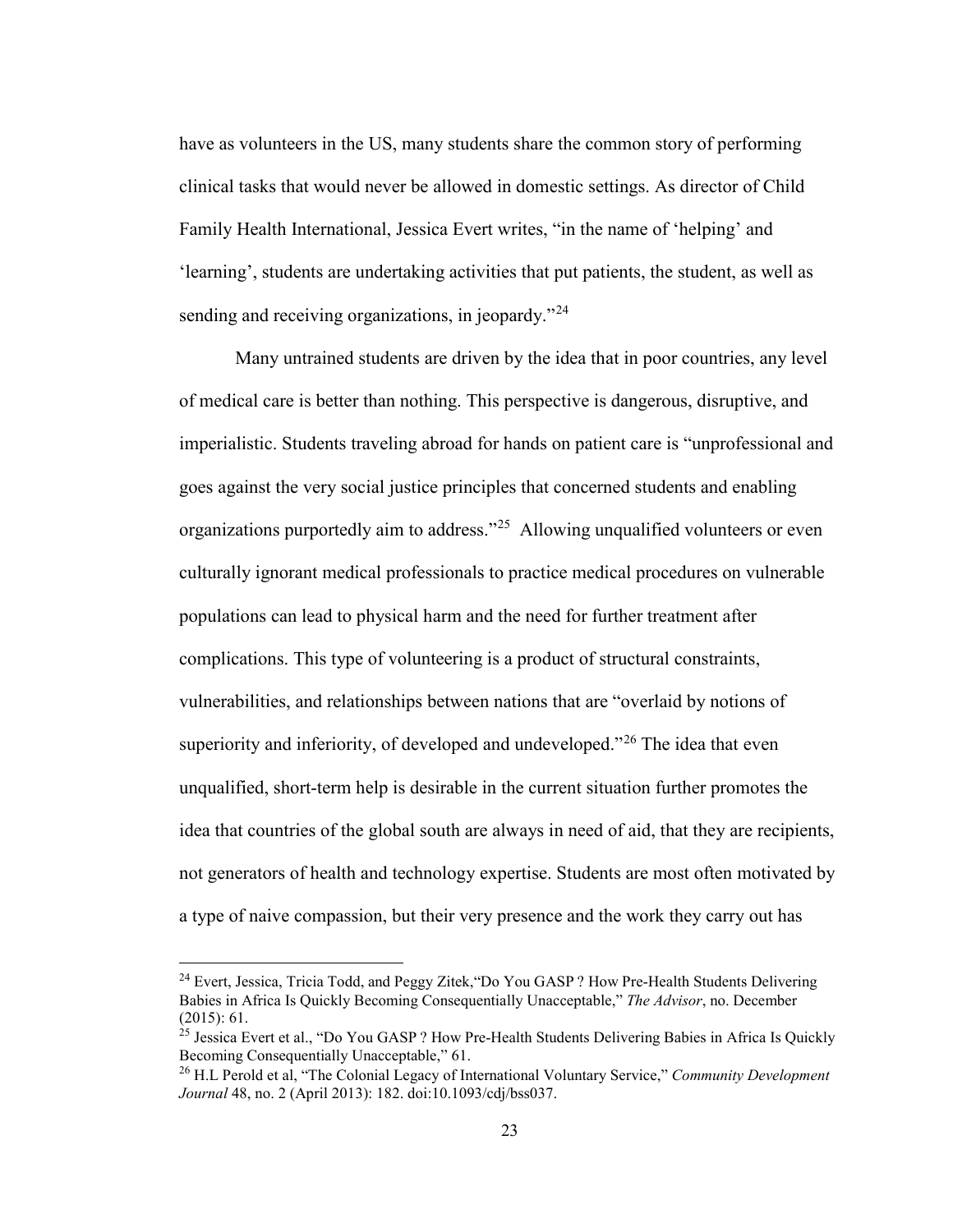unintended consequences. The movement of health technology can be analyzed in this same vein as it becomes an object of aid that can be and do more than was originally expected in clinical settings.

In this paper, I will add to the conversation of medical technology in global contexts that is pushing to change international politics surrounding global health. Through ethnographic observation, I will explore how medical technology in Cape Coast Teaching Hospital (CCTH) has the capacity to change the dynamics of the clinical space while also being changed by the health staff, patients, and families with which they interact. To demonstrate this phenomenon, I investigate three medical technologies involved in maternal and newborn health at CCTH. I show how the ultrasound machine, pulse oximeter, and neonatal incubator, change in this context to fit the needs of health professionals and patients while also working to change the way people relate to each other and their illnesses. Through exploration of these three concrete examples of medical technology within maternal and child health, I show that context matters in how medical technology operates and is operated within the clinical space.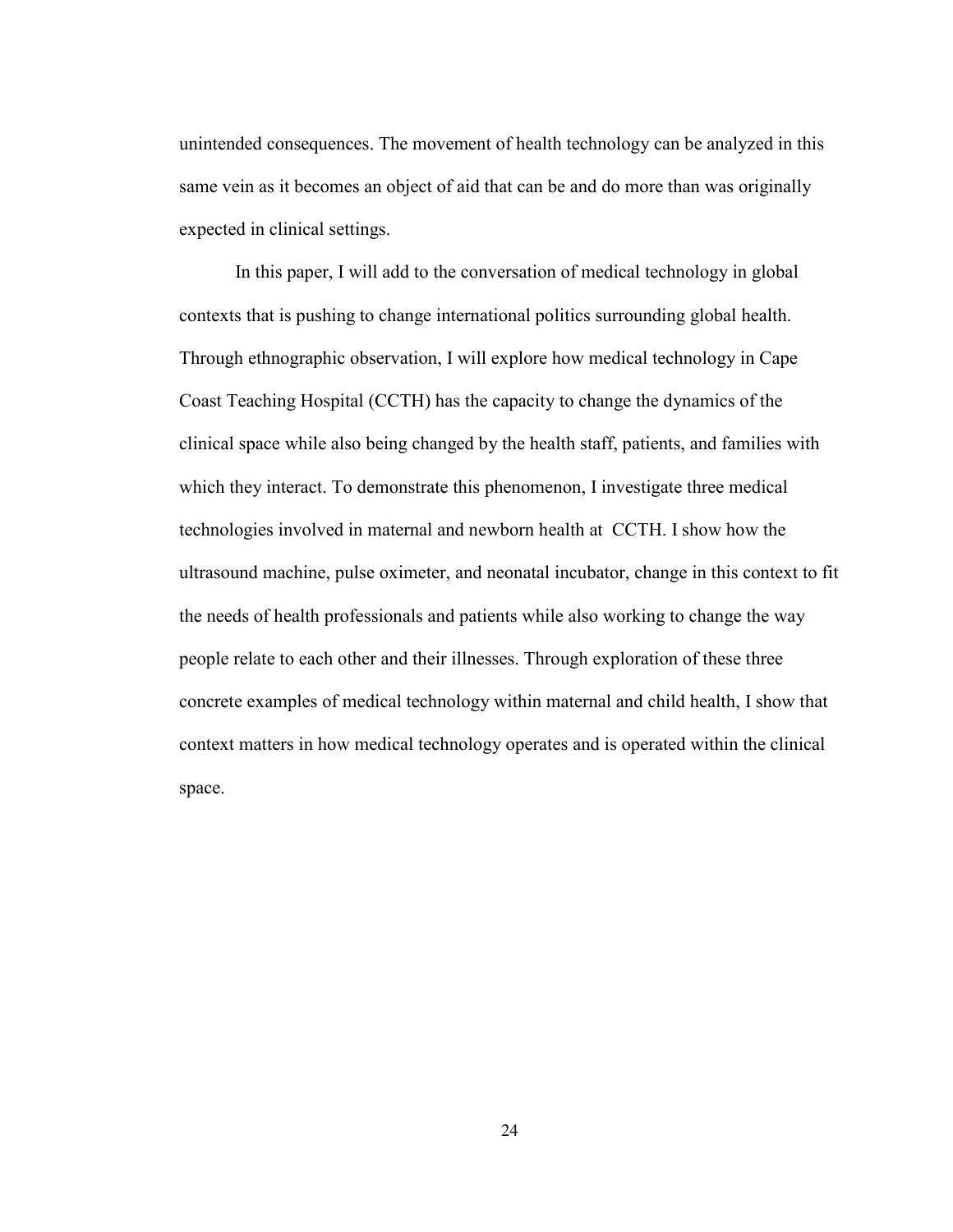# **Chapter 3: The Fetal Ultrasound**

#### **Oregon, United States**

The lights are dimmed and soft music plays from speakers in the ceiling of the hallway. The couple is met by an ultrasound technician in bubble gum pink scrubs. She chats with the couple as she ushers them into the room illuminated by the glowing screen of the ultrasound machine's monitor. The expectant mother lies down on the examination table, the white paper crinkling under her as she makes small talk with the technician. The technician squirts clear gel over her belly, moves the transducer device across her abdomen, taps on the keyboard, and a grey and white blur appears on the screen. The technician asks questions from the mother, how's your pregnancy going so far, any discomfort or concerns. While the woman responds, the technician silently assesses the fetal echo on the monitor to check for any abnormalities. Only then does she swivel the monitor screen so that the couple can see. She congratulates the couple on their first baby, pointing out the head, beating heart, and "ten tiny cute toes" before printing out copies of "baby's first picture" for the couple to take home. The father mentions that the baby has his nose as the technician turns the monitor back to examine the fetus from the head down to toes, taking measurements of bone growth, noting anatomical landmarks, and estimating amniotic fluid volume.

#### **Cape Coast, Ghana**

She tells the young medical student that she has been nauseous, bleeding, and having stomach pains since last night. She has been sitting in a plastic chair in the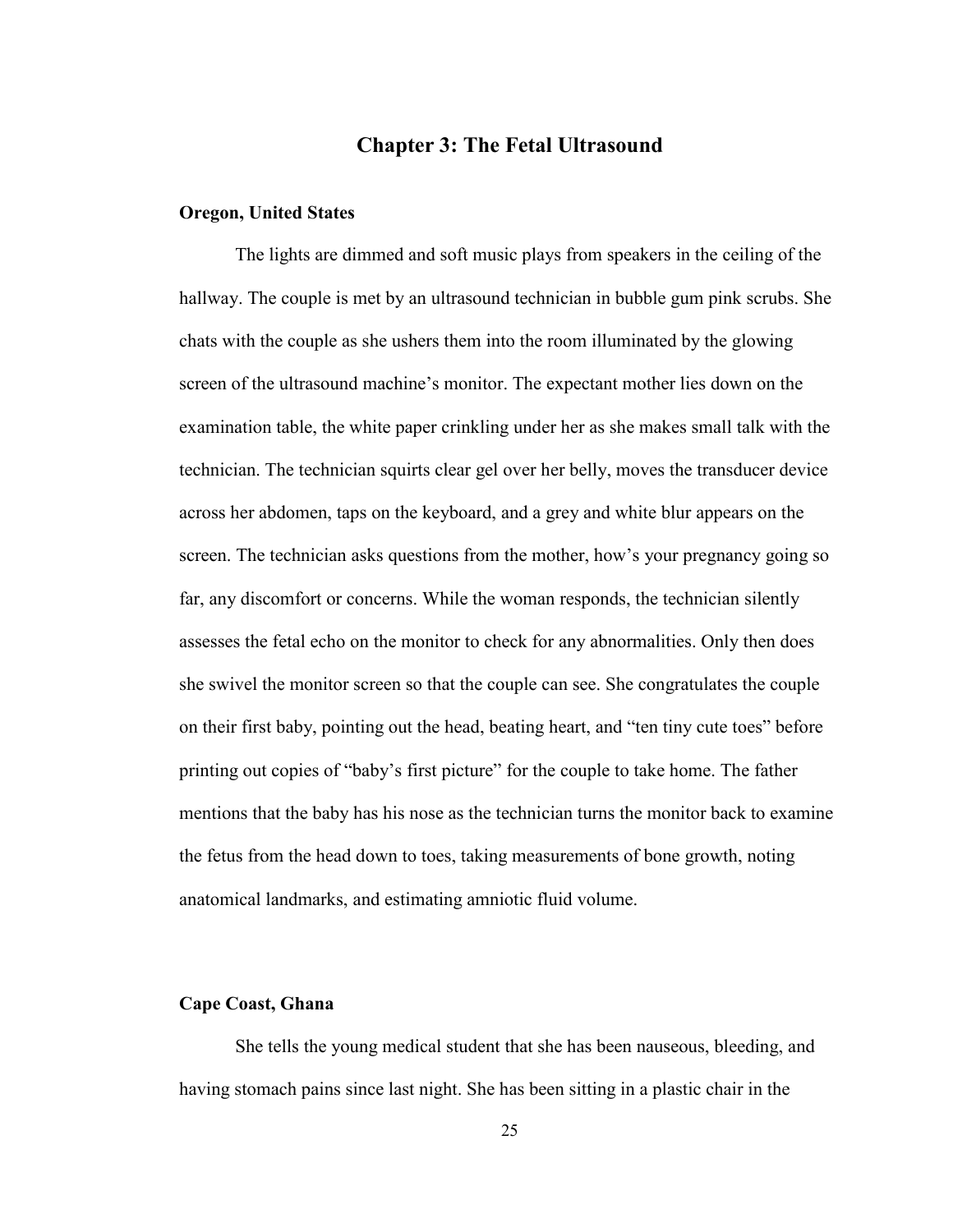waiting area for hours, sweating and watching people come and go. She is shown to a metal examination table behind privacy screens where a nurse palpates her abdomen, asking her where the pain is centered. Her physical symptoms along with her medical history, leads the nurse to suspect a ruptured ectopic pregnancy. The nurse hands the women a pink card and tells her she needs to "get a video done" as she motions her in the general direction of the imaging room. A nursing student takes the women's elbow, walking her across the breezeway to join a line of women in varying stages of pregnancy waiting outside. Finally, it is her turn as the nursing student leads her inside, telling her she must change clothing and lay completely still. The woman lies down before a nurse prepares her for the ultrasound. The doctor walks over to greet the women, and begins the examination, his eyes focused on the monitor screen in front of him. The woman stares up at the ceiling as the doctor concludes his silent examination by writing on the pink card.

#### **Technology Overview**

For decades, health professionals in the global north have regarded ultrasound as the "most important antepartum diagnostic technique available."<sup>[27](#page-31-0)</sup> It is a popular, noninvasive technique that uses ultrasound waves to create images of the fetus and intrauterine environment. Ultrasound imaging can reveal fetal anatomy, growth and development, pathologies, sex, and activity patterns. By emitting and receiving high frequency sound waves across tissues, the machine's transducer is able to generate a continuous stream of images that show up on the machine's screen. The sound waves

<span id="page-31-0"></span><sup>&</sup>lt;sup>27</sup> Lisa Mitchell, Baby's First Picture: Ultrasound and the Politics of Fetal Subjects (Toronto: University of Toronto Press, 2001), 4.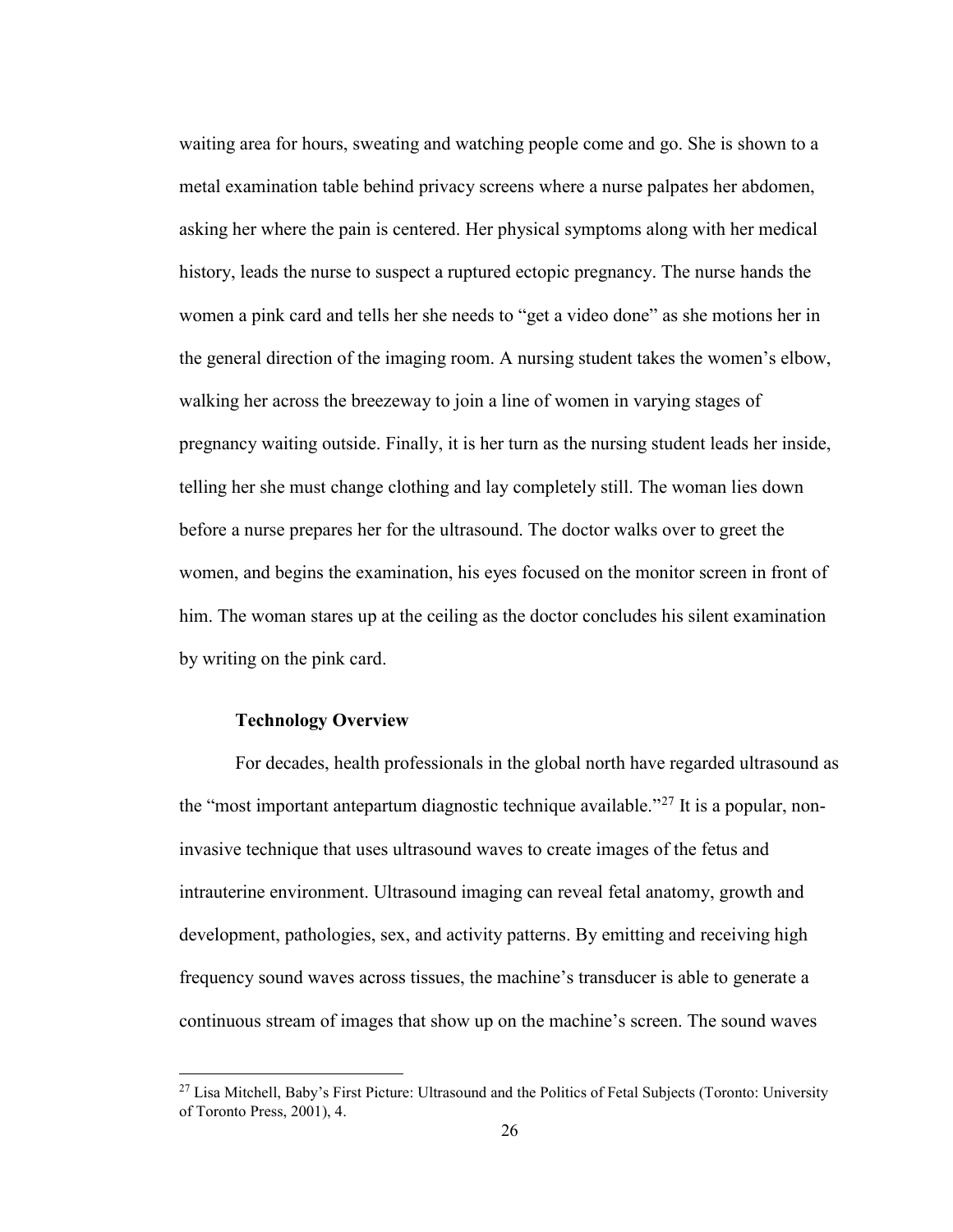travel until they hit a boundary between tissue types, like between soft tissue and bone, at which point they are reflected back to the transducer. The different speed of deflection and reception of the ultrasound waves show up as different gray scale colors depending on the different densities of body tissues. Bones of the skull and legs reflect the waves at different intensities than soft tissues like organs and fat or fluid. The reflected waves are picked up by the transducer and relayed to the machine which calculates the distance and intensities of the echoed signals to form a two dimensional image.<sup>[28](#page-32-0)</sup> Since this technology was first developed in the 1950s, it has become a routine and expected aspect of prenatal care for millions of expectant mothers in the global north. In the United States, women have up to five ultrasounds during their pregnancy.<sup>[29](#page-32-1)</sup>

As ultrasound scans have become a standard feature of maternal health services in countries of the global north, its purpose has moved beyond the medical context. Ultrasound's diagnostic images are not just a technical matter, they are socially and culturally constructed to have a variety of meanings. Ultrasound images "are highly ambiguous and must be interpreted" by trained sonographers." <sup>[30](#page-32-2)</sup> Studies have revealed that most expectant couples cannot recognize early fetal anatomy on the ultrasound image without the sonographer's interpretation and explanation. Despite the fact that many parents cannot interpret the little grey blur of the ultrasound image, the technology is emotionally compelling and firmly lodged in Western culture to say a lot about the fetus as a person. Clinicians use ultrasound as a means to observe and assess

<span id="page-32-0"></span><sup>28</sup> S Campbell, "A Short History of Sonography in Obstetrics and Gynaecology," *Facts, Views & Vision in ObGyn* 5, no. 3 (2013): 215. http://www.ncbi.nlm.nih.gov/pubmed/24753947.

<sup>29</sup> Mitchel, *Baby's First Picture,* 7.

<span id="page-32-2"></span><span id="page-32-1"></span><sup>30</sup> Ibid., 6.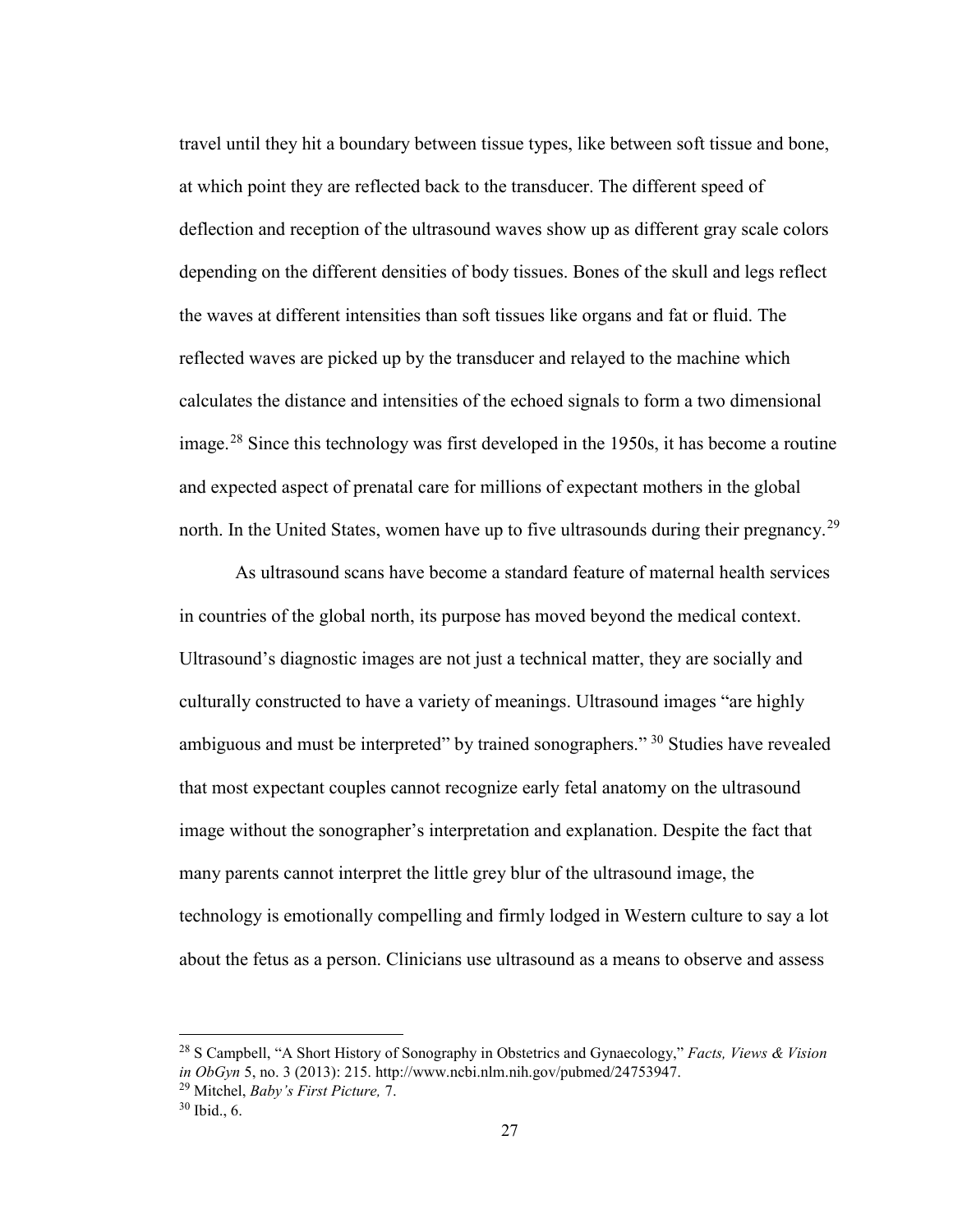fetal development, age, and position. When these clinical assessments are then translated into laymen's terms for the parents, ultrasound has the ability to transform the fetus into a socially meaningful being. Mitchel captures the hybrid capabilities of ultrasound, writing, "as sonographers search for the very anomalies that may suspend or constrain fetal personhood, they are constructing that personhood by talking about the image and encouraging parents to see and to bond with a sentient and acting 'baby'".<sup>[31](#page-33-0)</sup> Ultrasound is also thought to stimulate the parents' emotional bond to the fetus and reduce anxiety. In this way, the technology influences women into complying with prenatal care recommendations.[32](#page-33-1)

Ultrasound technology is becoming increasingly popular in the global south due to its diagnostic capabilities and promotion as appropriate technology by international donors and aid organizations. In 1985, the WHO presented policy advocating for ultrasound as a technology "fit for all" that should be disseminated to primary health care facilities.<sup>[33](#page-33-2)</sup> Transfer of ultrasound technology to nations characterized by high child and maternal mortality rates became a critical aspect of international commitment to the Millennium Development Goals. However, in Ghana, ultrasound's mode of transfer turned it into an exclusive object of maternal health. In the 1980s, ultrasound machines traveled to Ghana in the luggage of white medical missionaries who worked in private mission hospitals in rural areas. Therefore, the majority of health professionals working in public sector state hospitals "encountered ultrasound either as

<span id="page-33-0"></span><sup>31</sup> Mitchel, *Baby's First Picture,* 118.

<span id="page-33-1"></span><sup>32</sup> Ibid., 4.

<span id="page-33-2"></span><sup>33</sup> Kurjak, A, and B Breyer. "The Use of Ultrasound in Developing Countries." *Ultrasound in Medicine & Biology* 12, no. 8 (August 1986): 611–21. http://www.ncbi.nlm.nih.gov/pubmed/3532475.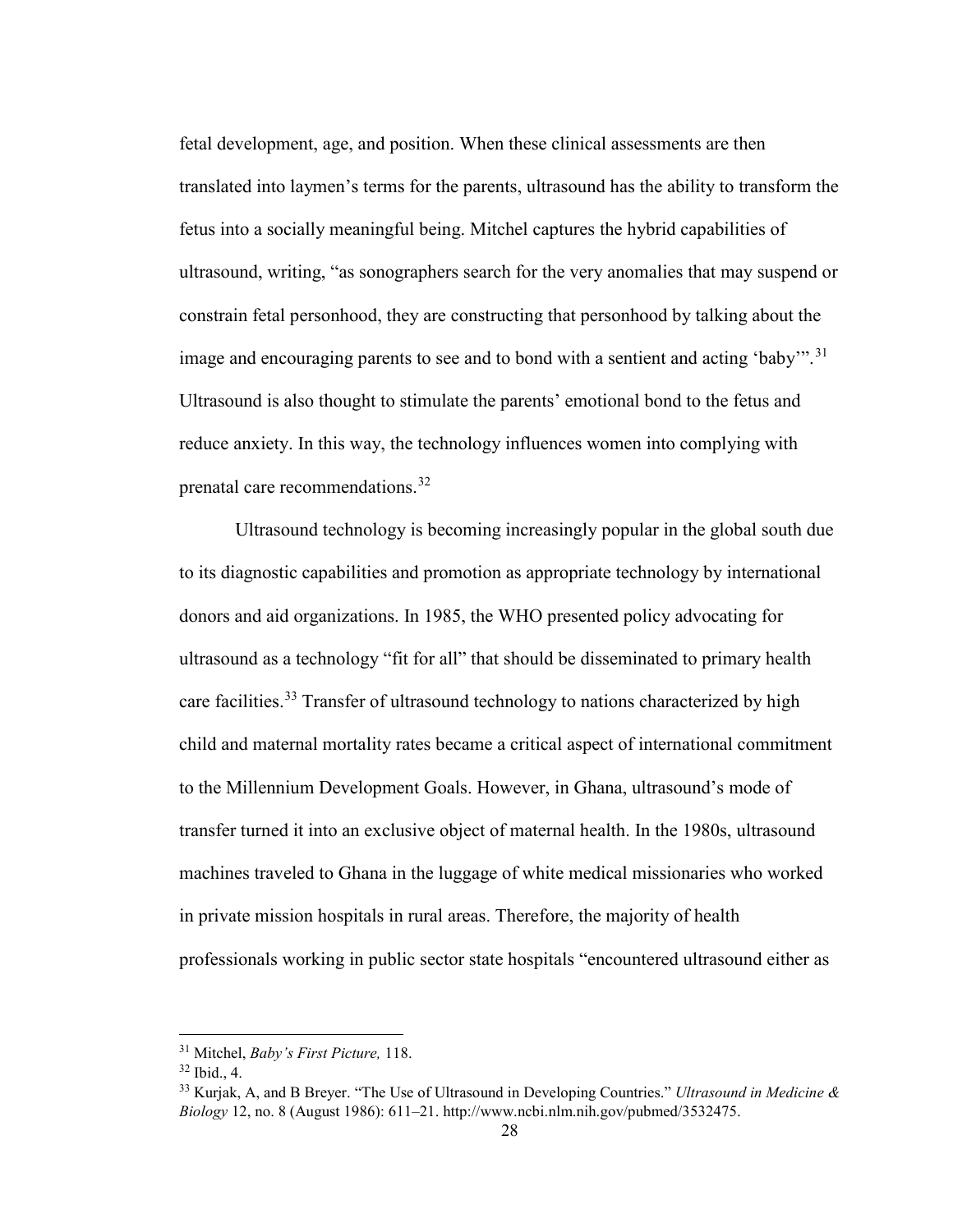merely hear-say or in written form in their British textbooks."[34](#page-34-0) This unequal distribution of ultrasound technology between private and public health care centers became one of many contributing factors leading to the emigration of health professionals and patients from public to private health care.<sup>[35](#page-34-1)</sup> Despite the Ministry of Health's campaigns to purchase more maternal health equipment for public hospitals, the unequal pattern of distribution remains today.

The transfer policies that historically sought and continue to seek to export ultrasound to Ghana as a means to improve maternal and newborn health statistics often fail to consider ultrasound technology in context. Instead, policies view the technology and the context in isolation. According to the WHO, once the issues of cost and sustainable supply are resolved, the ultrasound has the universal capacity to significantly improve maternal health.<sup>[36](#page-34-2)</sup> Viewing the transfer of ultrasound technology as a neutral object of aid overlooks the possible consequences and appropriations that can arise within the local clinical environment as a result of new technology placement. The ultrasound machine is experienced differently than its counterpart in America by the health professionals, medical and nursing students, and pregnant women of CCTH. Within the maternity block (labor and delivery and antenatal wards) ultrasound technology changes and is changed by the local clinical context of CCTH.

<span id="page-34-0"></span><sup>&</sup>lt;sup>34</sup> Müller-Rockstroh, Babette. "Ultrasound Travels The Politics of a Medical Technology in Ghana and Tanzania." Universitaire Pers Maastricht, 2007, 71.

<span id="page-34-1"></span><sup>&</sup>lt;sup>35</sup> Müller-Rockstroh, Babette. "Ultrasound Travels The Politics of a Medical Technology in Ghana and Tanzania," 77.

<span id="page-34-2"></span><sup>&</sup>lt;sup>36</sup> World Health Organization, "Interagency List of Priority Medical Devices for Essential Interventions for Reproductive, Maternal, Newborn and Child Health," 2016.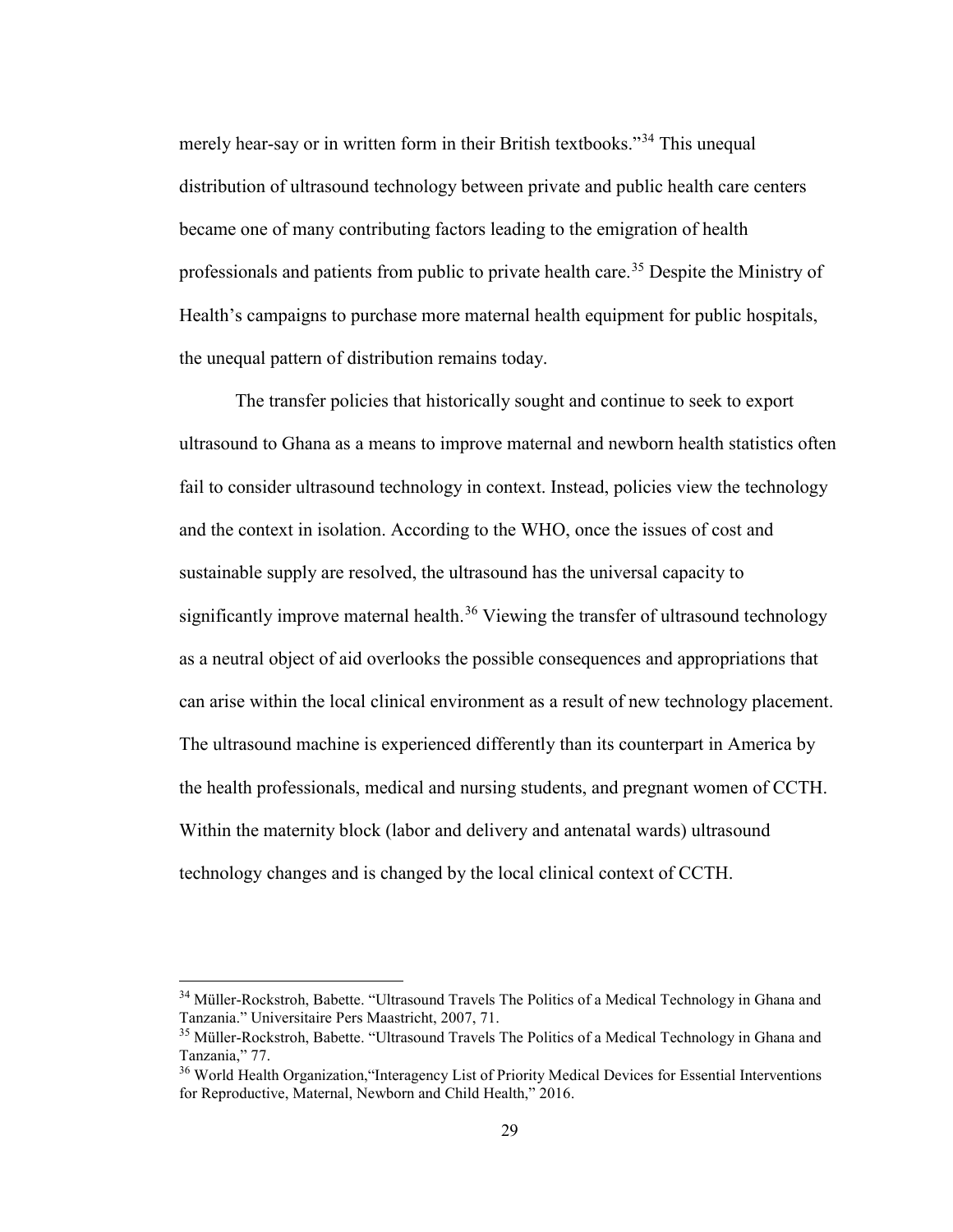Observations and conversations within the Labor and Delivery and Maternity wards, indicate that the presence of fetal ultrasound technology moved beyond its intended diagnostic purpose. The process of ultrasound's institutionalization into the local world of CCTH mediated relationships between health professionals, students, and patients. Ultrasound influenced the way patients viewed their pregnancies and how doctors treated their patients. Even the presence of a broken, unusable ultrasound affected the clinical setting. Ultrasound's transfer to CCTH acted to add to the device's meaning and purpose both within the clinical and public health context.

#### **Ultrasound Mediates Interactions Between Clinicians and Patients**

#### *Hierarchical dynamics between doctor and patient*

When women became patients for ultrasound, it seemed to make the power disparities of the doctor-patient relationship even more apparent. During rounds, medical students presented each mother's case and then the doctor would ask the patient questions about their food intake, pain levels, and any other concerns. Compared to doctor-patient interactions in Oregon, the Ghanaian doctors often ran through these questions with basic, even impatient responses. But when women entered the imaging room or an ultrasound was wheeled to their bedside, the presence of the machine became a barrier that further highlighted the separation between unknowing patient and highly skilled physician. The doctor claimed his space behind the ultrasound machine, his eyes fixated on the monitor, which was only visible to him. There were only brief words exchanged between doctor and patient and once the exam began, the only thing connecting the two people was the transducer probe the doctor moved across the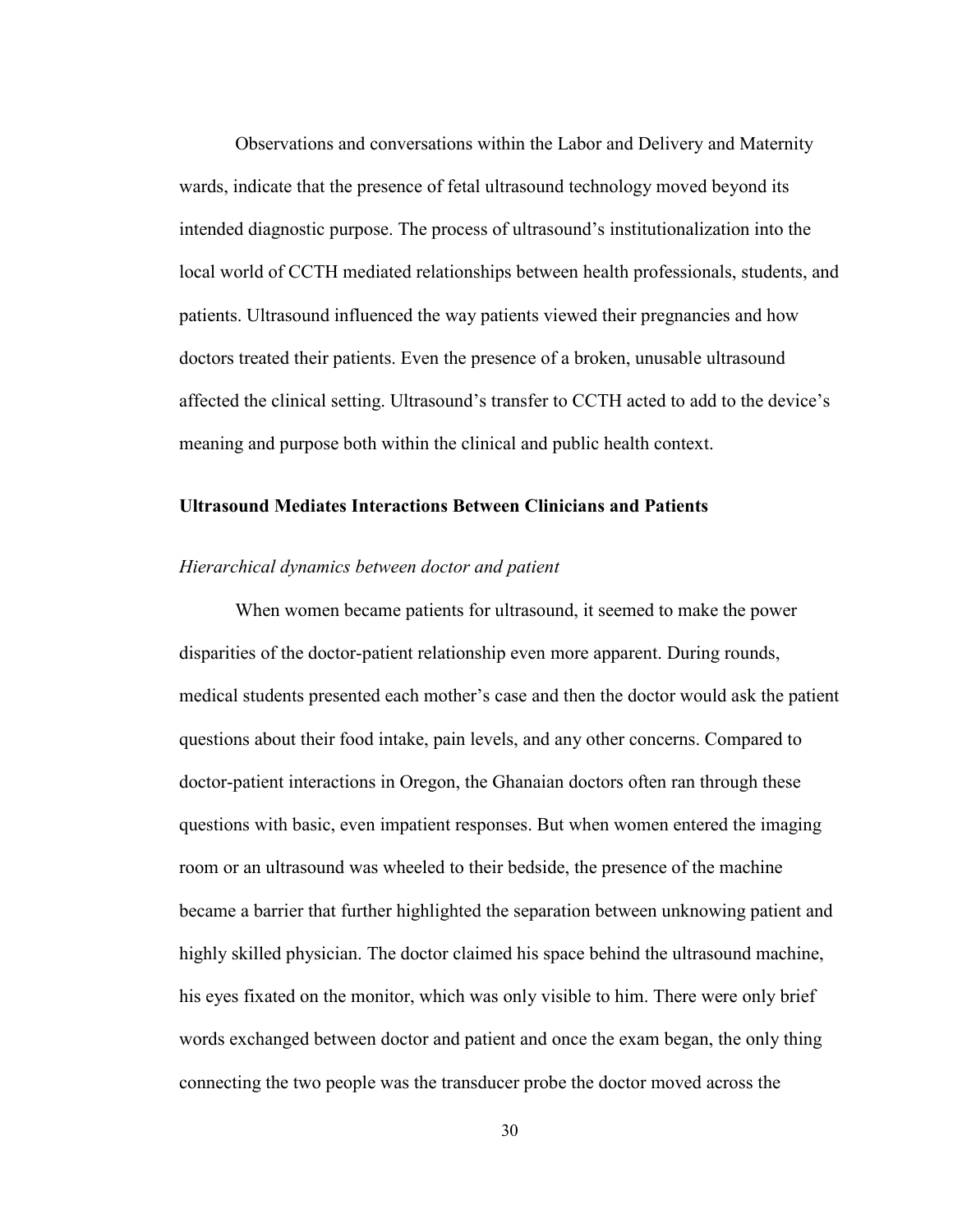women's abdomen. The monitor, fixed in place on this ultrasound model, was never made visible to the women lying on the examination table. Printed images were only shown and explained to the women to convince her to seek treatment or change a behavior.

In Oregon, the dynamics between ultrasound operator and patient are different because the context within which the ultrasound operates is different. In Oregon, ultrasound is an expected part of prenatal care with an additional psychosocial element. Expectant parents in the US see ultrasound as an opportunity to see and bond with their baby before it is born. Also, ultrasound machines in the US are operated by ultrasound technicians, not medical doctors as is done at CCTH. These combined contextual factors mean there is less of a divided knowledge and power base between ultrasound operator and pregnant patient in the US. There is more communication regarding the ultrasound as the technician translates the ultrasound from medical to lay terms.

## **Ultrasound Affects Perceptions of Illness and Treatment**

## *Making women into ultrasound patients*

At CCTH, the presence of ultrasound pushed for health professionals to fit pregnant women into patients for the technology. In Cape Coast, the majority of women were not present in the imaging room for a regularly scheduled ultrasound. Only once did I see a women demand an ultrasound to prove she was pregnant (however this observation could be explained by my limited time in the ward). Pregnant women are moved through the clinical space of the maternity ward or emergency block before they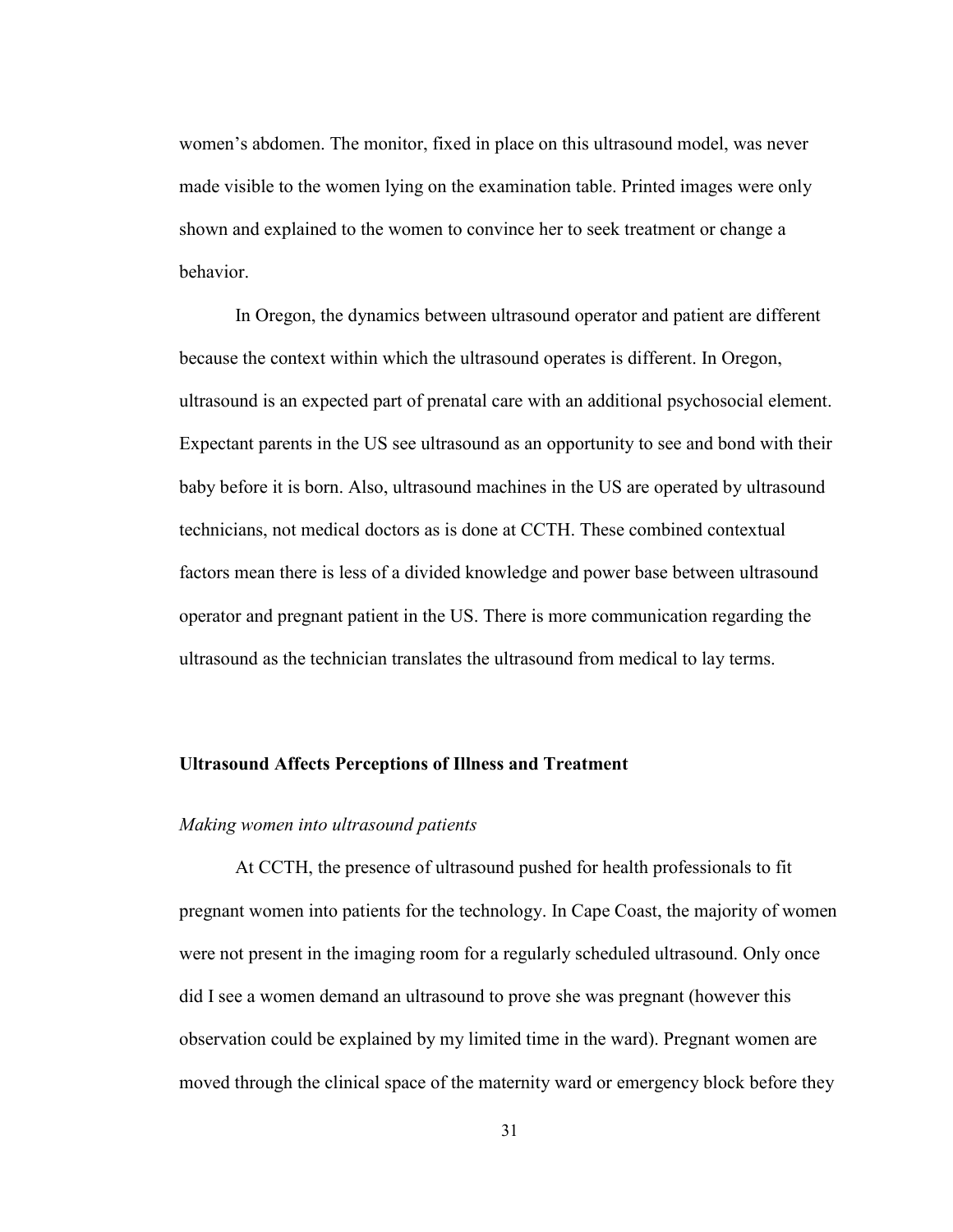become ultrasound patients. Usually, in the later stages of pregnancy, gestational age is determined using the date of the patient's last menstrual period and palpation of the uterus. Doctors obtain fundal height by palpating the women's abdomen, using what one medical student called "hand knowledge" to feel where the upper edge of the uterus, called the fundus, sits in relation to bodily landmarks like the pelvic bone. However, when the fetus is turned transversely or the muscles of the abdomen contract, establishing fundal height by hand became impossible. When these physical barriers are paired with perceived ignorant patient knowledge or lying regarding their last menstrual period, women are sent for an ultrasound to determine gestational age. Women are also passed on to ultrasound when palpation or other physical symptoms point to possible abnormalities or to determine if a cesarean section is needed during labor. Once women became ultrasound patients, the technology has continued effects as restricted availability and operation by doctors influence the dynamics between clinicians and their patients.

## *Altered patient treatment protocol*

The restricted availability of clinicians to perform ultrasound influenced clinical protocol. After 4:00 pm, through the night, and on Sundays, ultrasound operators were on call but not necessarily present on hospital grounds. When a nurse or medical student thought one of their patient's needed an ultrasound, they had to consider the mobilization of resources required. The medical student or nurse had to contact their superior, a charge nurse or even a resident doctor at home, who would then call the on call ultrasound operator. To request using the ultrasound required a balance between knowing enough about their patient's condition to convince their superiors and needing

32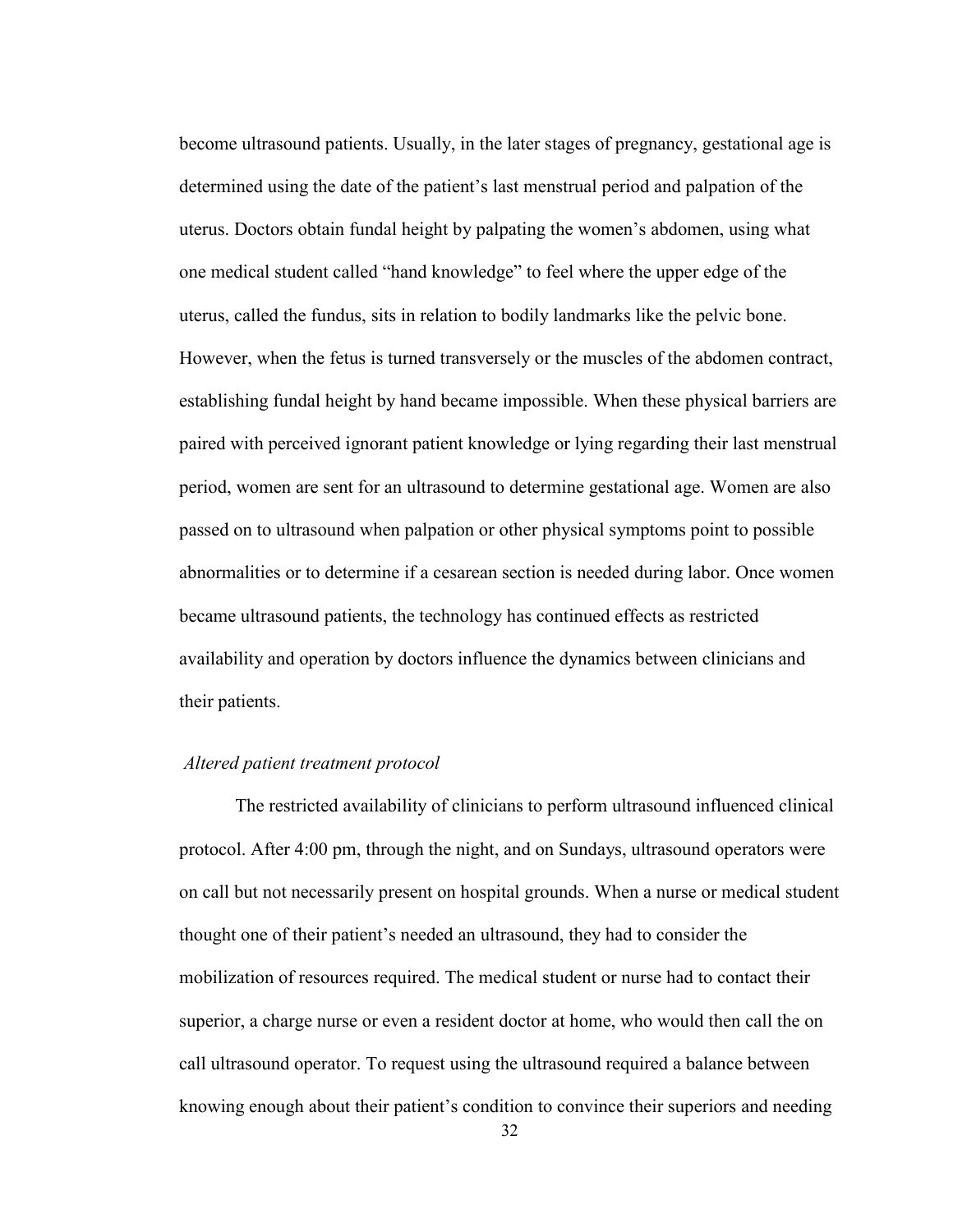more information to warrant the resource. Sometimes, the presence of ultrasound technology in these situations when the operator was not on the ward floor prevented pregnant women from receiving the diagnoses and treatment they required. On the night I stayed in the maternity ward for a night shift, a pregnant woman was admitted through the emergency block in the early hours of the morning with what the young intern thought was obstructed labor. In discussion with a few nurses, he mentioned wanting an ultrasound immediately. But the senior nurses asked if he was sure, did he really want to call in for an ultrasound or could it wait until the morning. With these comments, the intern deemed the patient's case was not an emergency despite the fact that had this patient arrived during the day, when a resident doctor was present, she would have most likely been sent for an emergency ultrasound. Instead, the woman was transferred to the maternity ward to continue laboring and wait until a doctor arrived in the morning to perform an ultrasound. The doctor arrived on time for his shift and performed the ultrasound. The prolonged obstructed labor caused the women to suffer from an obstetric fistula, but the baby was born healthy. This example shows that when operational resources are limited, ultrasound has the power to alter what is considered an emergency and change the way clinicians refer their patients for ultrasound imaging.

#### **Context Attributes Ultrasound with New Meaning and Purpose**

## *A video for women*

In Ghana, ultrasound comes into contact with patients who do not have the same perspectives of biomedical science that western patients do. At CCTH, having an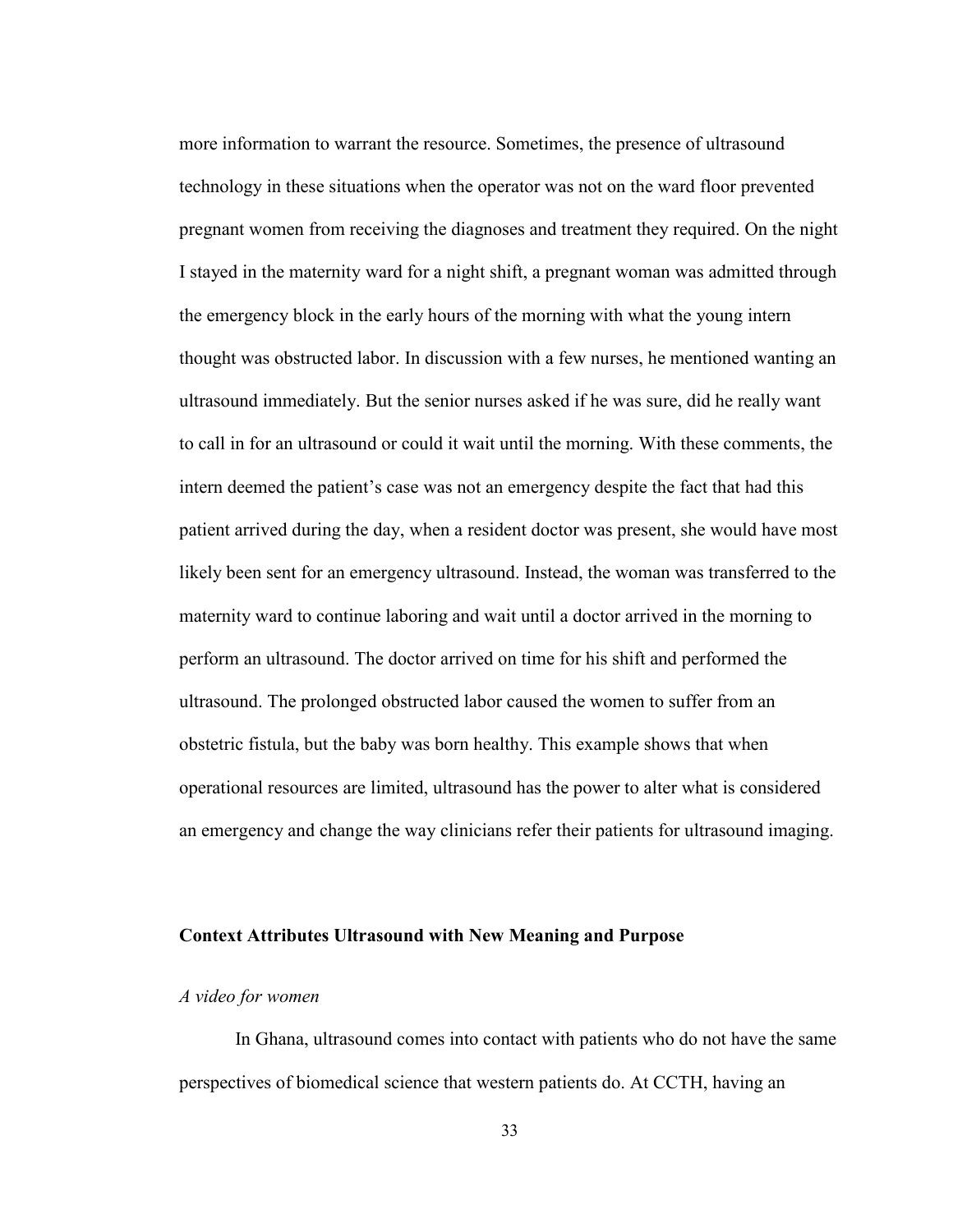ultrasound examination became "doing a video" or "getting a video". In the global north, it is a common assumption that ultrasound provides pregnant women with knowledge about viability, development, sex and position of their baby. However, observing women get ultrasound scans in Cape Coast disrupted the idea that this knowledge, and what women get out of ultrasound, is universal. Local bodies of knowledge changed the way ultrasound was understood by pregnant women. In Cape Coast, ultrasound became less of a way for women to emotionally connect and bond with their babies and more of a mode to further medical care, to move them through the hospital. Rarely was the ultrasound image explained to the women during the examination, unless it was being used as a way to change her behavior or get her to comply with treatment. Clinicians would refer to the ultrasound, telling the patient to eat healthier, stay off their feet, drink more water, or take their medications because the baby was too small or amniotic fluid too low. And rarely did women request an ultrasound or schedule one themselves; instead, receiving an ultrasound was something done at the request of nurses or doctors with no questions asked.

Ultrasound was experienced as something used in traumatic moments or to confirm the worst. Some women called the transducer a torch that could see everything. Other women said the ultrasound examination was actually treatment that stopped bleeding or changed the position of the baby. These perspectives can be partially explained by the lack of communication between doctor and patient during the ultrasound exam. Women had to ask to see the baby, for the monitor, and the whole machine in some cases, to be turned so they could see. But with the strict gap in expertise and authority that divided doctor and patient, this request was rarely voiced.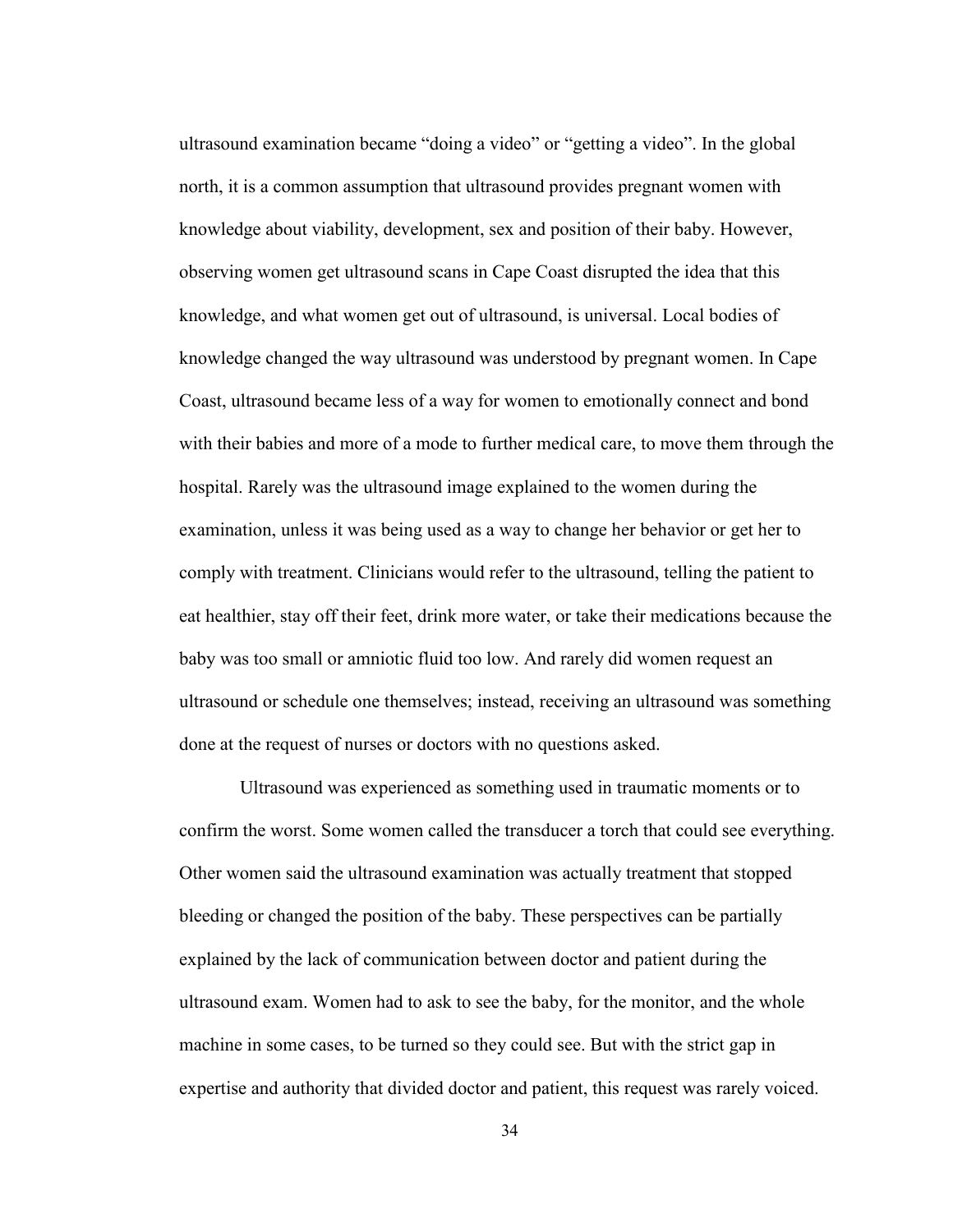The doctor would often explain fetal anatomy on the screen to medical students, his nurses, and me as we stood behind him. But all while the monitor faced him, the wires and paneling of the back or side of the monitor facing the patient. With less explanation and different clinical uses, ultrasound loses its element of psychosocial entertainment it held in the global north and becomes a strictly clinical tool associated with patient fear and emergency.

## *Limited technology as a push factor for clinicians*

As previously discussed, ultrasound technology is still concentrated within private sectors due to colonial history and modes of international technology transfer. As Müller-Rockstroh explains, "the general shortage [of ultrasound machines] aggravated the disproportionate distribution of staff in urban and rural areas of the country, a remnant from colonialism that had never been fully overcome despite attempts by the postcolonial government."<sup>[37](#page-40-0)</sup> In a general sense, this pattern contributes to emigration of maternal and newborn healthcare professionals to private healthcare facilities or to other countries to work with the technology that best serves their profession. The resulting unequal distribution of health professionals is in the reverse distribution of patients these doctors and nurses are to care for. The lack of properly functioning or adequate ultrasound equipment paired with the knowledge that it was within reach elsewhere seemed to contribute to job dissatisfaction and low morale among doctors and nurses. Other factors such as better wages and work environment also contribute to this movement of health professionals away from public health

<span id="page-40-0"></span><sup>&</sup>lt;sup>37</sup> Müller-Rockstroh, Babette. "Ultrasound Travels The Politics of a Medical Technology in Ghana and Tanzania," 80.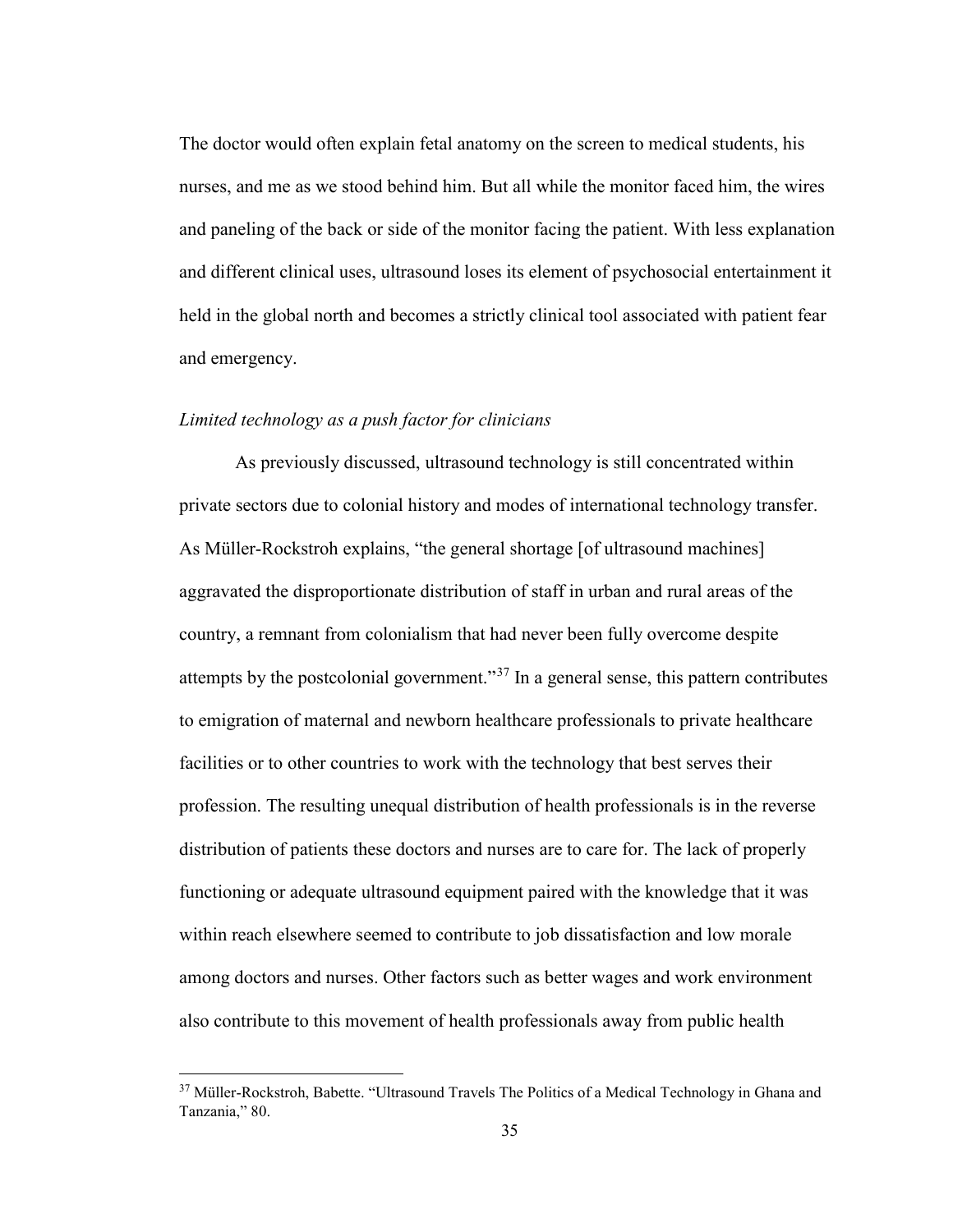facilities, and in this context, ultrasound becomes a technological factor that aggravates this pattern.

At CCTH, many of the medical students expressed desires to leave Cape Coast after graduation to work in larger facilities in Accra or at privately owned hospitals. These comments often arose in frustration after, for example, an ultrasound machine only printed images with black and white stripes or when the line in the corridor outside the imaging room was so long someone's patient simply left the hospital rather than wait. One medical student said he has read about fetal ultrasound in many textbooks at university, but as a third year student had not yet used one in the clinical setting. Another more senior student agreed with this comment explaining that when he was finally tasked to use one to determine if a women needed a cesarean section, found himself feeling unprepared and nervous despite his advanced experience at the hospital. These medical students sometimes turned to me with exasperated questions like "is this what happens in America?" When these questions and situations arose, I could not help but see in my head the Maternal Fetal Medicine clinic in Oregon with its hallway of private rooms, each equipped with its own advanced ultrasound machine. And the fact that even when I was a high school student, I had the ability to see ultrasound in action, to have its technology explained to me. But here in CCTH, the absence of the technology had an influence on students who read about ultrasound in textbooks, a situation that seemed to elevate ultrasound as a foreign technology. While the lack of ultrasound contributed as a push factor, the valued presence of the limited technology was also employed a pull factor for health professionals.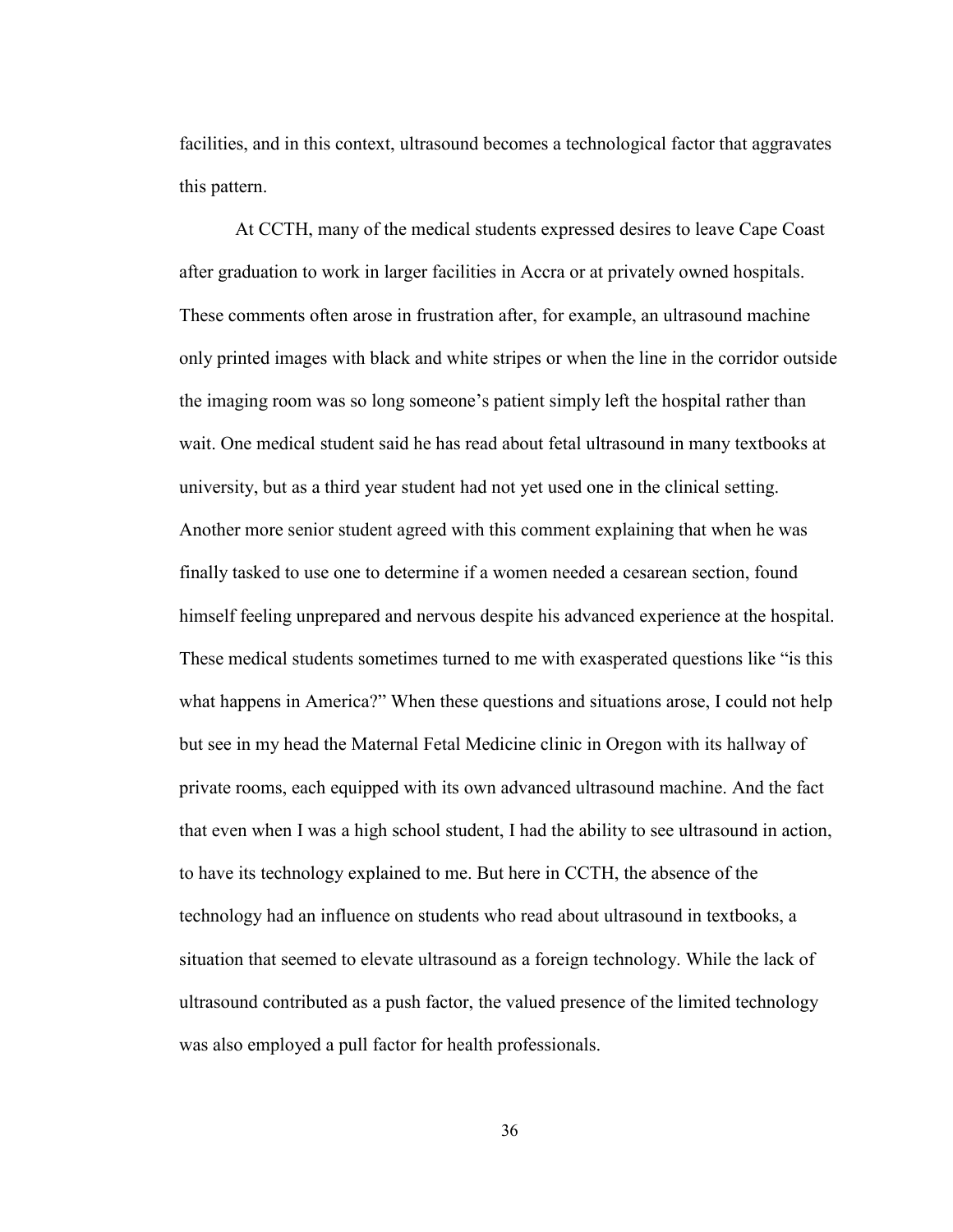#### *Functioning ultrasound technology as a magnet for clinicians*

As an advanced technology, ultrasound was used to attract health professionals and students to CCTH. Ultrasound gained a new script as a magnet to keep and bring doctors and nurses to the country and the public health sector. Ultrasound technology was something used to attract even me, a foreign undergraduate student, to shadow in the particular wards with the machines. In this way, ultrasound become part of the hospital's national image, a way for Ghana's public health sector to keep up with the advanced medical technology used around the world and to make visible their country's ability to provide up to date medical care.

# *Ultrasound becomes a teacher*

Combined with the absence of senior staff, ultrasound also became a teacher, a source of information for medical students. Unlike senior doctors and nurses who sent patients to ultrasound only for particular suspected abnormalities or emergencies, students wanted to send many more of their patients for ultrasound. However, these medical students called for ultrasound for a variety of other reasons such as to confirm gestational age or lie of the baby. Even when medical students seemed confident in the issues they detected, they still sent women for an ultrasound to "fine tune their hands" as one medical student put it. Ultrasound was able to provide them with feedback on their palpation, calculations, and diagnostic skills like a senior clinician would have if present. In this way, ultrasound then prepares medical students to work accurately when the technology is not available and verifies their clinical skills.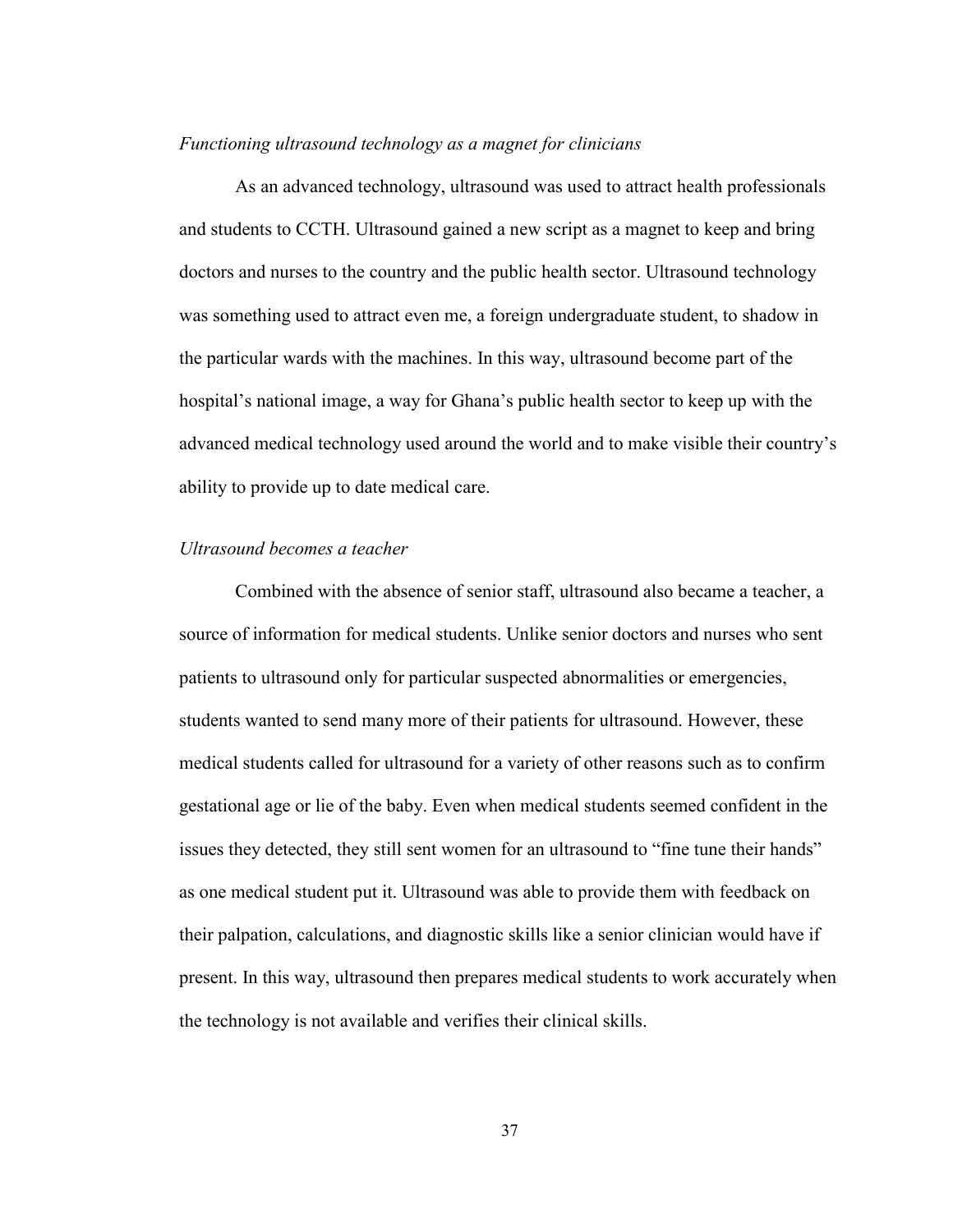#### *Ultrasound as a public health booster*

In the imaging room at CCTH, an ultrasound sound machine sat unused next to a supply cabinet in the corner. When I asked a nursing student why no one was using that one despite the long line outside, she responded that it was donated, sent over by a volunteer doctor from Germany after he left, but had recently started malfunctioning. I asked if it could be fixed and the nursing student replied that it probably could but there was no one to fix it. With the spare parts unavailable and no set plan for maintenance, the machine remained broken.

In Ghana, ultrasound moves between being a device placed to improve maternal and newborn health statistics in extreme cases to a purchased device used to boost the national public healthcare system. Ultrasound takes on a different purpose when it shifts from being a donated gift to a commodity purchased by the state. Despite the fact that foreign donations are free, accepting donations of ultrasound technology often resulted in more costs later to repair broken or inconsistent machines due to a lack of spare parts, maintenance instructions, or the local infrastructure to do so. But often when the Ministry of Health purchases the ultrasound technology with its own resources with direction of local hospital boards, ultrasound becomes something that offers elevated authority and coordination within the local healthcare system and attracts health professionals to stay in public facilities. Ultrasound becomes an item of prestige as its value is partially from people knowing of the technology's presence not just how it is being clinically utilized.

Purchasing ultrasound technology as a commodity can give the local healthcare system and hospital administration a type of power, prestige, and authority that is lost

38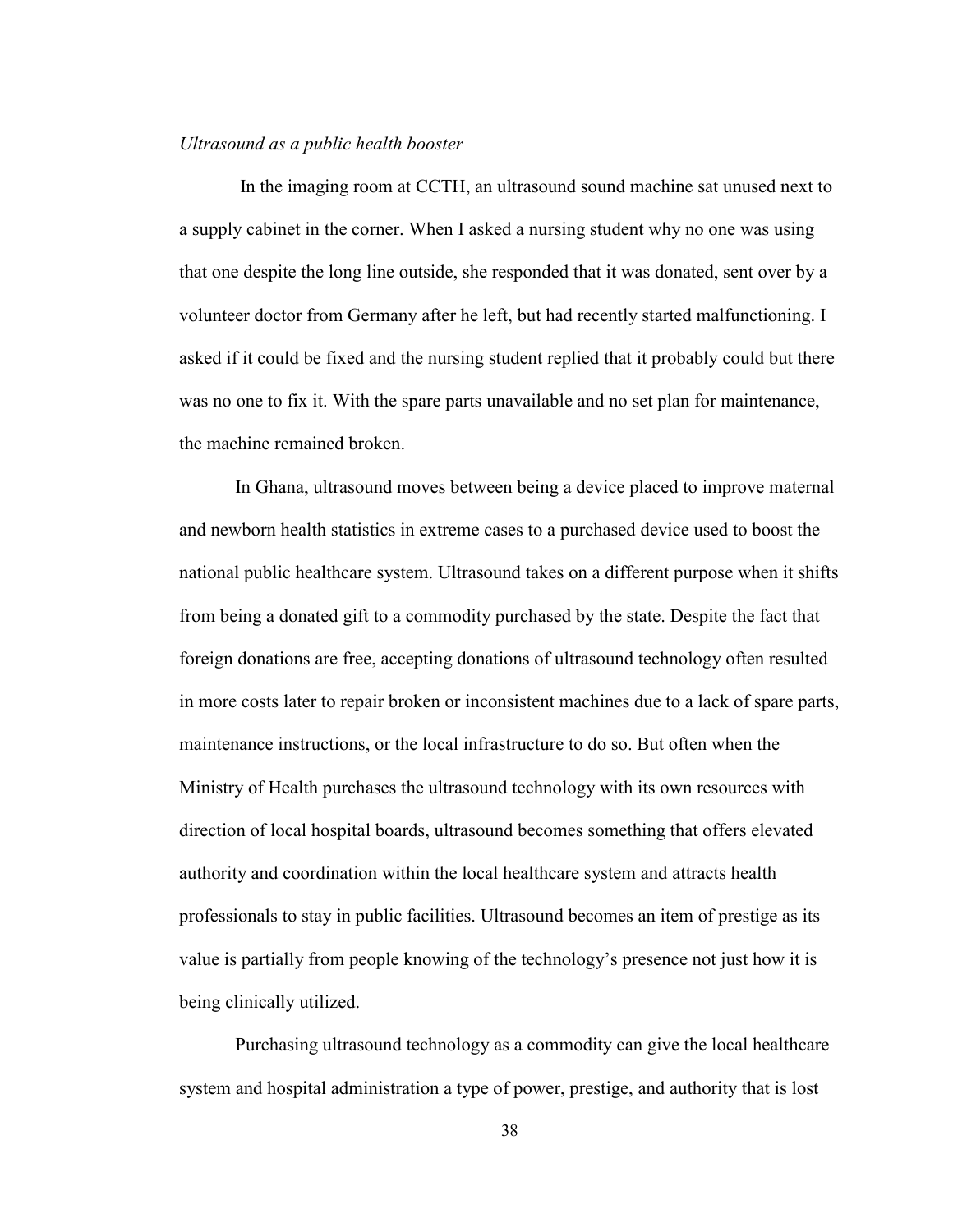when ultrasound is donated. Depending on the nature of the donation, the authority of where to put the ultrasound, who is trained to operate it, and what level of the technology can remain with foreign donors. However, purchasing the ultrasound technology can allow the local systems to make demands. When ultrasound is purchased by the MOH, preparation and coordination is required to make the best use of monetary investments. Ultrasound received as a gift "does not make any demands with regard to prior knowledge, information or experience but it may also obstruct the spreading ultrasound knowledge beyond individual hospitals."[38](#page-44-0) Donations are often scattered throughout the country without the opportunity or time to create a foundation to support the technology, such as training and maintenance routes. But when the technology is purchase by the state, there is more opportunity for preparation and coordination so that the expensive machine can operate more sustainably within the local context. This often means maintenance plans are coordinated and funds are set aside to maintain the technology. This preparation also distributes knowledge and training to a wider range of clinicians and hospitals. When the state plans to purchase an ultrasound, they have the ability to train operators and find where it is most needed, where it can operate most successfully.

Purchasing the ultrasound technology also meant the acquisition of more advanced technology that aimed to keep doctors and nurses more satisfied with their ability to provide patient care. This boosted health professionals' morale and ultimately patient care while keeping trained clinicians where they were desperately needed. In

<span id="page-44-0"></span><sup>&</sup>lt;sup>38</sup> Müller-Rockstroh, Babette. "Ultrasound Travels The Politics of a Medical Technology in Ghana and Tanzania," 105.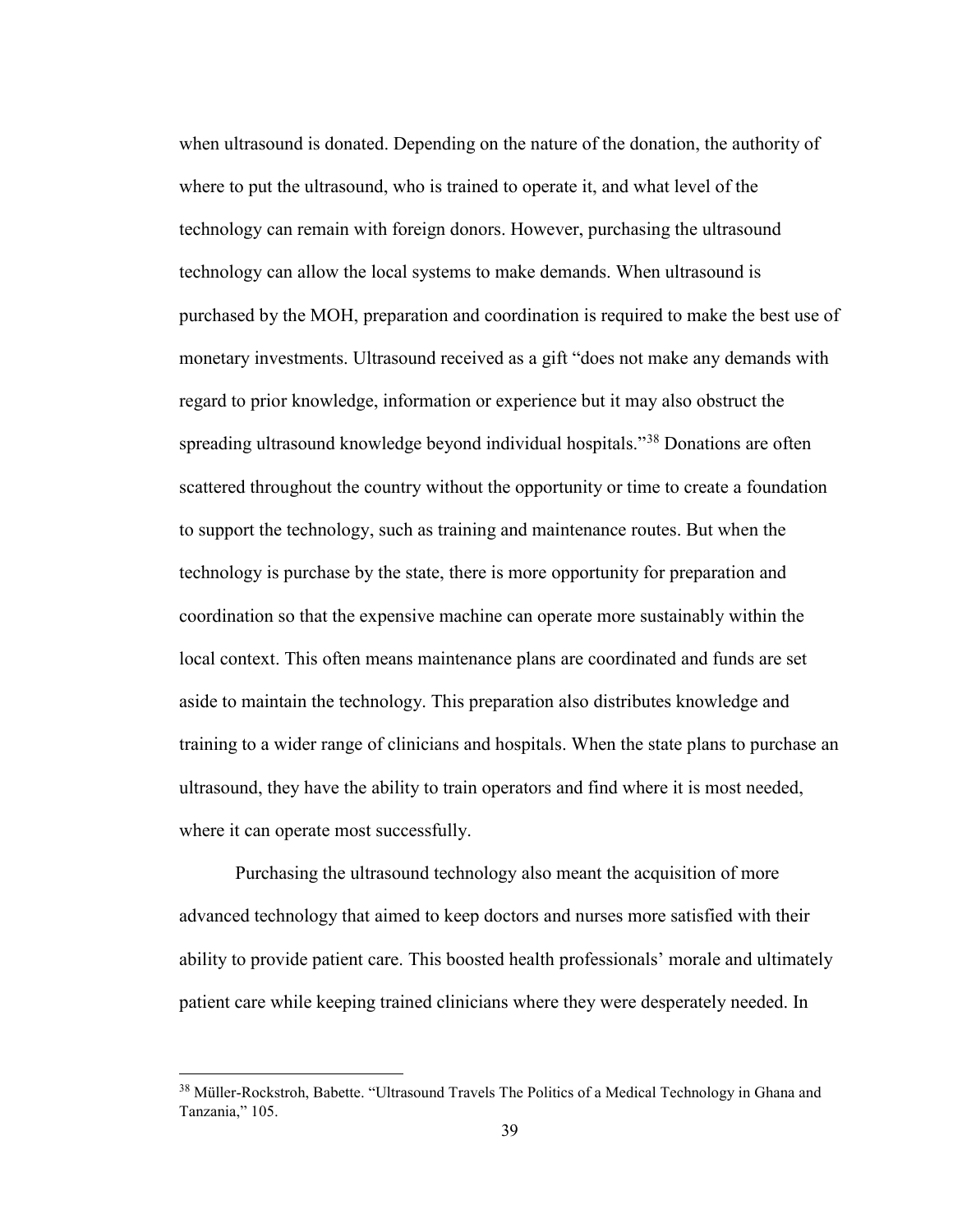this way, the prestige the hospital gained from placement of ultrasound technology translated to individual doctors' prestige. At CCTH, in the maternity ward, a new ultrasound machine had been purchased as part of a MOH campaign for maternal health. Many of the medical students were excited to see the clear fetal images it was rumored to produce and tried to switch resident assignments with others to see it. Overall, ultrasound technology as a gift and a commodity do not differ much in regards to the clinical purposes with which they serve their patients. However, they differ in their capacity to empower or exclude the local health officials and recognize the autonomy of Ghanaian ministries.

It is important to keep in mind that this planning and preparation does not always occur when the MOH purchases equipment. Thus, it is important to keep in mind that this distinction between gift and purchased commodity is not always so clear in reality. Often, the Ministry of Health purchases and installs equipment without the careful consideration required for the device to function properly. Or the funds the MOH uses to purchase equipment comes from international donors and is already earmarked for certain equipment.

## **Ultrasound as Broken and Limited Technology**

However, these productive effects only hold true when the technology is reliably functioning, which is not always the case at CCTH. And when this advanced technology that is expected to boost morale and patient care malfunctions, the technology caused the opposite effects. A broken ultrasound machine held just as much power to shape with the clinical space as a fully functioning device.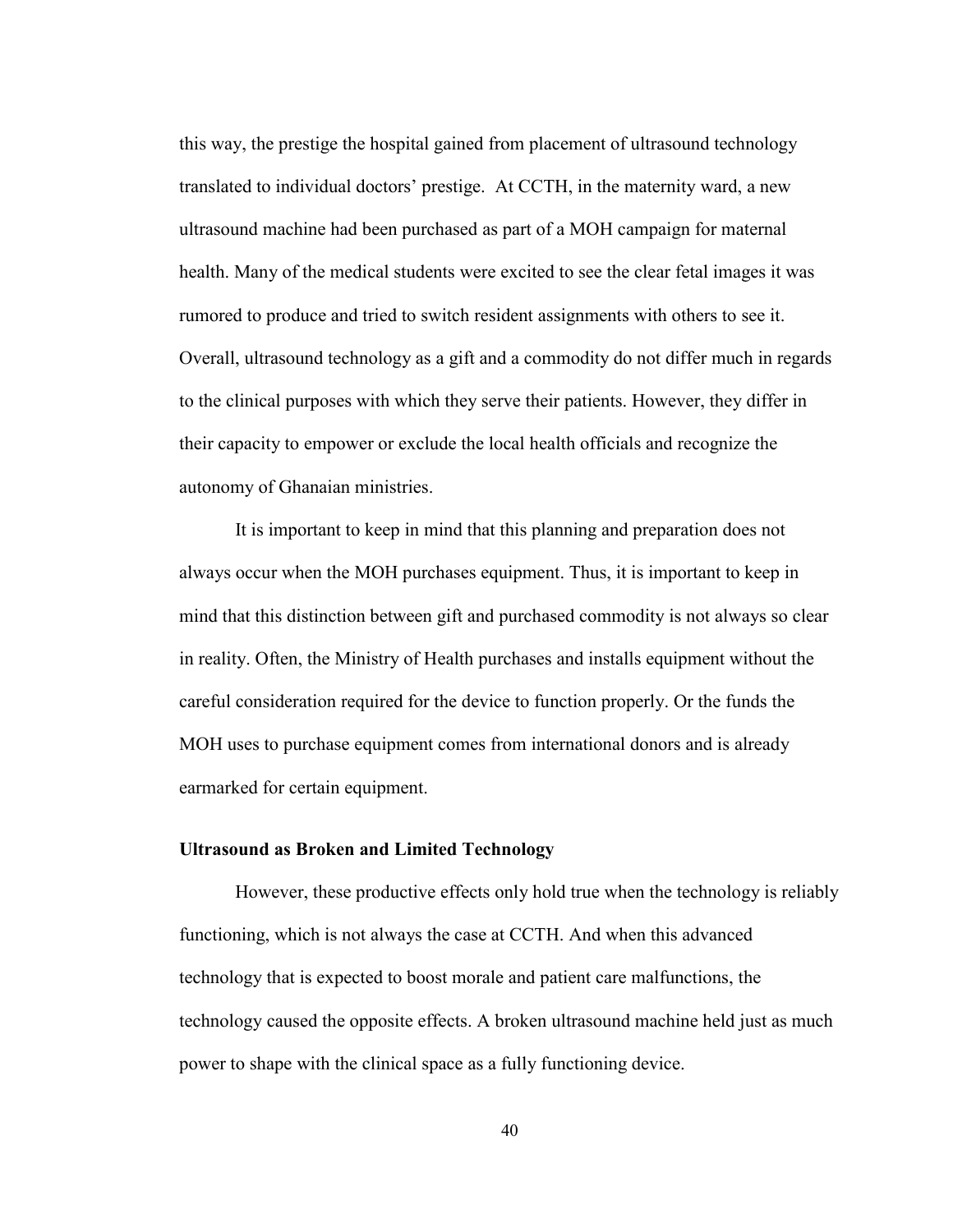The ultrasound machine that occasionally reported only flickering static stripes on the monitor affected the attitudes of health professional and patients, how people moved through the ward, and how their time was spent while in the hospital interacting with the device. According to the charge nurse in the maternity ward, the hospital had sent out for someone to come fix the malfunctioning ultrasound, but that had been weeks ago and no progress had been made. One morning, when the machine malfunctioned, the doctor simply stood up and left the room in frustration, leaving the women lying there with the ultrasound gel on her abdomen and a long list of other women waiting outside to be seen by the doctor. Patient frustration matched that of the healthcare staff and often led to patients simply leaving the hospital without being seen by a doctor or getting the imaging they required. When staff knew the ultrasound machine was acting out, they reconsidered who needed an ultrasound, only sending the emergency cases or patients that could pay immediately to imaging. Patients were also aware of the limited functionality and availability of the ultrasound machines, which caused feelings of desperation and anxiety among women in the maternity ward.

A few of the medical students tried to fix the monitor, tinkering with the panels and wires in the back in an attempt to clear the image of its stripes. However, these students were reprimanded by their resident who felt they were wasting time when they should have been preparing for rounds. The hospital had contacted the company that manufactured the ultrasound machine requesting repairs weeks before and no progress had been made. The medical students took it upon themselves to tinker with the machine when they had time, but were not able to repair it in the time I was in Cape Coast.

41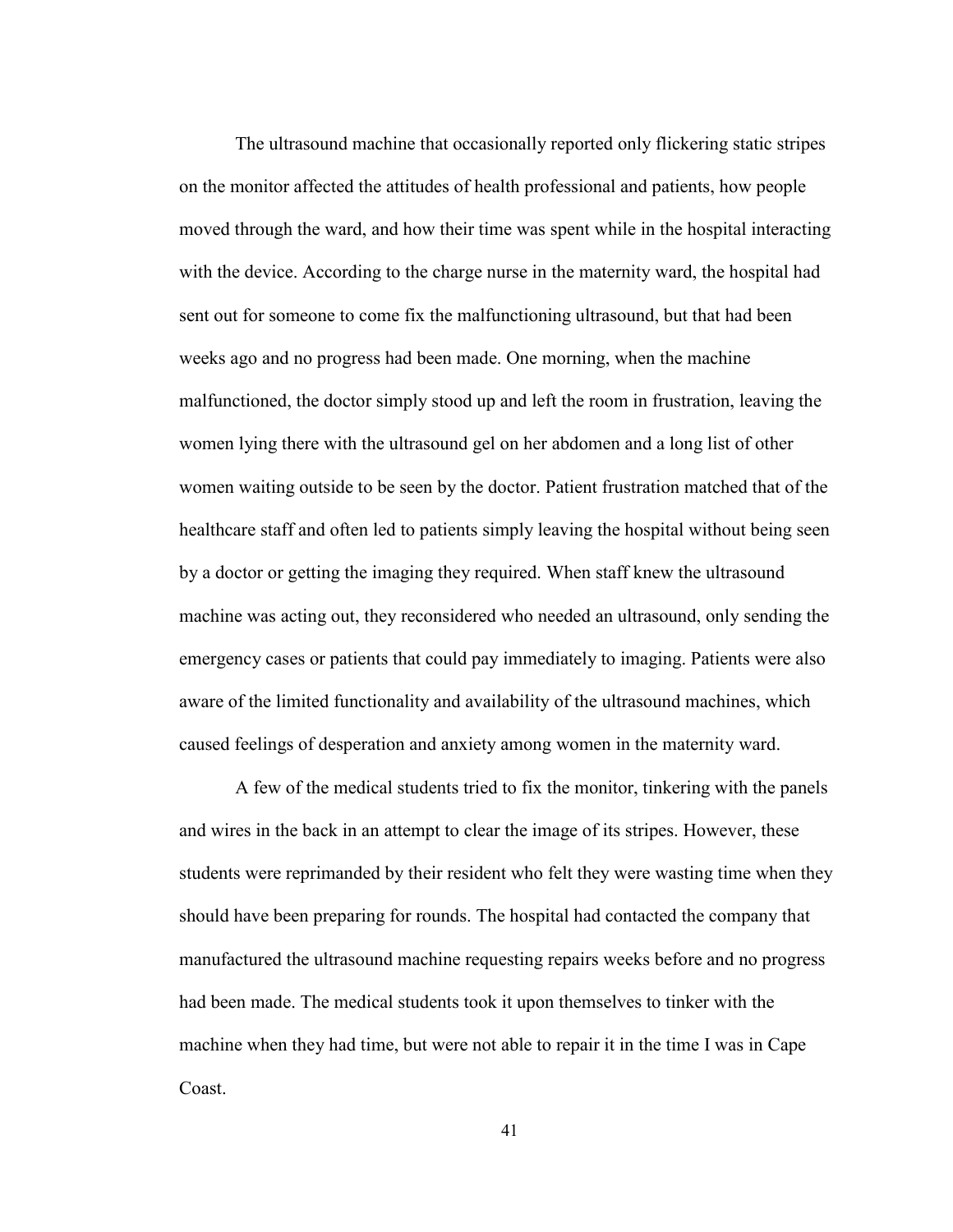In countries where women have access to ultrasound as a routine element of prenatal care, ultrasound is a way to reassure women that there are no problems while transforming the fetus into the image of a baby with which they can connect. American ultrasound technicians maintain dialogue in a way that blurs distinctions between the technology's clinical diagnostic capabilities and psychosocial entertainment. But in regions like Cape Coast, where ultrasound has been transferred and inserted into a foreign local context, the technology takes on new meaning while also transforming the clinical world around it. Ultrasound was transferred to Cape Coast with the hopes of improving maternal health statistics, which have actually worsened in the last ten years, as regional maternal mortality rates are higher than they were in  $2012<sup>39</sup>$  $2012<sup>39</sup>$  $2012<sup>39</sup>$  The Ghana Health Service attributes this increase in maternal mortality to a decline in antenatal coverage, lack of skilled birth attendants, and increased teenage pregnancy rates. In context, ultrasound altered relationships between doctors and their patients, changed how pregnancy and related pathologies were viewed, and functioned as a "broken" technology. Ultrasound became a magnet for health professionals, a source of authority for hospitals and clinicians, and a stand in teacher for medical students. By allowing a view of the fetus, ultrasound influenced hospital protocol, heightened the expertise and authority doctors held over patients, and influenced the way women viewed their pregnancies. When the ultrasound devices failed to operate, the technology caused frustration and worsened patient care, but also allowed for local ingenuity in its repair.

<span id="page-47-0"></span><sup>&</sup>lt;sup>39</sup> Dr. Nsiah, Asare, Anthony. "The Health Sector in Ghana: Facts and Figures 2017," 2017, 52.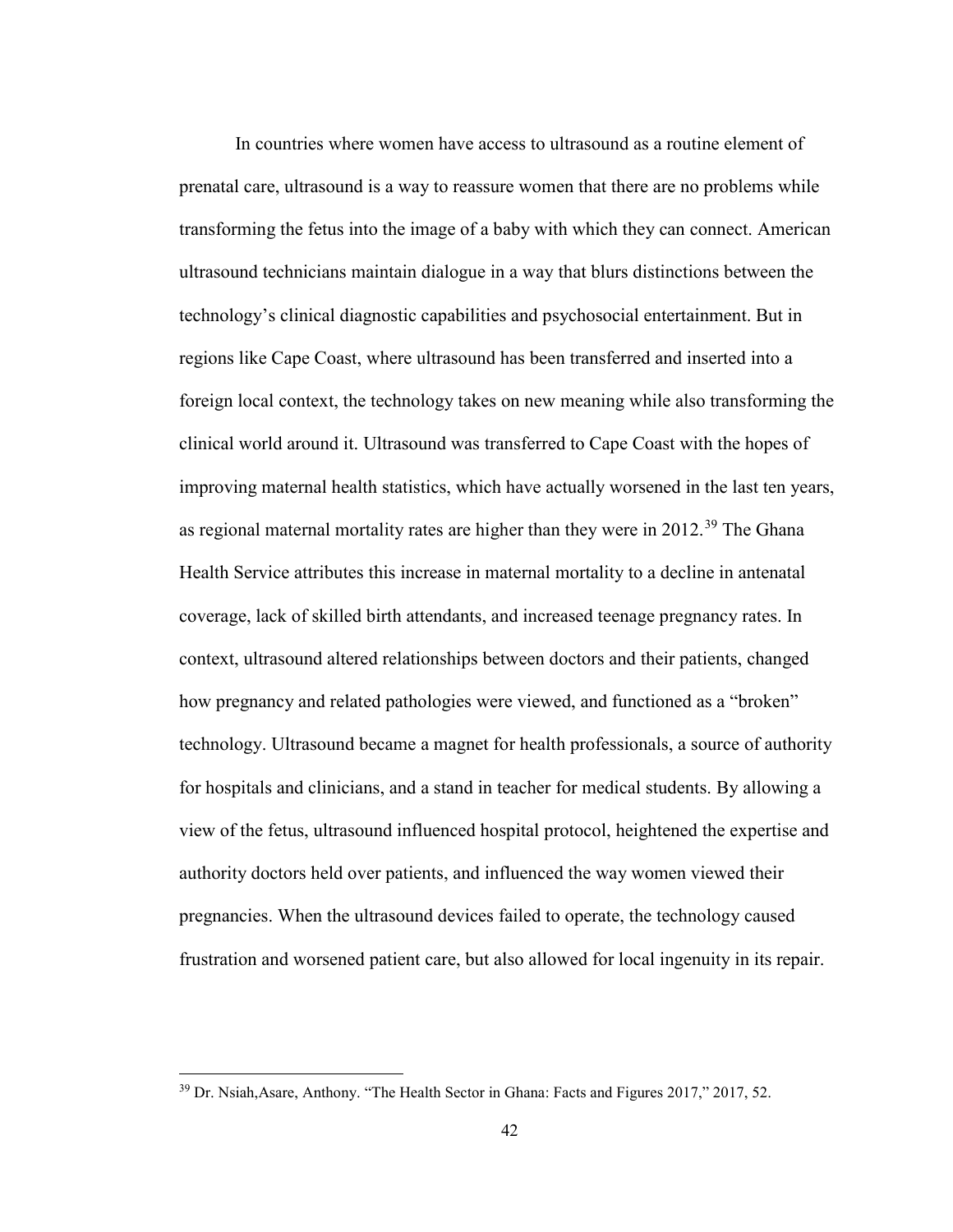These examples support the idea that local context matters for how a medical technology will come to function in the clinical setting.

## *Pediatrics Ward, Cape Coast Teaching Hospital*

The nurse walks between mismatched cribs under a ceiling fan that pushes the 90 degree air around. Faded Disney character decals plaster the walls of the pediatrics ward. Winnie-the-Pooh in pale yellow watches over children with necrotizing fasciitis, casted limbs, and burns. Dora the Explorer waves to children with yellow fever, typhoid, malaria, and pneumonia. In the one-roomed NICU, the top of Cinderella's head peels off the wall as if to keep watch over the tiny babies lined up below. In the closet sized Recently Resuscitated Unit, Buzz Light-year stands guard over three babies as the nurses moves between their plastic isolettes, his presence adding to the crowded feel of the room. A nurse blows up a nitrile glove like a balloon and pops the index finger into the open mouth of a screaming baby who begins to suck on the makeshift pacifier. A little boy in an open-backed hospital gown runs after a toy truck he sent careening down the hall. At every child's bedside is a mother. They kneel on the floor, arms draped into cribs, they lean against the wall trying to see their children past the heads of doctors, they sit at the foot of beds rubbing backs and humming softly.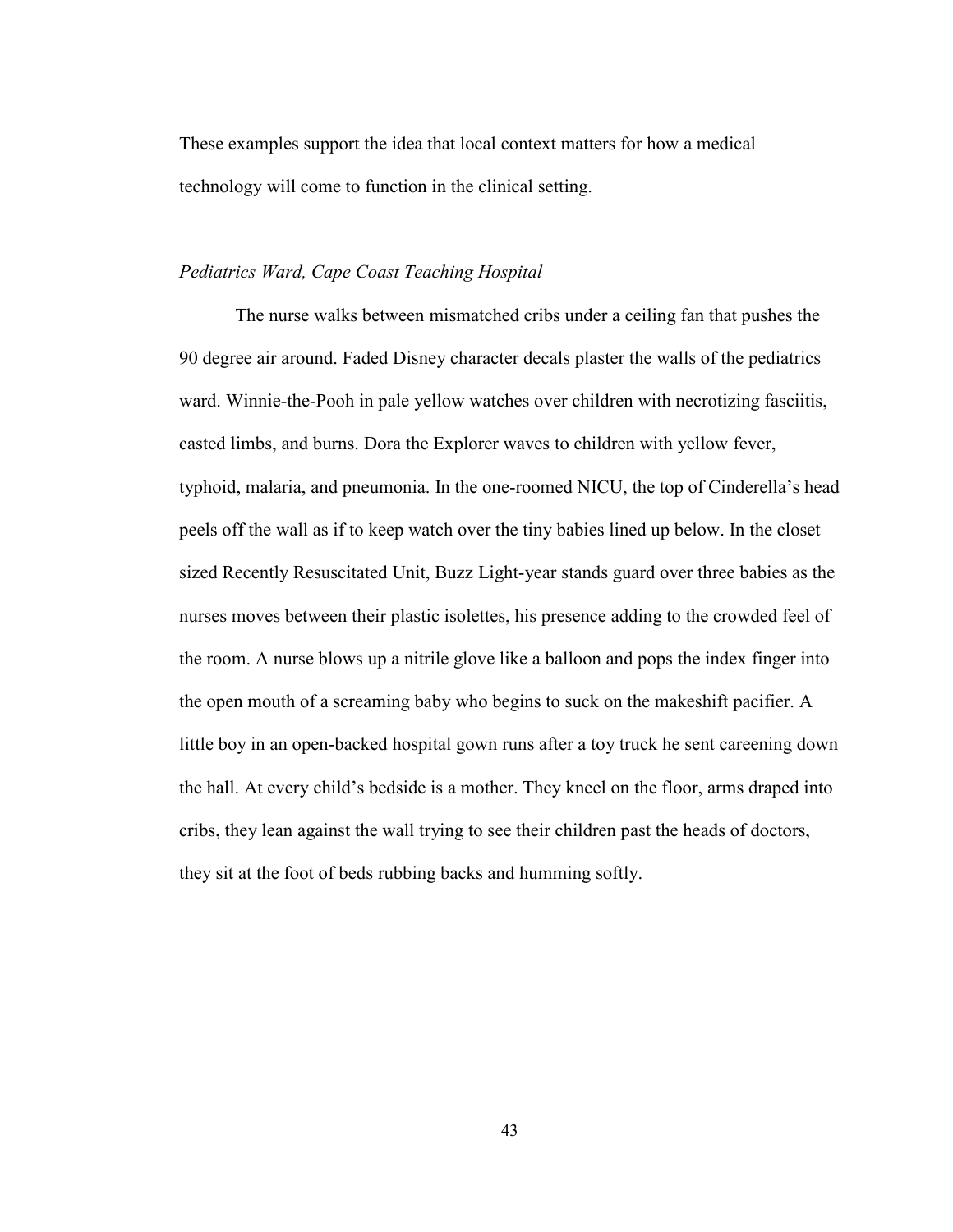# **Chapter 4: The Pulse Oximeter**

#### **Oregon, United States**

The computer cart enters the room first, pushed by a nurse who is followed by three doctors. The intern presents the patient's case, reading from the computer how she came into the ER for a high fever and vomiting, but turns out her heart had been failing for a while and she is in desperate need of a new one. The intern finishes speaking and the room is silent except for the continuous echo of beeping from the toddler's pulse oximeter. The device is clipped to her finger, the only one without chipped purple nail polish. The beeping is irregular; it matches the constant echo of the beeping in the neighboring room before speeding up for a few seconds then slowing down. The intern glances up at the monitor displaying pulse rate and oxygen saturation as if to avoid eye contact with the patient's mother. The nurse repositions the oxygen cannula across the girl's face. After a few questions are whispered across the sleeping patient, the group exits the room. The nurse returns to her seat behind a wall of computer monitors. The screens display the vital signs from every patient in the unit; the tones of pulse rates and saturation warnings beep like an unorganized marching band.

# **Cape Coast, Ghana**

A women stands just outside the Recently Resuscitated Unit (RRU) looking in at her baby, her hand pressed against the window. Five days ago, her daughter was born with hydrocephalus; the baby's head has swelled to three times the size of her twig thin body. Her heart stopped and was restarted this morning and she was moved from the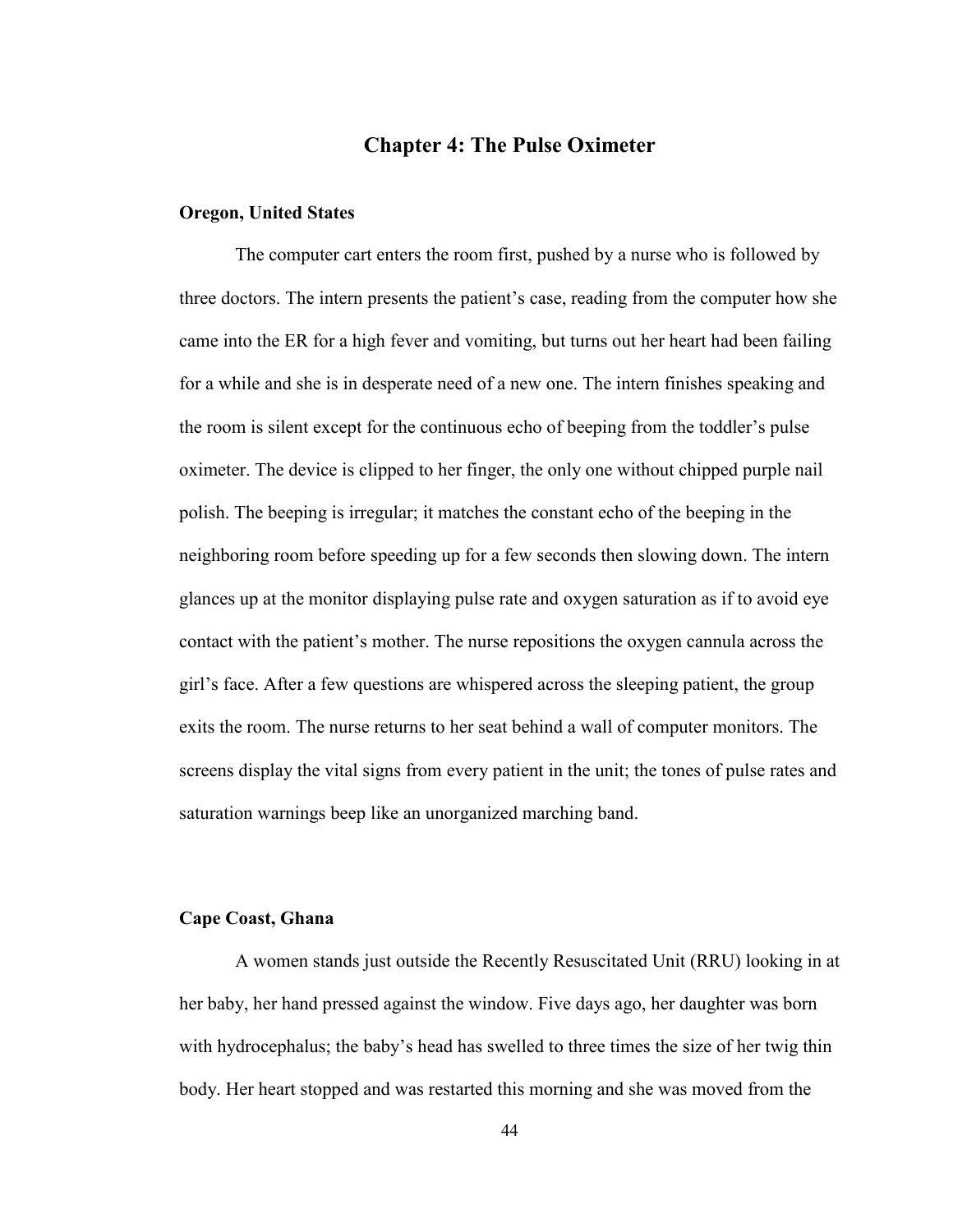NICU to the RRU. She is completely paralyzed but still cries, a strange strangled sound, big eyes open wide and unblinking. She is wrapped in a rainbow of hand-knit blankets, a portable pulse oximeter clipped to her impossibly tiny foot. The battery powered pulse oximeter is the only one on the ward floor. A nurse watches the small glowing screen on the device as she explains to the baby's mother, that she will put the baby back on oxygen if her blood oxygen saturation drops below 85 percent. The mother squints to watch the number on the device. A nursing student appears at the doorway anxiously asking for the pulse oximeter for another patient down the hall. The nurse glances down at the pulse oximeter on the foot of the baby one last time before pulling it off. She hands it to the other nurse as the device starts to blink low battery red.

# **Technology Overview**

Pulse Oximetry is a non-invasive technique used to monitor oxygen levels in the blood. The pulse oximeter can detect low oxygen saturation in the blood, called hypoxemia. Hypoxemia is a risk factor that correlates with a variety of childhood and newborn causes of morbidity and mortality and is hard to detect until visible cyanosis, the blue coloring of tissues, is observed. Hypoxemia is one of the major complications of acute lower respiratory infection, the leading cause of death in children under 5 years of age in Ghana and many other countries around the world. Hypoxemia is also correlated with heart disease and heart defects, perinatal asphyxia, sepsis, pneumonia, and apnea. High blood oxygen saturation, called hyperoxemia, is also correlated with morbidities in children and infants such as brain injury and blindness. Therefore,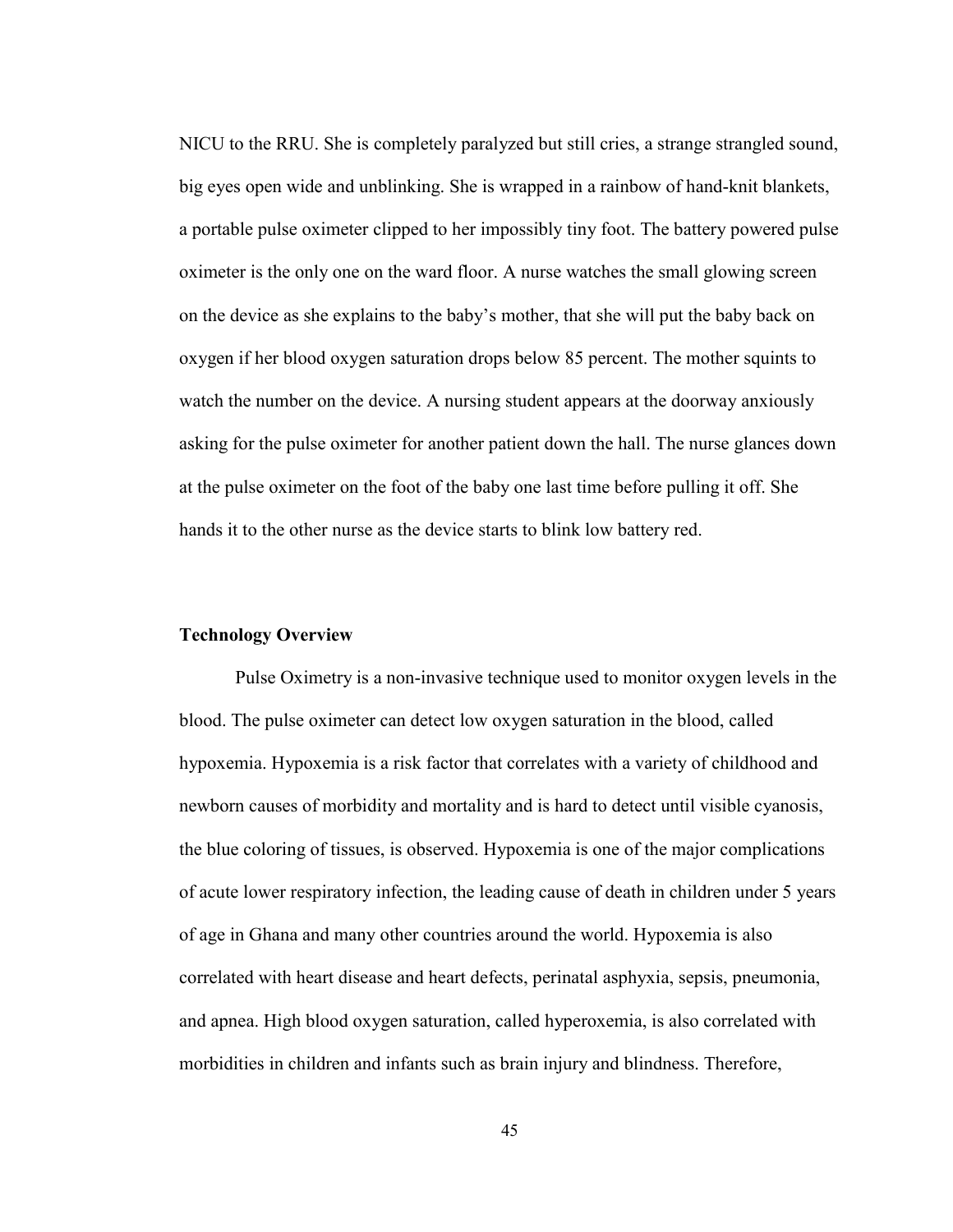monitoring oxygen saturation levels so they do not drop too low or climb too high is a critical element of patient care.<sup>[40](#page-51-0)</sup>

In the global north, a pulse oximeter is clipped to the finger or toe of a patient to continually monitor the pulse rate and blood oxygen saturation. In the hospital setting, this pulse oximeter is often connected to a monitor at the patient's bedside and is part of continuous monitoring of other vital signs.<sup>[41](#page-51-1)</sup> Each pulse oximeter device consists of a computerized unit, probe, and a sensor that is in contact with the skin. Pulse oximetry "uses the different light absorption spectra between oxygenated and de-oxygenated hemoglobin to determine arterial blood oxygen levels."[42](#page-51-2) Hemoglobin is the protein in blood that holds onto oxygen so it can be released to organs and other tissues. The device uses the absorbance of red and infrared light after it passes through the body tissues and blood to determine the amount of hemoglobin saturated with oxygen. Comparison of light absorbance at different wavelengths allows the technology to estimate the concentrations of oxygenated and de-oxygenated hemoglobin. Oxygenated hemoglobin absorbs more infrared light while de-oxygenated hemoglobin absorbs more red light from the device. The ratio between absorbed red verses infrared light is used to determine the level of blood oxygenation, a ratio that appears as a percent on the device's screen.<sup>[43](#page-51-3)</sup>

<span id="page-51-0"></span><sup>40</sup> Duke, T., R. Subhi, D. Peel, and B. Frey. "Pulse Oximetry: Technology to Reduce Child Mortality in Developing Countries." *Annals of Tropical Paediatrics* 29, no. 3 (September 18, 2009): 167.

<span id="page-51-1"></span><sup>&</sup>lt;sup>41</sup> Durand, M, and R Ramanathan. "Pulse Oximetry for Continuous Oxygen Monitoring in Sick Newborn Infants." *The Journal of Pediatrics* 109, no. 6 (December 1, 1986): 1053.

<span id="page-51-2"></span><sup>&</sup>lt;sup>42</sup> Nitzan, Meir, Ayal Romem, and Robert Koppel. "Pulse Oximetry: Fundamentals and Technology Update." *Medical Devices (Auckland, N.Z.)* 7 (2014): 231.

<span id="page-51-3"></span><sup>&</sup>lt;sup>43</sup> Nitzan et al., "Pulse Oximetry: Fundamentals and Technology Update," 1058.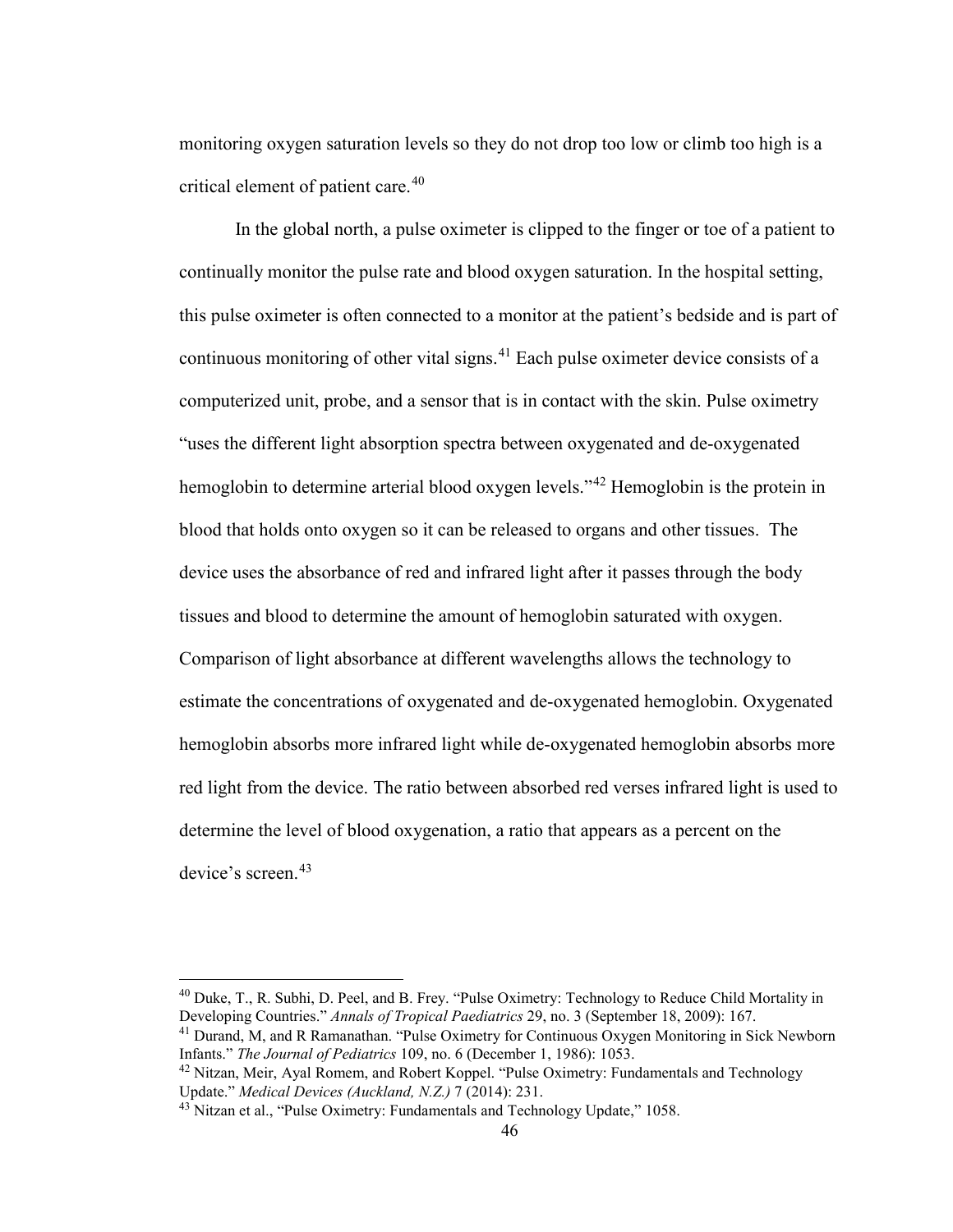Since it was introduced in the 1980s, the pulse oximeter has become a widely used monitoring technology in clinical and surgical settings. In the global north, pulse oximetry is a basic standard of care used to continually monitor pulse rate and oxygen levels. The pulse oximeter is the device responsible for the audible beeps that echo throughout hospitals. In high-income countries, the pulse oximeter is an expected piece of medical equipment in ambulances, emergency departments, recovery rooms, and operating rooms. It is one of the first things health professionals clip onto their patients and it remains attached to patients until they are discharged.<sup>[44](#page-52-0)</sup>

As a relatively basic, portable device with the power to improve healthcare across a broad level of clinical departments, many global health campaigns have pushed for the transfer of pulse oximeters to nations of the global south.<sup>[45](#page-52-1)</sup> To address the issue of high surgical deaths in developing countries, the WHO launched the Safe Surgery Saves Lives campaign in 2007. This campaign included a published "Surgical Safety Checklist" that required a pulse oximeter to be present in every operating room.<sup>[46](#page-52-2)</sup> And a few years later the Global Pulse Oximetry project was launched to further "promote the use of pulse oximeters in every operating room in the world."<sup>[47](#page-52-3)</sup> Multiple studies have shown that the WHO's campaign has meant that most of the focus on pulse oximeters in low resource regions involves their placement in operating rooms. This focus overlooks the range of uses the device can serve in other clinical settings and the many barriers

<span id="page-52-0"></span><sup>44</sup> Chang, Meayoung. "Optimal Oxygen Saturation in Premature Infants." *Korean Journal of Pediatrics* 54, no. 9 (September 2011): 362.

<span id="page-52-2"></span><span id="page-52-1"></span><sup>&</sup>lt;sup>45</sup> Duke, et al., "Pulse Oximetry: Technology to Reduce Child Mortality in Developing Countries," 170. <sup>46</sup> World Health Organization. "WHO Surgical Safety Checklist." *WHO*, 2009. https://www.who.int/patientsafety/safesurgery/checklist/en/.

<span id="page-52-3"></span><sup>47</sup> World Health Organization, *Pulse Oximetry Training Manual*, 2011.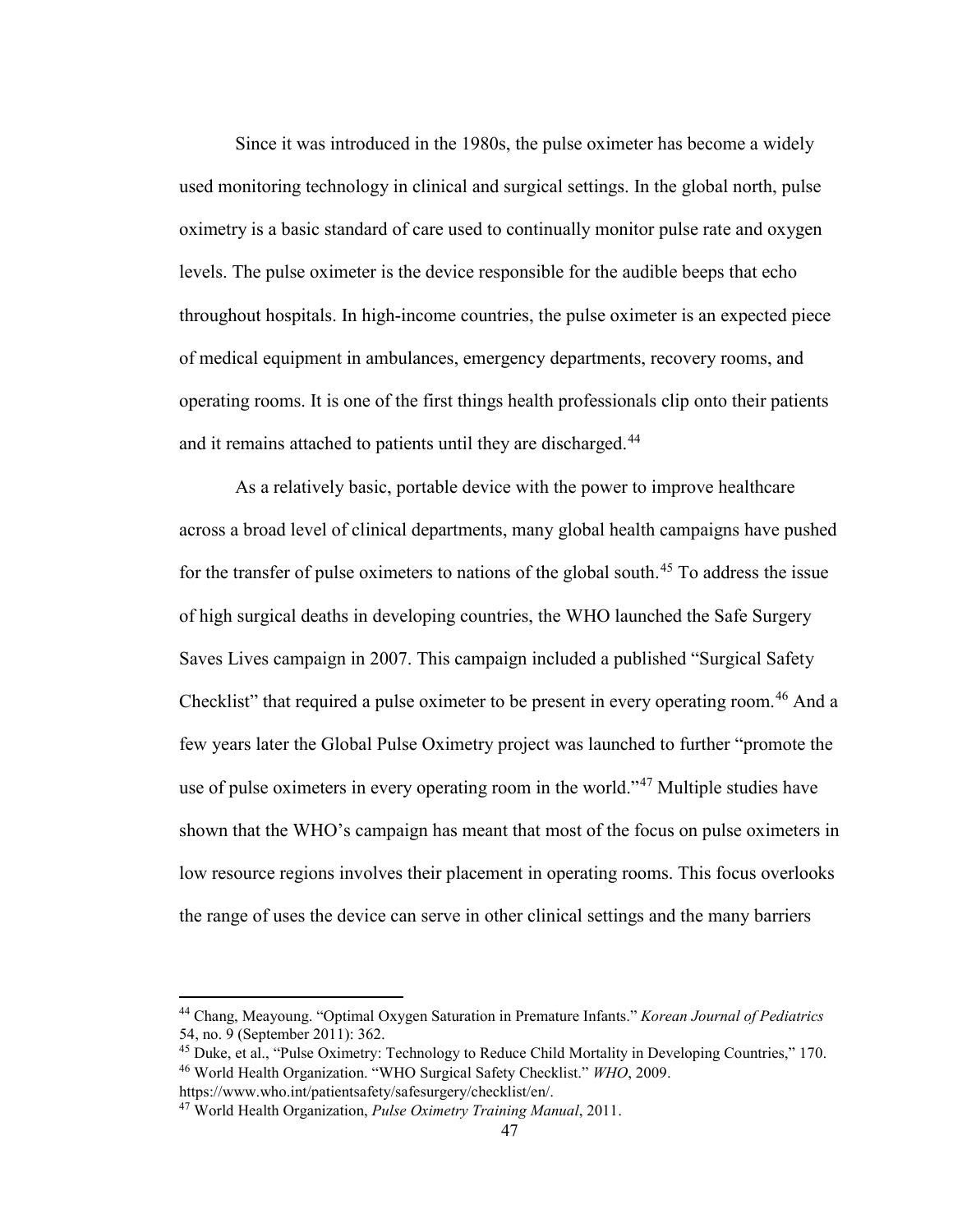involved in implementation.<sup>[48](#page-53-0)</sup> <sup>[49](#page-53-1)</sup> These pulse oximeters "designed for use in resource poor settings are rugged and reliable."[50](#page-53-2) However, this can often mean the devices are less accurate, more sensitive to movement, and require battery replacements.<sup>[51](#page-53-3)</sup>

At CCTH, there was only one functioning pulse oximeter for approximately 40 patients in the pediatrics ward. In this section, I will explore how this affected the purpose and meaning of the pulse oximeter device namely: it's new clinical and social purpose within the ward; how it mediated interactions between health professionals and patient caregivers; influenced the way health professionals, students, and patients viewed illnesses and treatments; how the "brokenness" and limited nature of the pulse oximeter reorganized how patients and clinicians moved through the ward.

#### **Pulse Oximetry Mediates Clinical Interactions**

## *A bridge between professional medicine and local understanding*

In addition to reporting numbers with clinical significance, the pulse oximeter mediated how doctors and nurses interacted with their patients and patients' caregivers. The head nurse in the RRU explained that she would often go get the oximeter just to show caregivers how the low number on the screen when it was clipped to their child meant something had to change to raise it higher. By pointing out the number and

<span id="page-53-0"></span><sup>48</sup> Herbert, Lara J., and Iain H. Wilson. "Pulse Oximetry in Low-Resource Settings." *Breathe* 9, no. 2 (December 1, 2012): 93. doi:10.1183/20734735.038612.

<span id="page-53-1"></span><sup>&</sup>lt;sup>49</sup> Verwey, S, and P D Gopalan. "An Investigation of Barriers to the Use of the World Health Organization Surgical Safety Checklist in Theatres." *South African Medical Journal* 108, no. 4 (March 28, 2018): 336.

<span id="page-53-3"></span><span id="page-53-2"></span><sup>50</sup> "First WHO Global Forum on Medical Devices: Context, Outcomes and Future Actions." *World Health Organization*, 2011. http://apps.who.int/medicinedocs/documents/s23217en/s23217en.pdf. <sup>51</sup> King, et al. "Opportunities and Barriers in Paediatric Pulse Oximetry for Pneumonia in Low-Resource Clinical Settings: A Qualitative Evaluation from Malawi and Bangladesh." *BMJ Open* 8, no. 1 (2018): 9.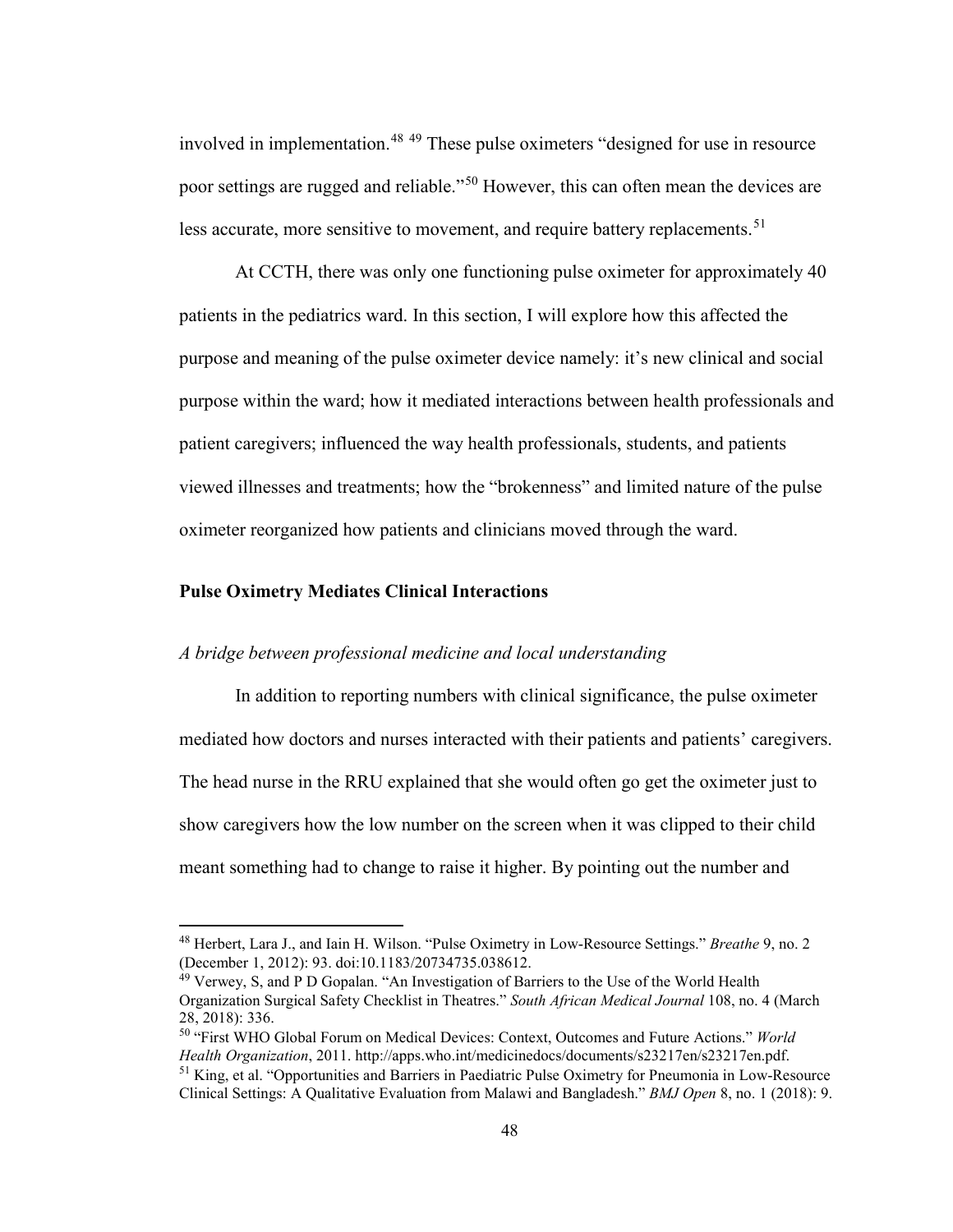explaining its general meaning, nurses were able to outline the often complicated nature of hypoxemia and its treatment. The pulse oximeter was used as a tool to reveal to caregivers clinical information while commanding respect for the clinician's actions. In this way, the oximeter became a device that could bridge the gap between professionalized medicine and common understandings of wellbeing. It was a noninvasive technique that aided medical professionals in explaining to parents or caregivers that their child needed supplemental oxygen, medication, or a surgical procedure. This open form of communication seemed to decrease the knowledge and authority disparity between health professionals and patient family members as it sparked open communication and a desire to reach a common level of understanding. With the pulse oximeter's numbers as a mediator, doctors and nurses seemed more willing to take the time to explain treatment decisions and the patient's condition.

## **The Pulse Oximeter Affects Perceptions of Illness and Treatment**

#### *Parent caregiver perceptions*

The pulse oximeter worked to change caregiver understandings of disease and perceptions of care. One medical student explained that without the pulse oximeter it is harder to get parents to accept oxygen treatment for their child due to the association of the treatment with death. Many children are put on oxygen when they are very ill and later die, causing a community association between the oxygen cannula and death. But the numbers on the oximeter act as a direct feedback tool, as proof the child needs oxygen. Showing parents the exact figure glowing on the pulse oximeter and explaining what the number signified helped clinicians explain the role of oxygen in sustaining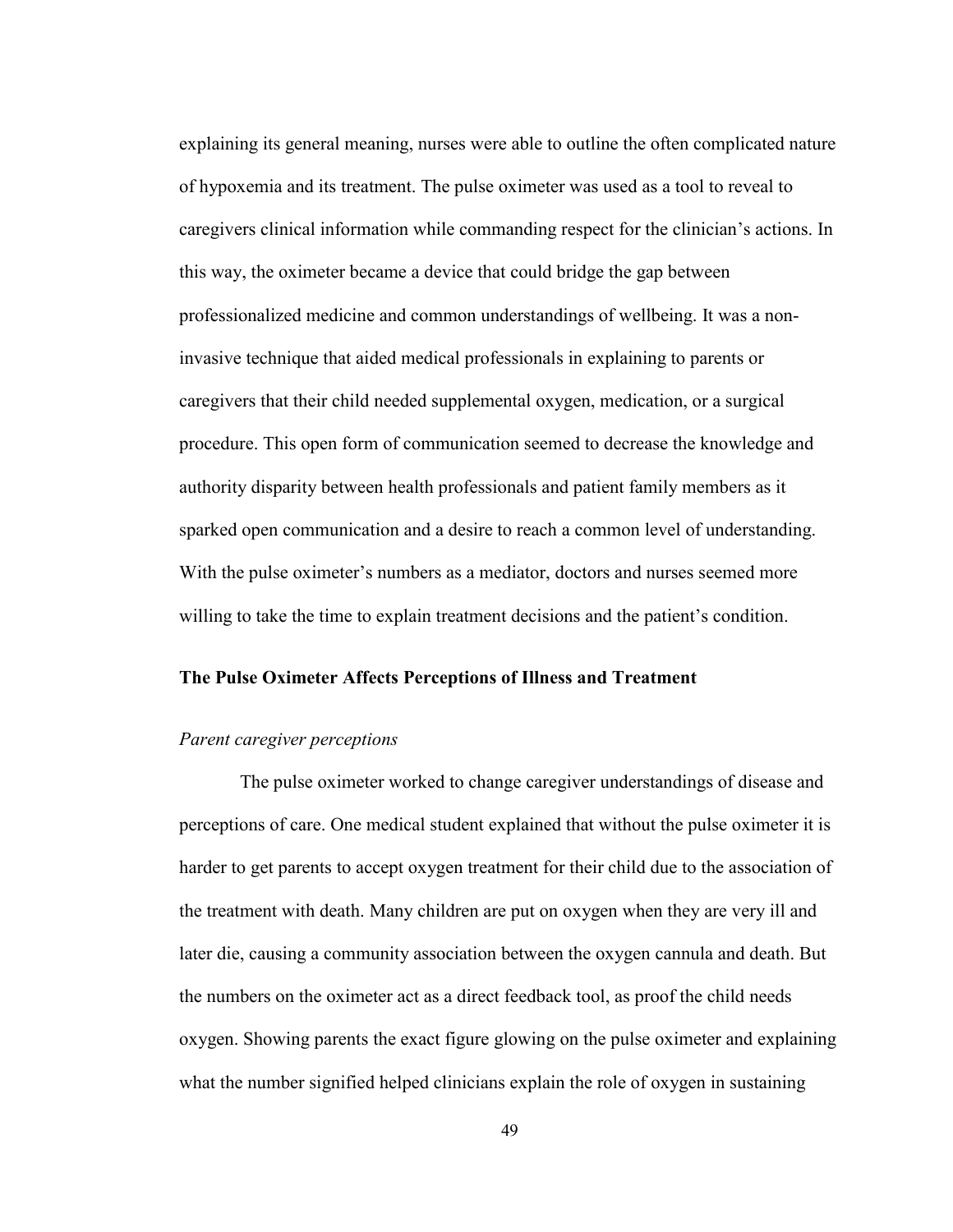their child's life. Most family members readily accepted the explanation of the low number on the pulse oximeter and seemed to appreciate the health professionals that took the time to explain the situation. Additionally, with the pulse oximeter, children are put on oxygen earlier. This pattern is something the medical student mentioned he hoped would reverse the way oxygen treatment is viewed as parents saw the oximeter's numbers improving during oxygen treatment.

### *Confidence for clinicians*

The availability of the oximeter to assess their patients also gave clinicians more confidence in their referral and treatment decisions. In young infants especially, low blood oxygen saturation is hard to detect and monitor with just a physical examination. Having the pulse oximeter provided reassurance for medical students and nurses, medical professionals within the clinical setting who were often treated as inferior by senior doctors. A third year nursing student in the RRU explained that having a visible number that reports "how the blood is" would determine what treatment steps she would take next or how the current treatment was working without having to consult a senior clinician. When the blood oxygen saturation level dropped below 85%, the baby was immediately put on oxygen until the number rose back up. If the oxygen saturation level was maintained at a healthy level, the nursing student knew the baby's position was suitable. With the pulse oximeter to show them how their treatments were working, the medical students and nurses had more confidence in presenting their patient to doctors during rounds because they had a concrete grasp of their patients' vitals.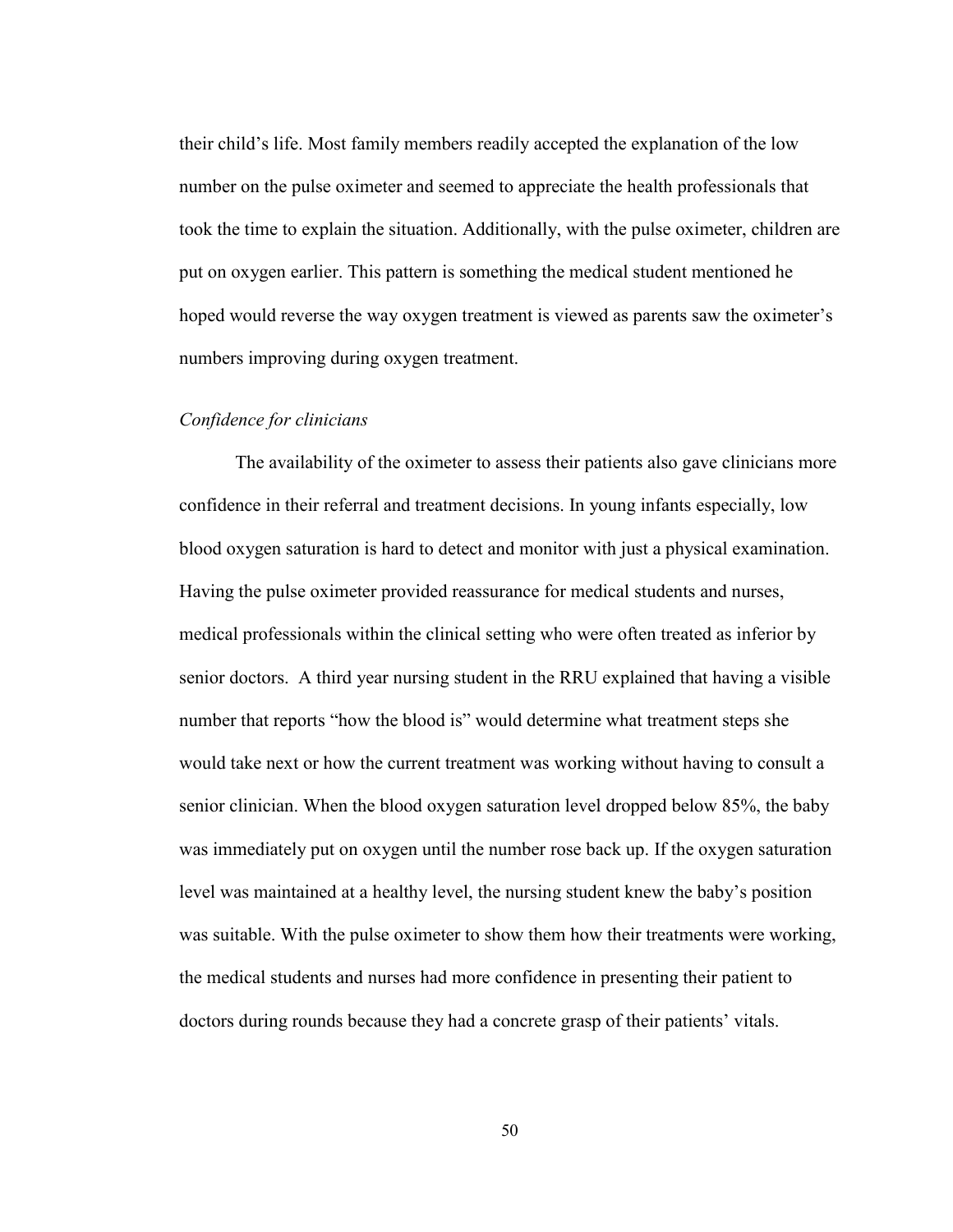#### **Pulse Oximeter Gained New Meaning and Purpose**

#### *From a continual monitor to a spot-check device*

Due to the limited presence of pulse oximetry devices in the pediatric ward, it became a spot-check device rather than a continual monitor. In just 30 minutes, the device moved from the finger of a little boy with pneumonia to the toe of a premature infant to the finger of a teenager with heart disease. The device is clipped on the patient's extremity and the patient is urged to remain still as a number appears on the screen with audible beeps of pulse rate. The numbers are recorded in the patient's chart after a few minutes and the clip is removed and placed on the next patient. In most tertiary care centers of the global north, an oximeter device is clipped to every patient in surgical, emergency, recovery, and intensive care units. In the US, the device takes measurements over time and alerts clinicians when numbers move out of normal range. At CCTH in the pediatrics ward, there was only one working device while I was there. This meant there was one pulse oximeter for nearly 30 children and 10 babies. To allow for the technology to serve each infant or child that might need it, the device was used for only a few minutes on each patient. Instead of taking measurements over long periods of time, the oximeter was used to take snapshot measurements.

#### *A means to ration limited supplemental oxygen supply*

At CCTH, there is a limited amount of concentrated oxygen available for supplemental oxygen treatment. This means oxygen treatment was reserved for patients who were in critical need. Due to these circumstances, the pulse oximeter became a way to ration oxygen to patients who had extreme hypoxemia and could stably use the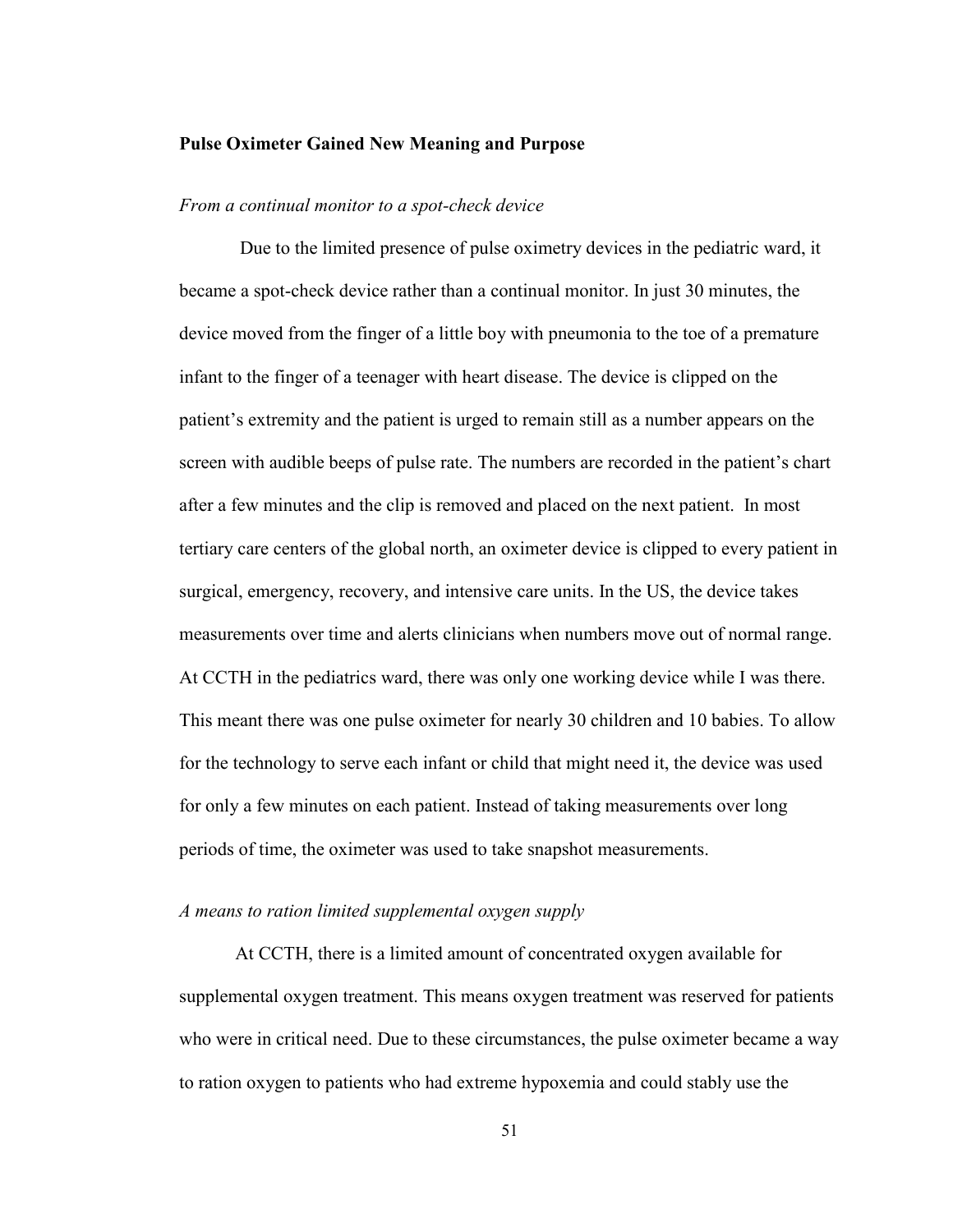supplemental oxygen and therefore determined what constituted as critical need. When oxygen was not available or the numbers on the device did not deem the patient critical enough for supplemental oxygen, the pulse oximeter also allowed for the timely and effective use of other treatments. These maneuvers to increase oxygen saturation included assisted ventilation with room air, suctioning the airway, or repositioning the patient. In the RRU, the nurse showed me how she clipped the oximeter on the foot of the baby with hydrocephalus and asked me to watch the device. If the oxygen saturation number dropped below 85 percent in the few minutes we monitored it, she explained, the baby would be placed back on supplemental oxygen. If the number was in the low 90's we would just reposition the baby's neck and suction out her airway to clear it.

#### **Pulse Oximetry as a Broken and Limited Tool**

## *Mistrust of technology*

In addition to the single functioning pulse oximeter, there was a collection of unusable devices in the pediatric ward. Most of these broken devices were portable and battery powered, the type of modified technology considered best suited to low resource settings.<sup>[52](#page-57-0)</sup> These devices were unusable and sitting at the bottom of the storage closet due to lack of local replacement batteries that fit the machine and broken sensor probes. It is interesting to consider why these devices were never thrown away, but stored despite their uselessness in the clinical space. A third year nursing student explained that one of the pulse ox devices gathering dust in the closet kept presenting readings so

<span id="page-57-0"></span><sup>52</sup> Herbert, Lara J., and Iain H. Wilson, "Pulse Oximetry in Low-Resource Settings," *Breathe* 9, no. 2 (December 1, 2012): 90.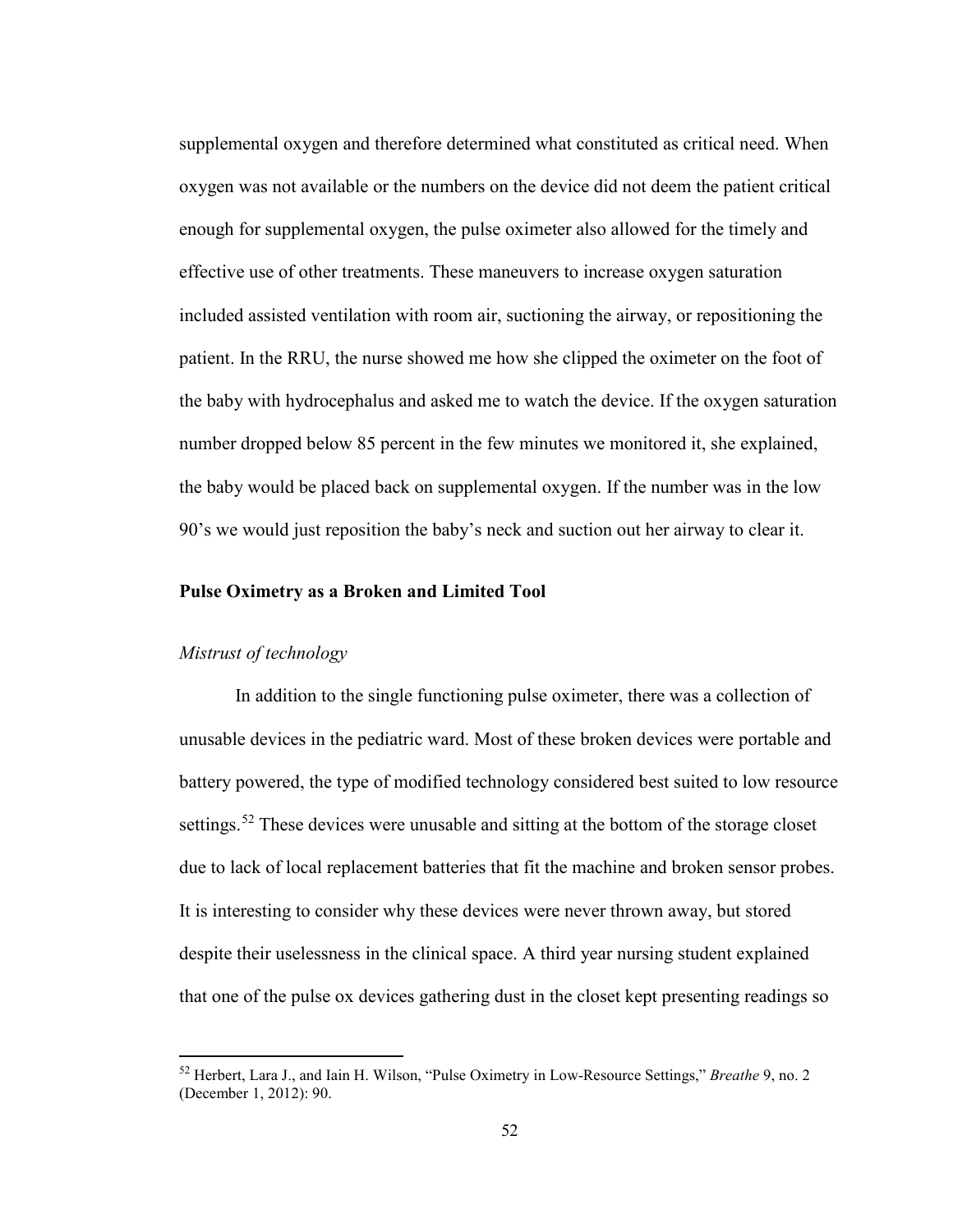inaccurate that if they were true the patient would be dead. Before it simply stopped turning on, another pulse oximeter device was discovered to be off (when readings were compared to arterial blood gas) by a constant margin. So every time this malfunctioning device was used, health professionals had to mentally adjust the numbers on the screen before recording the blood saturation. The dependability of this method quickly became a concern and the device was shut away in the storage closet. For senior health professionals, these inaccurate readings and malfunctions of the devices led to a tone of mistrust regarding pulse oximetry. Less experienced nurses and students placed a high level of importance on the numbers the pulse oximeter presented, but senior health staff took the numbers as just a small element of their overall assessment of the patient. In a way the unusable pulse oximeters packed away in the closet became a physical reminder of the unpredictability and fickleness of the device.

## *Movement through the ward floor*

The brokenness of other pulse oximeter devices and therefore limited availability of the device influenced how patients and clinicians moved through the clinical space. Since there was only one charged oximeter on the ward floor, nurses often had to move between rooms searching for the device. Running around looking for the device was most often done by more novice clinicians like nursing and medical students who also tended to rely more on the device for vital signs. However, the pulse oximeter was most often used in the recently resuscitated unit (RRU) where the babies had to be very closely monitored. This meant a nurse would often appear at the doorway of the RRU asking for the device or a clinician would have to leave the RRU in search of the device to bring it back. The pulse oximeter also determined where patients were

53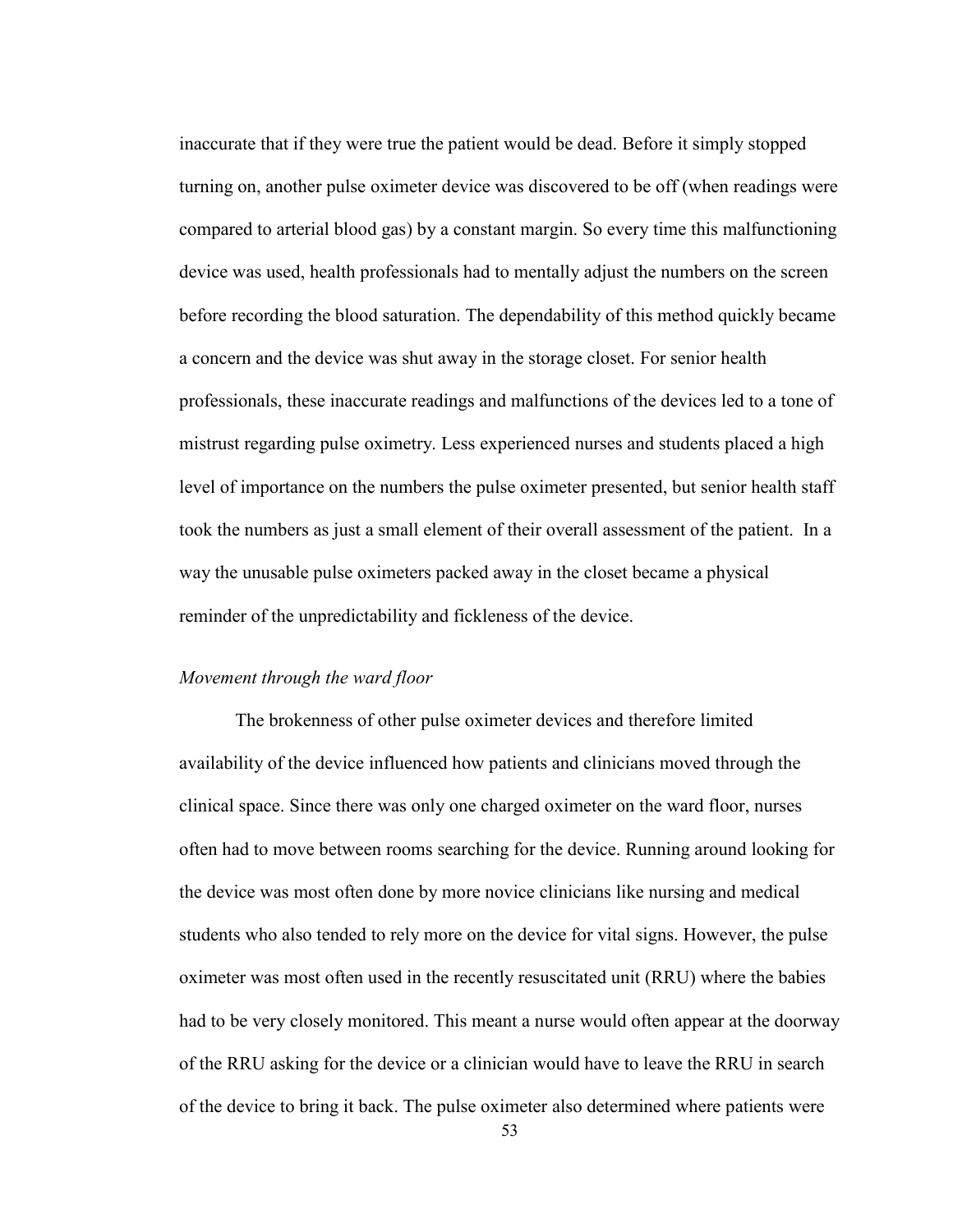placed in the ward. The patients that were being spot-checked using the device were placed near each other and close to the RRU. Once their oxygen saturation was determined to be stable enough, in addition to other physical vital signs, the children were moved farther from the RRU where they were monitored less closely.

At CCTH, the pulse oximeter is not a device expected to be clipped to every patient or found in every room integrated into the monitoring equipment. It is not a device used to continually monitor patients, calling for attention only when something goes wrong. In CCTH's pediatrics ward, the pulse oximeter is a portable, batterypowered device that, due to its singular presence, moves around the ward depending on where it is needed. When available, the pulse oximeter offered health staff information regarding their patients' blood oxygen saturation and heart rate, which allowed for better tailored treatment decisions. The device was more than just a technology used to monitor patient vitals because in this unique environment, it became a changeable object while also working as an object for change. Its audible beeping and flashing numbers moved patients and medical staff through the ward, rationed oxygen, instilled confidence in health professionals, and bridged the gap between professionalized medicine and caregivers' understandings of their children's wellbeing. This example reveals that a unique clinical context can change the way even the most small, straightforward medical devices are experienced by doctors, nurses, and their patients.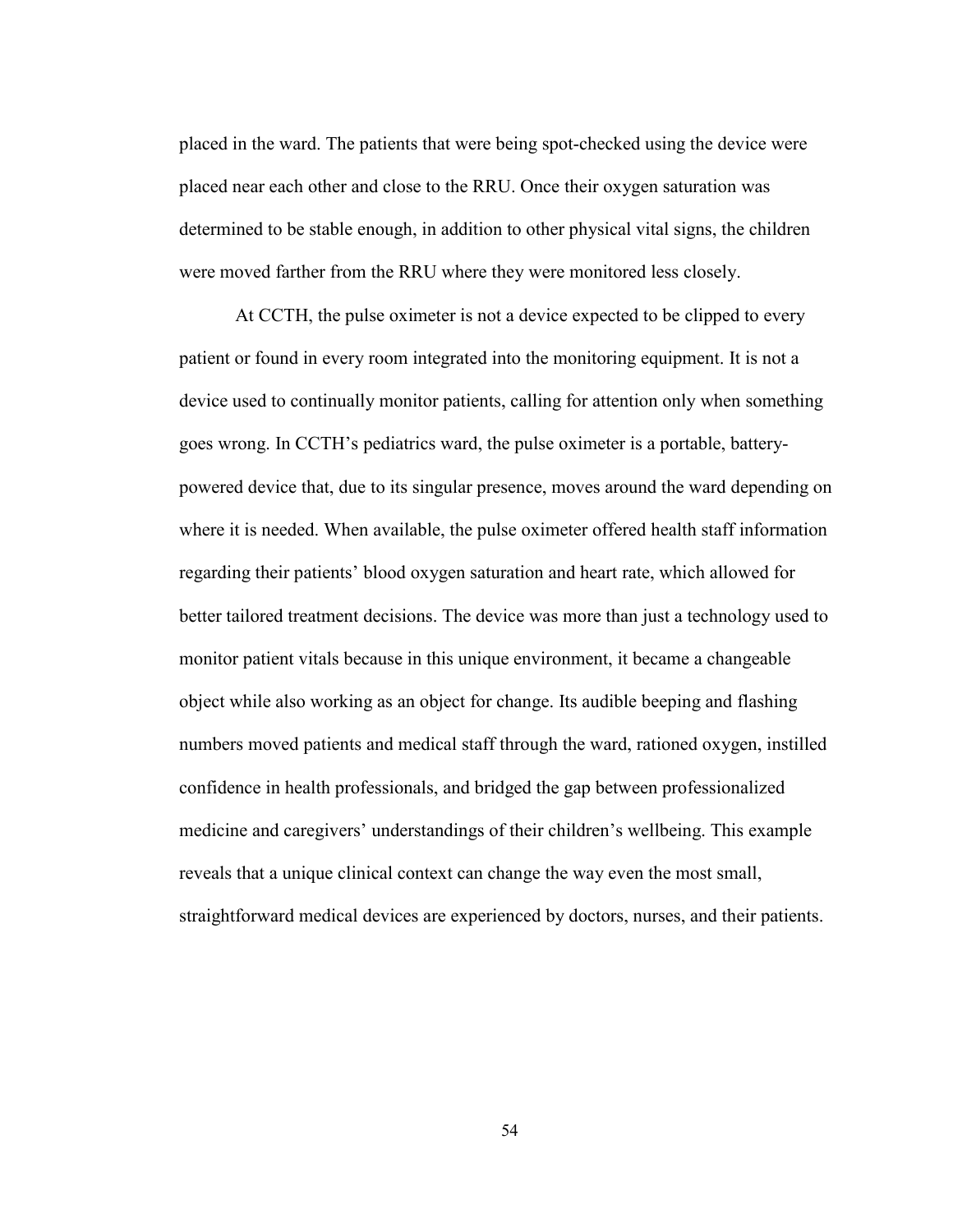# **Chapter 5: The Neonatal Incubator**

#### **Oregon, United States**

The incessant beeping of machines and constant rasp of ventilators seem to be amplified by the overhead fluorescent lights. Alarms orchestrate the movement of nurses and doctors between the rows of plastic incubators and radiant warmers that line the walls and aisles of the large room. The walls are painted a pale yellow as if in an attempt to soften the sterile feel of the unit. Every time a baby is born the tune of the happy birthday song wafts out of speakers in the ceiling. Amid the hustle and bustle of clinical staff, medical equipment, and parents, the babies' cries can barely be heard. One tiny baby sleeps under the plastic hood of his incubator, his body so obscured by a ventilator, tubes, dressings, and monitor pads that the only clearly visible pieces of him are his bare toes. A blue and green banner with his name and a bible verse stitched into the fabric is taped to the side of his incubator, a brown teddy bear and a small hotwheels car are nestled in the corner. His mother sits in a chair next to the machine, her face level with her son's, trying to catch his eye through the plastic barrier between them. At the back of the room, a nurse explains to new parents that their severely premature daughter will be kept safe and sound inside the incubator, which she describes as a technological womb. Across the room, a team of nurses and doctors cheer as parents carry their baby out across the threshold of the NICU. In another incubator, a baby wails under the bright blue glow of phototherapy lights. She struggles to push her cries past the pacifier in her mouth, tiny fists grasping at the feeding tube taped to her cheek.

55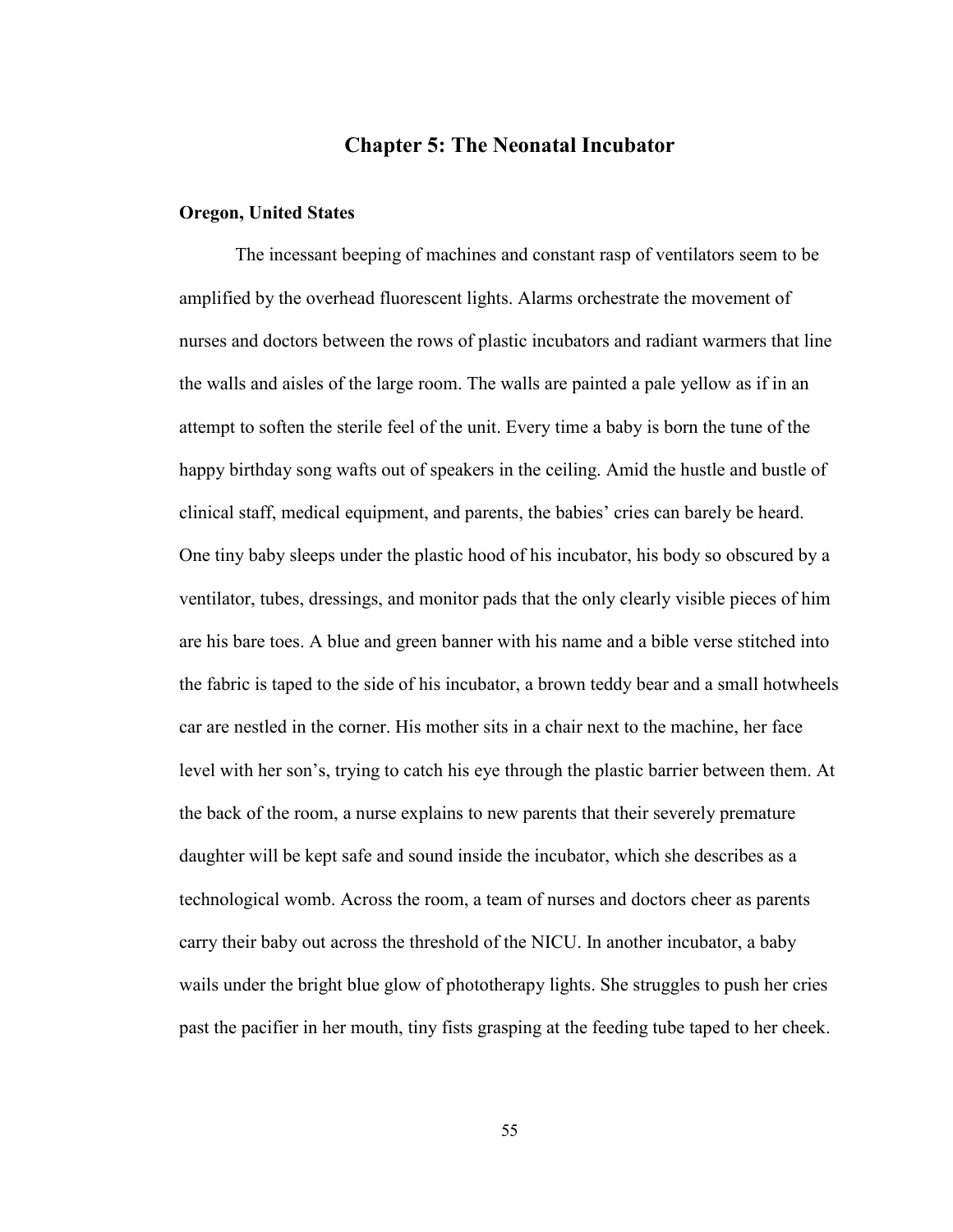In a few hours, her mother will arrive and it will take three nurses and a respiratory therapist to place the baby in her mother's arms.

## **Cape Coast, Ghana**

The ceiling fan hangs from the ceiling at a slight angle, making a rhythmic ticking noise as it spins. At first, only one baby in the incubator cries, pulling at the feeding tube in his nose. His fussing wakes up the second baby next to him in the incubator and soon they are both crying, the noise emerging from the incubator as a muffled echo. Another incubator holds three babies, all sleeping soundly despite the chaos in the neighboring incubator. The three sleeping babies appear blurry at the edges due to the thick plastic barrier of their incubator. A nurse cradles a baby in a nest of blankets and places her on a mattress under a bank of lights that act as a makeshift radiant warmer. A group of doctors exits the neonatal unit and a nurse motions for the mothers waiting outside to come through. Some mothers chat quietly to each other and their babies, tickling toes through the access ports of incubators and updating mothers who missed visiting hours the day before. But there are pockets of silence in the little room, spaces of emptiness where a mother once stood watching her baby sleep.

## **Technology Overview**

An incubator is an enclosed device that provides a protected and controlled environment for high-risk, premature babies to develop. Babies are considered premature when they are born at least three weeks before their projected due date. These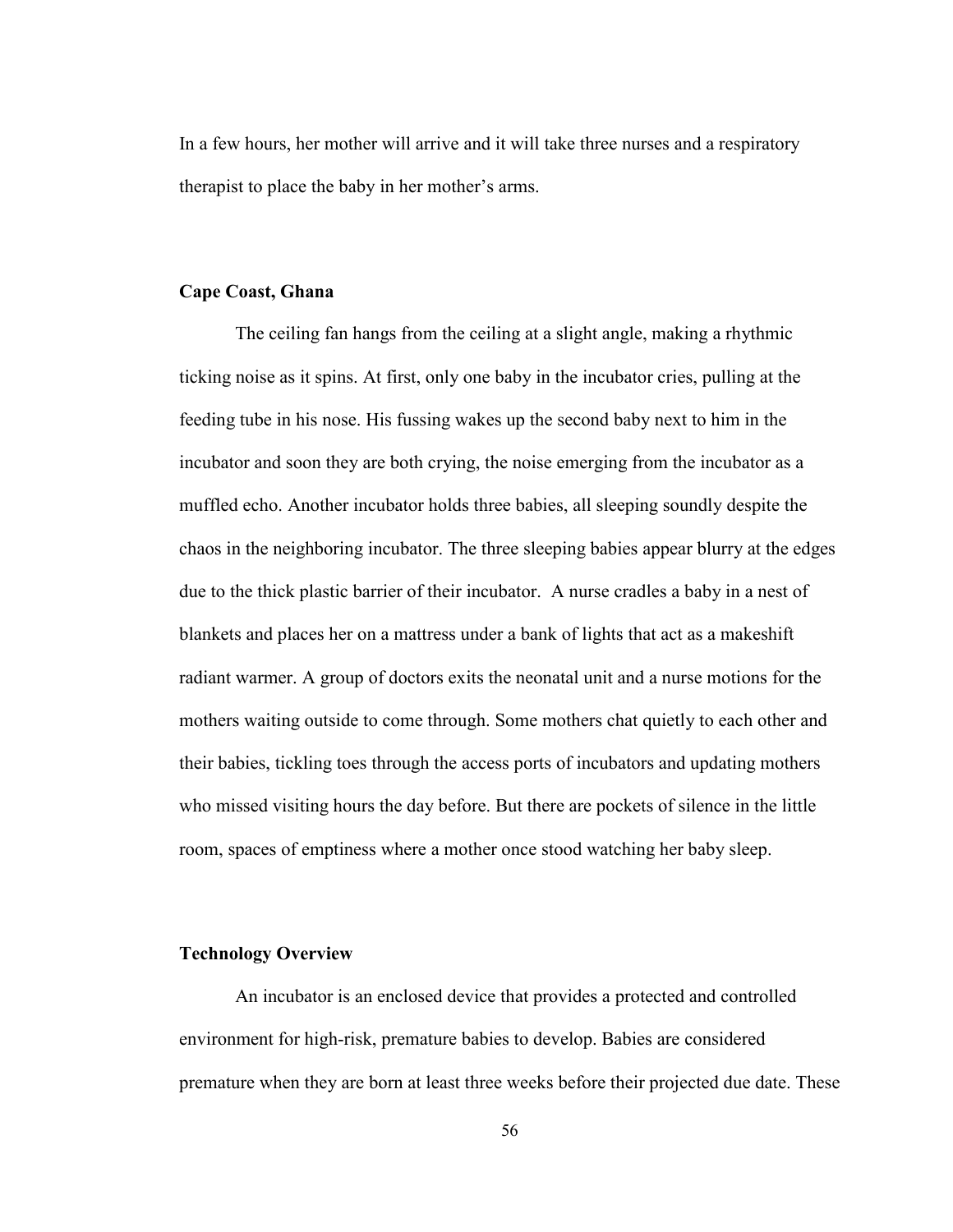premature infants do not have fully developed organs, leaving them highly vulnerable to a variety of complications, including infection and hypothermia. Many studies have shown that infant survival rates significantly increase when the surrounding environment is ideal.<sup>[53](#page-62-0)</sup> Incubators are implemented to mimic the environment of the womb to create this ideal environment to help premature infants develop in a sterile area with optimal levels of temperature, humidity and oxygen concentration.

One of the major causes of infant morbidity and mortality in premature infants is hypothermia. After birth, infants are no longer in the temperature stable maternal environment and quickly lose heat to their new surroundings. Newborns and especially premature infants experience rapid heat loss because they have a large surface area to body mass ratio, underdeveloped subcutaneous fat, and thin, permeable skin. Physiological effects of hypothermia include metabolic stress, infection, dehydration, slowed heart rate, respiratory distress, brain bleed, and death. According to the WHO, moderate hypothermia calls for immediate warming and is recognized at a body temperature of 89.6 to 96.6**°** F. When an infant reaches severe hypothermia, a body temperature less than 89.6**°** F, "outlook is grave, skilled care is urgently needed" (WHO, 47). Newborns lose heat mainly through evaporation of amniotic fluid, but this can also occur if the baby is placed on or near a cool surface or moving air. Within the first few minutes after birth, skin temperature of the baby typically falls by 4 degrees. This means a newborn loses body heat at the same rate a naked adult would at a freezing temperature of 32**°** F. A baby is placed in an incubator to prevent this rapid loss

<span id="page-62-0"></span><sup>53</sup> Day, Richard L., et al. "Body Temperature and the Survival of Premature Infants." Pediatrics 34.2 (1964): 171-81.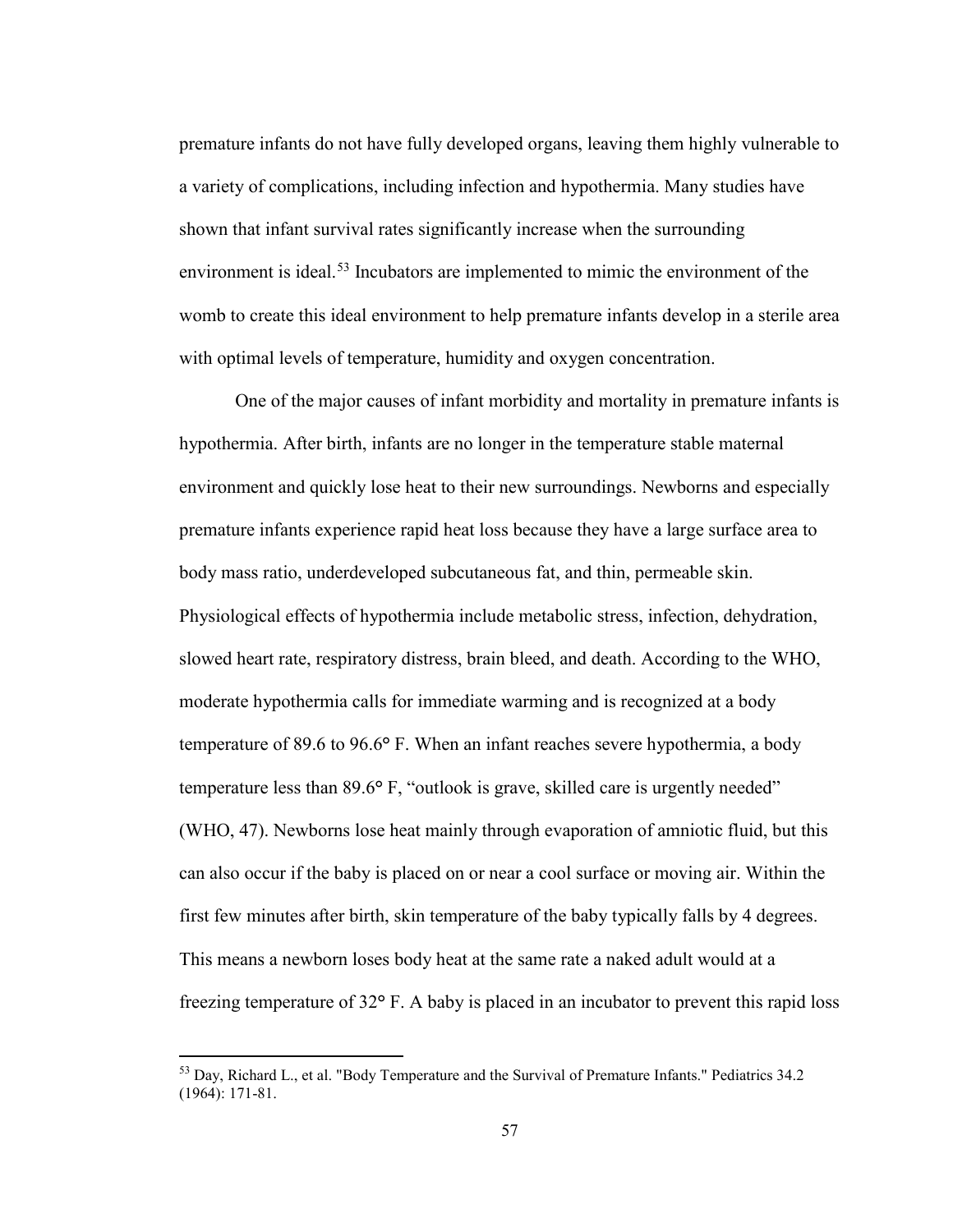of body heat that can lead to a variety of other complications by providing optimal temperature and humidity levels.

The invention and implementation of the incubator into hospitals, first in Europe and then the United States, in the early 20<sup>th</sup> century transformed premature infants from "weaklings" to "fighters".<sup>[54](#page-63-0)</sup> Caring for this new category of person and the technology needed to sustain infants who should still be developing in the womb demanded the development of a specialized field of medicine now known as neonatology. In the global north, this advanced specialized and technological care is now standard treatment for premature babies. In the NICU, the incubator acts as an enclave for the complex technology implemented to monitor and sustain the premature infant. The plastic capsule and web of wires of the incubator are a hallmark of neonatal intensive care units in the global north. Blood pressure monitors, ventilation equipment, catheters, nasogastric tubes, and IV lines pass through the incubator and groups of skilled nurses and doctors assemble around it. Like ultrasound, the incubator has been studied as a technology that holds meaning outside of the clinical space.

The incubator has been studied in countries of the global north as an integral part of NICU culture and early parent-child relationships. The incubator has been explored as a technological barrier that limits bonding between parent and infant. The clear walls of the incubator invite the outsider to look in, but prevent the parent from physically touching their child. Sometimes parents go weeks or months before holding

<span id="page-63-0"></span><sup>54</sup> Mittal, Hitu, Lini Mathew, and Ashish Gupta. "Design and Development of an Infant Incubator for Controlling Multiple Parameters," *International Journal of Emerging Trends in Electrical and Electronics*. Vol. 11, 2015, 42.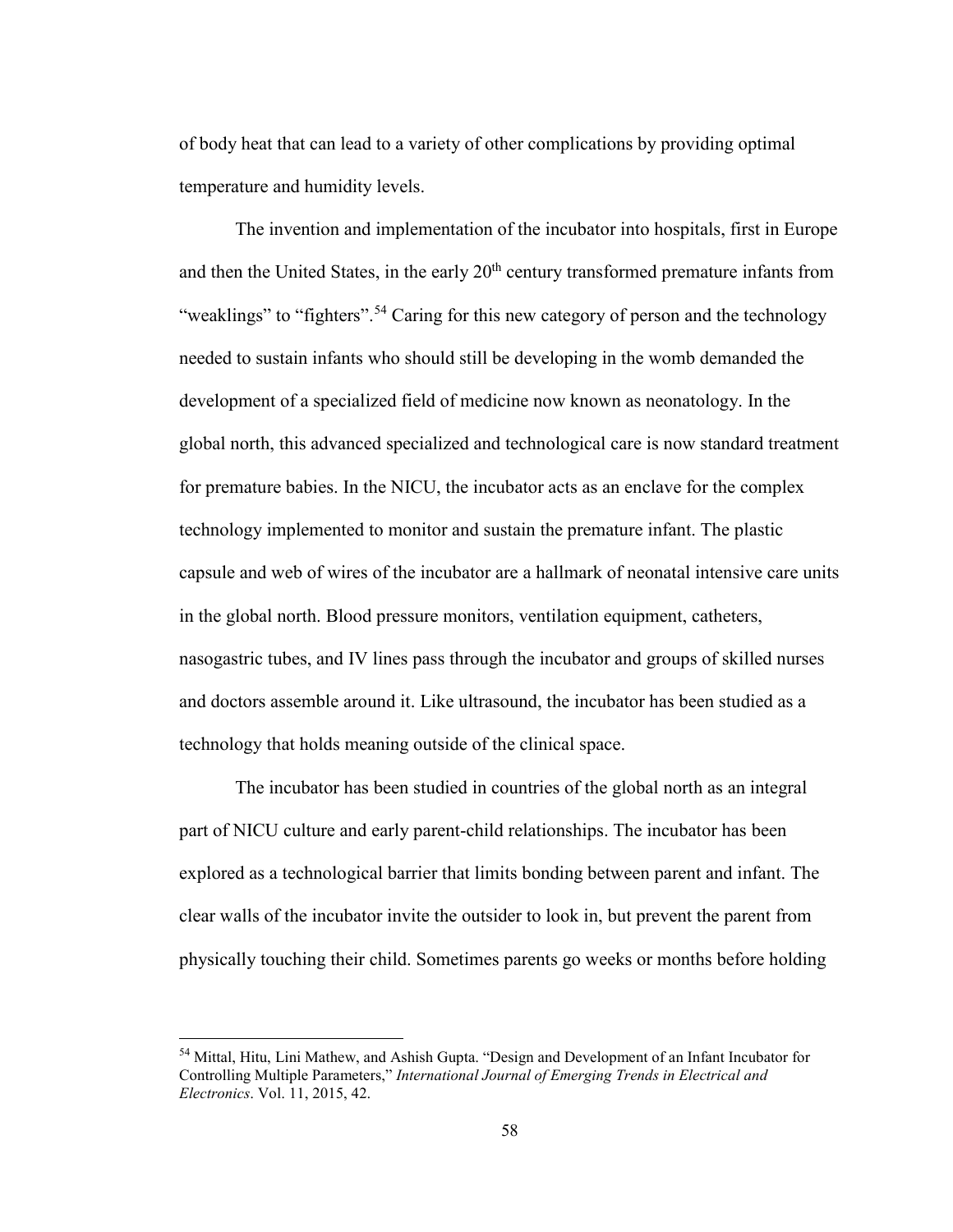their baby for the first time. And when the small circular doors on the side of the incubator are opened, this only permits a parent's hand to enter. And when the baby is finally placed in the arms of his or her parent for the first time, a web of wires and tubes come with the baby. As advanced technological territory, the incubator can also lead parents to feel unqualified or out of place in their baby's highly technical life. In a study on technology in the NICU, Manen aptly summarizes this idea writing, "the experiential sensibility of maternity and paternity may become tenuous, fleeting, and elusive as true contact remains out of reach".<sup>[55](#page-64-0)</sup> With their baby inside the incubator, the parent remains on the outside, separated from their child by both the physical barrier of the incubator as well as the perceptions of the advanced technology surrounding it.

As large, very expensive devices that require steady inputs of clean water and electricity, incubators are a rare element of newborn care in low resource settings. There is a severe lack of study surrounding how incubators function in clinical settings of the global south, as most publications simply highlight the health statistics that call for "appropriate technology" for developing countries. International reports most often do not name neonatal incubators, which cost between \$15,000 and \$50,000, as "appropriate technology for developing countries" as the technology is not considered "available, accessible, and affordable".<sup>[56](#page-64-1)</sup> Ghana's high infant mortality rate has sparked numerous campaigns focused on improving neonatal care through actions. According to the WHO, around 14 percent of under-five deaths in Ghana occur due to the

<span id="page-64-0"></span><sup>55</sup> Van Manen, Michael, "Technics of Touch in the Neonatal Intensive Care," *Medical Humanities*, no. 38 (2012): 93.

<span id="page-64-1"></span><sup>56</sup> World Health Organization, *Medical Devices: Managing the Mismatch* (Geneva, World Health Organization, 2010), 23.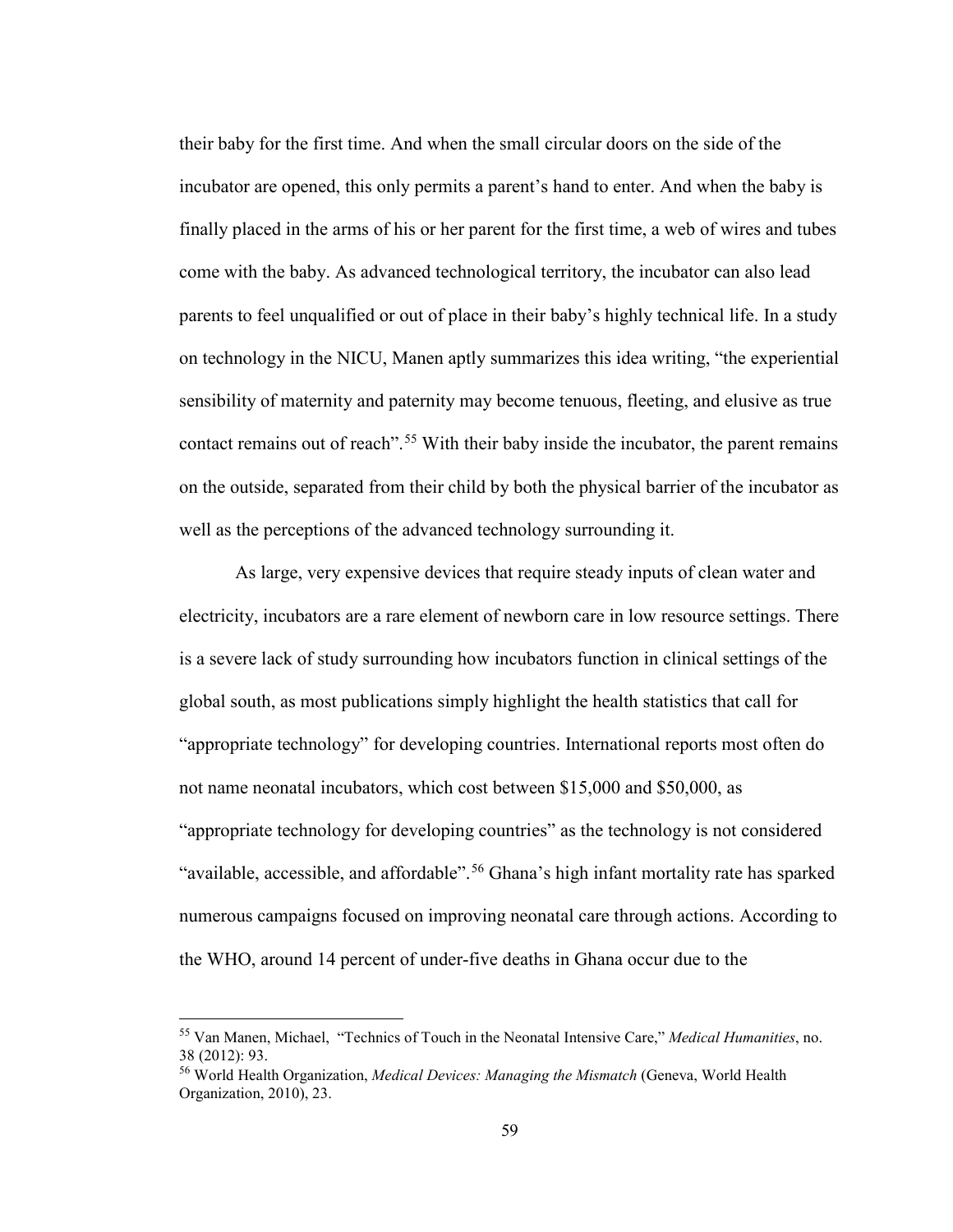complications of preterm births. In Ghana, 14 percent (140,000) of babies were born prematurely and 8,400 of these babies died in their first 30 days of life. In Ghana, causes of preterm birth include infection, malaria, HIV, and the high adolescent pregnancy rate. In Cape Coast, preterm death has been stuck at a high plateau for nearly a decade. In a five-month period in 2017, 166 out of 406 births were premature babies and 50 of these babies died at CCTH, pushing CCTH well above the national average for premature infant deaths.<sup>[57](#page-65-0)</sup>

Ideas for how to solve this problem depend on multiple actors. In a report introducing the Newborn Care Programme, the Ghana Health Service calls for improved care of the preterm infant, naming Kangaroo Care, which involves close skinto-skin contact between mother and newborn "as an effective method of providing additional care to these vulnerable babies".[58](#page-65-1) However, the Medical Director of CCTH blames "insufficient incubators and lack of space" as responsible for the high rate of preterm death and praises the donation of an incubator to the ward.<sup>[59](#page-65-2)</sup> The Ghana Health Service suggests turning to alternative methods of preterm infant care, while the hospital board views attainment of new incubator technology as the path to improved care. Despite the drastic need to improve premature infant care, there is a disparity between approaches that affects the way incubator technology is utilized.

In the following section, I will explore how the infant incubator operates within the high-risk infant care context of CCTH. While I was shadowing at CCTH, the

<span id="page-65-0"></span><sup>57</sup> Dr. Nsiah,Asare, Anthony, "The Health Sector in Ghana: Facts and Figures 2017," 2017.

<span id="page-65-1"></span><sup>58</sup> "GHS: Newborn Care Programme," *Ghana Health Service*, 2017.

<span id="page-65-2"></span><sup>59</sup> "Cape Coast Teaching Hospital Gets Incubator." *Ghana News Agency*, 2017. https://www.gbcghana.com/1.11284602.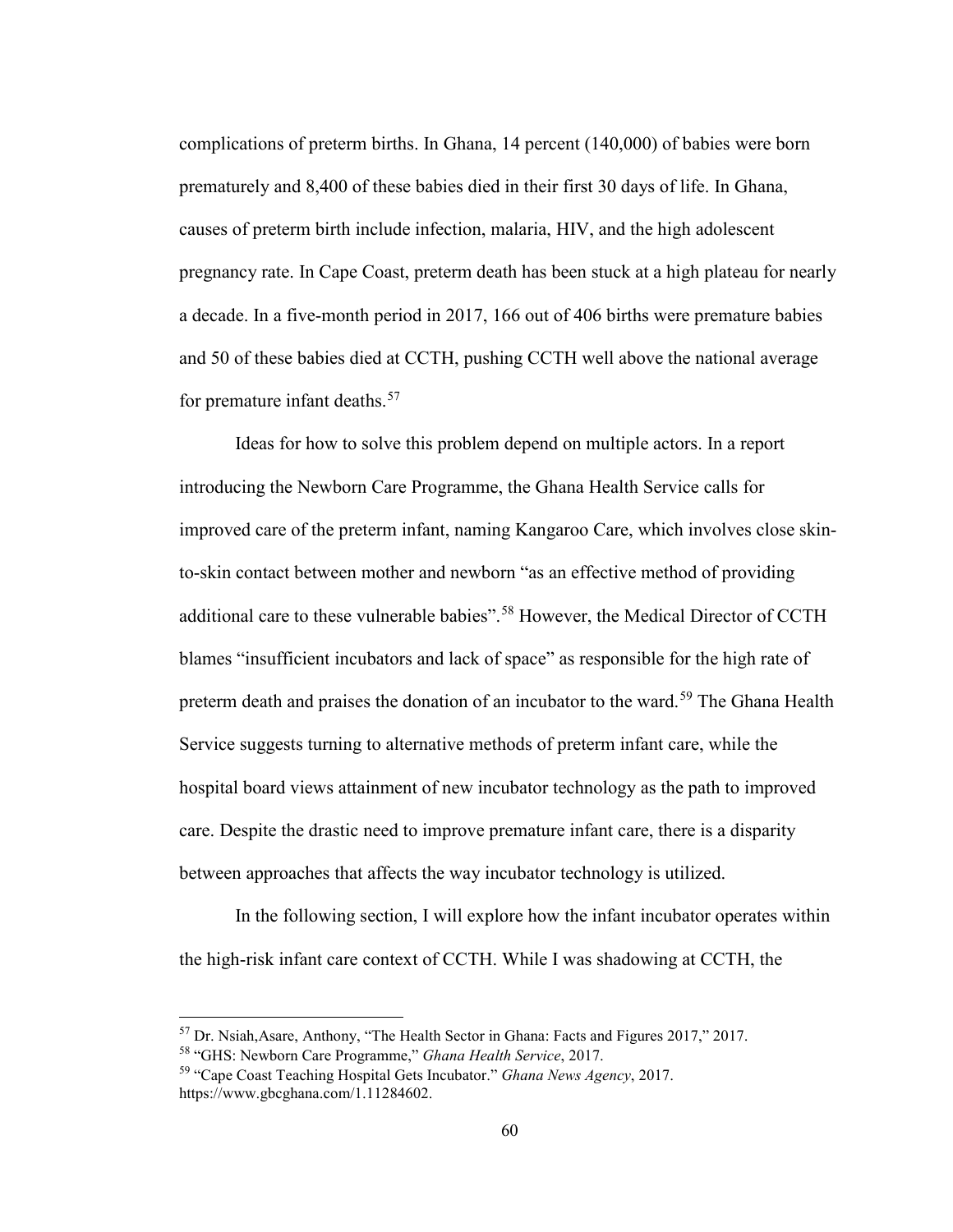neonatal intensive care unit was a small room within the pediatrics ward. In this room, there were three enclosed infant incubators, 7 open isolettes, two unused incubators and a makeshift radiant warmer. This room served the over 700 infants requiring intensive care that came through the hospital in 2017. The incubator technology affected the clinicians, patients, and parents through its presence, absence, and brokenness in the pediatrics ward. The few incubators available affected the movement of healthcare staff as well as relationships between doctors and patients, and patients and their caregivers. The brokenness and limited availability of the machine altered when it was utilized for patients and led to the development of alternative techniques of care for preterm infants.

## **Incubator Mediates Clinical Interactions**

#### *Crowding connects mothers*

Each incubator in the neonatal room holds three babies and most of the open isolettes hold two babies. There are three tiny babies sleeping in the middle incubator, one baby is on oxygen, one is so thin the flutter of her heartbeat can be seen across her chest, the other sleeps soundly, his arm laid across the baby in the middle. A small group of women are gathered just outside the room and when the doctor leaves, finished with his rounds, they seem to move as one through the swinging doors and into the room. They each walk up to the middle incubator, positioned so that each mother hovers above her own baby, their arms touch, body's leaning against each other.

Due to the limited number of incubators and large number of high-risk babies, no incubator was occupied by just one baby. For most of the time I shadowed in the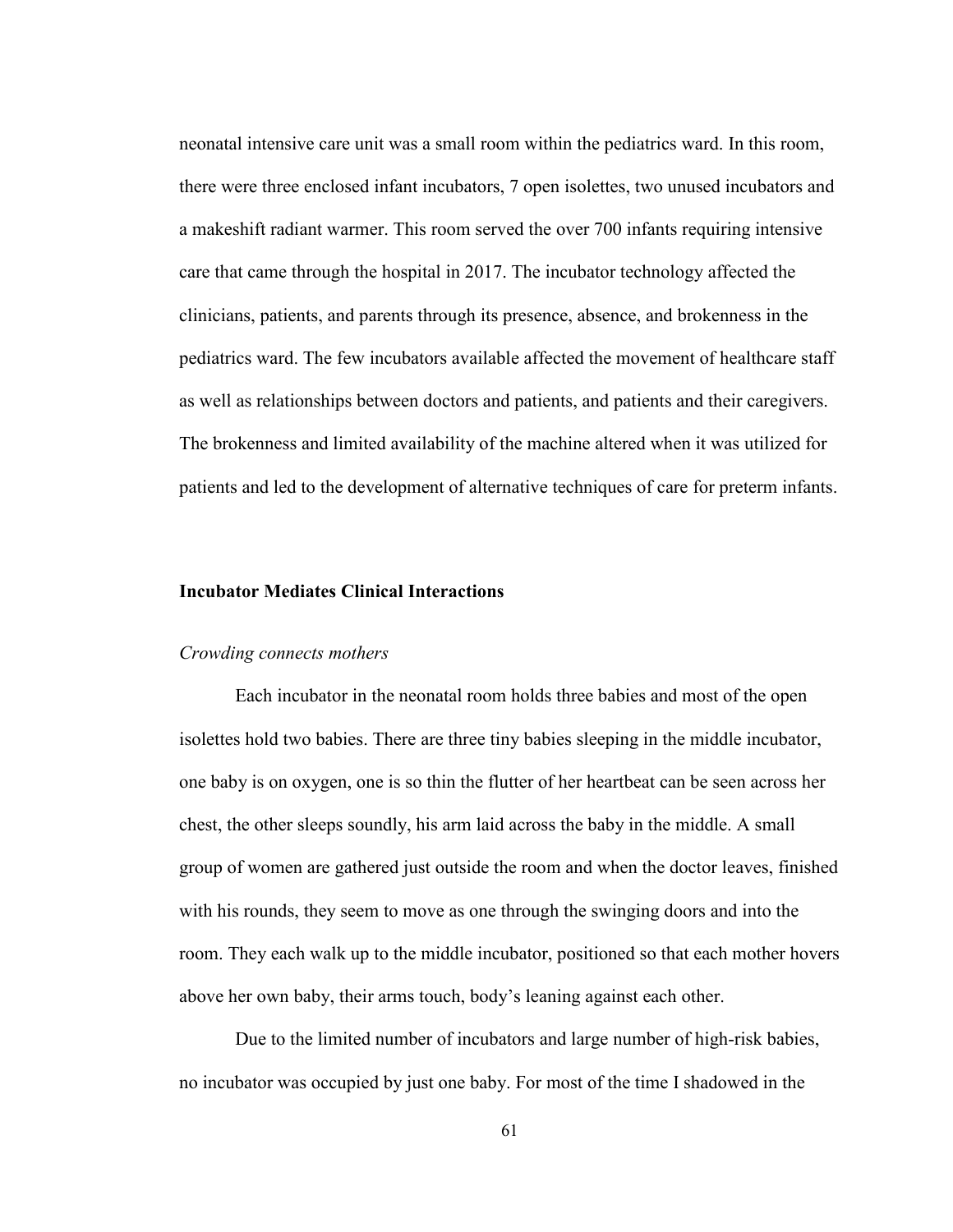ward, there were three babies in each incubator. This meant there were three mothers, or grandmothers or aunts if the mother had died, in close physical and emotional proximity to each other. For days and even weeks, these mothers, grandmothers, and aunts visited their babies and went through the distressing experience of having a high-risk baby in the hospital together. Mothers with babies who had been in the high-risk room for weeks supported new mothers whose babies were recently transferred. Some women were afraid to touch their babies because they appeared so fragile, but the more experienced NICU caretakers encouraged them to bond. They ate meals and hung laundry together on the lawn outside the pediatrics ward. They updated each other if one woman could not make it to see her baby. These mothers and mother figures met at an incubator, but formed circles of emotional support that extended outside of the NICU and across generations. This community bonding seemed to act as a support system that helped them process the trauma and challenges of mothering babies inside an incubator. In this way, the incubator in the context of CCTH became an object that brought caretakers together, bonding them under the stress of trying to mother in this high risk, high tech environment.

## *Barriers between parent and baby*

The incubator retained its capacity to physically and emotionally separate mother from baby in Ghana. After a healthy, full term baby was delivered at CCTH, it was most often placed on the bed next to the mother in the maternity ward. But if the baby required a controlled environment or close observation, he or she was transferred to the high risk room in the pediatrics ward down the hall and placed in an incubator if space was available. One mother argued against her baby being transferred into the

62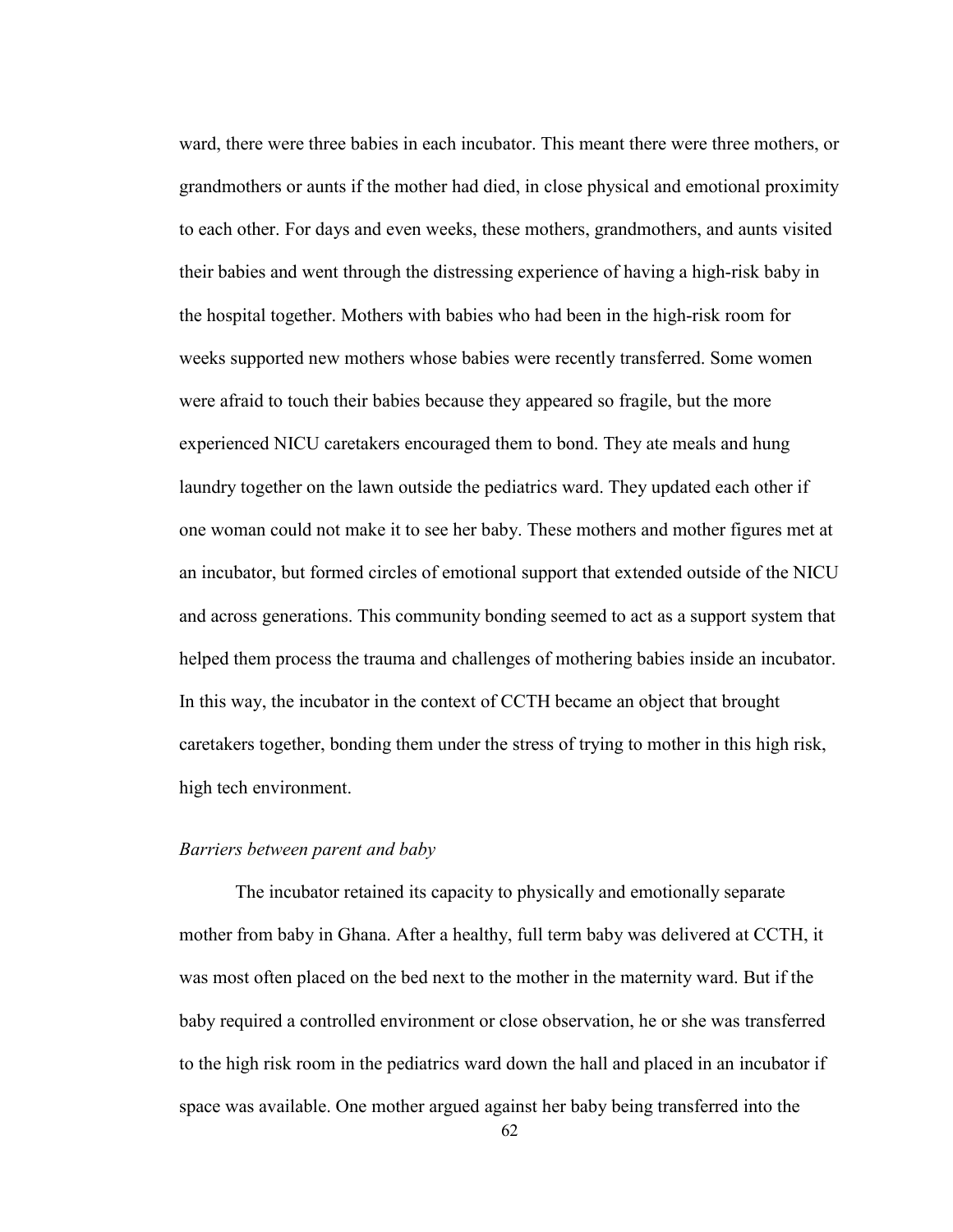incubator exclaiming that if he went back, she would not get to see him until he was discharged. For mothers, visiting their babies meant first having the strength to stand and walk down the hallway to the pediatrics ward. Once there, they would often have to wait in line for a nurse to give them an update on their baby. After all of this, mothers were permitted to go back to the crowded high-risk room to see their babies. But once there, with her baby in view, the mother still encountered factors that prevented her from bonding with her child. First, there was the obvious plastic barrier of the incubator that prevented most physical touch. In addition, there was the less tangible barrier of unfamiliar and intimidating medicine and technology. This gap between medicalized baby and lay caretaker was amplified by the constant presence of healthcare staff, and the tubes and wires surrounding the baby. Many women stood just outside the room or up against the wall, as if these barriers created another physical gap between mother and baby. In some instances, doctors and nurses would chastise women for trying to hold their baby or getting in the way of medical staff. Even as the incubator technology moved across countries, institutions, and cultures from the global north to the global south, it maintained its powerful ability to act as a barrier between mother and child and to push mothers to doubt their role as caretakers.

# *Elevated professional medicine*

When morning rounds begin, the nurses usher many of mothers standing at their babies' incubators out into the hall to make room for the doctors. A few mothers who are breastfeeding remain inside. The group of doctors moves from one end of the room to the other, reading patient charts and discussing treatment plans. A medical student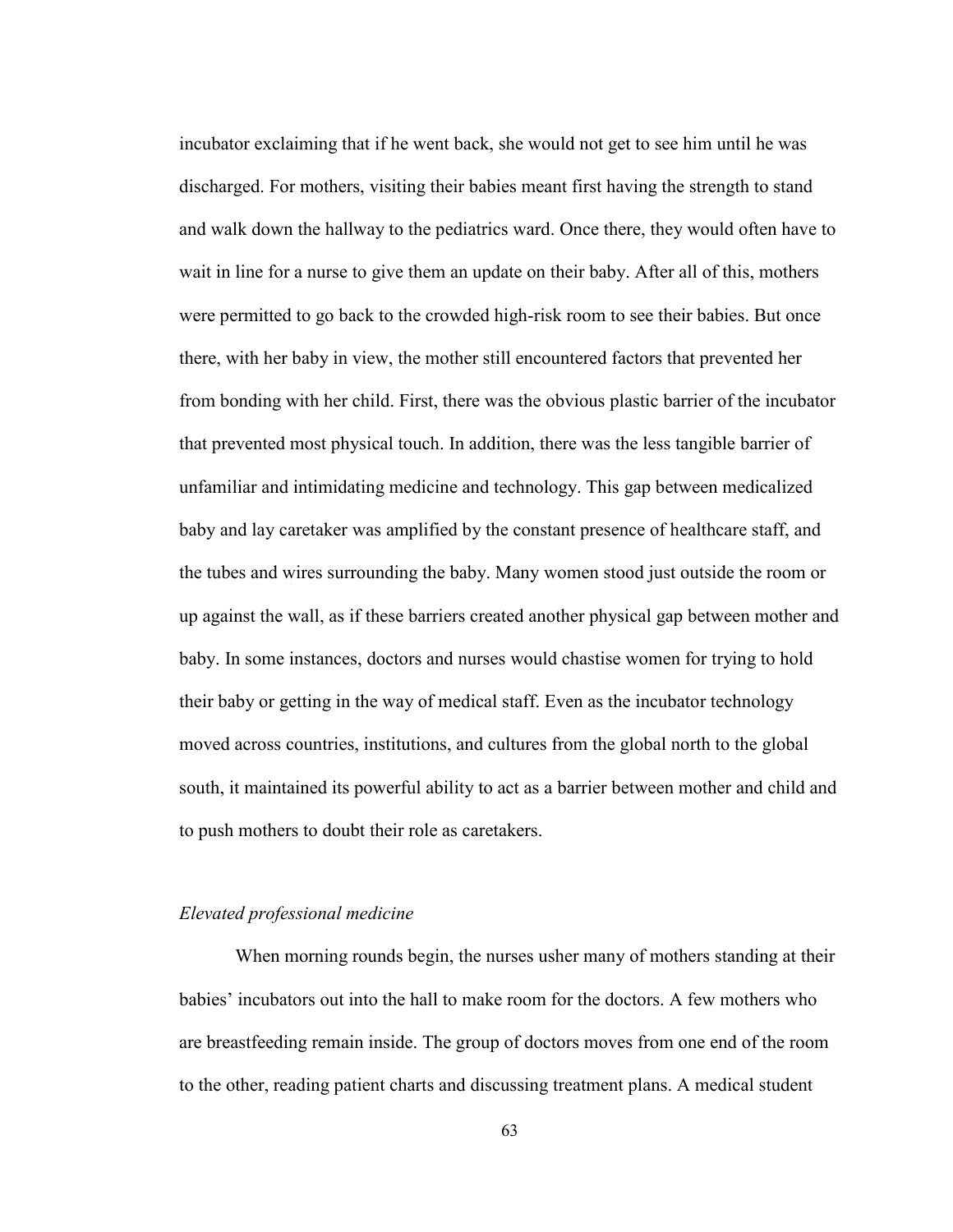silently draws blood from two babies in the corner incubator and soft crying fills the room. The group of doctors make it to the end of the room where two mothers sit, feeding their babies. Each of the doctors greets the women, but once conversation regarding this baby's pneumonia and that baby's weight begins, the mothers are ignored.

Like the ultrasound machine, the infant incubator acted as a piece of equipment that further heightened the disparity of power and knowledge between medical professional and patient. As discussed above, mothers were often pushed out of the clinical space surrounding the infant incubators with both direct words and subtle feelings of unfamiliarity. There was little effort put in to explain the medical proceedings involving the incubator, which most likely contributed to the feelings of distance mothers felt from their babies. Very rarely did parents approach doctors to ask questions regarding their baby. Unlike in Oregon where medical staff made efforts to welcome parents, both Mom and Dad, into the intimidating high-tech environment, during rounds in Cape Coast, nurses and doctors often told mothers to "back away" or "come back another time." Mothers could only stay for a few hours at a time before they were ushered out and fathers were rarely in the NICU. However, the mothers never went far when they left the NICU, many stood just outside the room or grouped together in the grass just outside the pediatrics ward doors.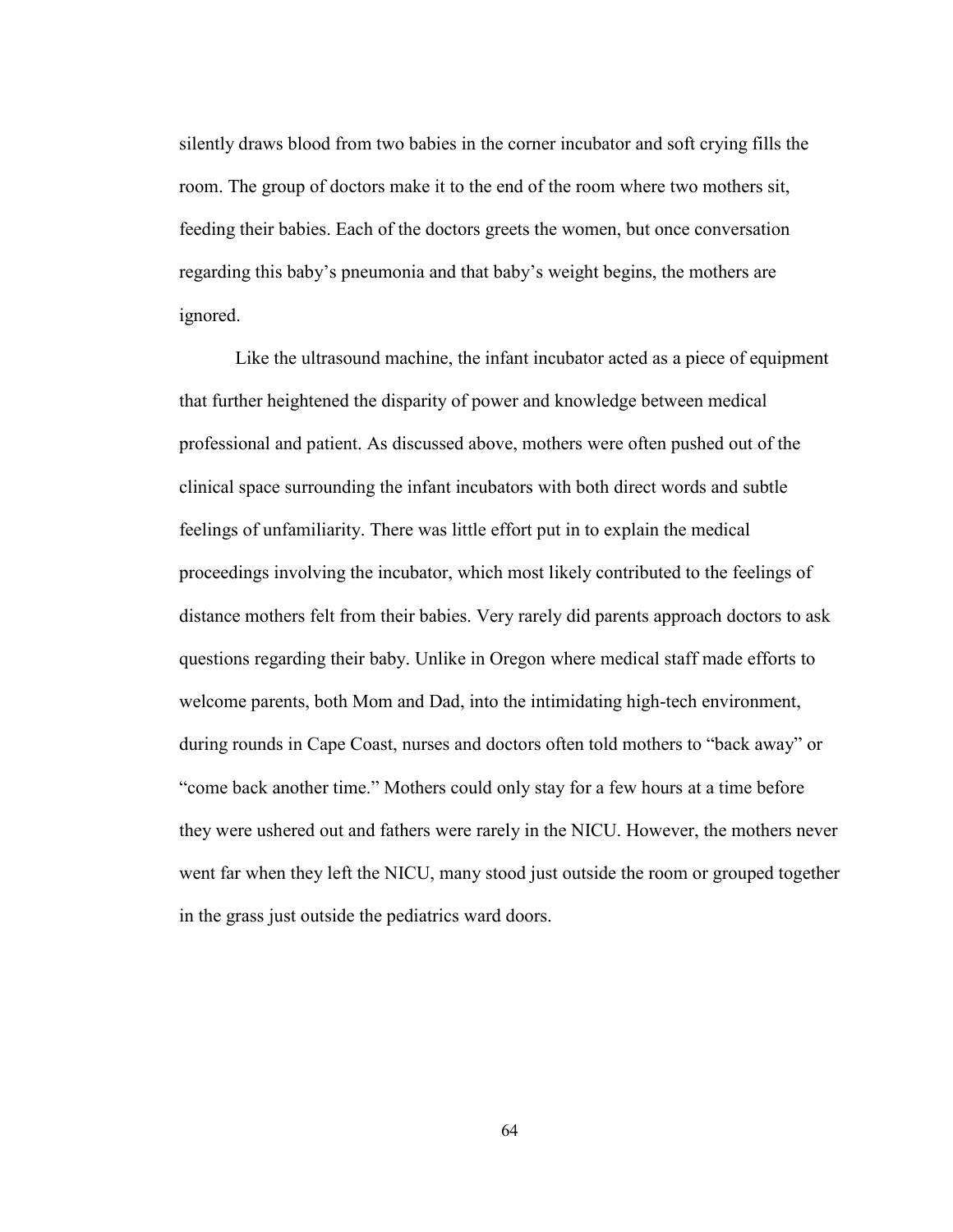#### **Incubator Affects Perceptions of Illness and Treatment**

## *Qualifying babies for the incubator*

In the middle of the night, a mother arrived in a taxi and was admitted to the maternity ward with obstructed, early labor. Her son was born severely premature via an emergency cesarean section; he was so small his whole body fit in one of the doctor's hands. Instead of being immediately transferred into an incubator due to his low birth weight and underdevelopment, the baby was left with his mother in the maternity ward until arrangements could be made for him in the neonatal ward. The next day, a baby had to be moved from an incubator to the make shift radiant warmer to make room for the new baby who was considered higher risk. The baby previously being cared for under the makeshift warmer was released onto the general pediatrics floor.

Due to its limited availability, the presence of incubator technology affected what qualified babies as high risk. To improve premature birth outcomes, the WHO recommends unstable babies weighing less than 2,000 grams or less should be placed in a "thermo neutral environment either under radiant warmers or in incubators." [60](#page-70-0) But at CCTH, there were not enough incubators or warmers to hold every unstable baby that met these criteria. The incubators became a rationed resource where only the most unstable, high-risk infants were placed. This forced the doctors and nurses to assess each potentially high risk baby and determine if their condition was detrimental enough to warrant them a space in an incubator. As a result, many babies who should have had

<span id="page-70-0"></span><sup>60</sup> World Health Organization. "Thermal Protection of the Newborn: A Practical Guide." Geneva, 1997.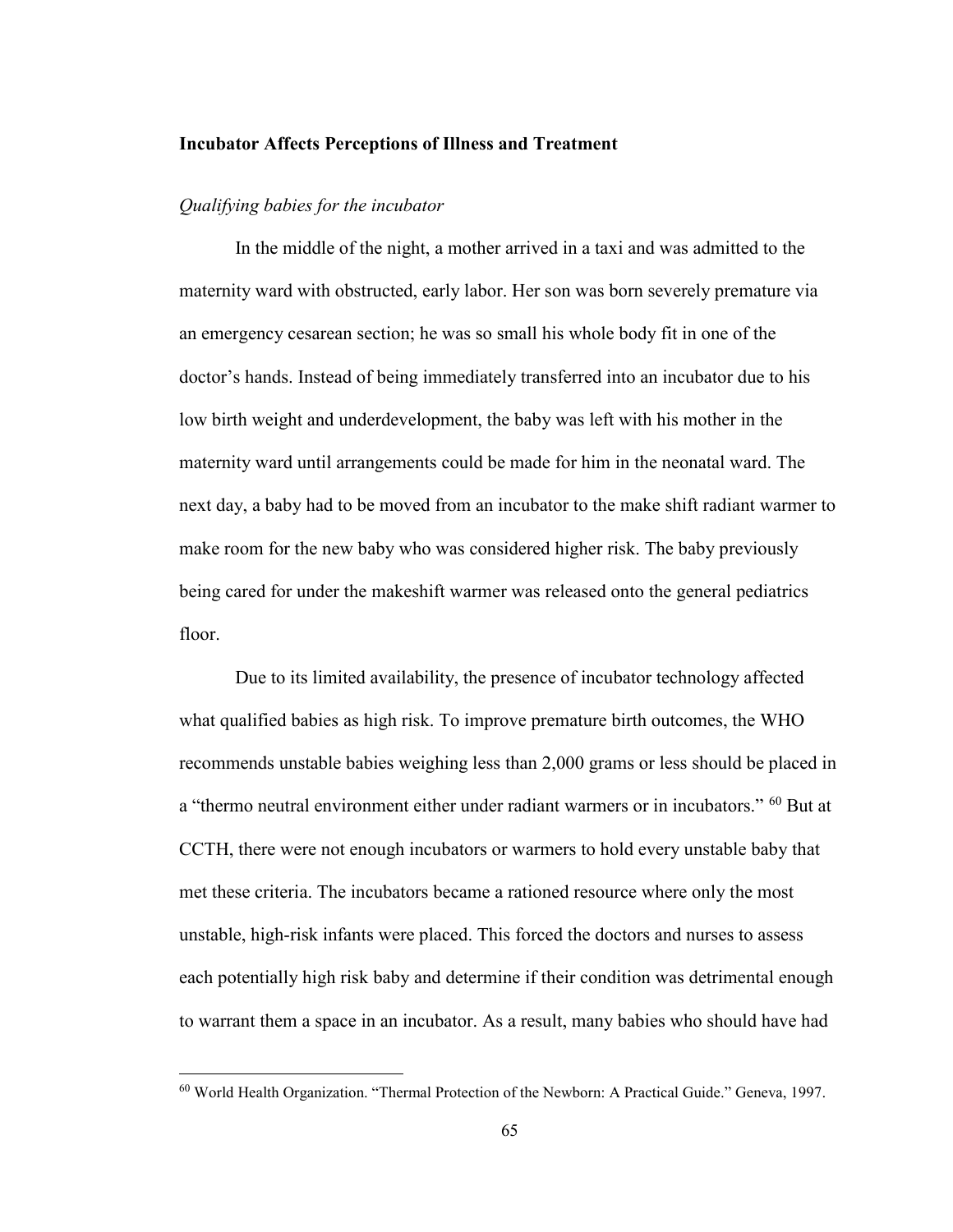constant care in a thermo-controlled, sterile environment, were instead in open isolettes on the general pediatrics floor or in the maternity ward with their mothers.

## *Mothers' perceptions*

The unexpected birth of a premature infant is traumatic and the use of the incubator technology affected the way mothers viewed their sick infants. Many mothers remarked on the fact that first seeing their babies inside the incubator made them seem even more fragile and vulnerable. One nursing student explained to me that many mothers associated the incubator with infant decline and death. Only the most high-risk babies are placed in incubators and some get even sicker or die there. However, many mothers also talked about the strength of their babies to fight and get healthier within the neonatal unit. With this perspective, the incubator became a facilitator of the baby's progression from fragile premature infant to courageous fighter. In this way, incubators at CCTH affected mothers' perceptions of their sick infants in two drastically different ways. The incubator both magnified the perceived vulnerability of the preterm infant, but also pushed some mothers to see their babies' strength while becoming a relied upon tool for the babies' survival.

## **Incubators Gain New Meaning and Purpose**

#### *Mediators of alterations to traditional practices*

At CCTH, the incubators gained new meaning as part of public health campaigns to improve infant mortality rates. The Ghana Health Service's "Newborn Care Programme" to improve thermal care pushed to modify the way mothers, birth attendants, and health staff cared for premature infants. With the purchase of two new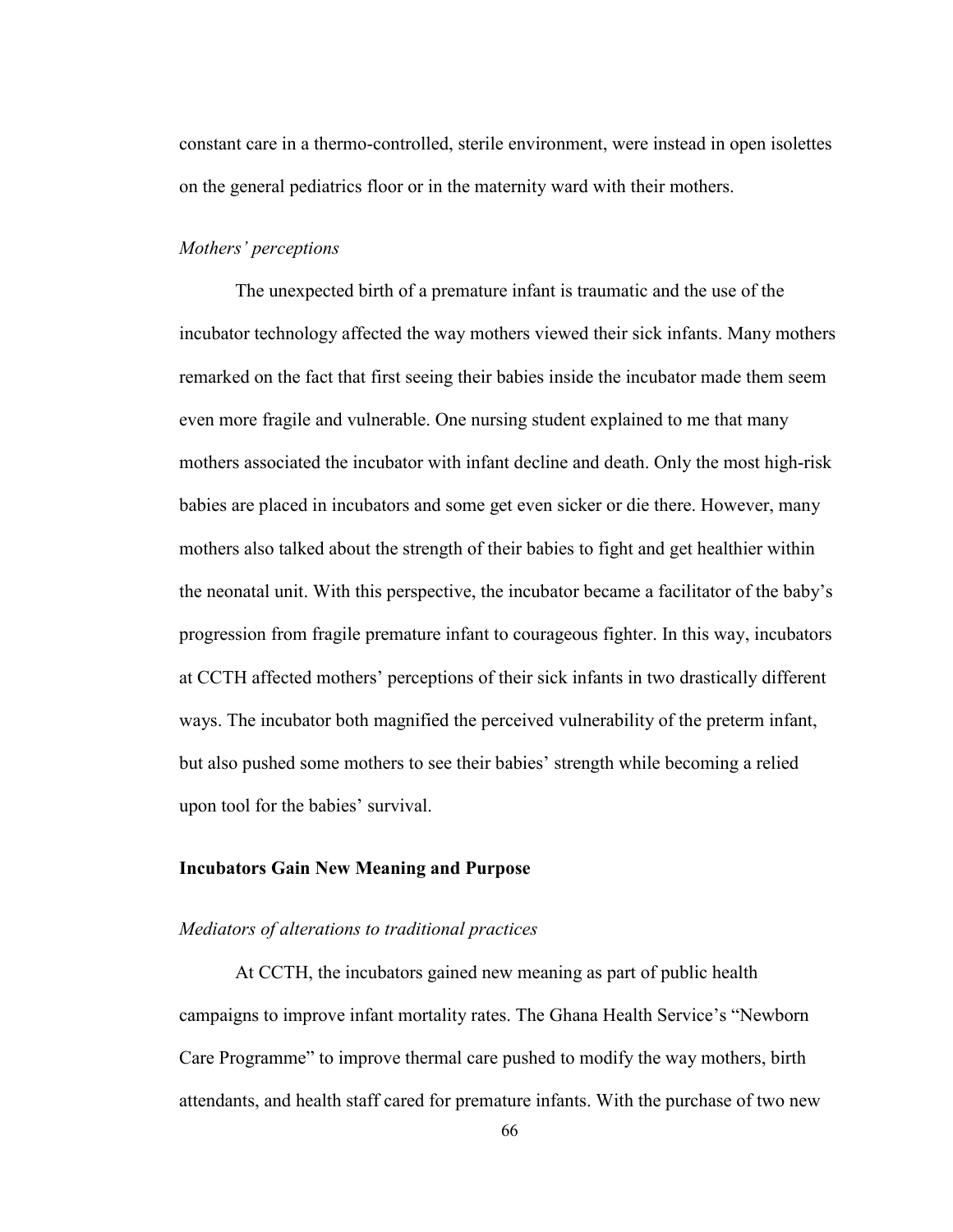incubators as part of this "Newborn Care Programme" came the push for other aspects of this campaign to be implemented as well. The Newborn Care Programme recommended delayed bathing, immediate wrapping and skin-to-skin contact.<sup>[61](#page-72-0)</sup> For mothers and family members, this campaign pushed against some traditional birth and bathing practices.

Early bathing is a major contributor to hypothermia in newborns, and according to the Ghana Health Service should be delayed to help the newborn retain body heat.<sup>[62](#page-72-1)</sup> However, in Ghana, bathing the baby immediately after birth is associated with helping the baby sleep and feel clean, shaping the baby's head, and decreasing body odor later in life. It is believed that the fluids on the baby's skin will enter their body and cause body odor later in adulthood. A charge nurse in the neonatal unit explained that for athome births, babies are bathed immediately and immediate skin-to-skin contact is uncommon. Often the baby is left unwrapped as the birth attendant tends to delivering the placenta, because until the placenta is delivered, the consequences of leaving the newborn unattended are less serious than leaving the mother unattended.

Under this national campaign, clinicians were encouraged to improve close monitoring of infant body temperature, resuscitation training, and delay in hospital bathing. The campaign also called for clinicians to recommend the use of Kangaroo Mother Care, which involves early skin-to-skin contact between mother and newborn, as an approach to maintaining infant body temperature both at the hospital and for at home births. One nursing student was charged with explaining direct skin-to-skin

<span id="page-72-0"></span><sup>61</sup> Ghana Health Service, "Newborn Care Programme," 2015.

<span id="page-72-1"></span><sup>&</sup>lt;sup>62</sup> Ghana Ministry of Health. "Ghana National Newborn Health Strategy and Action Plan," 2014.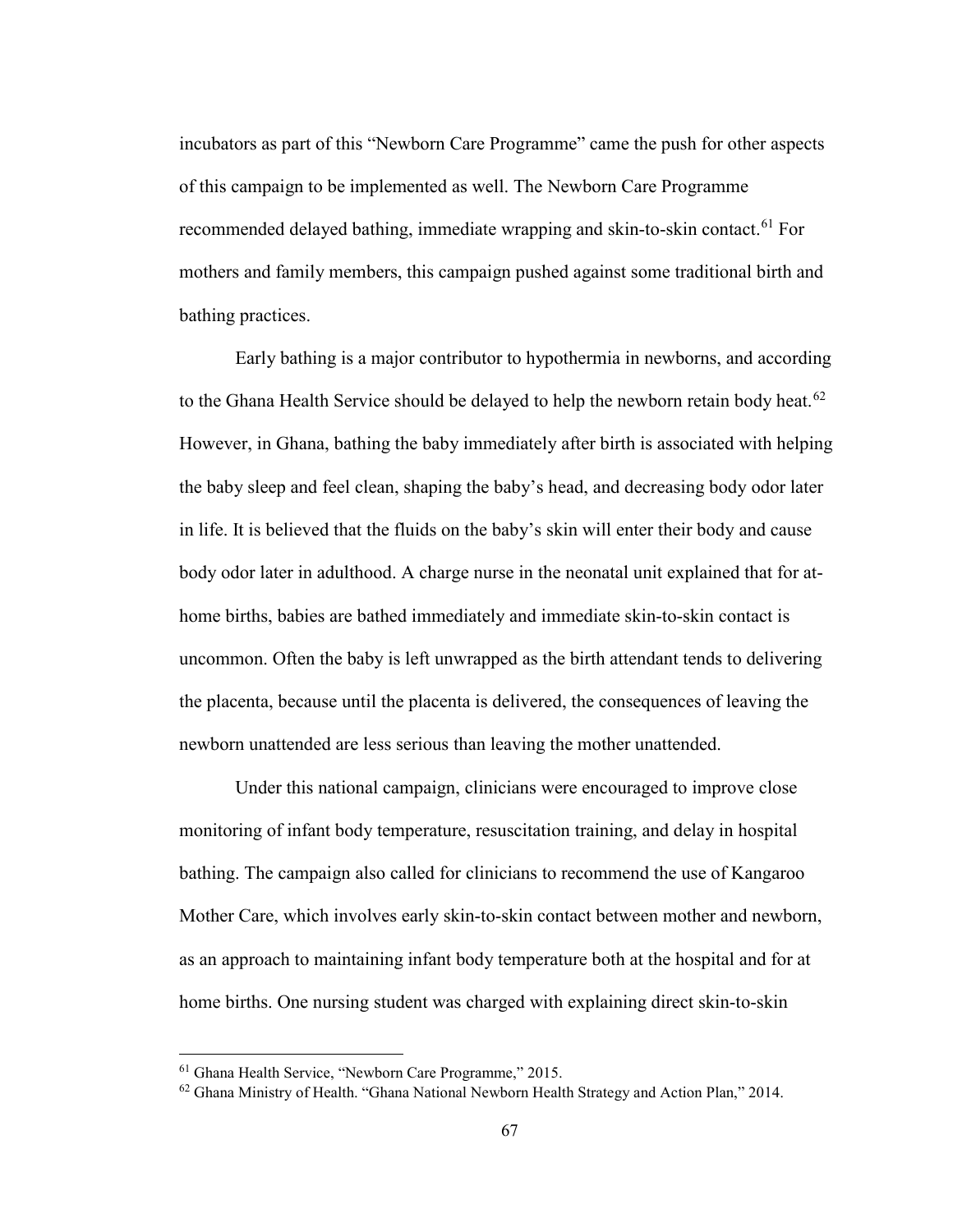contact to new mothers in the maternity ward. The nurse explained to me that skin to skin contact is not a common practice because mothers are exhausted and ill or due to beliefs that the baby was too fragile or needed to be cleaned first. She said skin-to-skin contact within the hospital is encouraged to a higher degree when the neonatal unit and its incubators are full. Despite it not being a common practice, most of the mothers in the maternity ward readily accepted Kangaroo Mother Care and expressed their happiness in getting to keep their baby closer to them as opposed to in the neonatal unit.

Many medical students explained that because the alternative bathing guidelines pushed to change traditional birth practices, they had not been very successful in reducing premature infant morbidity and mortality. Despite the push for preventative practices to reduce hypothermia and alternative treatment approaches, the neonatal unit and its incubators remained crowded. In this way, incubators gained meaning as part of the national campaign to improve high-risk infant care and treatment approaches at CCTH.

## **The Incubator as a Broken and Limited Technology**

### *Creation of improvised incubators*

Due to the price of purchase and resources required to maintain incubator technology, the incubator to baby ratio was high at CCTH. Incubators were a precious resource so when the equipment broke or malfunctioned, local resources were used to try to fix the incubator. When the top hood of one of the incubator's cracked, a new top was refitted to work. The new hood was from a long out of service incubator that has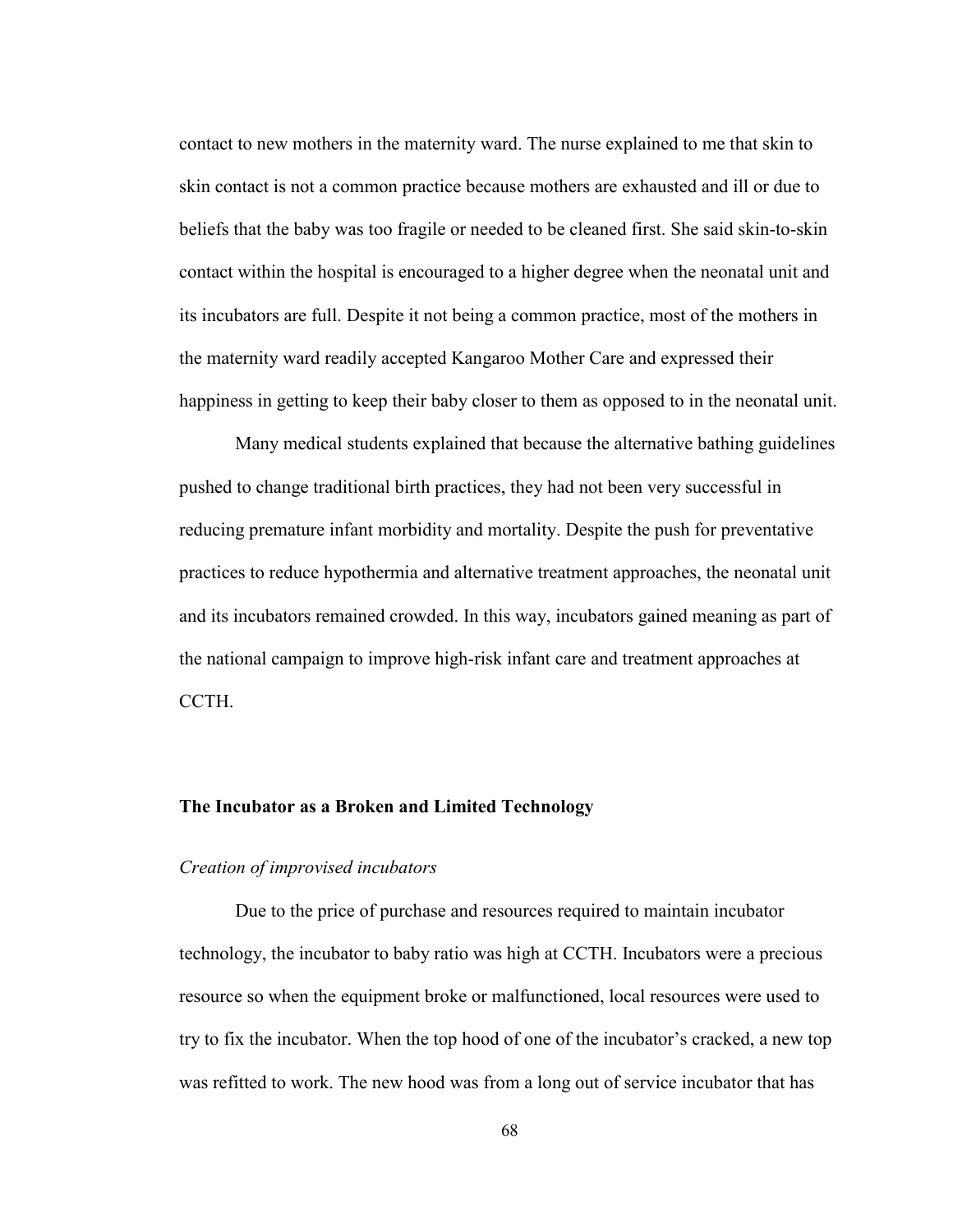been kept in storage. A local technician was able to resize the old incubator hood to fit securely onto the bottom shell of the functioning incubator. Just because some piece of medical equipment is broken did not mean it was useless. Old, broken equipment was kept on the ward floor because it still has use as a source of spare parts and meaning as source of technological pride. The inclination to fix the incubator also highlights the creativity and ingenuity of a population often stereotyped as needing outside help.

To maintain newborn babies' body temperature when the available incubators and space were at capacity, hospital staff put together a makeshift incubator. This provisional warmer consisted of a bank of fluorescent lights leaned against the wall next to a low-rise hospital bed. Babies would be wrapped in blankets and placed on the mattress under the lights. A medical student described this set up as "better than nothing" but explained that because it is not enclosed like an incubator, the baby is at a higher risk for infection and dehydration. There is nothing to prevent the baby from breathing in the germs and dust in the ambient air either. And without ability to control humidity, the baby's skin will lose more water to the environment. It is also impossible to maintain a consistent the temperature of with this radiant warming technique.

However, the radiant warmer provided the warm environment that most low birth weight, high-risk babies require to develop. Additionally, many mothers and nurses preferred the makeshift incubator to the enclosed, plastic incubators. Babies placed in the makeshift warmer were not closed off from the outside world by a physical barrier as they were in the enclosed incubators. This granted nurses easier access to the baby for clinical tasks that had to be performed routinely such as taking blood, monitoring blood pressure, and administering medication. And mothers with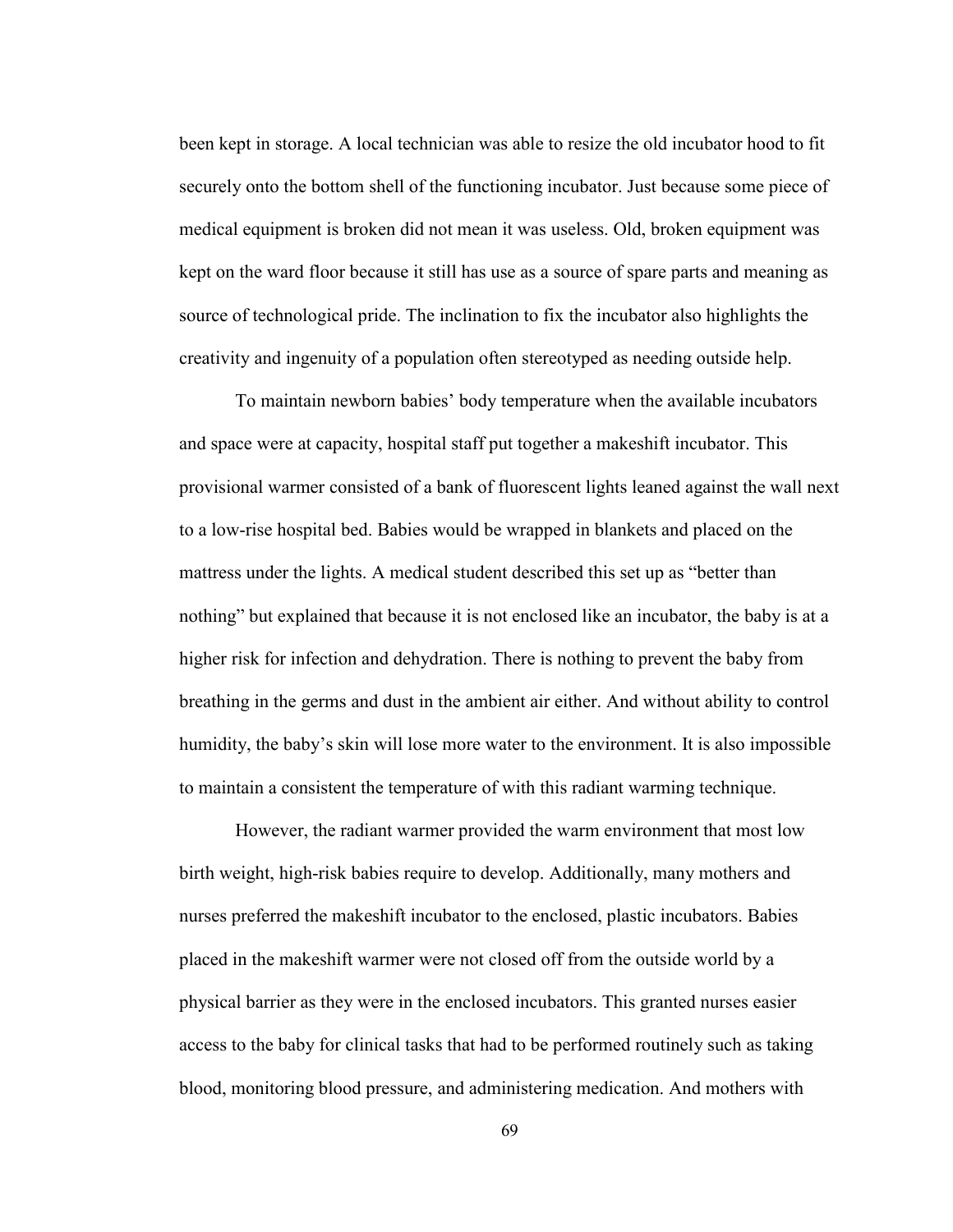babies in the makeshift warmer had more access to interact with and touch their babies compared to mothers with babies in the enclosed incubators. The typical incubator is designed to be an external plastic womb, a piece of technology that provides a warm, clean, safe place for the infant until it can survive in the outside world. But when this technology is absent, innovative ideas to keep the baby warm like this one came into play.

## *Storage and spare parts*

There were two unused incubators pushed up against the wall in the high-risk baby room. One of these incubators held neatly folded piles of blankets and packages of sterile gloves, and the other was being used as a hard surface to write in the patients' charts. One of the incubators never even functioned within the walls of CCTH because they required an electricity voltage the hospital's power grid could not sustain. The other incubator had been functional, but its temperature sensor broke down a few months prior. The company that donated the machine no longer made spare parts for the outdated version. When I asked why the machines weren't just thrown out, the nurse replied that they were very expensive machines, that they planned to bring in a local repairman to try and get it working again. These incubators were broken, nonfunctioning pieces of medical technology, but they were not thrown away. Instead, they were repurposed in order to maintain their station in the clinical space. It is interesting to consider why the equipment was not simply thrown away or moved to storage. This propensity to keep non-functioning equipment on the ward floor speaks to the mindset that technology is a critical aspect of neonatal care. As an outsider, I initially saw the broken incubators as useless; they took up space in the cramped unit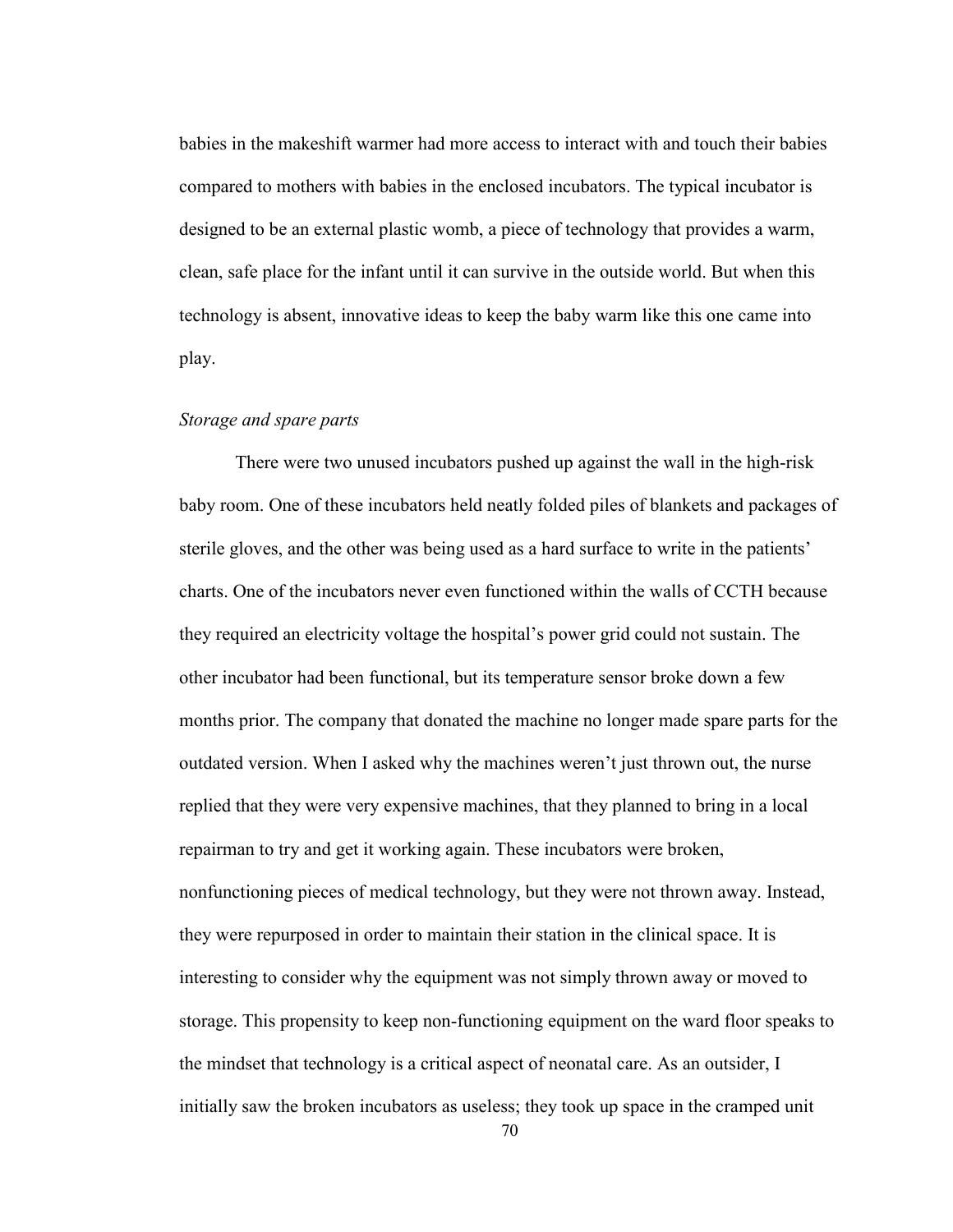and served no true purpose. But for the staff at CCTH, even the nonfunctioning incubators seemed to represent their ability to provide healthcare with highly technical medical equipment while also embodying a culture of technological tinkering and repurposing. The simple presence of the incubator technology, both broken and functioning, seemed like a way to show with pride that CCTH was capable of integrating advanced medical equipment into neonatal patient care. This ideology that infant care requires the presence of technology is rooted in Western biomedicine and is transferred to the global south along with foreign medical equipment and international public health campaigns.

The infant incubator maintained its function to mimic the safe, controlled environment of the womb, but also adopted new meaning within the neonatal unit of CCTH. The limited availability of incubators paired with the high number of premature patients mediated interactions between clinicians, babies, and caretakers. While the incubator acted as a barrier between mother and baby and highlighted the disparities of expertise and power between doctor and caretaker, it facilitated supportive bonds between mothers. The incubators altered the way both clinical staff and mothers perceived the condition of the premature infants. New meaning was attached to the incubator as part of a national public health campaign to improve newborn care that pushed against common birthing practices, but also introduced skin-to-skin contact to improve thermal care. Broken incubator technology also had the capacity to alter the clinical space as equipment was fixed, repurposed, and imitated. The inclination and ability to repurpose parts to fix a broken incubator and construct a makeshift warmer to imitate the incubator technology undercuts the idea that the answer to Africa's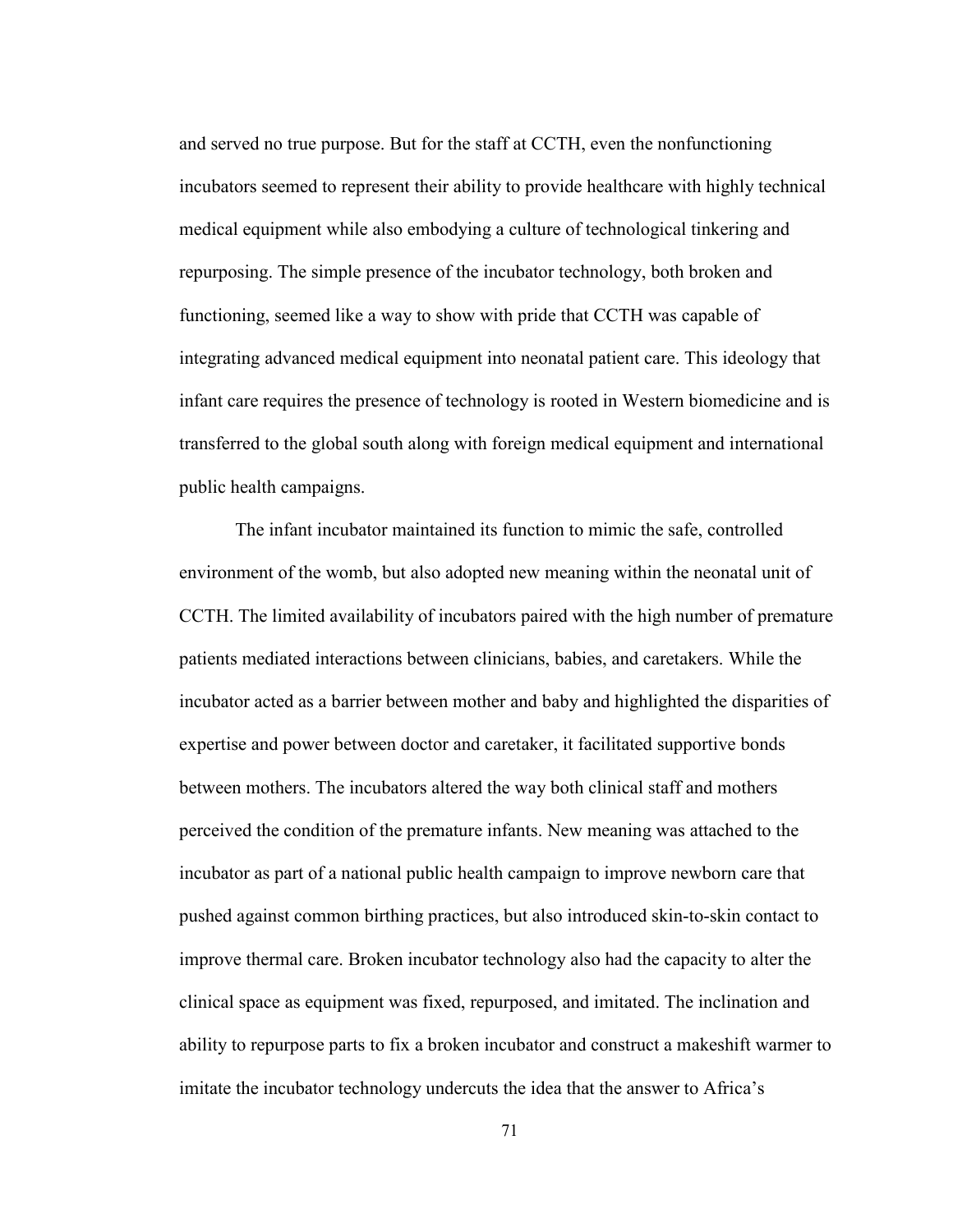healthcare barriers must come from the West. The above examples show that the staff and local engineers in Cape Coast have the capacity to physically adapt medical technology to allow it to function in its new context.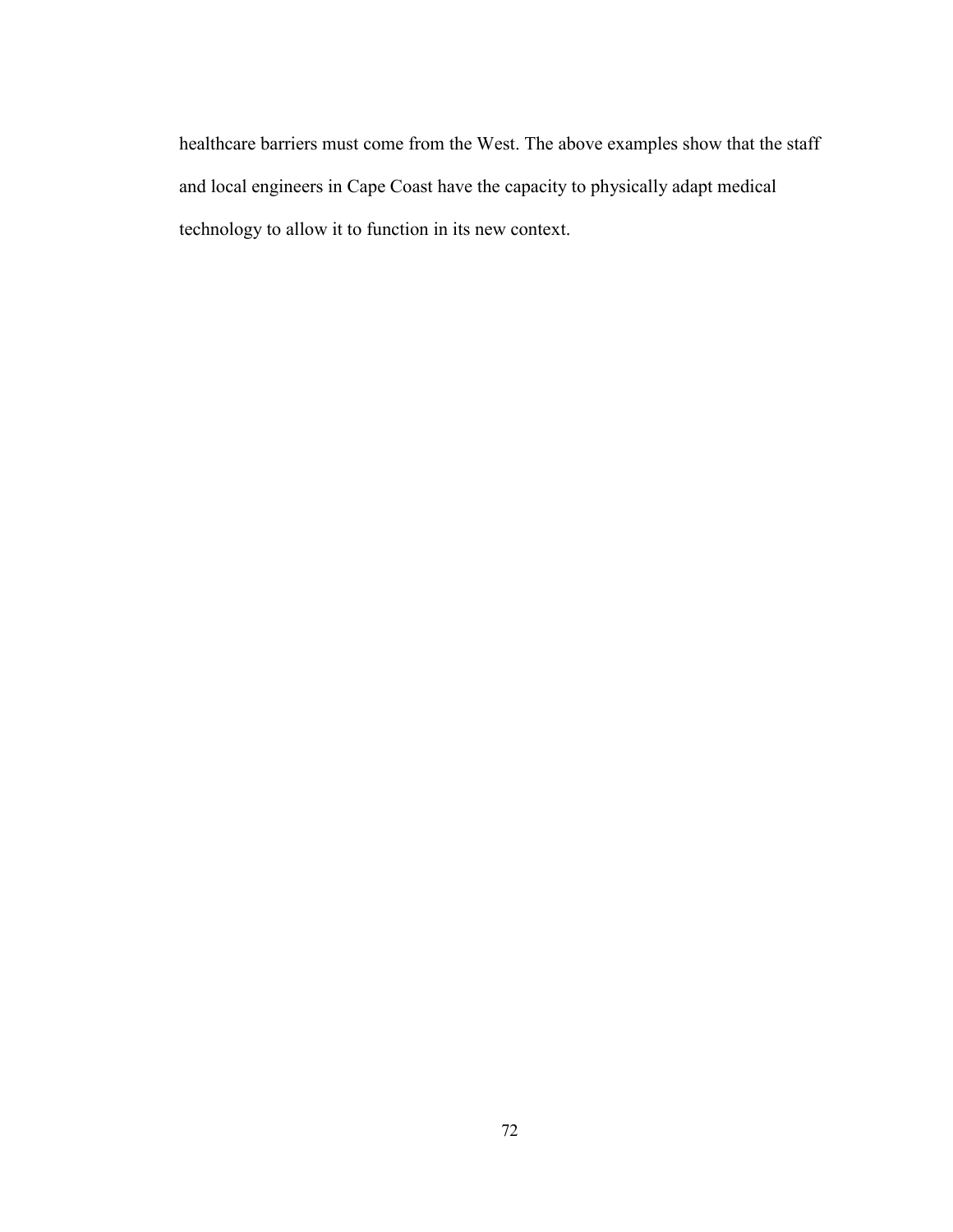# **Chapter 6: Discussion**

### **Context Matters**

The lifesaving effects of medical technology in Ghana and around the world are undeniable. The invention, implementation, and spread of technology and techniques have played a role in improving health outcomes over the past two centuries in countries all over the globe. In the clinical setting, goals of medical technology include giving medical professionals increased information, accuracy, and efficiency in diagnosing and treating their patients. However, inserting this medical technology into a locality different from the one it was designed for altered the way the Ghanaian healthcare system operated as well as how the technology operated. The infiltration of health technology into the clinical environment of Ghana had a broad spectrum of influences on the communities with which it interacted. Within Cape Coast Teaching Hospital, pieces of equipment mediated how people interacted with each other, their illness, and their caretakers. The presence, absence, or brokenness of a machine altered hospital protocol and the ultimate meaning of the machine for health professionals, students, and patients. The design or availability of a technology worked to determine who operated the technology and how the patient or family member viewed their disease within their own lived experience.

The dynamic functionality of medical technology within unique contexts occurred in a variety of ways at CCTH. I discussed four main modes in which context mattered for the way each medical technology operated. First, each technology mediated clinical interactions between doctors, nurses, patients and caregivers. Second,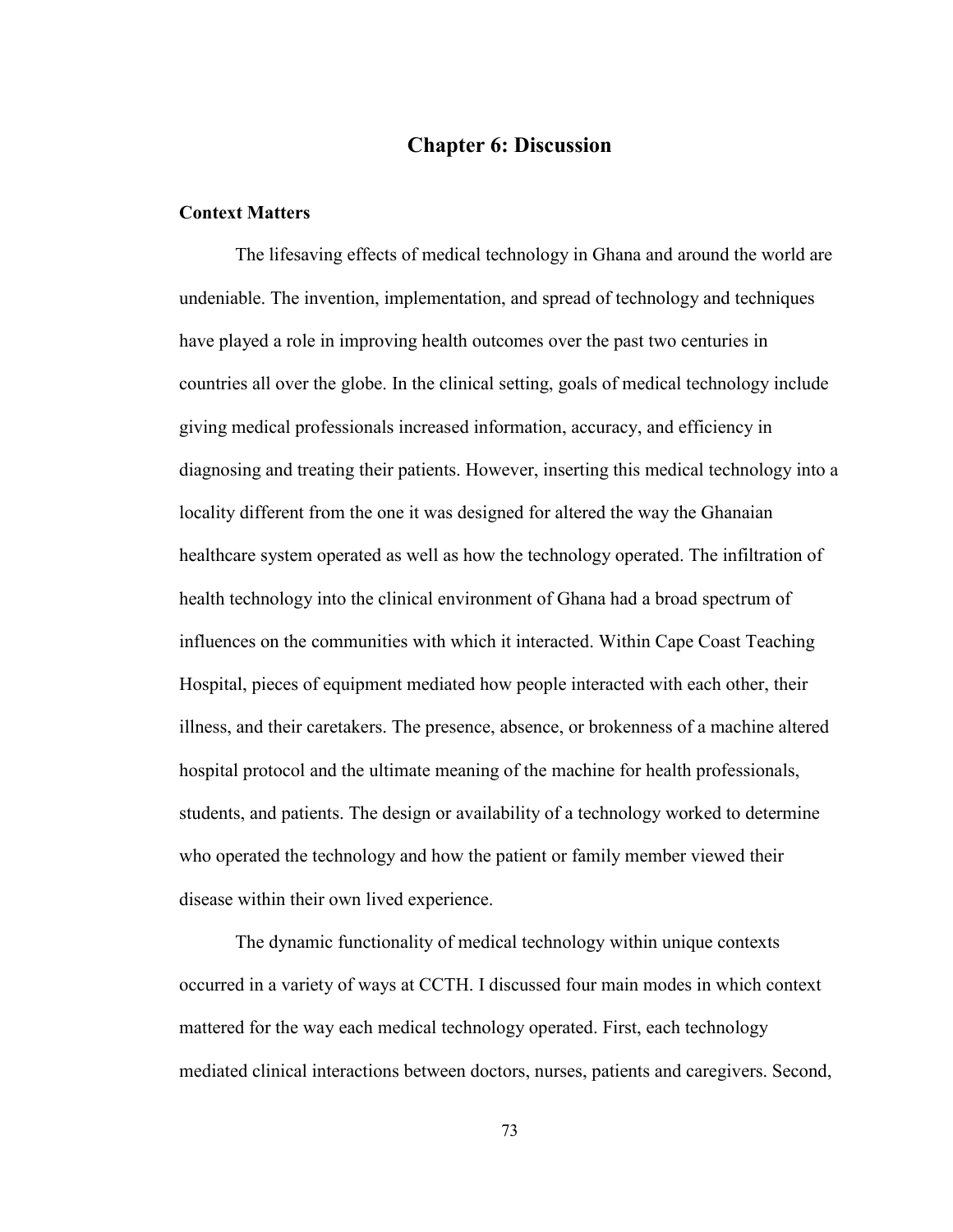the presence of the devices affected both clinical and lay perceptions of illness and treatment. Third, all three technologies gained additional meaning and associations among clinical staff and patients. And lastly, each technology retained a capacity to influence the clinical space as a broken or limited piece of equipment.

In the section on fetal ultrasound technology, ultrasound's designation as a technology fit for all was challenged by discussion of the device's adapted dynamics within the context of CCTH. In the maternity ward, ultrasound technology mediated clinical interactions as it emphasized the doctor-patient knowledge and authority inequalities, increasing the social gap between professionalized medicine and lay patient. Ultrasound technology affected perceptions of illness and treatment by altering what was labeled as an emergency case and inciting health staff to fit pregnant women into patients for the technology. The ultrasound moved from being a routine prenatal tool to become an emergency video for women, a teacher for medical students, and a commodity for the public health system. Unreliable, malfunctioning ultrasound technology also had the capacity to interact with the clinical environment by affecting health professional's attitudes, how patients were moved through the ward and eliciting ingenuity in repair efforts.

In the pulse oximeter section, it was outlined that even the most basic device can change and be changed by the clinical context. In the United States, the pulse oximeter is a common tool used to measure blood oxygen saturation and continually monitor patients across a broad range of conditions. In Cape Coast, the device lost these characteristics and gained new functionality within the pediatrics ward. The pulse oximeter mediated clinical interactions by bridging the gap between professionalized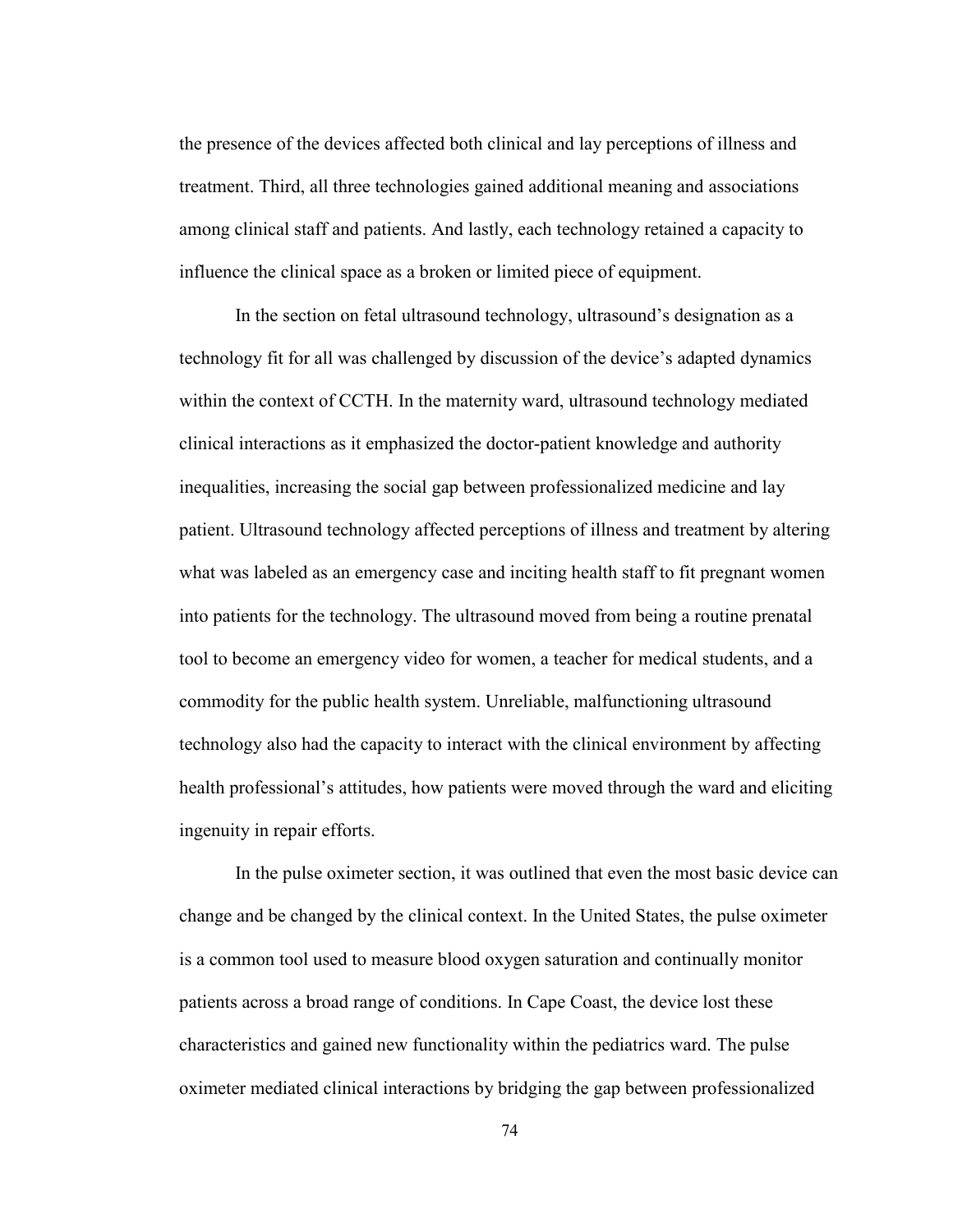medicine and lay caregiver thus decreasing the doctor-patient power disparity. The pulse oximeter influenced perceptions of illness and treatment as a source of confidence for healthcare staff in their decisions and a means to change caregiver perceptions of oxygen treatment. Even as a basic device, the pulse oximeter gained new meaning to become a spot check device and a way to ration scarce oxygen resources. The limited availability of the pulse oximeter device was a factor in determining how patients and nurses moved through the ward, while its brokenness led to mistrust of the technology.

In the incubator section, the advanced technology was introduced as an integral aspect of NICU culture, an expensive device used to mimic the controlled environment of the womb for premature and high-risk babies in the United States. The incubator has the potential to improve infant care in the global south, but its high cost and need for consistent inputs of water and electricity often mean the device is not considered an "appropriate technology" for resource poor healthcare centers. In Cape Coast, the incubator maintained its capacity to obstruct bonding between mother and baby, but evolved in operation and experience within the clinical context. The incubators in the high risk baby room mediated interactions between people by connecting mothers going through similar emotional trauma, disconnecting mothers from their babies, and elevating the authority of medical professional over patient caregiver. The presence of the incubator technology affected both mother and clinical perceptions of illness and treatment. The incubator also gained new meaning as it was associated with a national public health campaign to improve newborn thermal care. As an advanced, expensive technology, the incubator also had dynamic influences as a broken and limited device. A broken incubator was used as a storage space, but also elicited ingenuity from local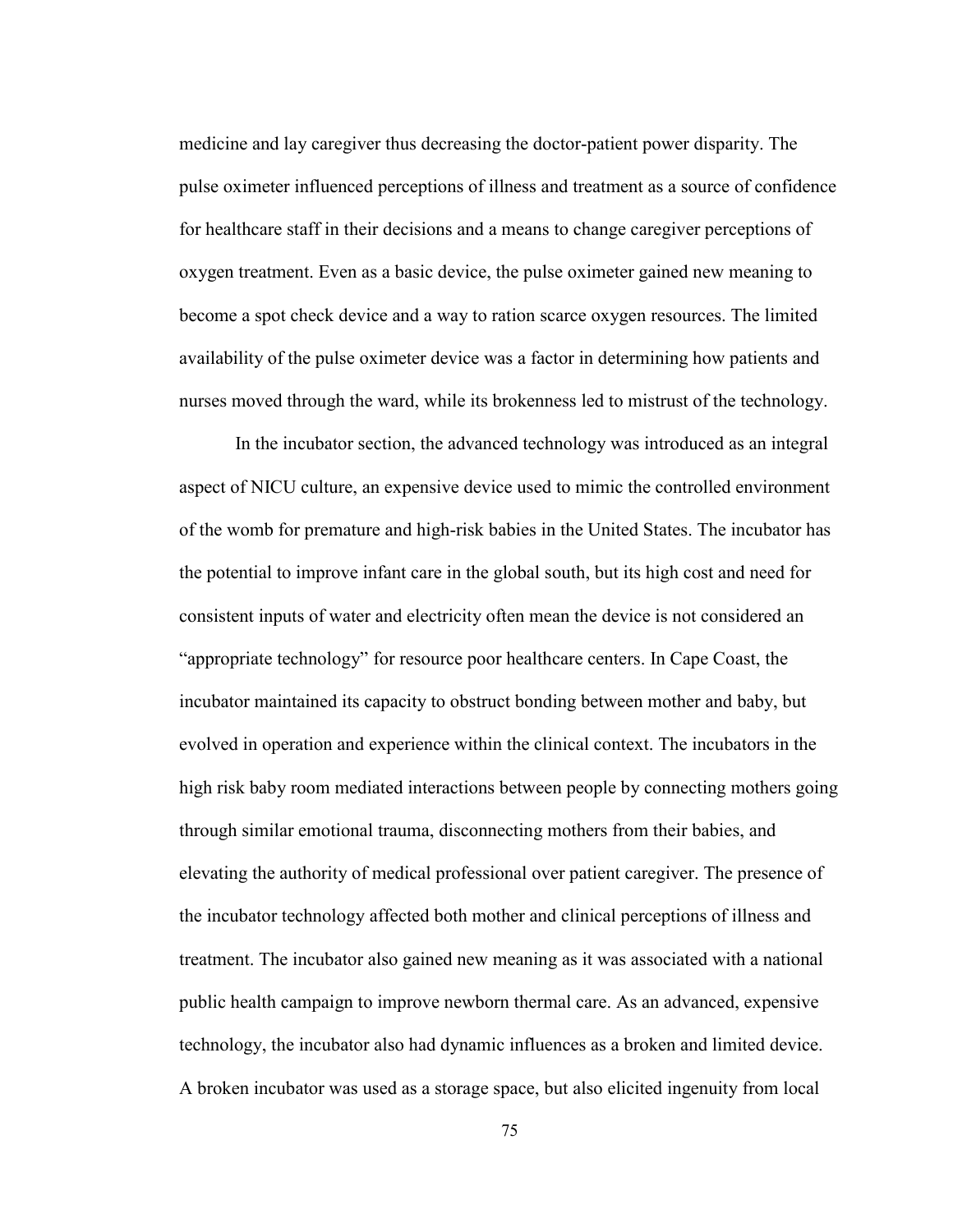staff and became a source of pride within the hospital.

## **Brokenness and Ingenuity**

The functionality of broken technology is not only an inhibitory element, but a factor with the capacity to create constructive change within the healthcare system. The ideas surrounding broken medical equipment differ between Oregon and Cape Coast. In Oregon, malfunctioning or inaccurate technology was promptly removed from the clinical space. Oregonian healthcare staff did not take on the task of tinkering with the equipment. The technology either operated with its predetermined function or it did not, in which case it was replaced. In Cape Coast, the distinction between a working technology and useless machine was less clear. A broken piece of equipment was rarely immediately removed from the ward floor. Malfunctioning technology elicited improvisation and ingenuity from the local healthcare staff who took it upon themselves to tinker with the equipment in an attempt to repair it or grant it another purpose. Often times the malfunctions came as expected patterns in certain devices and clinicians already knew what adjustments were required. Equipment beyond repair with limited ties to maintenance institutions was repurposed or used for spare parts. When inoperable devices retained their presence in the ward, they became monuments of the hospital's ability to integrate highly technological elements into patient treatment.

Thinking about African healthcare staff as innovators and fixers allows for the reconsideration of the presentation of African healthcare as underdeveloped and in desperate need of Western assistance, a topic this paper alludes to but was unable to discuss in depth and one that warrants further research. Medical equipment received as donations from the global north was continually malfunctioning, or in extreme cases,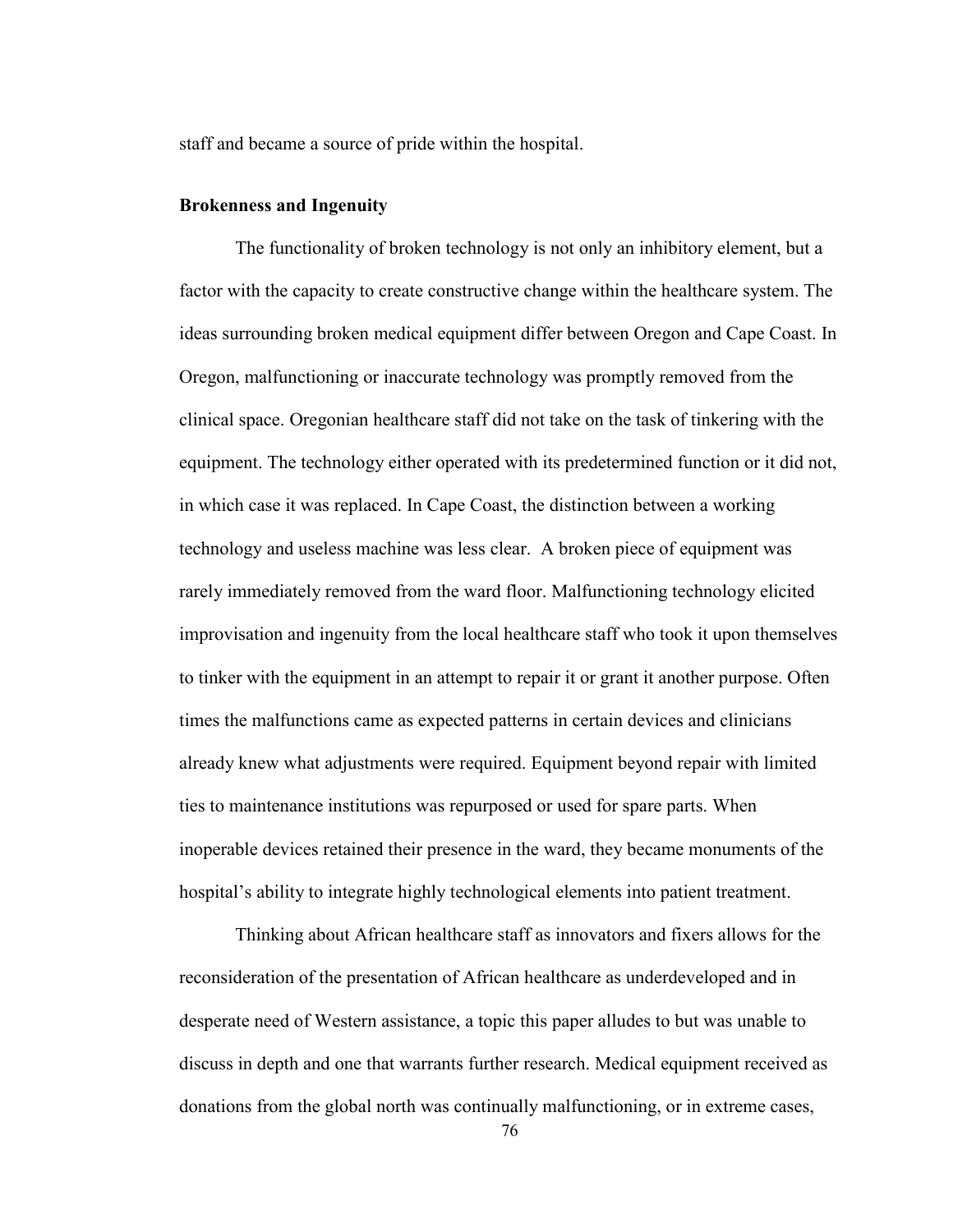could never be powered on within the walls of CCTH. The many broken and faulty pieces of donated equipment also call for the reevaluation of medical technology donation. What is donated and how it is donated speaks volumes about the dynamics between sending and receiving institutions.

# **Clinical Distance**

Comparison across the three medical devices reveals the power of medical technology to either generate or diminish distance between patients and health professionals. Ultrasound technology and the neonatal incubator created further distance between people by acting as communication barriers, reducing the need for physical patient contact, and increasing reliance on medical machine over trained person. In contrast, the pulse oximeter worked to pull patient and clinician closer together by mediating open communication, requiring consistent physical contact, and calling for human interpretation.

The ultrasound machine created space between patient and doctor by reducing the need for physical contact and verbal communication. Availability of the ultrasound diminished the need for palpation of a woman's abdomen. Information normally gained from palpation such as gestational age and position of the baby could be gained during an ultrasound exam instead. During the ultrasound exam, the only thing connecting doctor and patient seemed to be the transducer the doctor guided across the patient's abdomen. Conversation was rarely exchanged across the monitor's screen. Even though the doctor had opened up a window to peer into the insides of his patient, the distance between clinician and patient seemed amplified.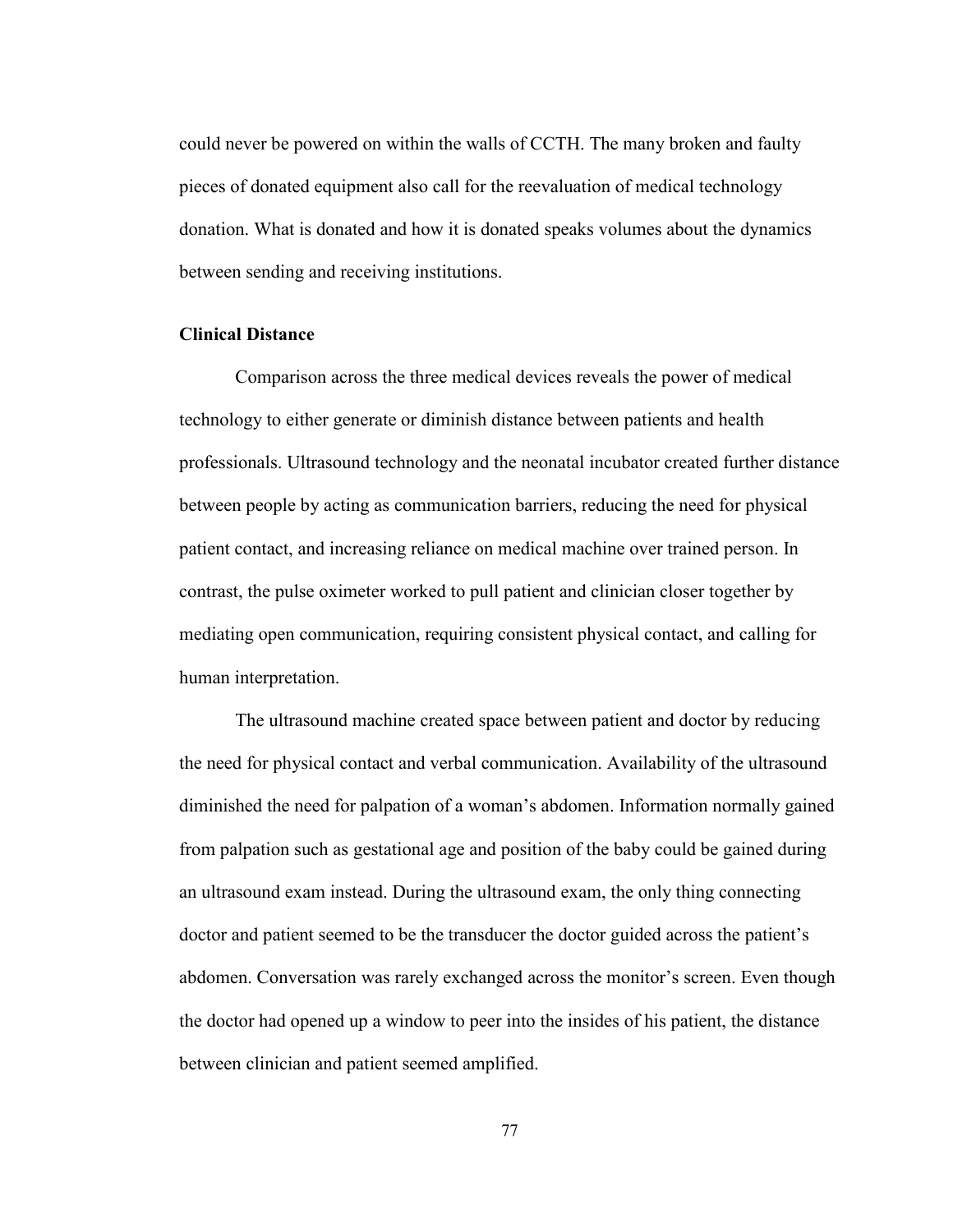The neonatal incubator also functioned to generate space between health professionals, caregivers, and patients. The presence of the advanced technology seemed to push doctors to place sick babies inside the incubator rather than with their mothers. This reliance on technological care over human care not only separated baby from mother, but also distanced doctors from their patients and patients' caregivers. Inside the incubator, vital signs normally assessed by hand hourly by nurses were recorded by equipment integrated into the incubator. The plastic canopy and monitoring technology of the incubator also distanced the high-risk babies from the outside world. For a nurse to check the baby's blood oxygen saturation level or for a mother to change a diaper meant closing a large distance between technological womb and human touch.

In contrast to these space-generating technologies, the pulse oximeter functioned to minimize distance between health professional, patient, and caregiver. The use of the pulse oximeter functioned to decrease distance between health professional and caregiver by mediating open communication. Additionally, the pulse oximter's shift from a continual monitor to a spot check device at CCTH meant increased patient contact. In Oregon, the wide availability and accuracy of the technology meant nurses were only drawn into the patient's room when the monitoring screens in the hall alarmed for abnormal oxygen saturation. In this context, nurses could monitor patients from a distance, using and trusting the technology to determine when closer patient contact was required. In Cape Coast, the limited availability of the device meant nurses were in constant patient contact, moving the device from one patient to the next. And because the portable pulse oximeter was known to malfunction, nurses were also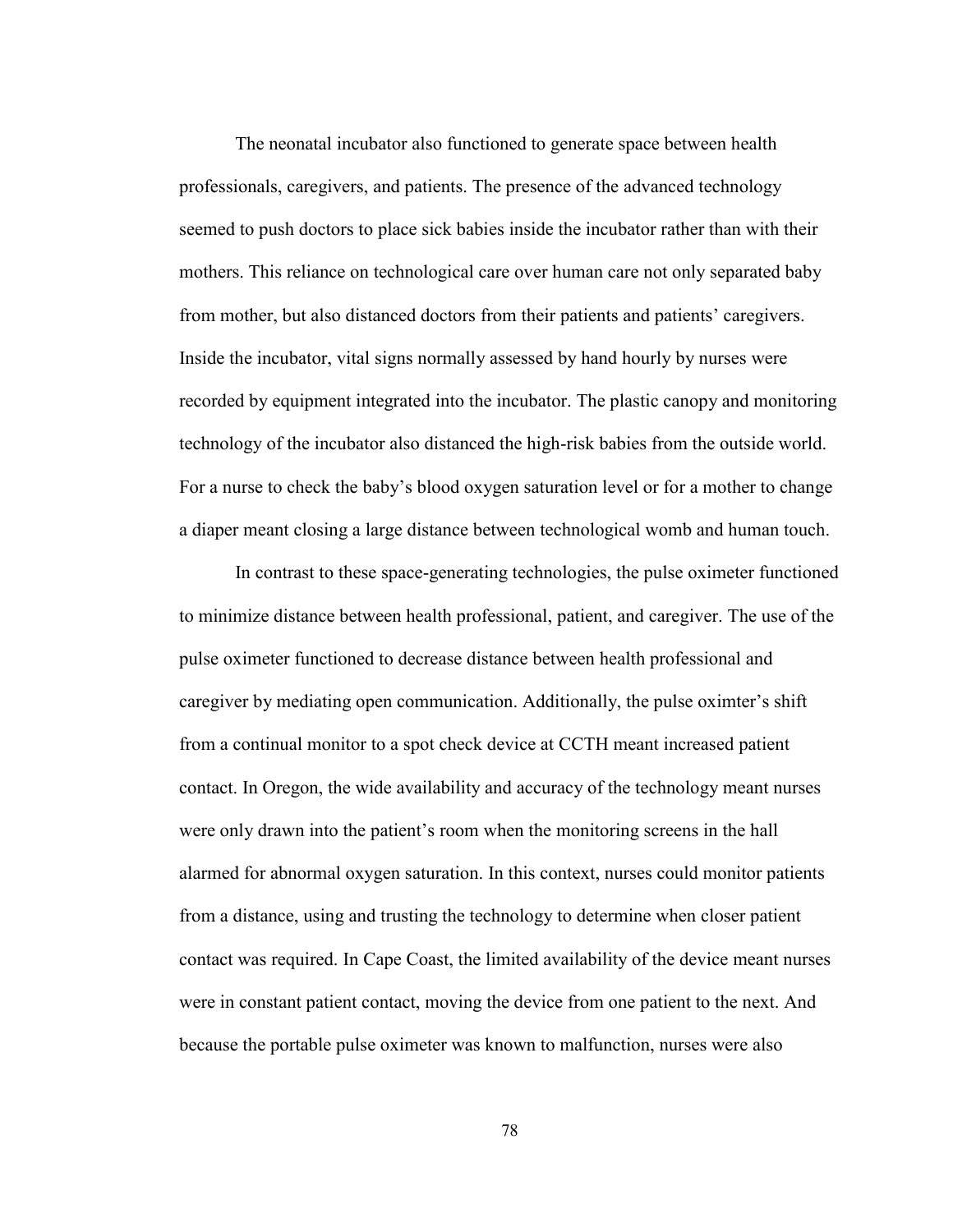carefully observing their patient's physical symptoms in combination with the pulse oximeter's numbers to ensure accurate assessment.

# **Limitations**

Along with discussion of the results, this research has limitations that need to be addressed. One area of limitation is rooted in the method of qualitative data collection and use. I used my years of shadowing experience in Oregon to outline how medical technology operated in the global north, but I did not have field notes recorded from these experiences. Field notes from Oregon to directly compare to my Cape Coast field notes would have made my methods more reliable and open for analysis by other researchers. Additionally, while my field notes were taken in Cape Coast with an emphasis on medical technology, they were not recorded with a predetermined thesis topic as a guide. Instead the notes were used in combination with recollections to construct a research question and analysis.

My presence as a foreign student in Cape Coast also brings up potential limitations to this research. English is the official language in Ghana, but some patients spoke Fante or Twi. The information I gained through translation could have been biased or altered by the medical student or nurse translating for me. Knowledge of the local languages could have reduced this limitation and revealed more qualitative information about how technology affected the clinical space. My physical presence on the ward floor also affected clinical and patient interactions. As previously discussed, my presence as a foreign student was not a neutral factor and could have influenced the way I saw people and medical equipment interact. These limitations point to the need for further research on the topic of medical technology in different contexts.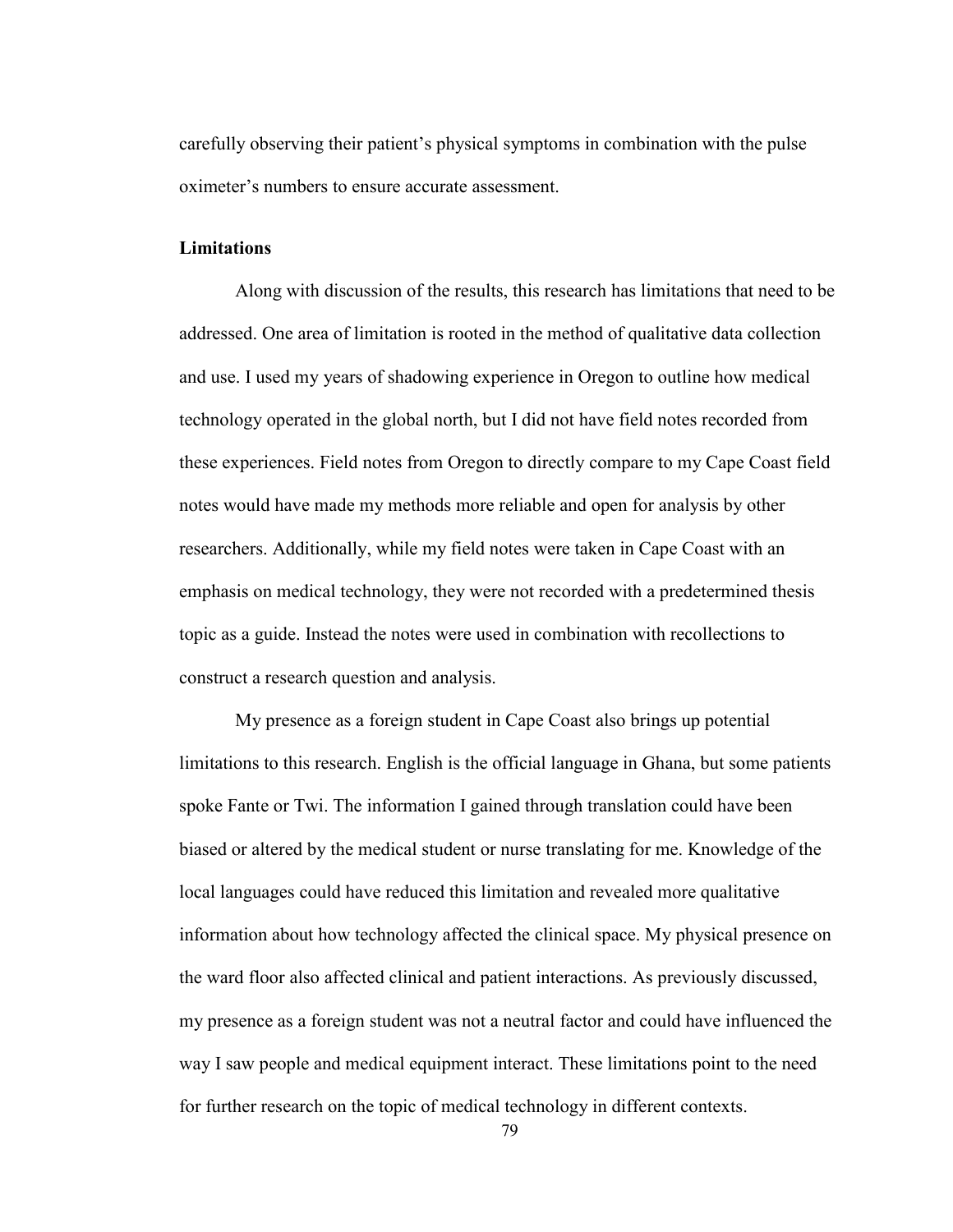# **Chapter 7: Conclusion and Nante yiye**

All too often the transfer and integration of medical technologies in the global south are based on the simplistic assumption that the advantages of foreign technology are explicit and universal. Through discussion of medical technologies in the context of Cape Coast Teaching Hospital's paediatrics and maternity wards, I have aimed to show that these devices are both changeable objects and objects for change within the clinical setting. By exploring how the fetal ultrasound, pulse oximeter, and infant incubator gain and lose meaning and purpose, I have presented evidence against the idea that medical technology can be transferred globally and remain a static element of healthcare with direct paths to health equity.

Medical technology is undoubtedly a pivotal element of the healthcare system and patient wellbeing in Ghana, but as a culturally charged product, carries consequences beyond advertised medical purposes. In a place to which it had been exported, the medical equipment at CCTH was not just a one-way solution for improved health statistics as was originally intended. Not everything changes in the process of traveling medical technology, some aspects stay robust while others diminish, evolve, and transform. The dynamic experiences and use of medical technologies emerged by following the ultrasound, pulse oximeter and incubator into the working clinical context of Cape Coast Teaching Hospital. The three technologies of maternal and child health take on new meaning and purpose as they are integrated into the jobs, community, and illness narratives at CCTH.

These conclusions call into question the current use of medical technology as an exported object of global health aid and national development. This awareness that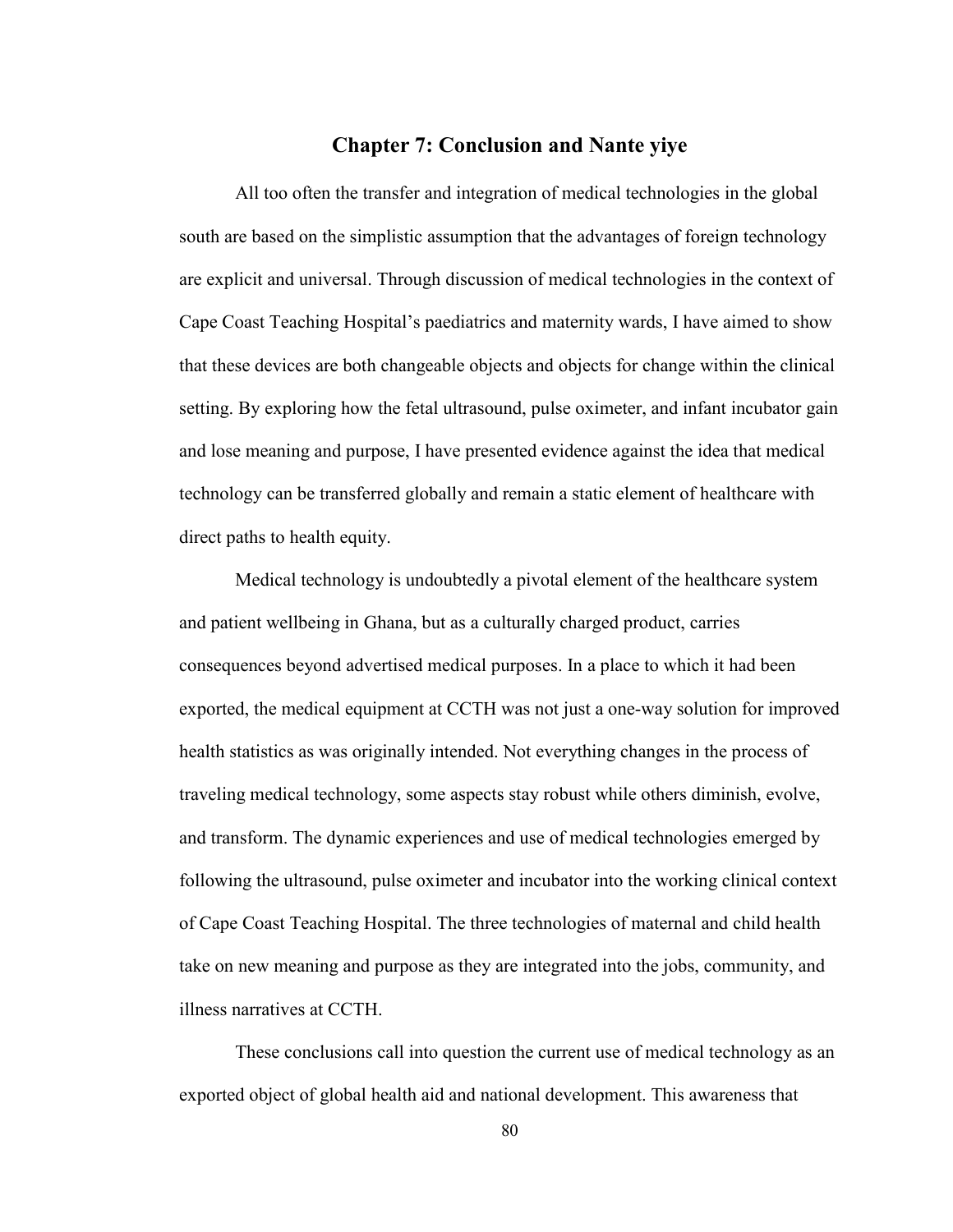context matters for the way medical technology is experienced and integrated contradicts the idea that foreign medical equipment donations to the global south is a fit for all answer to health and wellbeing. With these three examples of medical technology in context, talking about "appropriate technologies for developing countries" becomes policy talk rather than an observed reality. [63](#page-86-0)

When medical technology travels from one nation to another, it encounters the cultural, social, political and economic institutions of a new context. With this understanding, medical technology cannot remain static as it travels, it cannot be expected to maintain the same meaning and purpose within a new context. In Cape Coast, medical technology became a warped mirror of personal wellbeing, an accessible teacher, a symbol of ingenuity, a source of pride, a token of miscommunication, and a bridge of understanding.

Medicine is not a neutral institution and the way it is exported can speak to the way we characterize people from other parts of the world. Exporting medical technology deemed appropriate for the global south often means differentiating these nations as the poor other, in need of support and products from the global north. With this tiered perspective of global health aid, it is difficult to foresee global health and development equality as a likely outcome. I hope that by exploring the way medicine travels, this thesis not only pushes for a deeper understanding of Ghana and its people, but a truer understanding of what biomedicine is and can become in the hands of all the world's people.

<span id="page-86-0"></span><sup>63</sup> WHO, "Medical Devices: Managing the Mismatch," 2010, 2.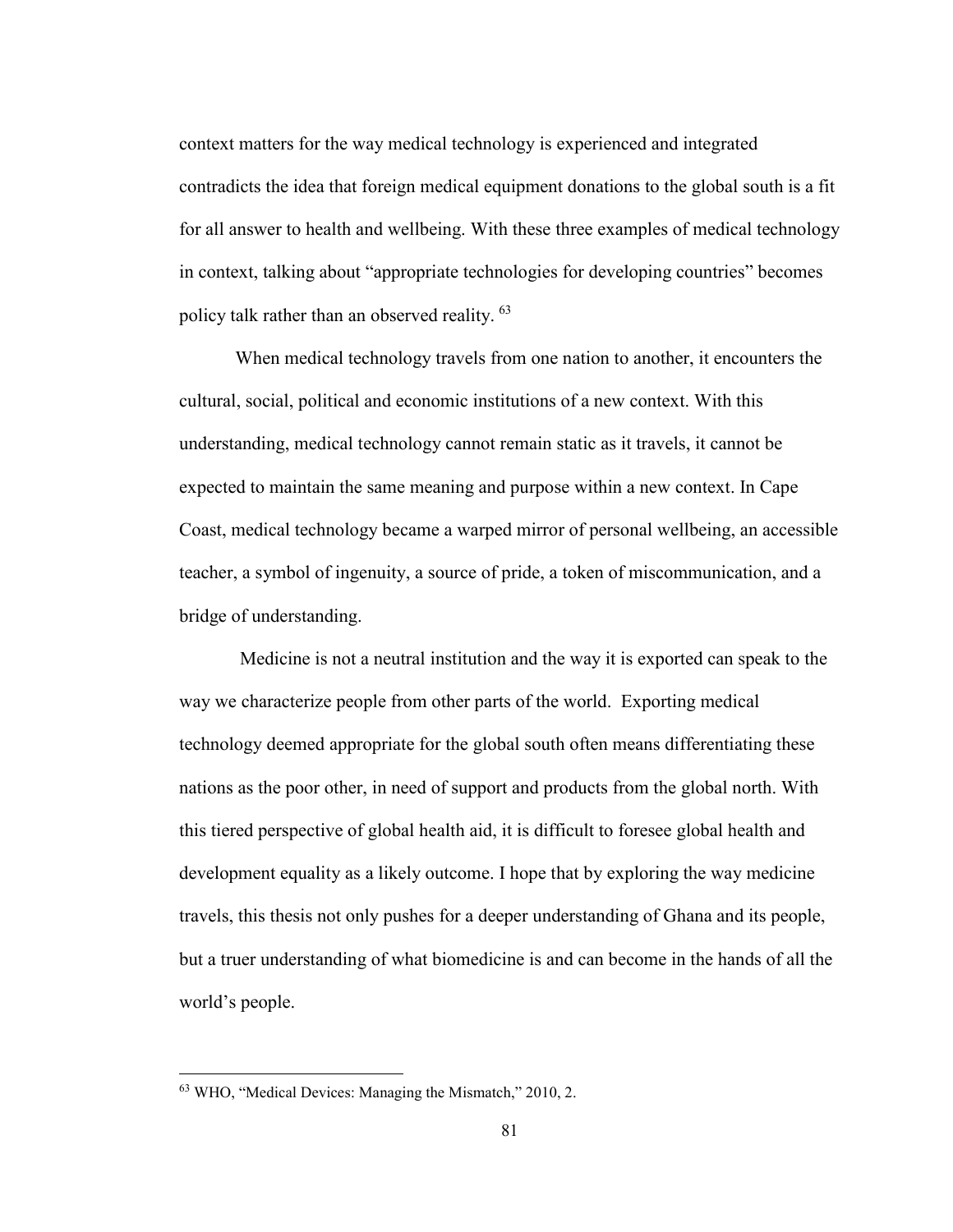# **Bibliography**

Amiroune, Khalil. "Our First X-Ray Project in Ghana." Midwex, 2018.

- Bauer, Irmgard. "More Harm than Good? The Questionable Ethics of Medical Volunteering and International Student Placements." Tropical Diseases, Travel Medicine and Vaccines 3 (2017): 5. https://doi.org/10.1186/s40794-017-0048-y.
- Campbell, S. "A Short History of Sonography in Obstetrics and Gynaecology." Facts, Views & Vision in ObGyn 5, no. 3 (2013): 213–29.
- "Cape Coast Teaching Hospital Gets Incubator." Ghana News Agency, 2017.
- Chang, Meayoung. "Optimal Oxygen Saturation in Premature Infants." Korean Journal of Pediatrics 54, no. 9 (September 2011): 359–62. https://doi.org/10.3345/kjp.2011.54.9.359.
- Cunningham, Andrew, and Birdie Andrews. Western Medicine as Contested Knowledge. New York: Manchester University Press, 1997.
- Duke, T., R. Subhi, D. Peel, and B. Frey. "Pulse Oximetry: Technology to Reduce Child Mortality in Developing Countries." Annals of Tropical Paediatrics 29, no. 3 (September 18, 2009): 165–75, https://doi.org/10.1179/027249309X12467994190011.
- Durand, M, and R Ramanathan. "Pulse Oximetry for Continuous Oxygen Monitoring in Sick Newborn Infants." The Journal of Pediatrics 109, no. 6 (December 1, 1986): 1052–56. https://doi.org/10.1016/S0022-3476(86)80298-0.
- Dr. Nsiah-Asare, Anthony. "Ghana Health Service 2016 Annual Report," 2016.
- Dr. Nsiah,Asare, Anthony. "The Health Sector in Ghana: Facts and Figures 2017," 2017.
- Evert, Jessica, Tricia Todd, and Peggy Zitek. "Do You GASP ? How Pre-Health Students Delivering Babies in Africa Is Quickly Becoming Consequentially Unacceptable." The Advisor, no. December (2015): 61–65.
- Farmer, Paul. Infections and Inequalities: The Modern Plagues. Berkeley : University of California Press, 1999
- "First WHO Global Forum on Medical Devices: Context, Outcomes and Future Actions." World Health Organization, 2011.

"Ghana Health Service 2014 Annual Report." GHANA 1, 2015.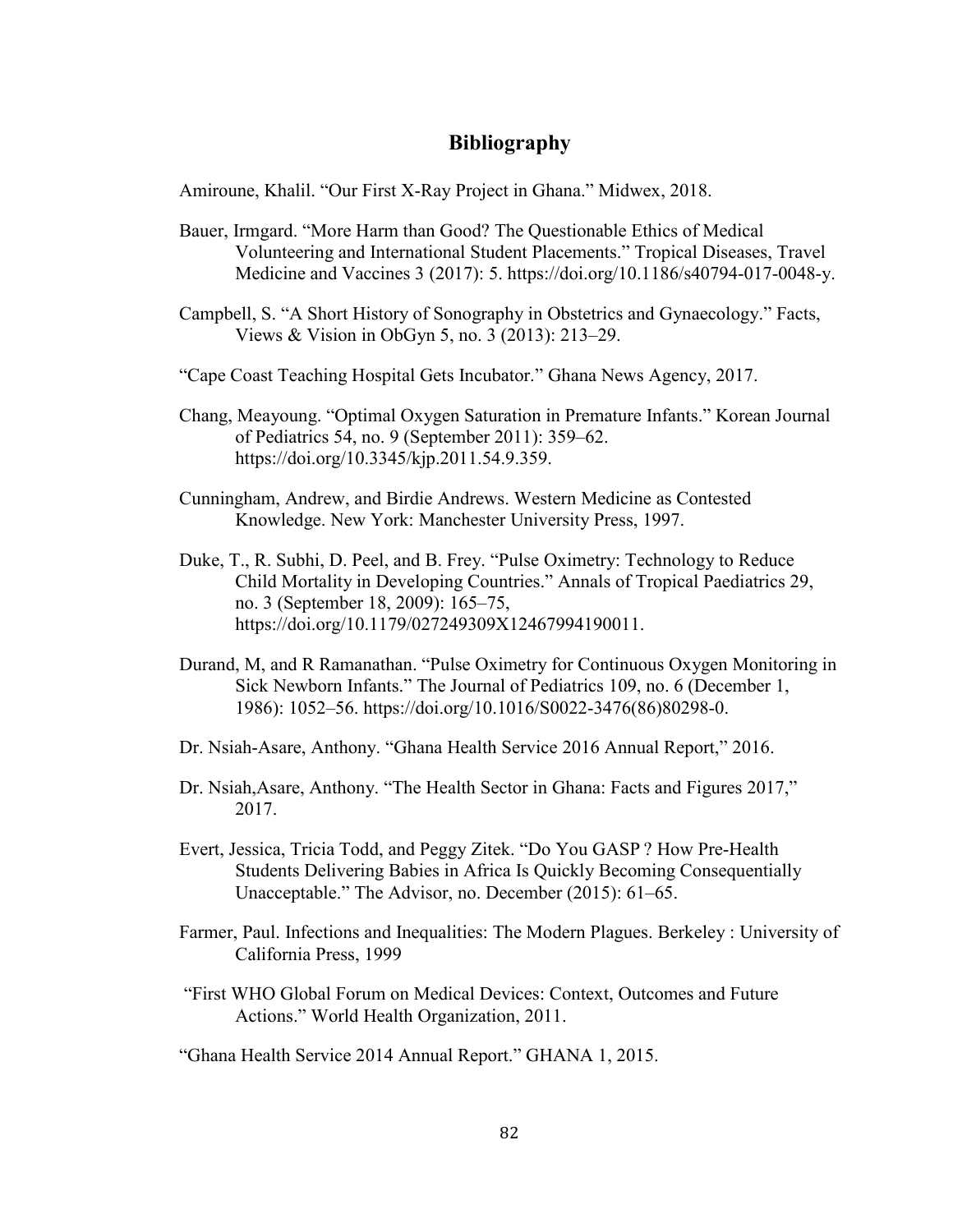- "Ghana Health Service: National Health Research Agenda 2015-2019." Ghana National Health Research Agenda, 2015.
- Ghana Ministry of Health. "Ghana National Newborn Health Strategy and Action Plan," 2014.
- "GHS: Newborn Care Programme." Ghana Health Service, 2017.
- Hadolt, Bernhard, Viola Hörbst, and Babette Müller-Rockstroh. "Biomedical Techniques in Context: On the Appropriation of Biomedical Procedures and Artifacts." Medical Anthropology 31, no. 3 (May 2012): 179–95. https://doi.org/10.1080/01459740.2011.636410.
- Herbert, Lara J., and Iain H. Wilson. "Pulse Oximetry in Low-Resource Settings." Breathe 9, no. 2 (December 1, 2012): 90–98. https://doi.org/10.1183/20734735.038612.
- "Interagency List of Medical Devices for Essential Interventions for Reproductive, Maternal, Newborn and Child Health." Biomedical Technology. I.World Health Organization. ISBN 978: 92–94. Accessed January 18, 2018.
- King, Carina, Nicholas Boyd, Isabeau Walker, Beatiwel Zadutsa, Abdullah H Baqui, Salahuddin Ahmed, Mazharul Islam, et al. "Opportunities and Barriers in Paediatric Pulse Oximetry for Pneumonia in Low-Resource Clinical Settings: A Qualitative Evaluation from Malawi and Bangladesh." BMJ Open 8, no. 1 (2018): e019177. https://doi.org/10.1136/bmjopen-2017-019177.
- Kurjak, A, and B Breyer. "The Use of Ultrasound in Developing Countries." Ultrasound in Medicine & Biology 12, no. 8 (August 1986): 611–21.
- Manen, Michael Van. "Technics of Touch in the Neonatal Intensive Care." Medical Humanities, no. 38 (2012): 91–96. https://doi.org/10.1136/medhum-2012- 010204.
- Mitchell, Lisa. Baby's First Picture: Ultrasound and the Politics of Fetal Subjects. Toronto: University of Toronto Press, 2001.
- Mittal, Hitu, Lini Mathew, and Ashish Gupta. "Design and Development of an Infant Incubator for Controlling Multiple Parameters." International Journal of Emerging Trends in Electrical and Electronics. Vol. 11, 2015.
- Müller-Rockstroh, Babette. "Appropriate and Appropriated Technology: Lessons Learned from Ultrasound in Tanzania." Medical Anthropology 31, no. 3 (May 2012): 196–212. https://doi.org/10.1080/01459740.2011.639105.
- Müller-Rockstroh, Babette. "Ultrasound Travels The Politics of a Medical Technology in Ghana and Tanzania." Universitaire Pers Maastricht, 2007.